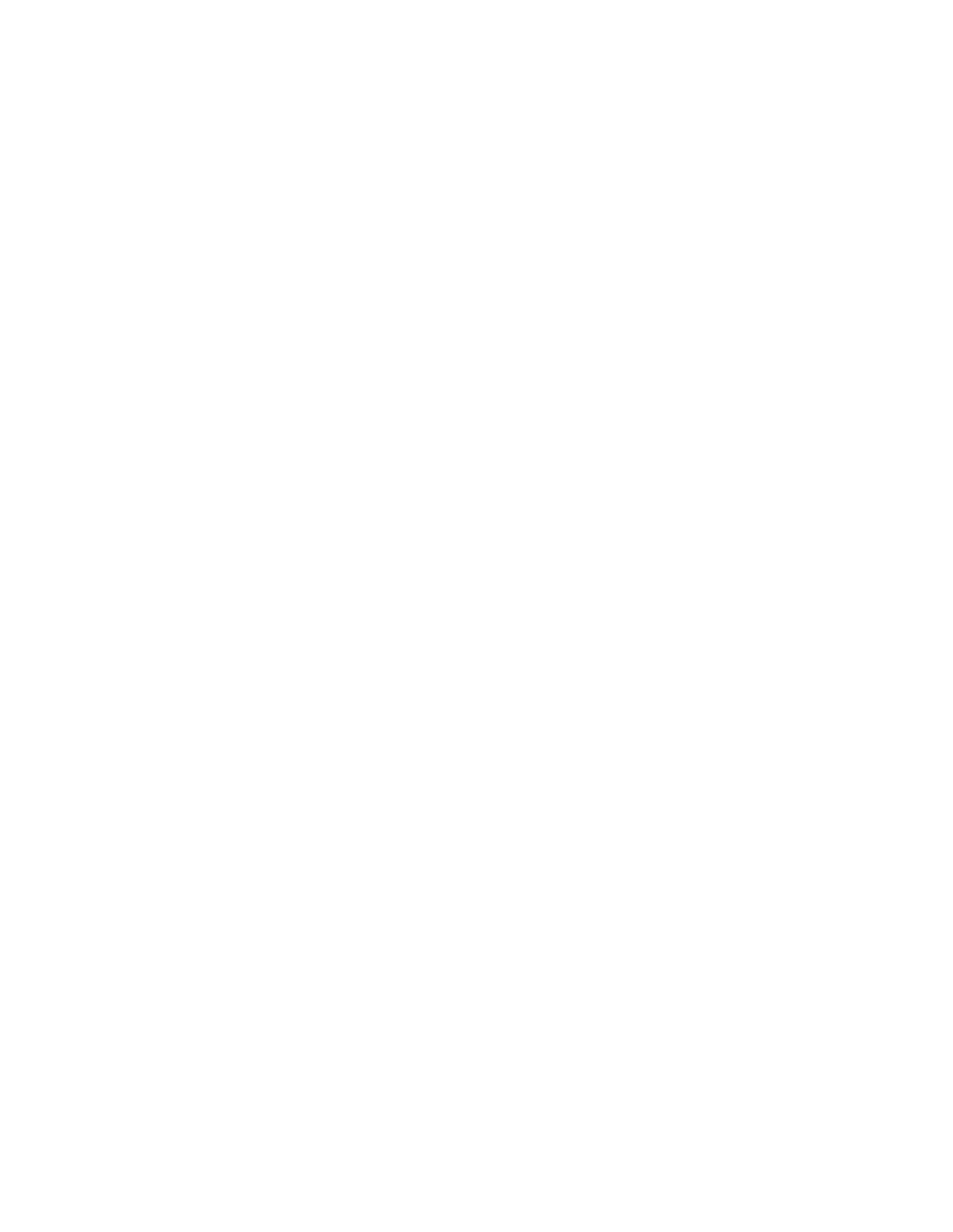Πιαλήθητα του δρεαήχειαι nopoo $\Delta$ ozoc nde niews etswan etcaphc



**The Coptic Orthodox Diocese Of the Southern USA** 

# Sunday School Curriculum

Grade 3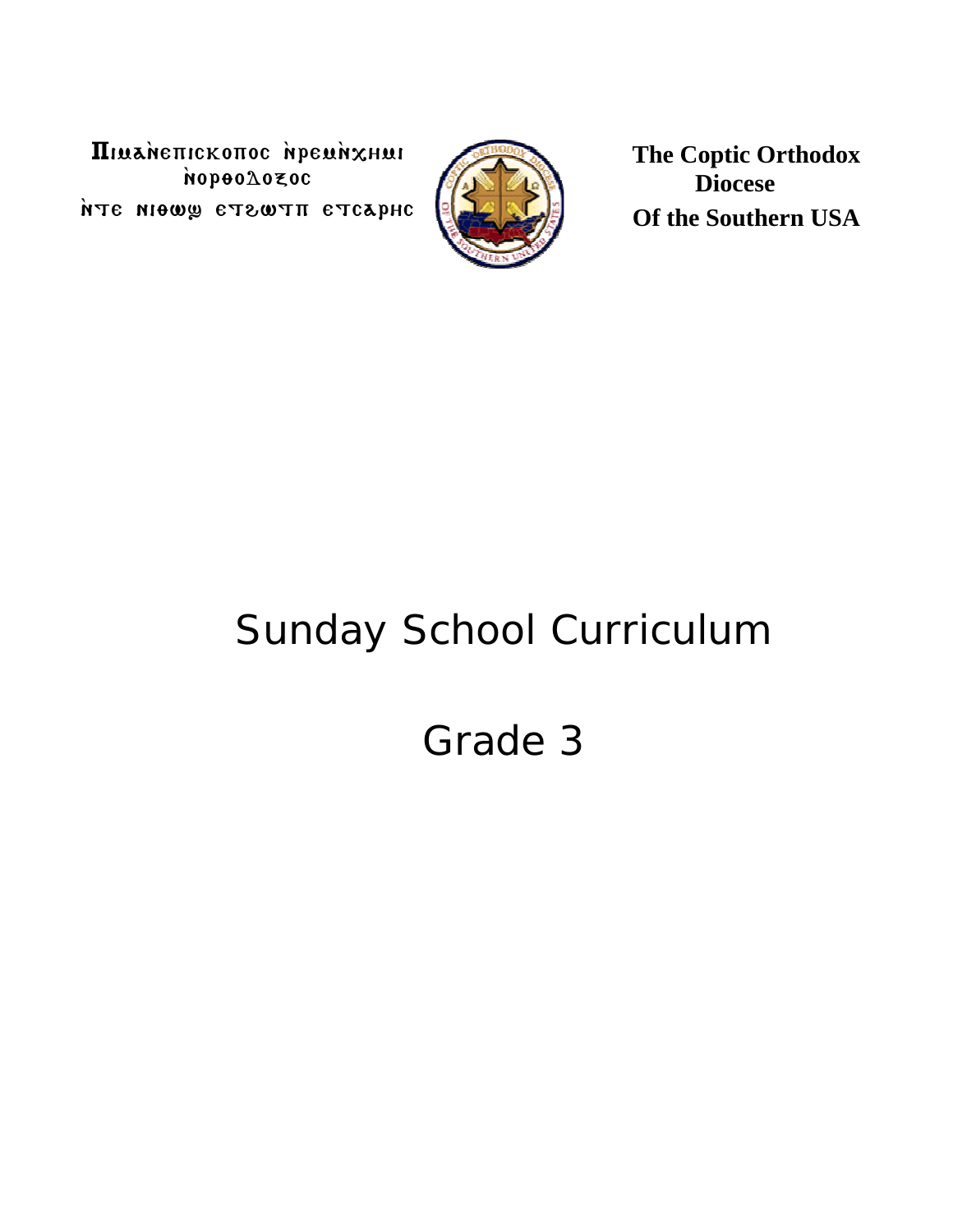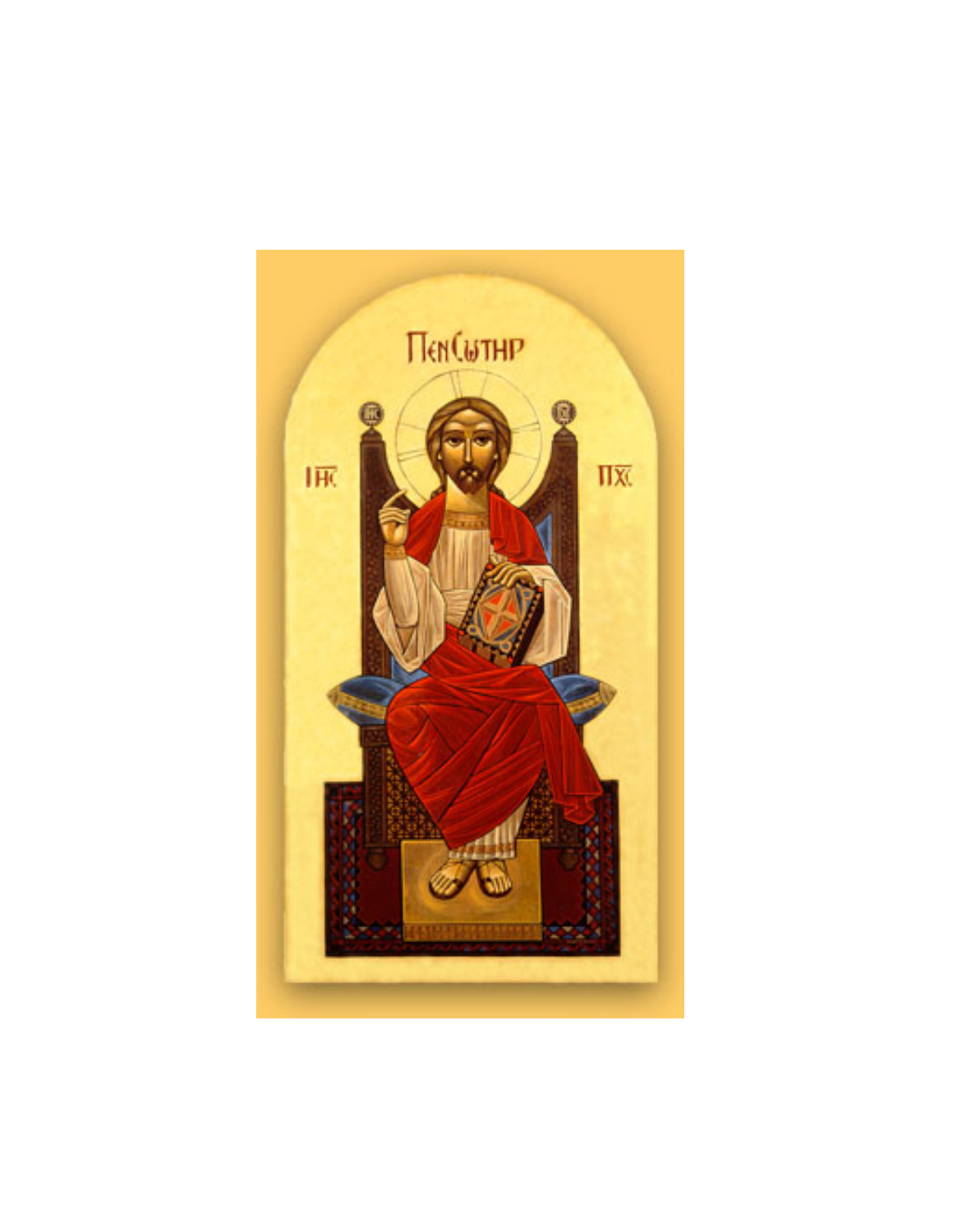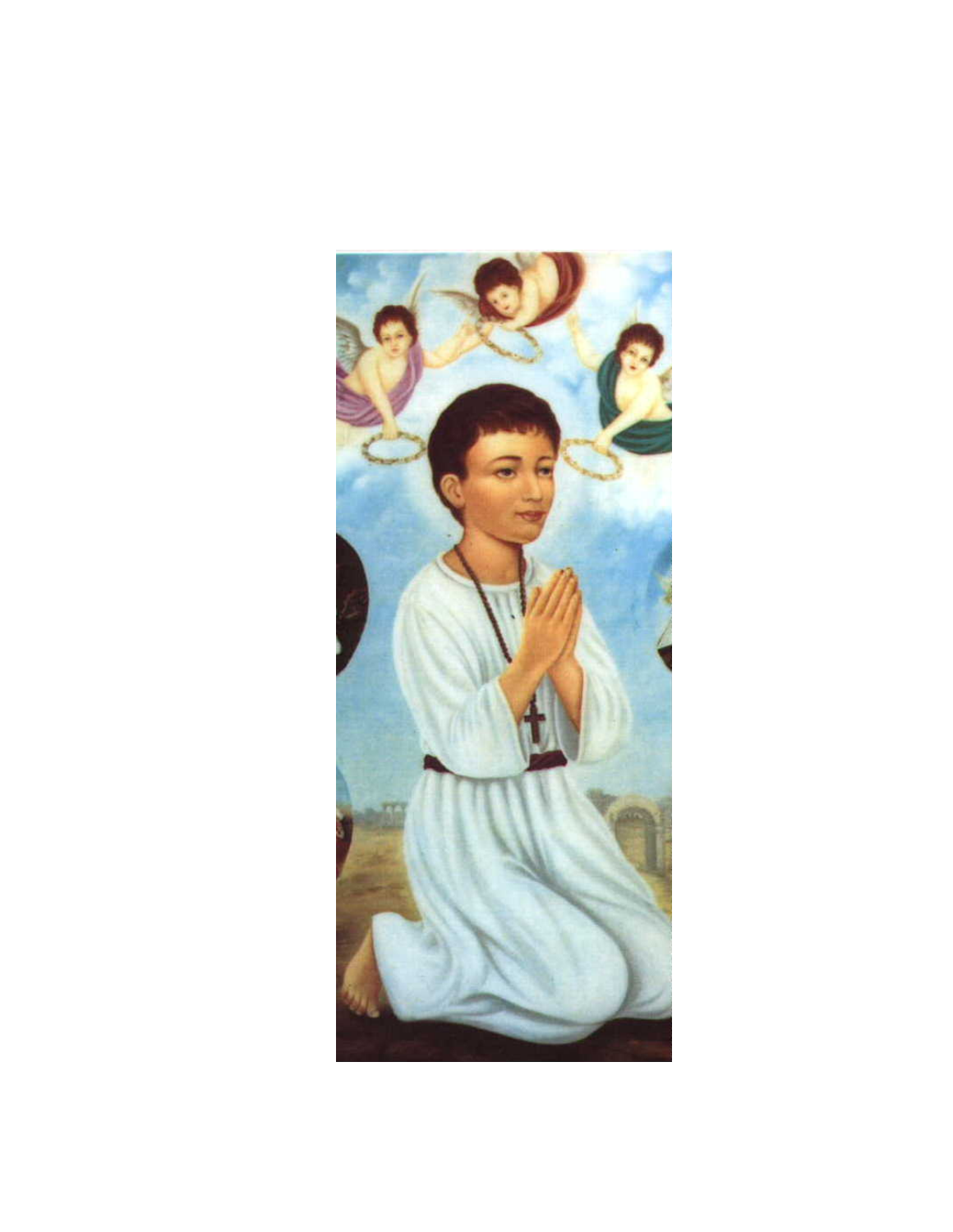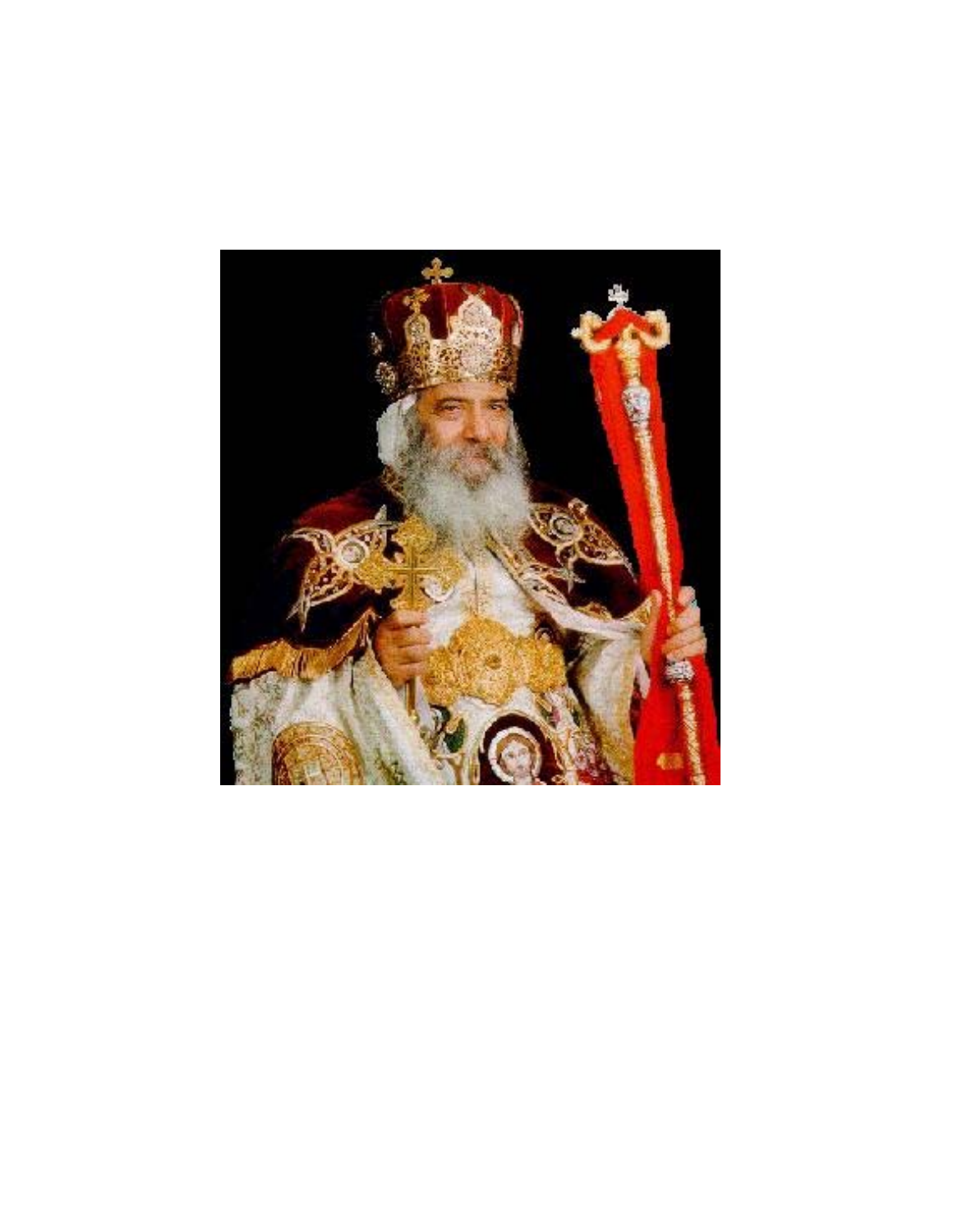# TABLE OF CONTENTS

| 7- Heavenly Hosts (Cherubim, Seraphim, and the Four Incorporeal Creatures) 20  |    |
|--------------------------------------------------------------------------------|----|
|                                                                                |    |
|                                                                                |    |
|                                                                                |    |
|                                                                                |    |
|                                                                                |    |
|                                                                                |    |
|                                                                                |    |
|                                                                                |    |
|                                                                                |    |
|                                                                                |    |
|                                                                                |    |
|                                                                                |    |
|                                                                                |    |
|                                                                                |    |
|                                                                                | 51 |
|                                                                                |    |
|                                                                                |    |
|                                                                                |    |
| Week 4: Adam Is Sent Out Of The Garden of Eden (An Angel Guards The Garden) 58 |    |
|                                                                                |    |
|                                                                                |    |
|                                                                                |    |
|                                                                                |    |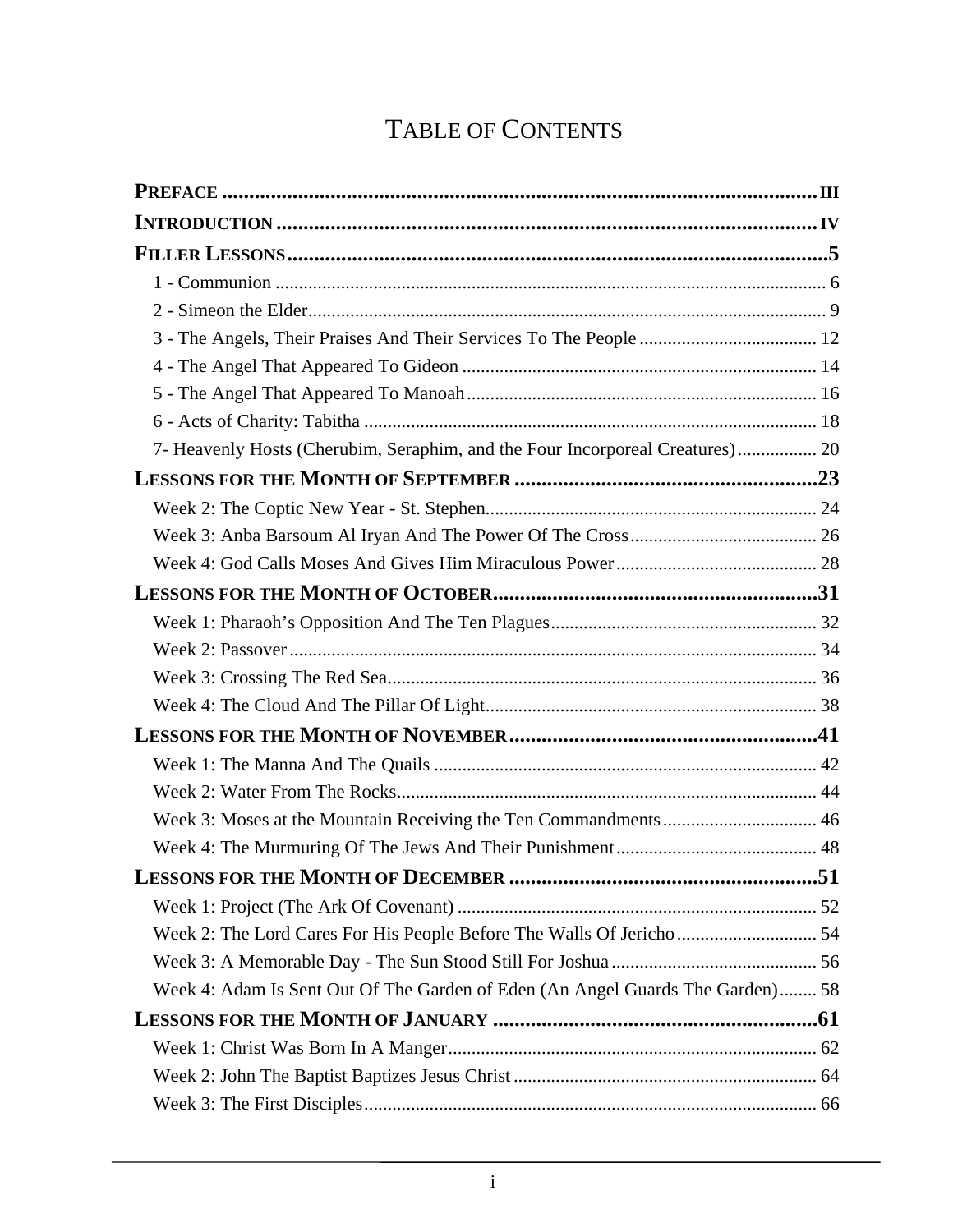| Week After Jonah's Fast: The Parable Of The Net - Good And Evil People  76 |  |
|----------------------------------------------------------------------------|--|
|                                                                            |  |
|                                                                            |  |
|                                                                            |  |
|                                                                            |  |
|                                                                            |  |
|                                                                            |  |
|                                                                            |  |
|                                                                            |  |
|                                                                            |  |
|                                                                            |  |
|                                                                            |  |
|                                                                            |  |
|                                                                            |  |
|                                                                            |  |
|                                                                            |  |
|                                                                            |  |
|                                                                            |  |
|                                                                            |  |
|                                                                            |  |
|                                                                            |  |
|                                                                            |  |
|                                                                            |  |
|                                                                            |  |
|                                                                            |  |
|                                                                            |  |
|                                                                            |  |
|                                                                            |  |
|                                                                            |  |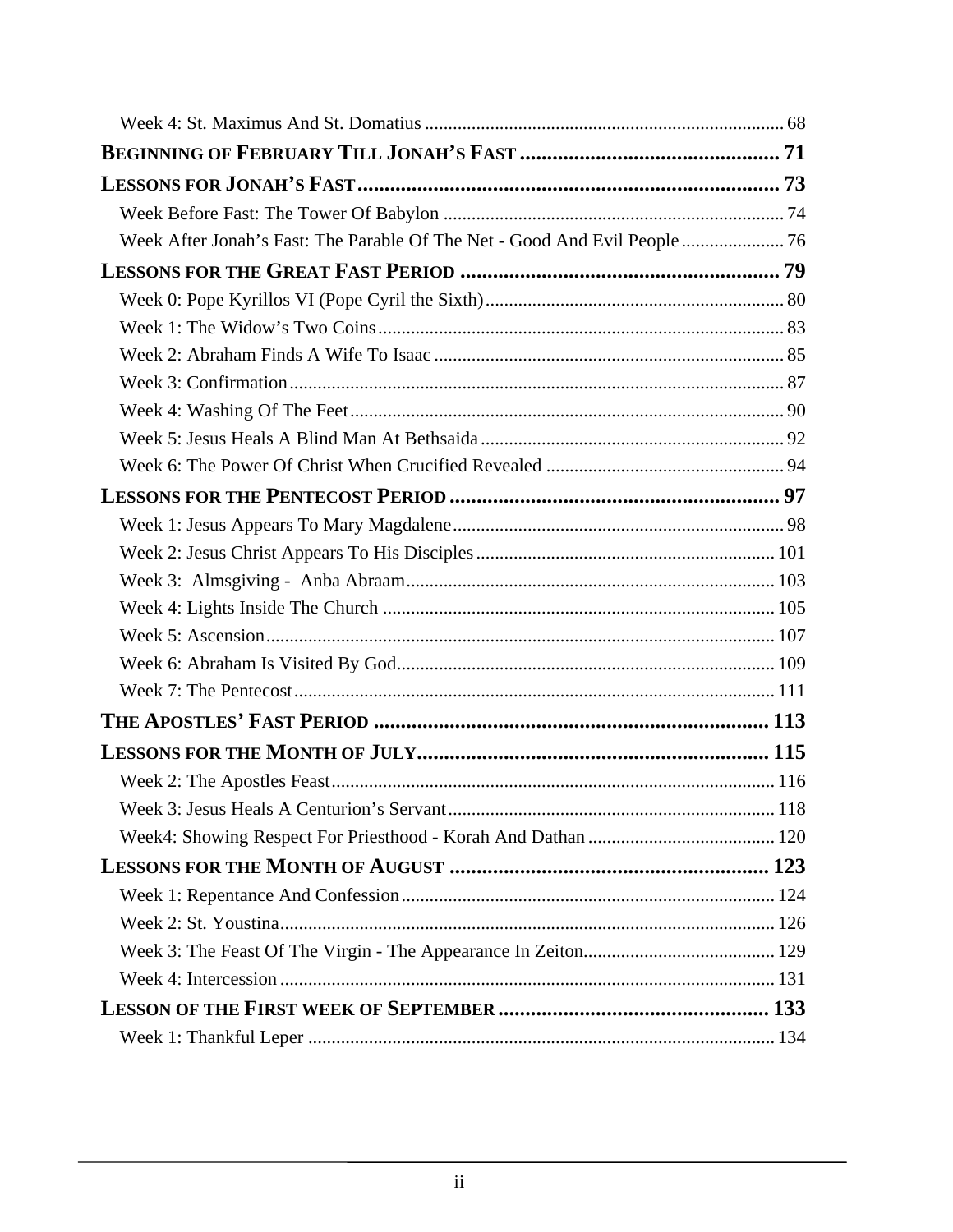

#### **PREFACE**

<span id="page-8-0"></span>The Coptic Orthodox Diocese of the Southern United States, under the auspices of His Grace Bishop Youssef, felt the pressing need for a modified Sunday School Curriculum which would be better suited to address the problems and issues facing children both in America and the lands of immigration. Therefore, the efforts and time of many faithful servants have been dedicated to modify and improve the presently used English translation of the syllabus published by the Youth Services Committee of the Coptic Orthodox Patriarchate. This has resulted in the elimination of many existing lessons from this syllabus and the substitution with new lessons that are more appropriate for our youth in American society. These additional lessons give greater consideration to the differences in quality of life, education, media influence, cultural differences and the surrounding diversity of beliefs between Egyptian society and that of the west

We pray that God may bless this work for the spiritual growth of our children in the immigration countries. We also thank His Grace Bishop Youssef for his continued support, prayers and motivating guidance in this service.

May God reward every servant who offered time and effort toward the completion of this Sunday School Curriculum.

> "Thus Far The Lord Has Helped Us" (1 Samuel 7:12)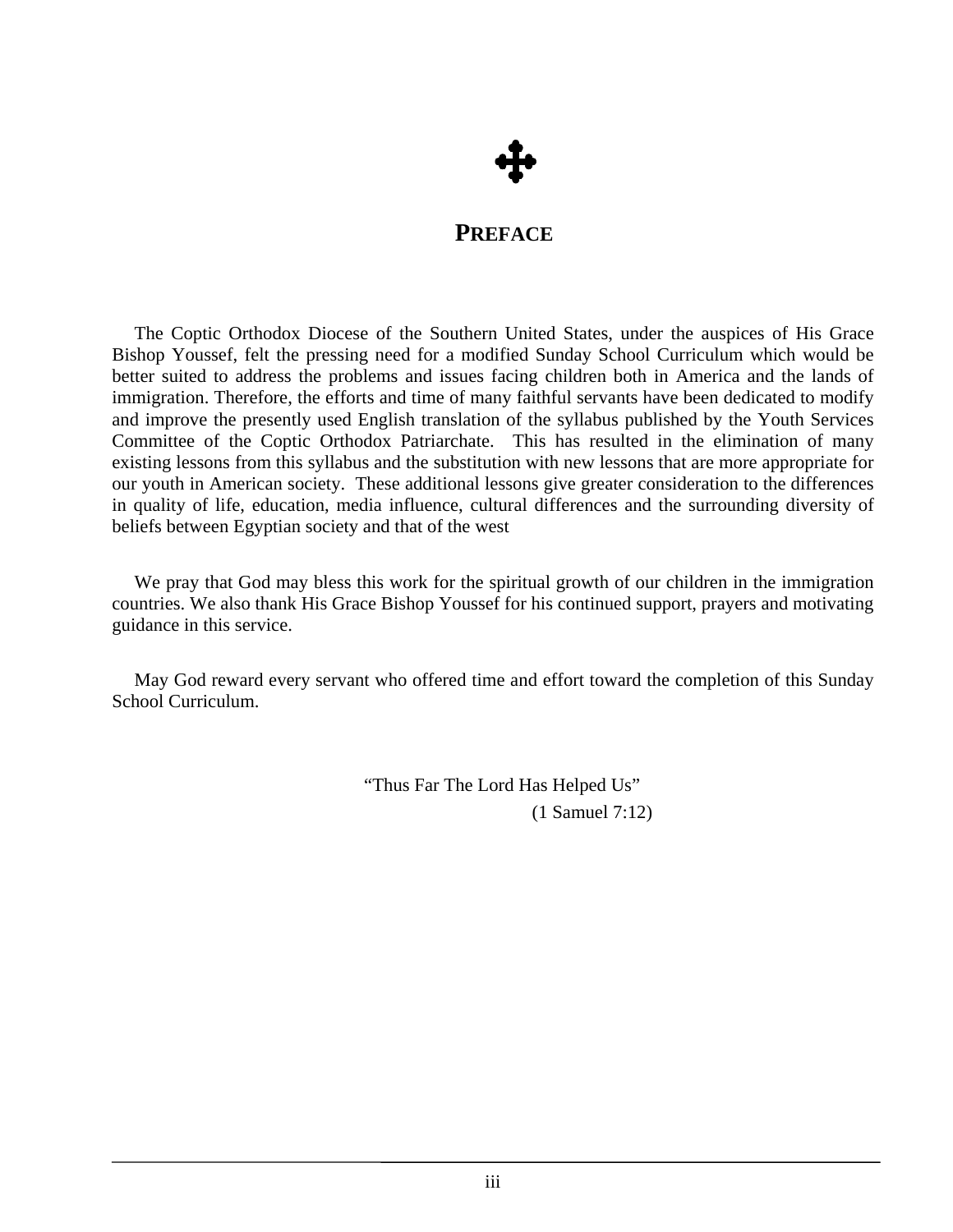

#### **INTRODUCTION**

<span id="page-9-0"></span>This grade 3 Sunday school curriculum has been modified by substituting 21 lessons from the previous curriculum published by the Youth Service Committee of the Coptic Orthodox Patriarchate with new lessons that are suitable for the youth in America. The order of the lessons has also been changed to follow the major events in the church. This resulted in the following order assuming the starting date is the first week after the Coptic New Year celebration (El Nyrouz) on September 11:

- 3 lessons for the month of September
- 4 lessons for each of the months of October through January
- Variable number of filler lessons for the period between the beginning of February and Jonah's fast.
- 2 lessons, one before and one after Jonah's fast
- 7 lessons during the Great Fast
- 7 lessons for the period between Easter and the Feast of the Pentecost
- Variable number of filler lessons between the Feast of the Pentecost and the Apostles' Feast
- 3 lessons for the remainder of July after the Apostles' Feast
- 4 lessons for August
- 1 lesson for the first week of September

Please note that filler lessons can also be used for the occasional fifth Sunday in any month. These filler lessons are in the beginning of the book and it is preferable that they be used in sequence for the sake of unity in all the churches.

The children of grade 3 enjoy stories with visual aids and different sounds. They particularly like stories with animals. The main theme to be conveyed at this age is the power and strength of their God. They start to understand things about heaven and death but the servant has to put it in pleasant easy words and not to scare the children from God or the Bible stories. They also have a tremendous memory capacity at this age and this is a good opportunity to memorize as much as possible from the Bible and Psalms or prayers. After all, this can still be considered as a preliminary modified curriculum for grade 12 that will require your feedback as a servant in order to continue the improvement process. Any inquiries or comments can be forwarded to **ssc@suscopts.org**

May the Holy Spirit guide every servant using this curriculum.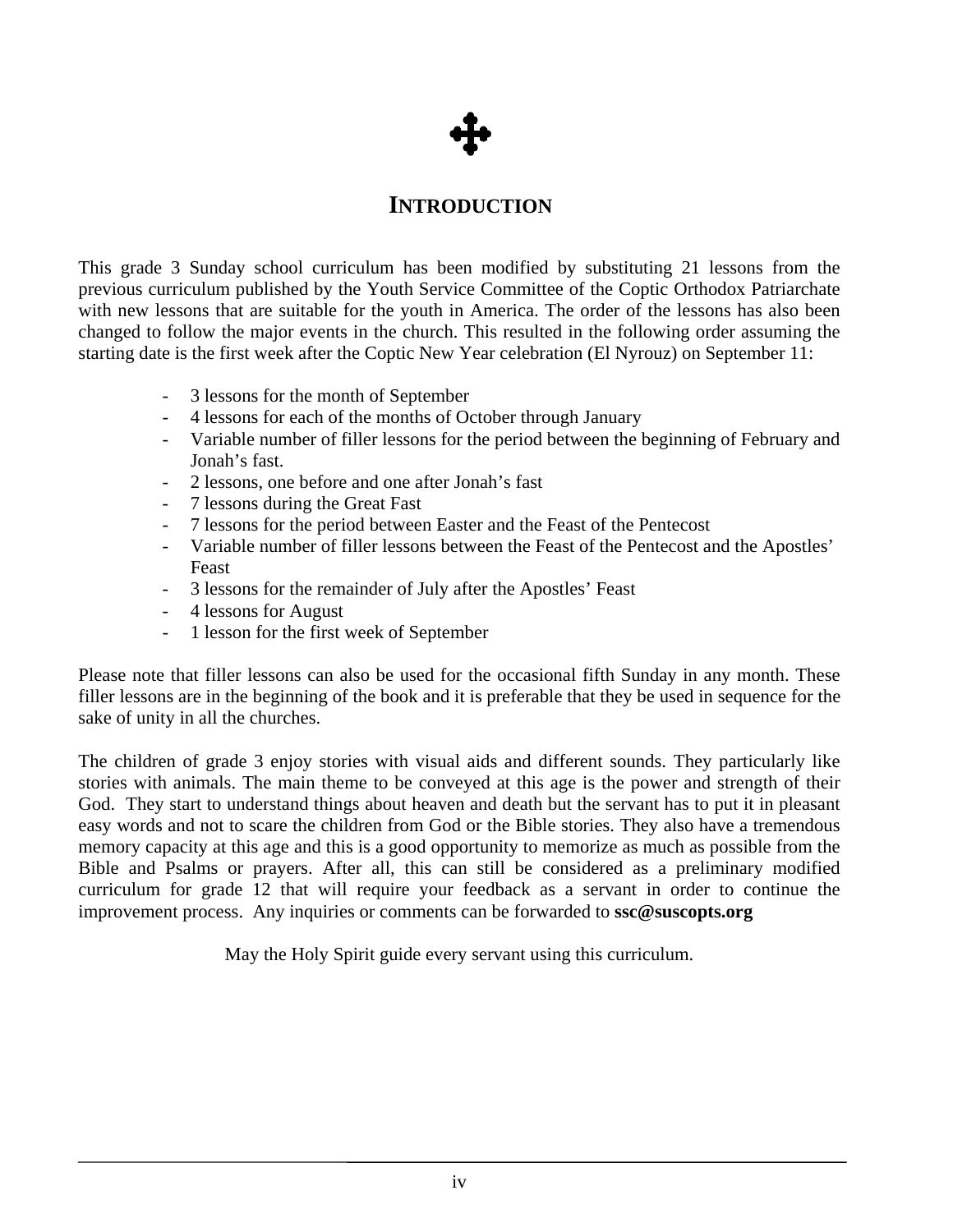# **FILLER LESSONS**

<span id="page-10-0"></span>**These lessons are to be used for the fifth Sunday in a month and to fill the empty weeks due to the changing date of the Resurrection Feast.** 

- 1. Communion
- 2. Simon The Elder
- 3. The Angels Their Praises And Their Service To The People
- 4. The Angel That Appeared To Gideon
- 5. The Angel That Appeared To Manoah
- 6. The Acts Of Charity Tabitha
- 7. Heavenly Hosts (Cherubim, Seraphim, and the Four Incorporeal Creatures)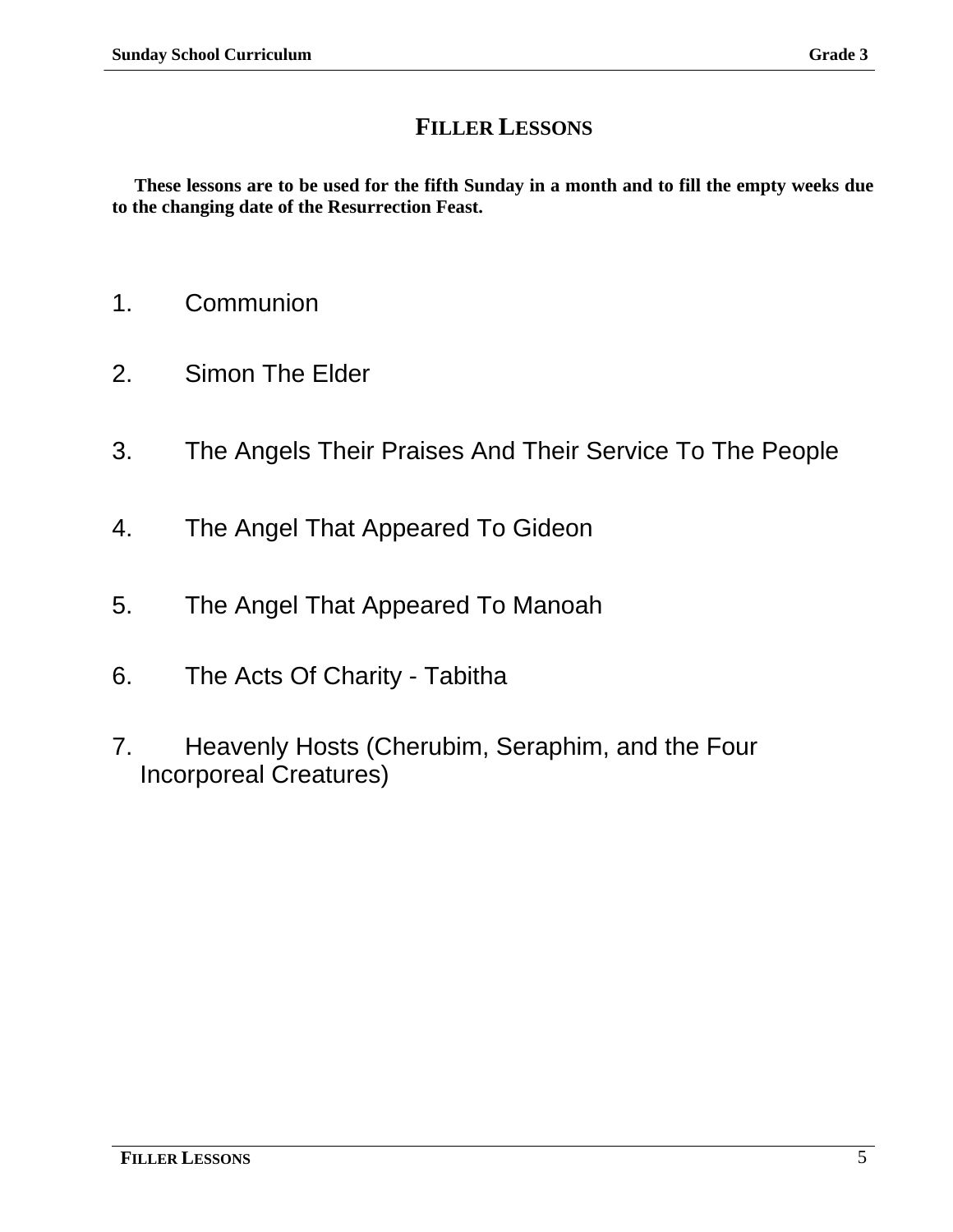# **1 - Communion**

#### <span id="page-11-0"></span>**Objective:**

- The children should realize the great gift; they are given each time they take communion.
- $\mathbf{\hat{P}}$  They should know how to approach the altar by preparing themselves through confession.
- $\hat{\mathbf{v}}$  They should know the polite manners when taking communion. This is a chance to teach them some church manners.

#### **Memory verse:**

"He who eats my flesh and drinks my blood abides in me, and I in him" (John 6:56).

#### **References:**

- $\div$  John 6:49-58
- Orthodox Church Sacraments Fr. Marcos Daoud
- Christ in the Eucharist Fr. Tadros Y. Malaty

#### **Introduction:**

- Ask the children about the Seven Sacraments of the Church and give presents to the ones that can list them all.
- $\triangle$  Ask them about Confession and who is practicing in it.
- $\triangleleft$  Encourage those who do not, by giving them examples of how easy it is.

# **Lesson Outline:**

- $\mathbf{\hat{P}}$  When we come to the church to attend the Liturgy, we are doing a very important thing. We come to pray together and the Lord gives us His Body and Blood to live as He lives forever. Before Jesus was crucified, He gathered His disciples and told them that each time they gather together in love and prayer they have to share His body and blood. He took bread and gave thanks, broke it, and gave it to them to eat saying "This is my Body". Then He took a cup and mixed in it wine and water and gave them to drink and told them "This is My blood" given for the forgiveness of sins. He ordered them to do that until He comes back to take us to heaven. When we take communion we are united with God through the Body and Blood of Jesus Christ that we receive from the priest.
- Jesus told them many things that were thought to be impossible but in fact happened. Examples include the resurrection from the dead, creating eyes for a man who was born without eyes, and the Body and Blood of Jesus Christ. The fact is that after the priest prays on them they are no longer bread and wine, they are truly His body and His blood. That is why the priest is very careful when he distributes them so that nothing falls down.
- The Liturgy prayers are very pleasant. It lifts us up to heaven and allows us to communicate with the God, the angels, the apostles, and all the saints. They are with us, and we are with them around the body and blood of Jesus as we say in the song "We are one body". The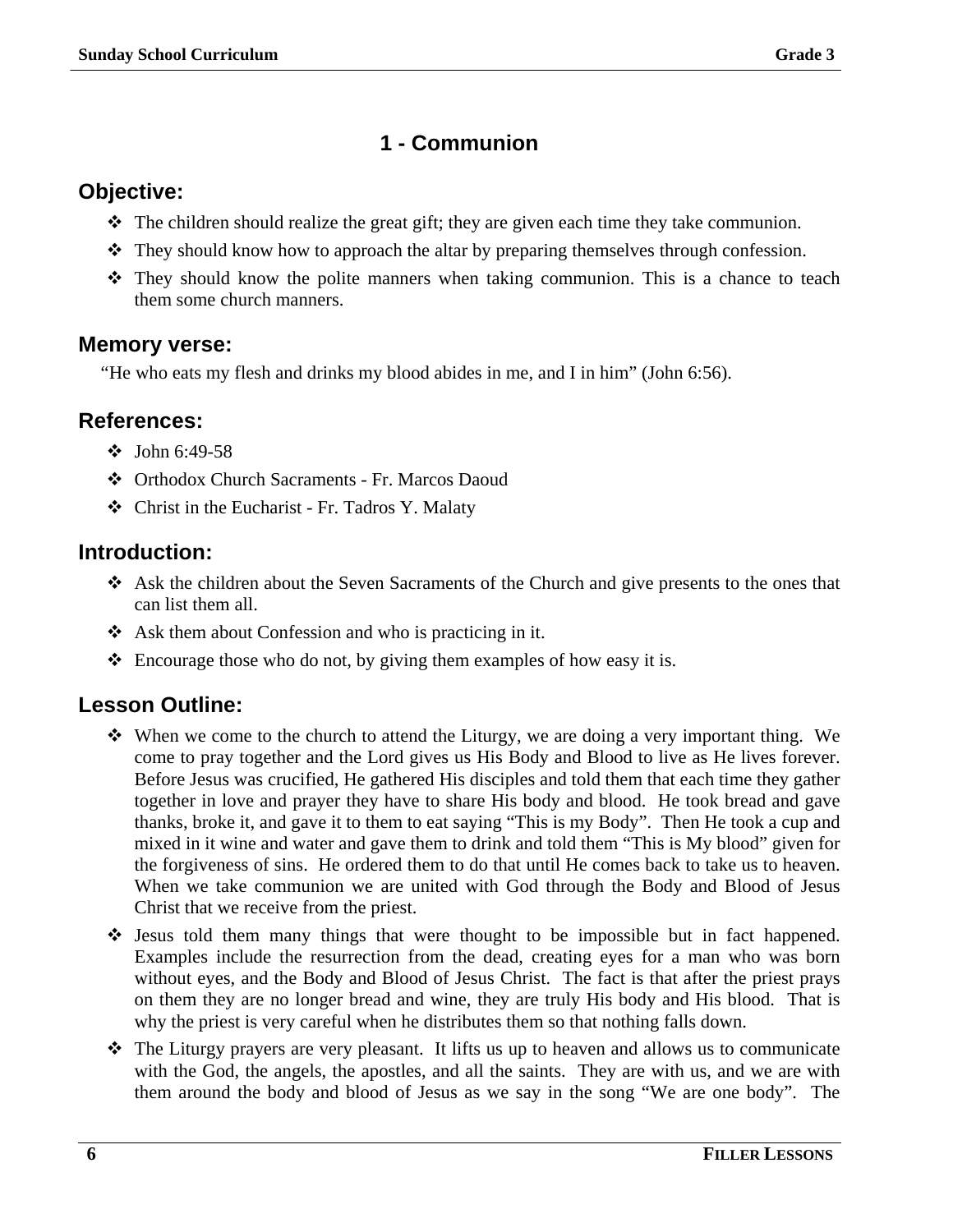priest starts with the thanksgiving and raising of incense. Then, we hear from the saints in the Epistles and from the Lord himself in the Bible reading that is why we stand during reading the Bible. Then the priest continues prayers and consecrates the bread and wine and distributes them to the congregation.

- $\cdot \cdot$  In order to be worthy of taking communion we have to do some preparations. First, clean our spirits, confess our sins, and the priest will pray for their forgiveness and give us the absolution. We also clean our bodies, by taking a shower and wear clean and respectable clothes, as if we are going to meet the president of the US. In reality we are going to meet someone much greater than any president in the world, the God who created all of us. Keep this in mind and do not get busy with anything or talk in the church. And, if you find that the child next to you wants to talk, remind him of the reverence of the church and the presence of God in His house.
- We must come early to the church. Tell your parents politely, and if they are still late, ask the priest to talk to them. Little by little they will do it and you will start following the Liturgy from the beginning. Take one of the prayers book and follow. If you can't find one, ask your Sunday school teacher or the priest to supply more books or share with others. Try to participate in the Liturgy hymns with a soft voice, not louder than others.
- When you take Communion don't rush, push and shove, wait for your turn politely. Everyone will take equally. Make sure that you do not talk with other children when you are waiting to take communion. Keep your mouth closed after you take the Body and Blood until you are finished and drink water. This way you are sure that nothing fell out of your mouth. Wait in the church, praising God with the deacons, singing Psalm 150, until the priest sprays the water and sends you in peace.

#### **Conclusion/Questions:**

- God loves His children and is giving me His Body and Blood so that I unite with Him and He abides in me. He wants me to behave inside the church and outside as His child and become like His saints who are in Heaven.
- Who can pray on the bread and wine to be the Body and Blood of Jesus?
- $\triangle$  Can we do it without the priest? Who gives him this authority? And when?
- How do we prepare ourselves for Communion?
- What should we do at the church? And what should we not do?
- Can we rush to the front of everybody to take communion first?
- What do we read at the church?
- Why do we stand up while the Bible is read and sit down while the Epistles are read?
- $\triangleleft$  Can we sing with a loud voice?
- $\triangleleft$  Can we talk to the people sitting next to us?
- Can we go out and into the church during Liturgy?
- When can we leave the church?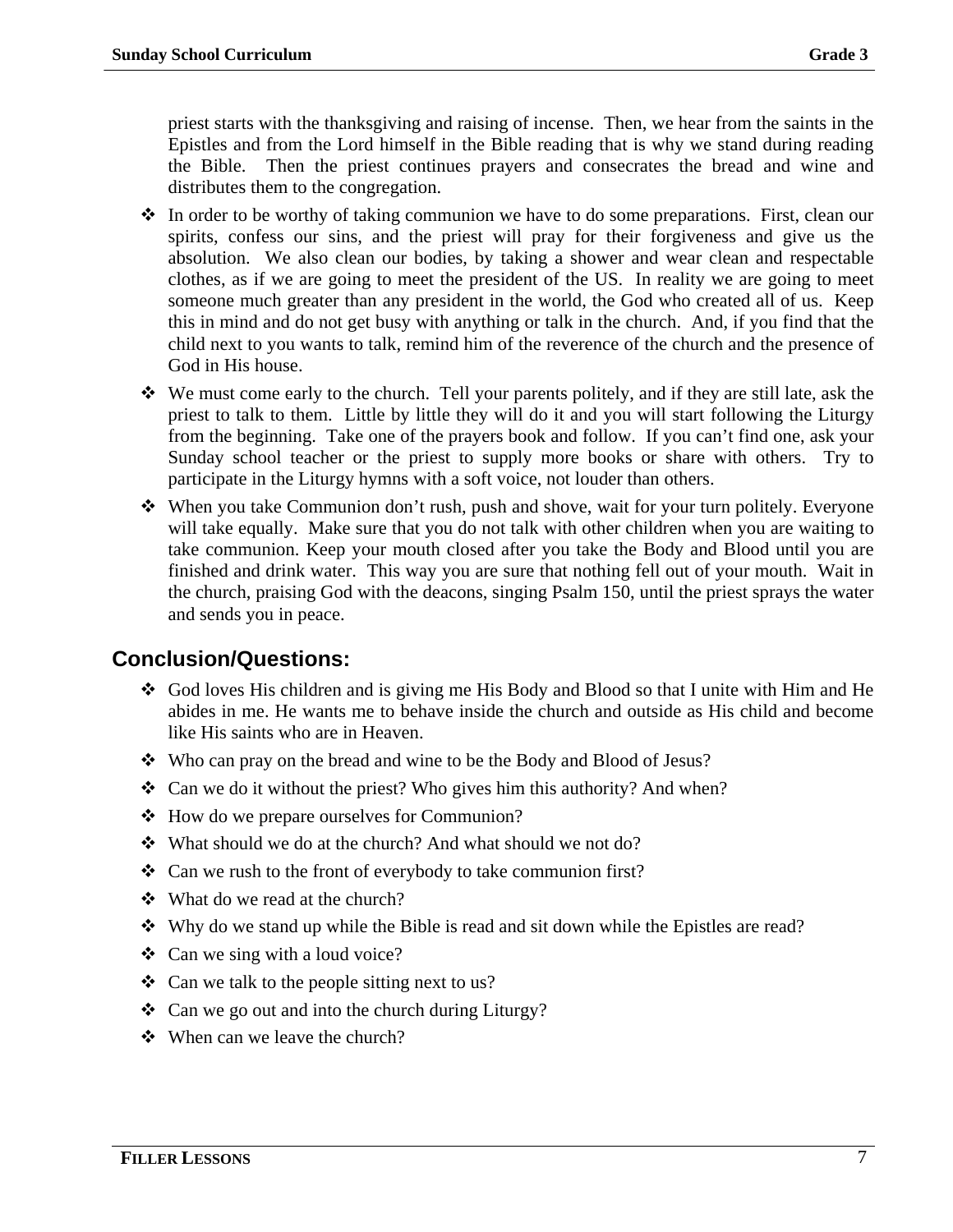- Make sure that you take communion every Sunday.
- Do not make disturbance in the church and behave like the children of God in the Church.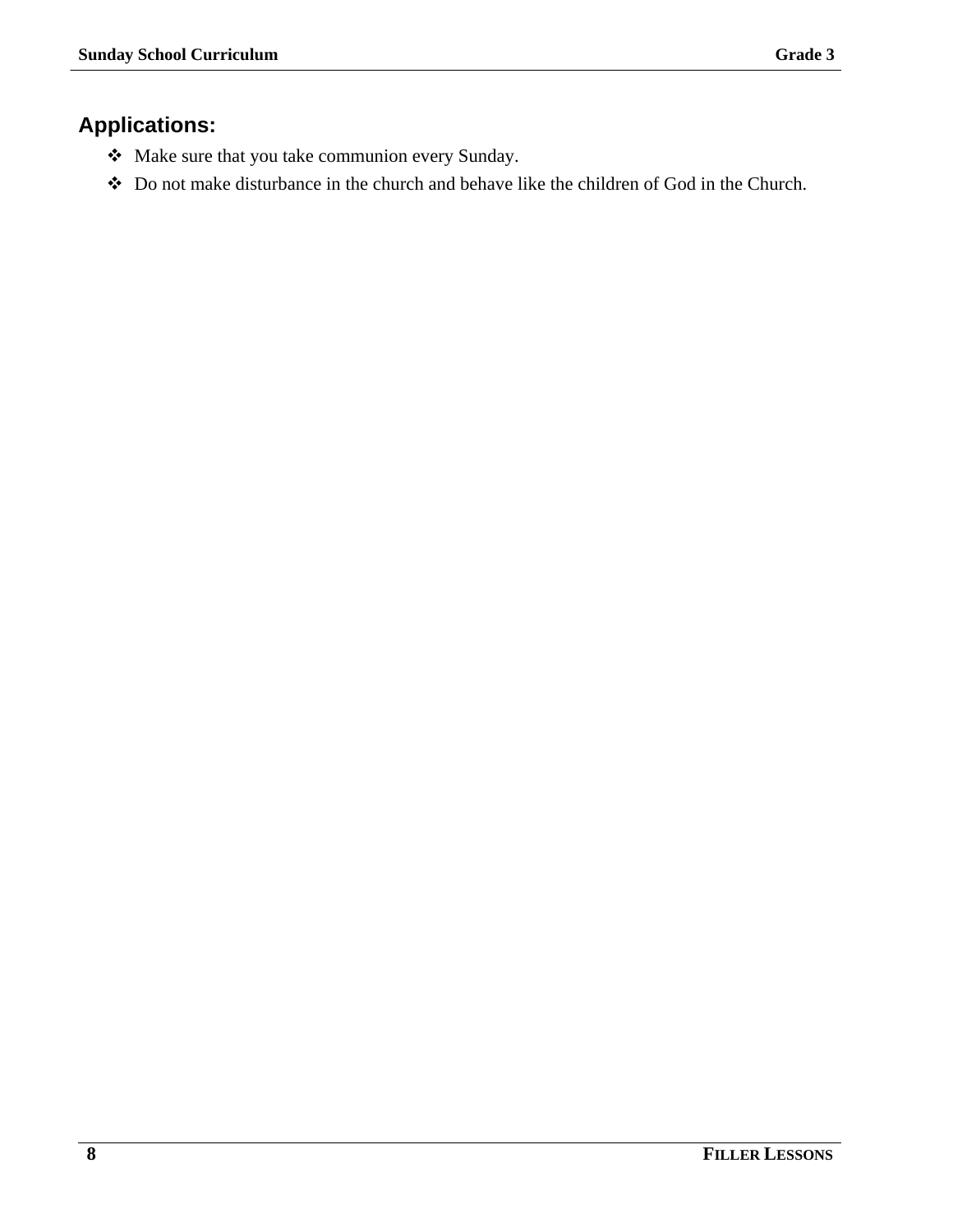### **2 - Simeon the Elder**

#### <span id="page-14-0"></span>**Objective:**

 $\cdot \cdot$  To teach the children that everything that God tells us is true and we have to believe it even if it does not make sense to us at the moment.

#### **Memory verse:**

"Lord, now you are letting Your servant depart in peace, according to Your word, for my eyes have seen Your salvation" (Luke 2:29).

#### **References:**

- Luke 2:22-35
- $\div$  Synaxarium: 8<sup>th</sup> day of Amshir
- The Golden Bible Atlas Samuel Terrien

#### **Introduction:**

- Ask the children about the birth of Jesus and tell them about the custom of presenting all male born to the Lord in the temple on the eighth day after birth.
- Ask them about how Joseph and Mary complied with it.

#### **Lesson Outline:**

When St. Mary and Joseph brought the baby Jesus to the temple when he was 8 days old they met with a very old man about 330 years. He carried the baby Jesus on his hands and said very strange words "Lord, now you are letting Your servant depart in peace, according to Your word, for my eyes have seen Your salvation" (Luke 2:29). The people did not understand what he meant until he sat down and started telling them his strange story. He said: "I was about thirty years old when I completed my study of the Old Testament and started teaching in the temple. In those days they named us "Elders" because nobody knew how to read and write. Everybody knew that the Old Testament is full of things that will happen in the future. And everybody was waiting for a Savior to appear as the King of Kings and Lord of Lords. Everybody wants to know the future, whether he believes in God or idols. They were also afraid of the God of Israel who defeated their idols and saved His people several times from slavery.

Then came the war and a powerful man named Alexander the Great defeated our city, but he was good. He did not destroy the temple and he allowed us to pray to our God. He was Greek and forced the people to use his language everywhere he went. But it was an easy language to learn. So I learned it very quickly and became an expert at it. He also conquered Egypt and found a great library there and built a great city in his name "Alexandria," and also forced them to use his language.

This man went all the way to India and succeeded but he died young and after him came a man named Ptolemy who ruled us and Egypt. This new ruler was afraid of the things written in our Holy books and wanted them translated to Greek and put in the famous Alexandria library. He ordered 72 of the Elders to be taken to Alexandria. When we arrived there, we were put every two in a separate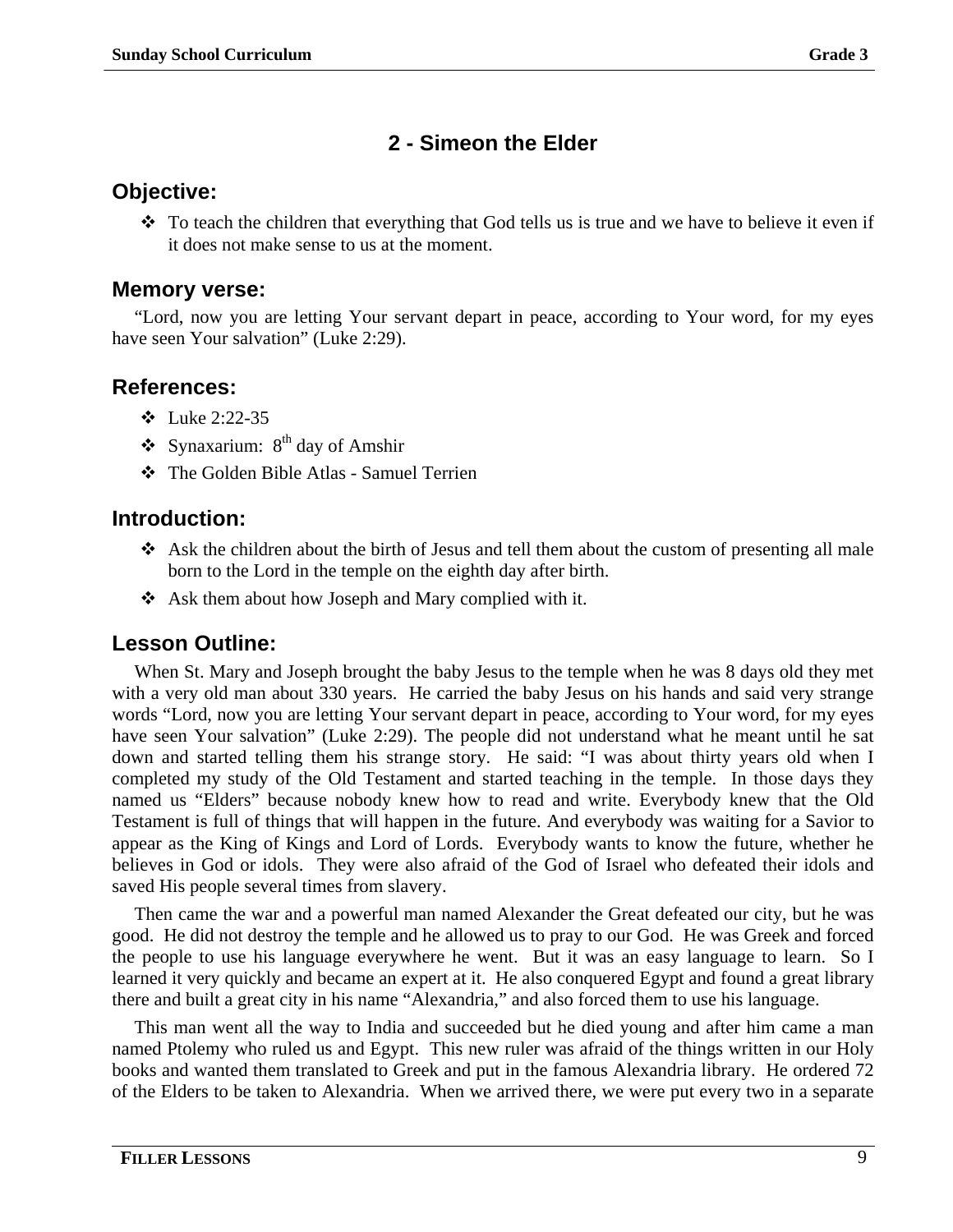place from the rest, and given our Hebrew Holy Book to translate to Greek. He did that, so we would not be able to cheat him.

My part of the book was Isaiah the prophet. I started translating until I reached the verse in 7:14 "Therefore the Lord Himself will give you a sign: Behold, the virgin shall conceive and bear a Son, and shall call His name Emmanuel." I was afraid to translate the word "Virgin" lest the king laugh at me because no virgin can bear a child because a virgin is an unmarried lady. Also, I start thinking this is impossible. So, I decided to change the word "Virgin" to a "woman" and leave it unclear and general. I was tired that night and left it to the morning to write it down.

In a dream, the Lord told me, that I am wrong and that I have to translate it "Virgin." He told me that I will live to see it happen with my two eyes. In the morning I translated it to "Virgin" and they collected all the translations and sent us home to Jerusalem. They named this translation the "Septuagint" meaning seventy in Greek because we were 72 Elders. They kept it in Alexandria library and made copies of it and sent it everywhere.

I was hoping that I will see this happen soon, a Virgin with the baby Lord, but it didn't. I saw many wars, famines, and disasters and I grew older hundred years. My body became very weak but nothing happened. My wife and children and grand children died and I was left alone. Then the worst happened, I lost my sight and all hope that I will see Christ the Lord and His mother the Virgin. I told myself maybe I will hear about them, but after another hundred years, it didn't happen. I think I was punished by the Lord for trying to change His word."

Today, I wake up and found myself here in the temple. The Spirit of the Lord carried me here. The Lord gave me strength to stand on my feet without a staff and I started asking the people where I was? And they told me that I am at the temple. Then I remembered the Lord's word to me 300 years ago. My eyes start seeing again. All the mothers and their children were like shadows to me except one very young mother and her child. They were clear to sight as I used to see when I was a young man. I took her child on my hands and start seeing everything and everyone clear. I knew that the Lord fulfilled his promise to me 300 years ago to see with my two eyes Christ the Lord and His mother the Virgin. He is our Salvation and all the nations too.

At this point, this 330 years old man bowed down to the ground, worshipped God and died. All the people around him were surprised, especially the people who knew him before. They took his body and buried him with great honor on the same day the baby Jesus was presented to the temple."

#### **Conclusion/Questions:**

- Where did Simeon meet Virgin Mary and the child Jesus?
- How old was Jesus? How old was Simeon?
- When did Simeon die?
- What was his work?
- $\bullet$  What was the name of the king who built Alexandria? Who followed him after he died?
- Why Ptolemy was afraid of the Holy Book of the Jews?
- $\div$  How many Elders he sent to Alexandria? And to do what? What is the name of this Translation?
- What book did Simeon translate? What verse did he want to change? Why?
- ❖ What happened during the night?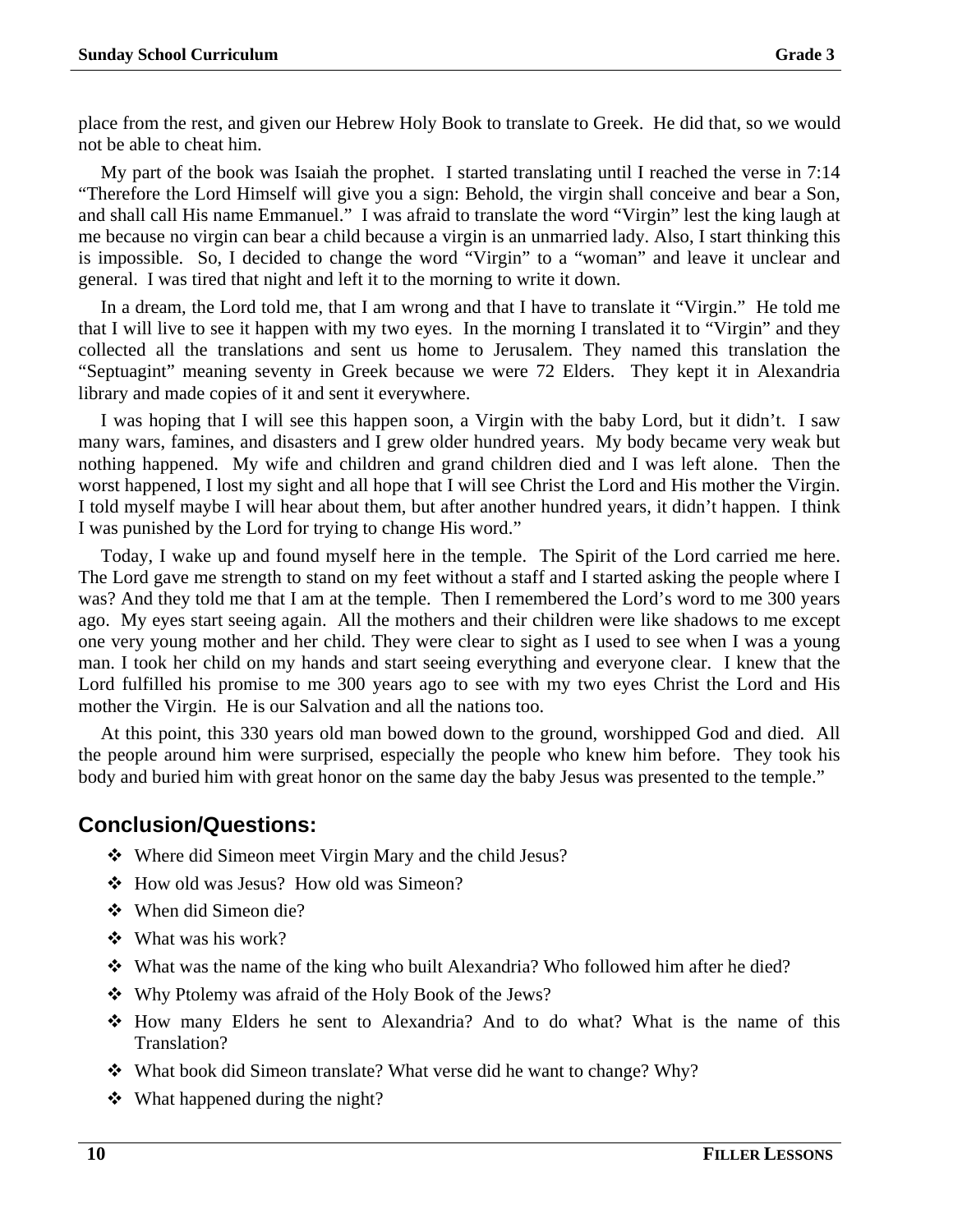- How long did he live after that? What happened to his country? His family? His health?
- $\triangleleft$  Did he lose all hope? Why?
- How did he come to the temple that day if he was weak and blind?
- When did he start seeing? Who did he see more clearly than anybody else?
- What happened after he finished his story? When do we celebrate his departure?

- When I pray my last prayer at night, I will remember Simeon and his nice prayer the verse and ask his prayer from heaven for me.
- When I read the bible next time, I will trust what is written in it even if I cannot understand it now. God is going to make it clear to me when I grow older. I can always ask my parents, my Sunday school teacher or the priest to explain to me what I cannot understand.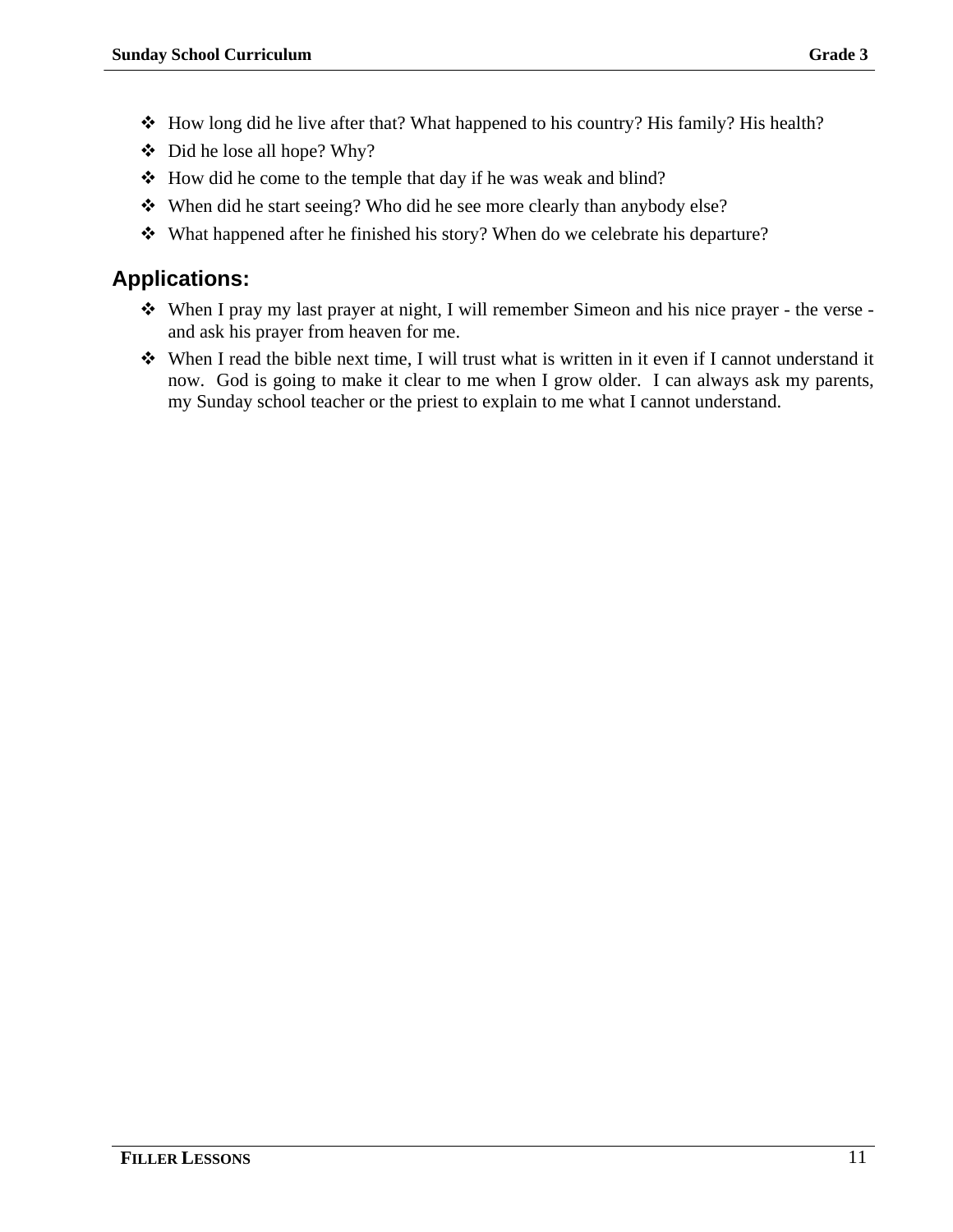# <span id="page-17-0"></span>**3 - The Angels, Their Praises And Their Services To The People**

#### **Objective:**

- $\bullet$  To feel the presence of the angels.
- $\triangleleft$  To learn about the service of the angels.

#### **References:**

The Angel Gabriel - The Angel Gabriel Sunday School, Harit el Sakayeen

#### **Memory Verse:**

"The Angel of the Lord encamps around those who fear him, and delivers them" (Psalms 34:7).

#### **Introduction:**

- $\div$  Where are tapers lit in the Church?
- What do we put before the pictures of the Saints?
- What do we put before the pictures of the angels?
- ❖ Describe the angel pies and when we make them.

### **Lesson Outline:**

(Note: Turn on the lights of the class when you say that the angel has appeared and turn them off when you say that the angel has disappeared).

A man and his wife loved God and the poor. The man's name was Dorthaus and the woman's name was Thaoupesta. They used to make a feast for the poor on the feast of the archangel Michael (called the Angel Day). The Lord blessed them and gave them wealth and property. Every year they made a feast for the poor on the Angel Day. One year they had no money neither did they have any food to offer. They were sad because they were unable to make a feast for the poor that year on the occasion of the Angel Day. They thought for some time then they took their clothes and went out to sell them.

- $\cdot \cdot$  What is the name of the man and what is the name of his wife?
- What did they do for the poor?
- Why did they make the feast for the poor when they had no money?

The angel appeared to them and advised the man to go to a sheep seller, take a sheep and pay part of the price, and to go to a fisherman and buy a big fish and pay part of the price, and to go to the baker and buy some bread and pay part of the price. The man went out and bought a sheep, a fish, and some bread. He put the fish inside the meat-safe according to the orders of the angel.

- $\triangleleft$  What did the angel say to the man?
- What did the man do?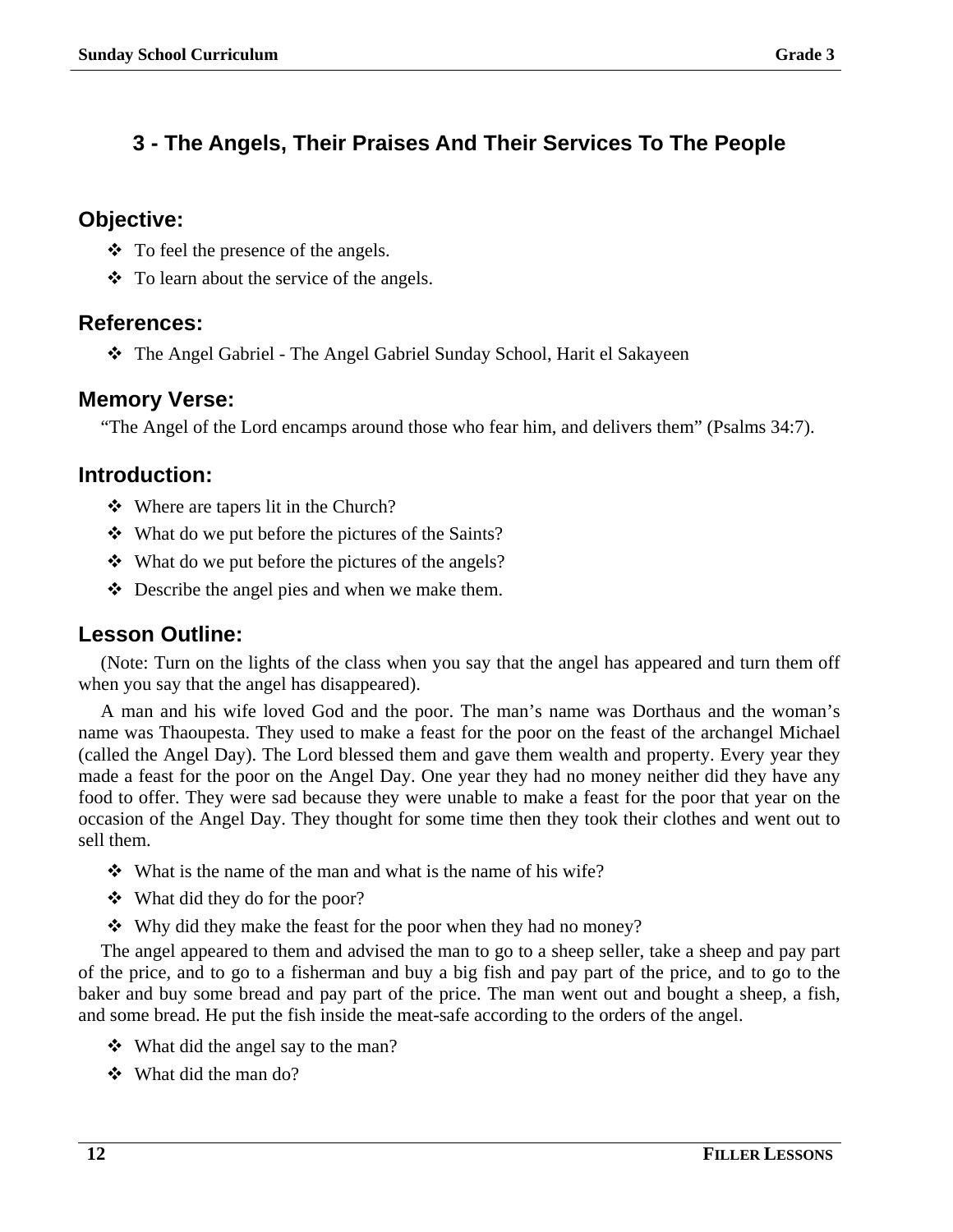The man went out to call the poor as he does every year. The house was full of people and the man did not know what to do to feed them. He entered the kitchen and prayed to the Lord. He begged the archangel Michael to help him and tell him what to do. The Angel Michael appeared to him and said, "Fear not, open the meat-safe and give food to the guests". The man opened the meat-safe and saw that it was full of food, fruit and many sweet things. He thanked the Lord and gave the people food. They ate and left the house thanking God. The angel appeared again with his shining light and said to him, "Cut the fish in half". The man cut the fish and found three hundred denarii's inside it. The angel said to him, "Give one hundred denarii's to the sheep seller, and the fisherman and the baker, and one hundred denarii's to the church and keep one hundred denarii's for your wife and yourself. The Lord has sent me to you and the Lord says that you will not be in need of anything from now on". Then the angel disappeared.

- What did Dorthaus do?
- What did he find inside the fish?
- What did the angel say to him?
- Who remembers the verse?

#### **Conclusion:**

God created the angels of light. They are present before Him day and night praising Him without pause. They make intercession for the people and they are responsible for the children of God. "For He will give His angels charge of you to guard you in all your ways" (Psalms 91:11).

- $\mathbf{\hat{P}}$  If we pray before we go to bed the Lord will send an angel to guard us all night long. The angel will also protect us from bad thoughts and bad dreams.
- Bring material to the children to make angels in class and take them home and put them in their bedrooms.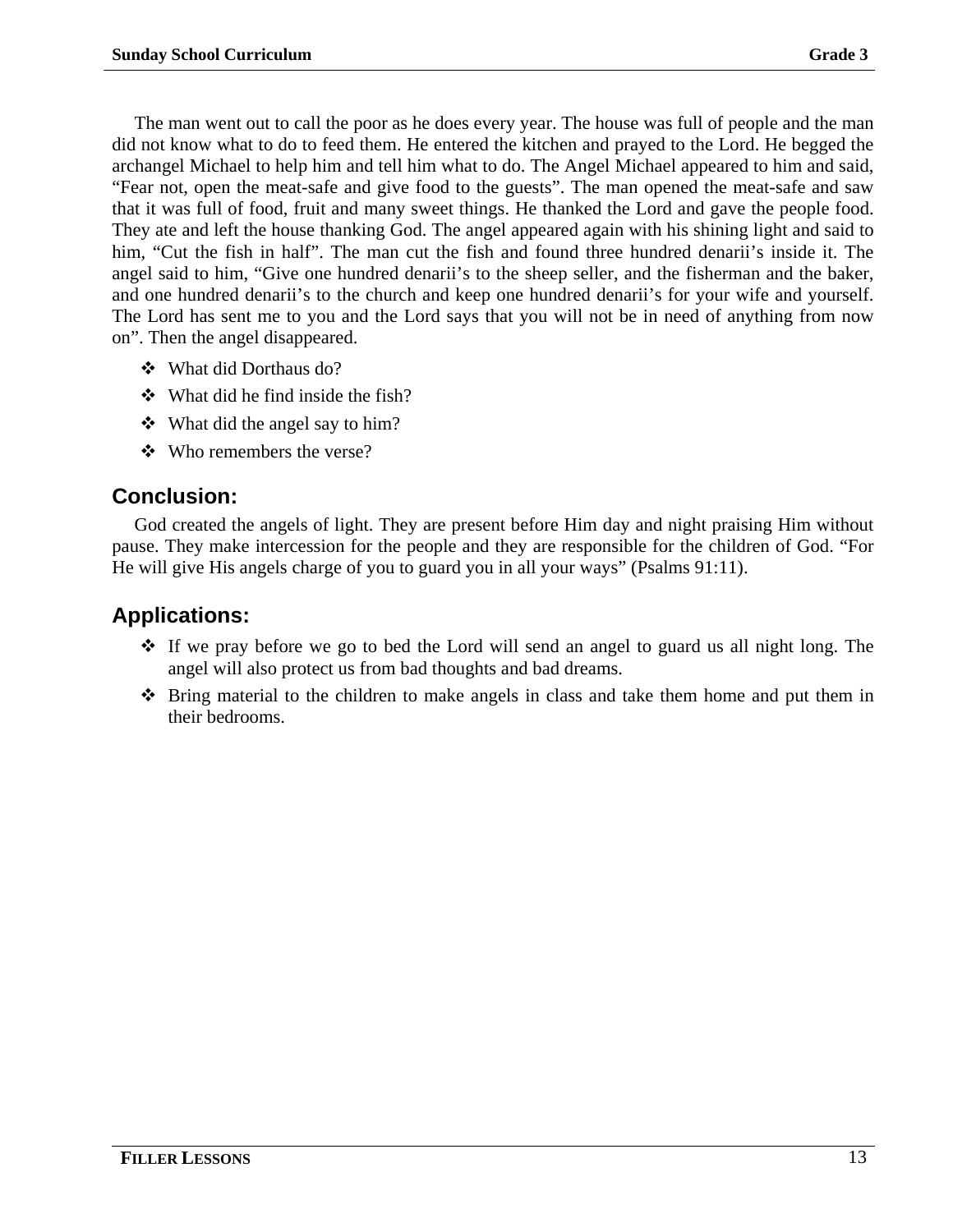# **4 - The Angel That Appeared To Gideon**

#### <span id="page-19-0"></span>**Objective:**

• The Lord sends His angels to the Saints, and fights for us.

#### **References:**

- Judges 6
- The Book of Judges, a study of the Holy Bible, Sporting

#### **Memory Verse:**

"Be not frightened, neither be dismayed for the Lord your God is with you" (Joshua 1:9).

#### **Introduction:**

- \* Review the previous lesson and verse with the children.
- Use a picture of the Lord's angel for today's lesson. Turn on the lights of the class when you say that the angel has appeared and turn off the lights when you say that the angel has disappeared.

# **Lesson Outline:**

The people of Israel did what was evil in the sight of the Lord and the Lord gave them into the hand of Midian seven years, and they made for themselves the dens, the caves, the tombs and the strongholds. For whenever the Israelites put in seed, their enemies came up and attacked them and destroyed the produce of the land, Israel was brought very low because of Midian, and the people of Israel cried for help to the Lord.

- What did the Midianites do to the Israelites?
- Where did the Israelites dwell?
- ❖ What did the Israelites do when they were oppressed?

When the people of Israel cried to the Lord on account of the Midianites, the Lord sent the angel to them. Now the angel of the Lord came and sat under the oak at Ophrah, which belonged to Joash the Abiezrite, as his son Gideon was beating out wheat in the wine press, to hide it from the Midianites. And the angel of the Lord appeared to him and said to him, "The Lord is with you, you mighty man of valor". And Gideon said to him, "Pray sir, if the Lord is with us, why then has all this befallen us? And where are all His wonderful deeds, which our fathers recounted to us saying: Did not the Lord bring us up from Egypt? But now the Lord has cast us off and given us into the hand of Midian".

- **❖** Who appeared to Gideon?
- What was Gideon doing?
- What did the angel say to Gideon?
- What was Gideon's reply to the angel?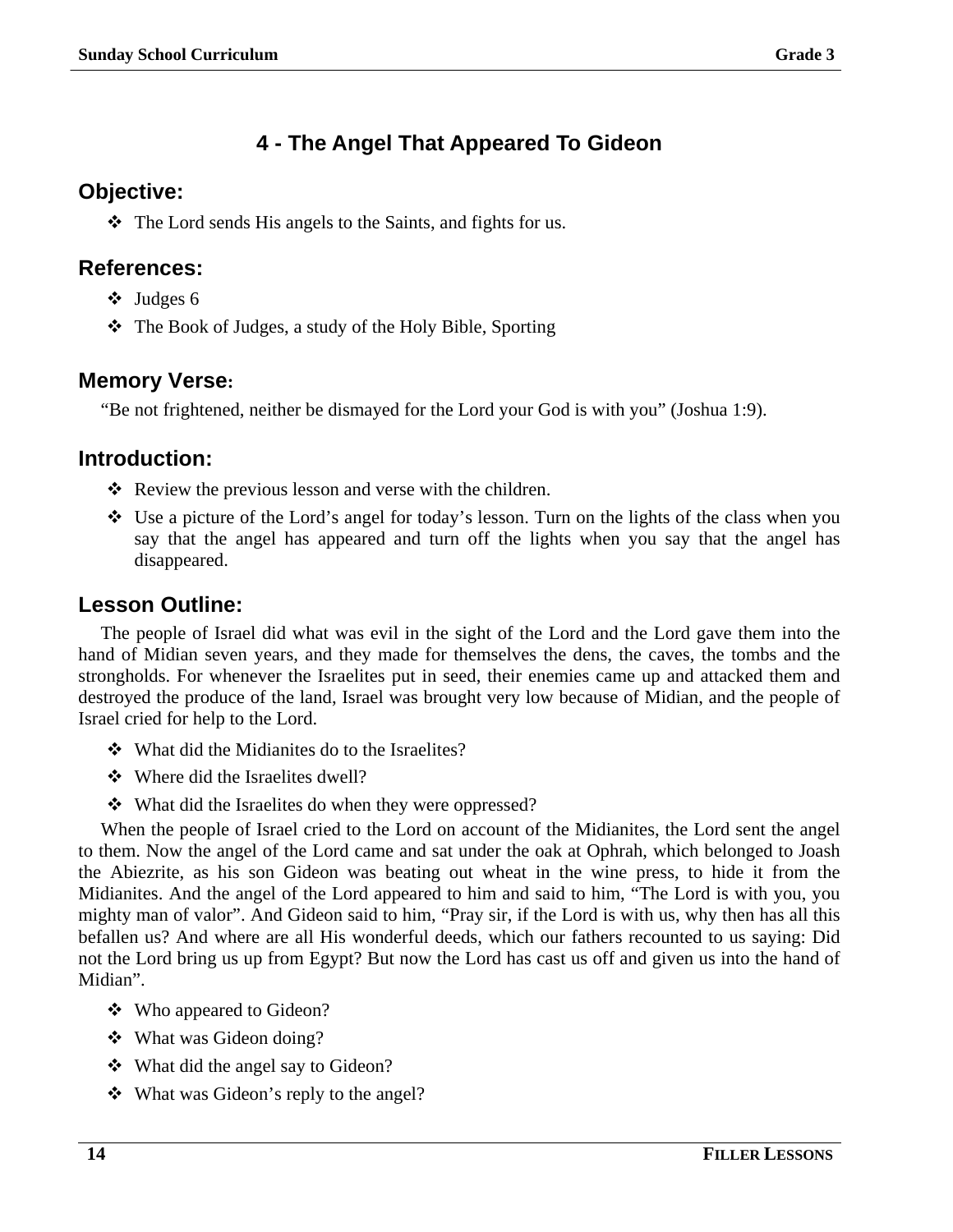And the Lord turned to him and said, "Then the Lord turned to him and said, "Go in this might of yours, and you shall save Israel from the hand of the Midianites. Have I not sent you?" Gideon apologized saying that he was weak and the least in his family. The Lord said to him, "I will be with you and you shall smite the Midianites as one man". The Lord showed him a sign. Then the angel disappeared. Gideon said, "Alas, O Lord God. For I have seen the angel of the Lord face to face". But the Lord said to him "Peace be to you, do not fear, you shall not die". Then Gideon built an altar there to the Lord. Then he carried out words of the Lord. The servant tells the children that the Lord Himself appeared to Gideon because He said to him, "Peace be to you, do not fear you shall not die".

- What did the Lord say to Gideon?
- Why did Gideon apologize?
- What did Gideon say to the Lord?
- What did Gideon do then when the Lord said to him, "Peace be to you, do not fear, you shall not die?"

#### **Conclusion:**

God can use young and simple people to do great things and win great victories as He did with Gideaon who were the youngest of his family.

### **Applications:**

 $\div$  Draw a lovely picture of an angel and concentrate on the personality of the angel.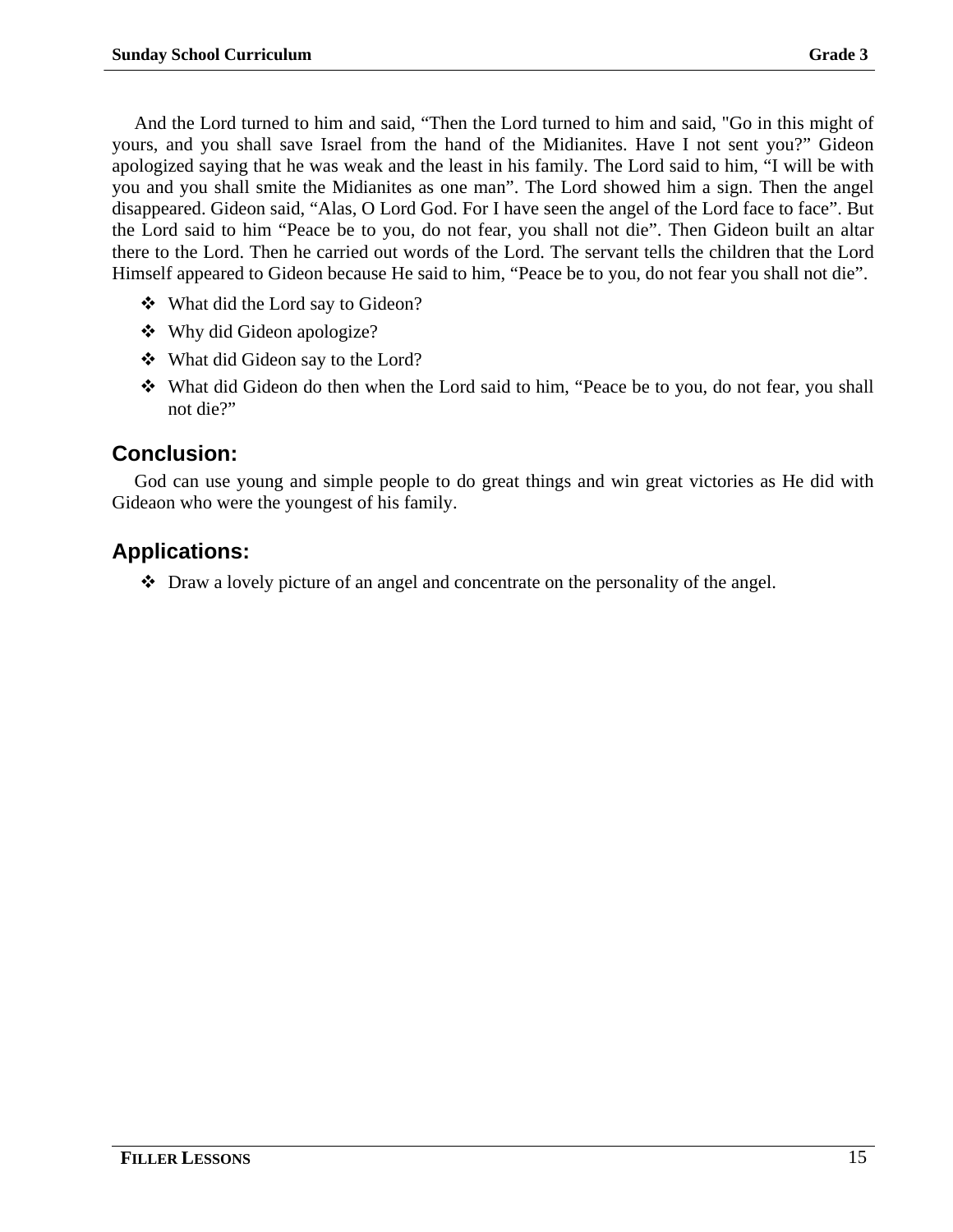# **5 - The Angel That Appeared To Manoah**

#### <span id="page-21-0"></span>**Objective:**

To be kind and welcome strangers to our homes and church.

### **References**

- $\div$  Judges 13:1-25
- The Book of Judges, a study of the Holy Bible, Sporting

# **Memory Verse:**

"The boy shall be a Nazirite to God from birth" (Judges 13:7).

### **Introduction:**

- $\bullet$  To help children understand this lesson, use the wings of an angel used in the previous lesson; a white tunic, and a picture representing the appearance of the angel to Manoah and his wife
- Review the previous lesson with the children.
- Who remembers the verse?
- Whom does the Lord send to the Saints?

# **Lesson Outline:**

There was a certain man of the tribe of the Danites, whose name was Manoah, and his wife was barren and had no children. The man and his wife prayed all the lime and asked the Lord to give them a son. The angel of the Lord appeared to Manoah's wife and said to her, "Behold you are barren and have no children, but you shall conceive and bear a son. Therefore beware, and drink no wine or strong drink, and eat nothing unclean, because we will have a baby son. You should not cut the hair of his head, for the boy shall be a Nazirite to God from birth".

- Which tribe was Manoah from?
- **❖** Who appeared to his wife?
- What did the angel of the Lord warn Manoah's wife of?
- Who remembers the verse?

Then the woman came and told her husband, "A man of God came to me. I did not ask him whence he was and he did not tell me his name. Then Manoah entreated the Lord, and said, O Lord, I pray to You, let the man of God whom You sent come again to us, and teach us what we are to do with the boy that will be born". And God listened to the voice of Manoah, and the angel of God came again to the woman as she sat in the field, but Manoah her husband was not with her. And the woman ran in haste and told her husband, "Behold the man who came to me the other day has appeared to me", and Manoah arose and went after his wife and they sang the hymn, "white as white as a pigeons glittering, glittering exactly as light. O angel, how beautiful you are how sweet you are".

What did the woman tell her husband Manoah?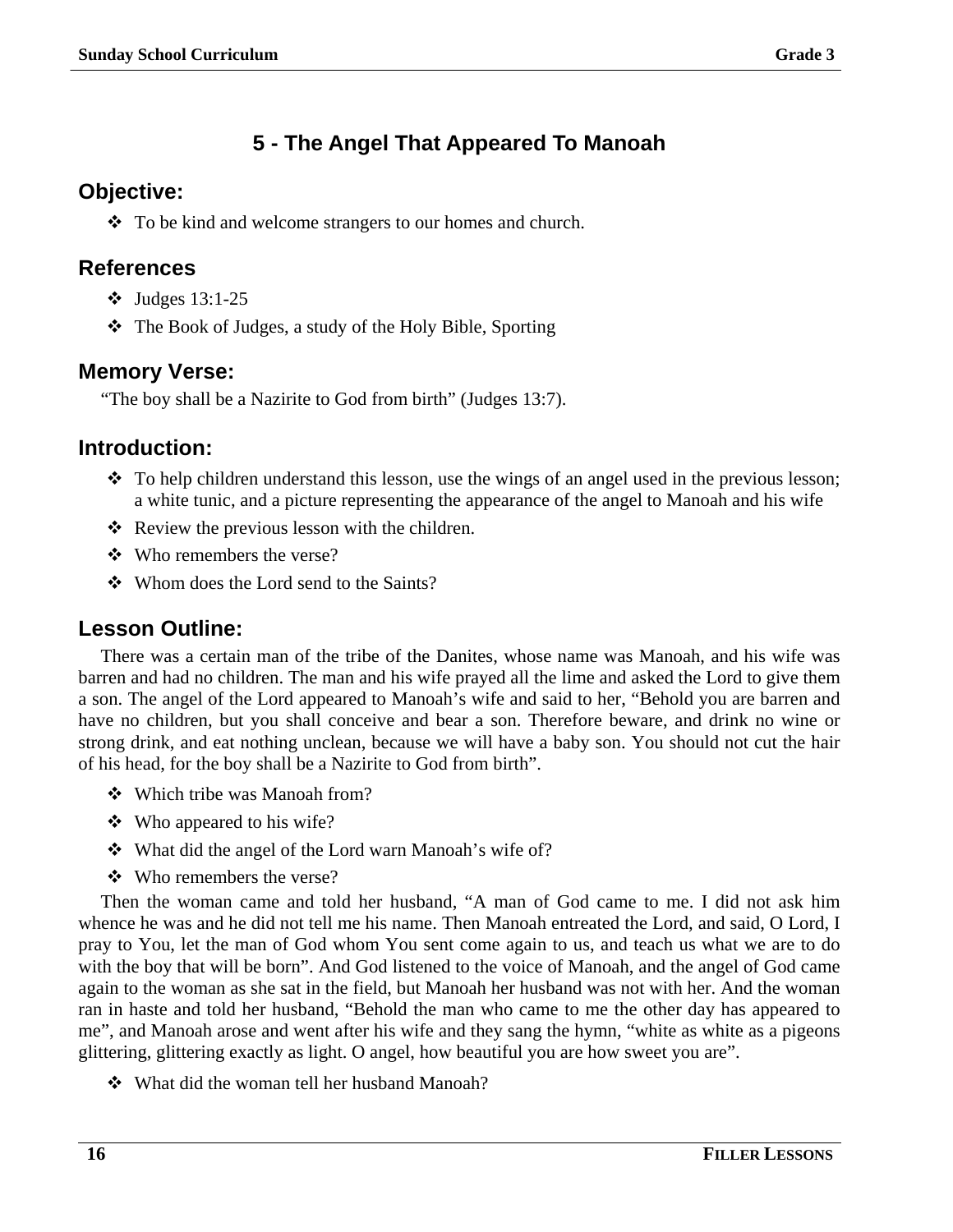- What did Manoah do?
- Did the Lord answer Manoah's prayer?
- What happened, and where did the angel appear to the woman for the second time?

And Manoah came to the man and said to him, "Are you the man who spoke to this woman?" And he said, "I am". And Manoah said, "Now when your words come true what is to be the boy's manner of life and what is he to do?" And the angel of the Lord said to Manoah, "Of all that I said to the woman let her beware. She may not eat of anything that comes from the vine neither let her drink, or eat any unclean thing, all that I commanded her let her observe". Manoah said to the angel of the Lord, "Pray let us detain you, and prepare sheep for you". And the angel of the Lord said to Manoah, "If you detain me I will not eat of your food, but if you make ready a burnt offering, then offer it to the Lord". And Manoah said to the angel of the Lord, "What is your name so that when your words come true we may honor you?" And the angel of the Lord said to him, "Why do you ask my name, seeing it is wonderful". So Manoah took the sheep with the cereal offering and offered it upon the rock to the Lord and when the flame went up toward heaven from the altar, the angel of the Lord ascended in the flame of the altar while Manoah and his wife looked on, and they fell on their faces to the ground. The angel of the Lord appeared no more to Manoah and his wife. Then Manoah knew that he was the angel of the Lord, white… white like a pigeon.

- What did Manoah say to the angel?
- What was the angel's reply?
- What was the offering offered by Manoah?
- What happened to Manoah and his wife?
- Who remembers the verse?

#### **Conclusion:**

Manoah used to entertain strangers so he could entertain the Lord, and offer him a sacrifice. Whenever we deprive ourselves of entertaining strangers, and when we despise the poor and the needy, we deprive ourselves of entertaining the Lord Jesus Himself. We can meet the Lord Jesus and entertain Him when we honor His brothers the poor, the strangers and the weak.

- $\bullet\bullet\text{ We have to welcome strangers and especially new children coming to class or to our church.}$
- Draw a picture for the story of Manoah and his wife.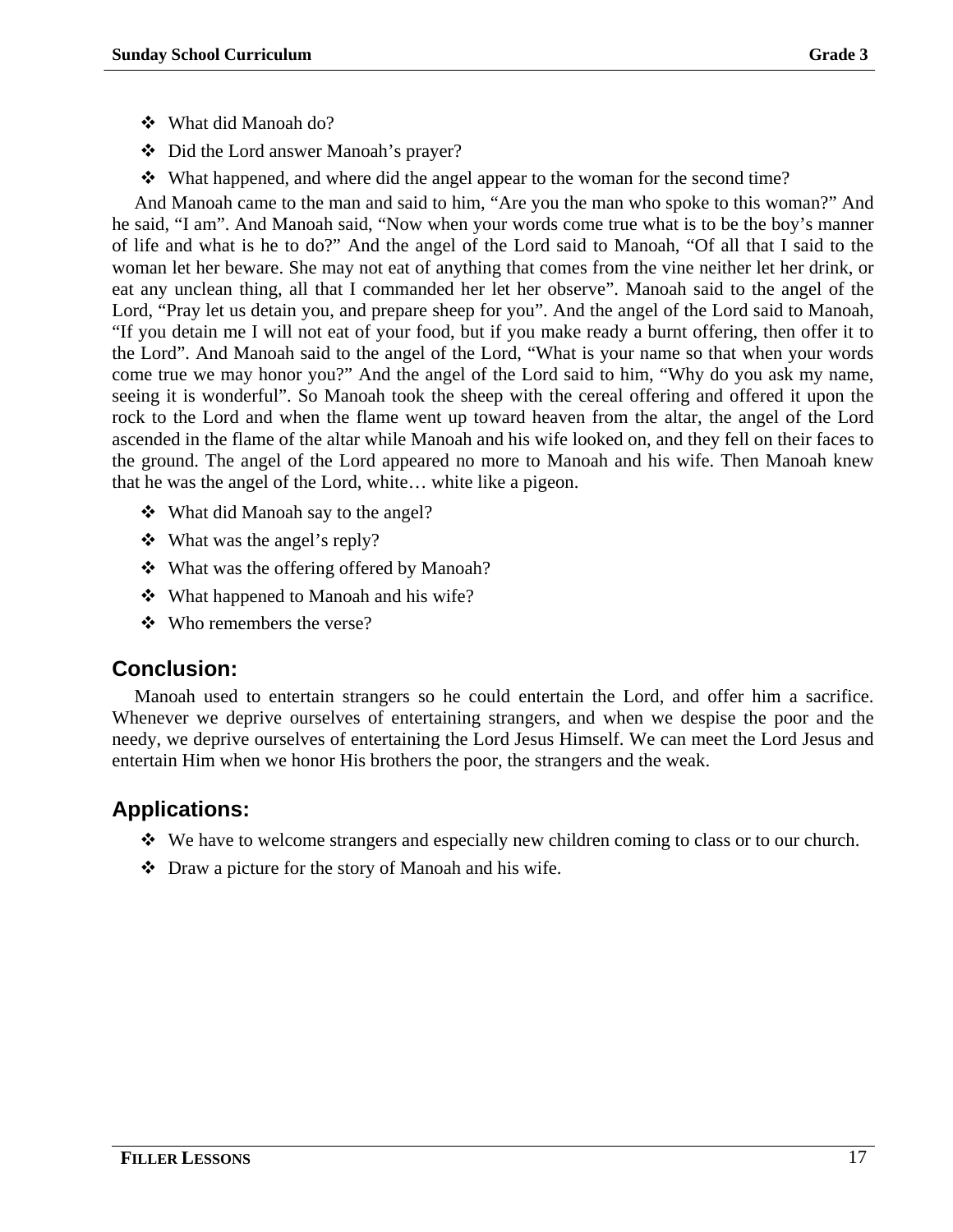# **6 - Acts of Charity: Tabitha**

#### <span id="page-23-0"></span>**Objective:**

❖ To learn how to help the poor.

#### **References:**

Acts 9:36-41

#### **Memory Verse:**

"For God is not so unjust as to overlook your work and the love which you showed for His sake" (Hebrews 6:10).

#### **Introduction:**

- $\hat{\cdot}$  To help children understand this lesson, bring clothes... shirts... robes... as symbols of the things made by Tabitha.
- $\triangle$  Review the previous lesson with the children.
- **❖** What was the verse of the previous lesson?
- $\cdot$  If a needy person asks you for something what would you give him?
- The disciples have no gold or silver, what did they give?

# **Lesson Outline:**

Now there was at Joppa a young girl named Tabitha, which means Dorcas "a deer". She was full of good works and deeds of charity. She spent all her time doing good and helping the poor. She was constant in prayer. She loved Christ with all her heart. She always praised the Lord saying, "O Lord we are all happy..." Tabitha thought of giving something to the poor but she had nothing to give. She could sew clothes. She served the widows who had nobody to help and supported them. She made them tunics and other garments. She was very happy and the Lord rewarded her because the Lord does not overlook the labor of love:

- Where was Tabitha from?
- What does her name mean?
- What did she do for the sake of the widows?
- Who can say the verse?

In those days Tabitha fell ill and died, and when they had washed her they laid her in an upper room. The disciples sent for St. Peter who came to the upper room without delay. The widows were weeping bitterly and wanted Tabitha to come back to life. St. Peter prayed and Tabitha came back to life. They were all happy. The Lord never overlooks the labor of love.

# **Conclusion/Questions:**

❖ Any good thing you do will come to you one day.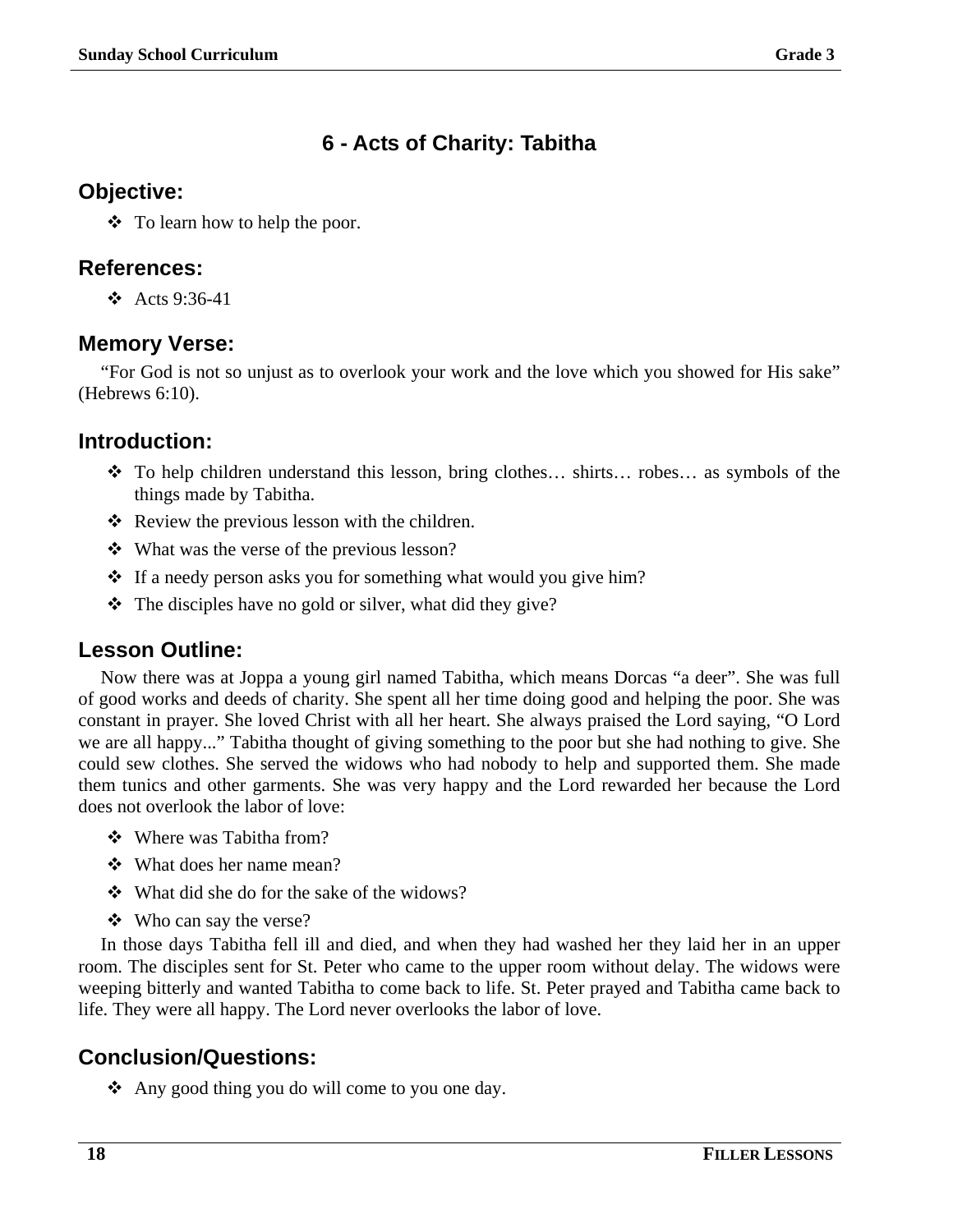- What did St. Peter do when he went up to the upper room?
- What happened after the prayer?
- With whose power did Tabitha come to life?
- Who can say the verse?

- Concentrate on St. Peter's prayers and their power in bringing Tabitha back to life.
- Encourage the children to bring clothes to be distributed among the poor.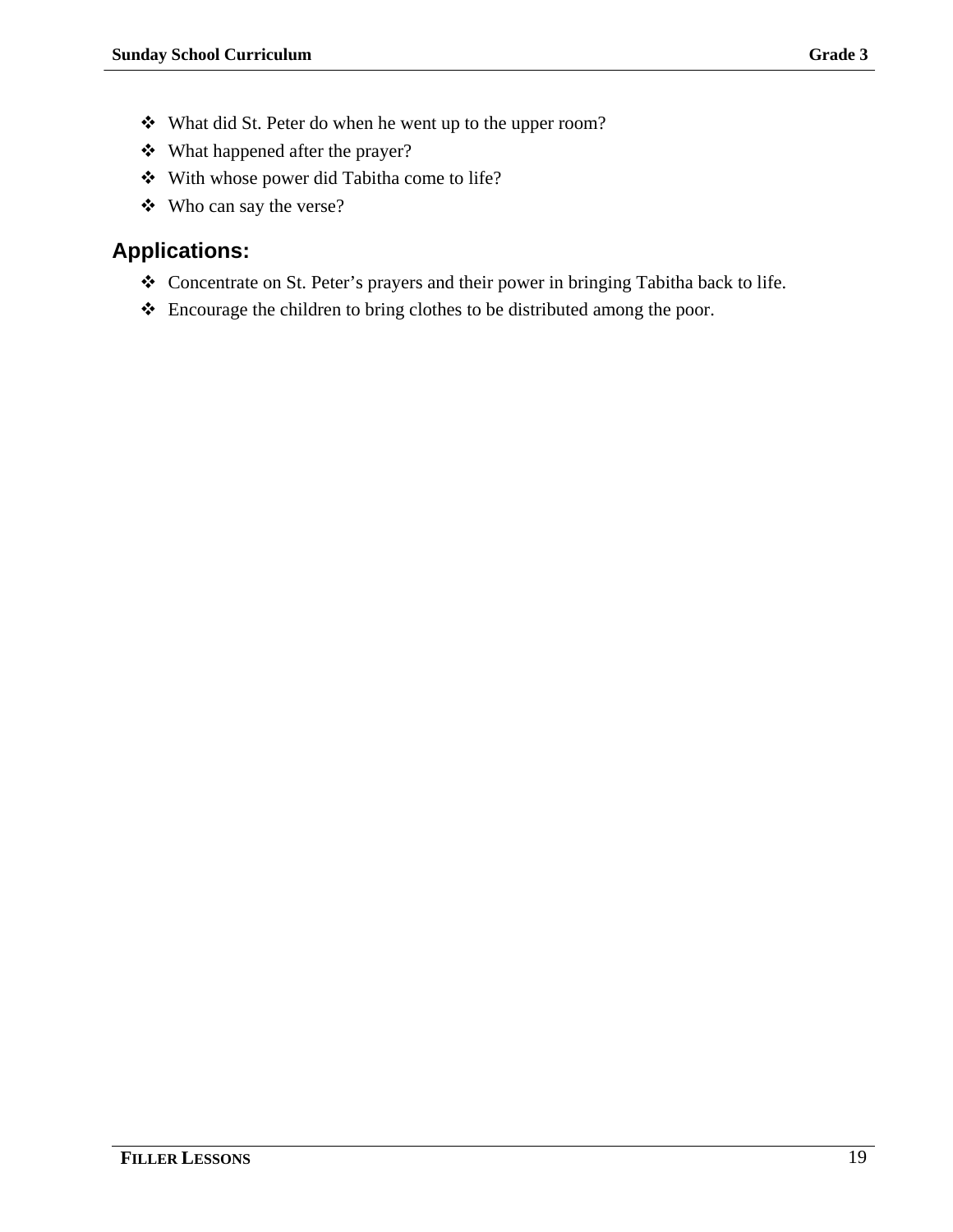### <span id="page-25-0"></span>**7- Heavenly Hosts (Cherubim, Seraphim, and the Four Incorporeal Creatures)**

#### **Objective:**

- Learn the meaning of Angels and their jobs.
- ❖ Learn the ranks of heavenly hosts.
- Learn the jobs of Cherubim and Seraphim.

#### **Memory Verse:**

"Praise the Lord all His Angels, all His heavenly armies" (Psalms 148:2).

#### **Reference:**

The Heaven - Anba Yoannis.

#### **Introduction:**

We are going to talk about very high-ranking Angels.

Q: Who knows what an angel means?

A: Angel  $=$  messenger

Q: What do angels do?

A: Related to God: Praise, worship, and deliver messages to people from God, and also perform the orders of God toward people.

Toward people: Help them in difficult situations, pray for them, and encourage faithful people, guard them, and take their souls to paradise when going to heaven.

Show the children pictures of angels in different events and tasks from Bible stories.

#### **Lesson Outline:**

Ranks of Angels are divided into three groups:

- ❖ Seraphim, Cherubim, and Thrones.
- ❖ Principalities, Authorities, and Powers.
- ❖ Archangels and Angels.

Today we are going to talk about Seraphim and Cherubim, the highest rank of the angels.

#### **I. Seraphim**

- ❖ Seraphim mean "flaming creatures".
- Job: Praising the Lord continuously, saying, "Holy, Holy, Holy, the Lord Almighty is Holy, His Glory fills the world."
- $\mathbf{\hat{P}}$  They have six wings, two to cover their face, two to cover their legs, and two for flying.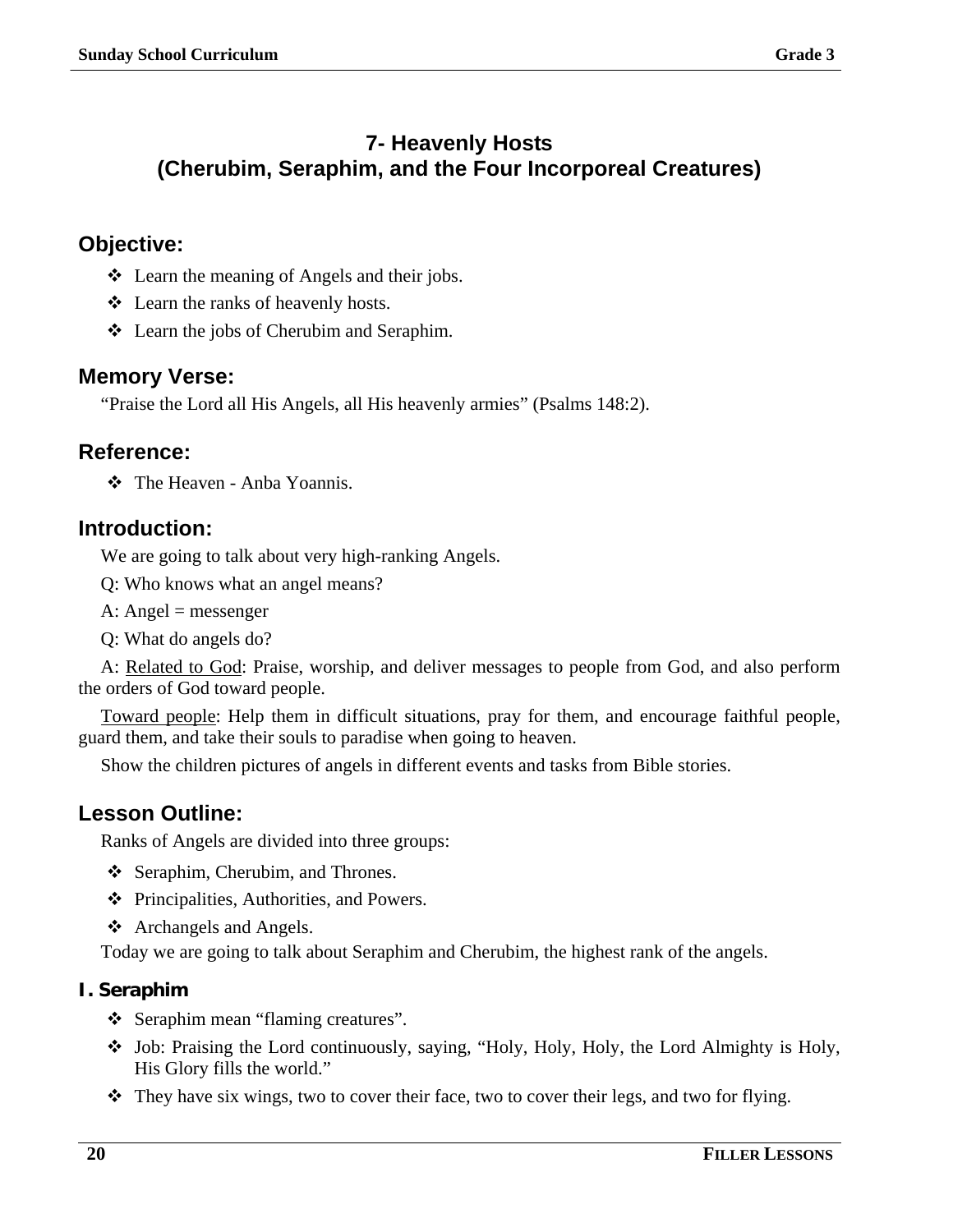Seraphim are the highest ranking of angels, dedicated to praise the Lord.

#### **II. Cherubim**

- Cherubim means "full of knowledge".
- Job: they have many, but most important is praising the Lord.
- Shape: Full of eyes; which means full of knowledge.
- We have to remember that Satan was one of the Cherubim and fell down from his rank because of his own pride (e.g. thinking high of himself and ignoring the power of the Lord).

#### **Conclusion / Questions:**

- What is the meaning of Angel?
- What is the Angel's job?
- What are the Angel's ranks?
- What is the meaning of Seraphim? What are their jobs? How do they look?
- What is the meaning of Cherubim? What are their jobs? How do they look?

- We want to be like the angels, praising the Lord saying Holy, Holy, Holy.
- We need to listen to the orders of the Lord so we don't fall like Satan.
- Take advantage of the Lord's Angels asking for their help because they are very close to the Lord.
- Draw and color a picture of an angel.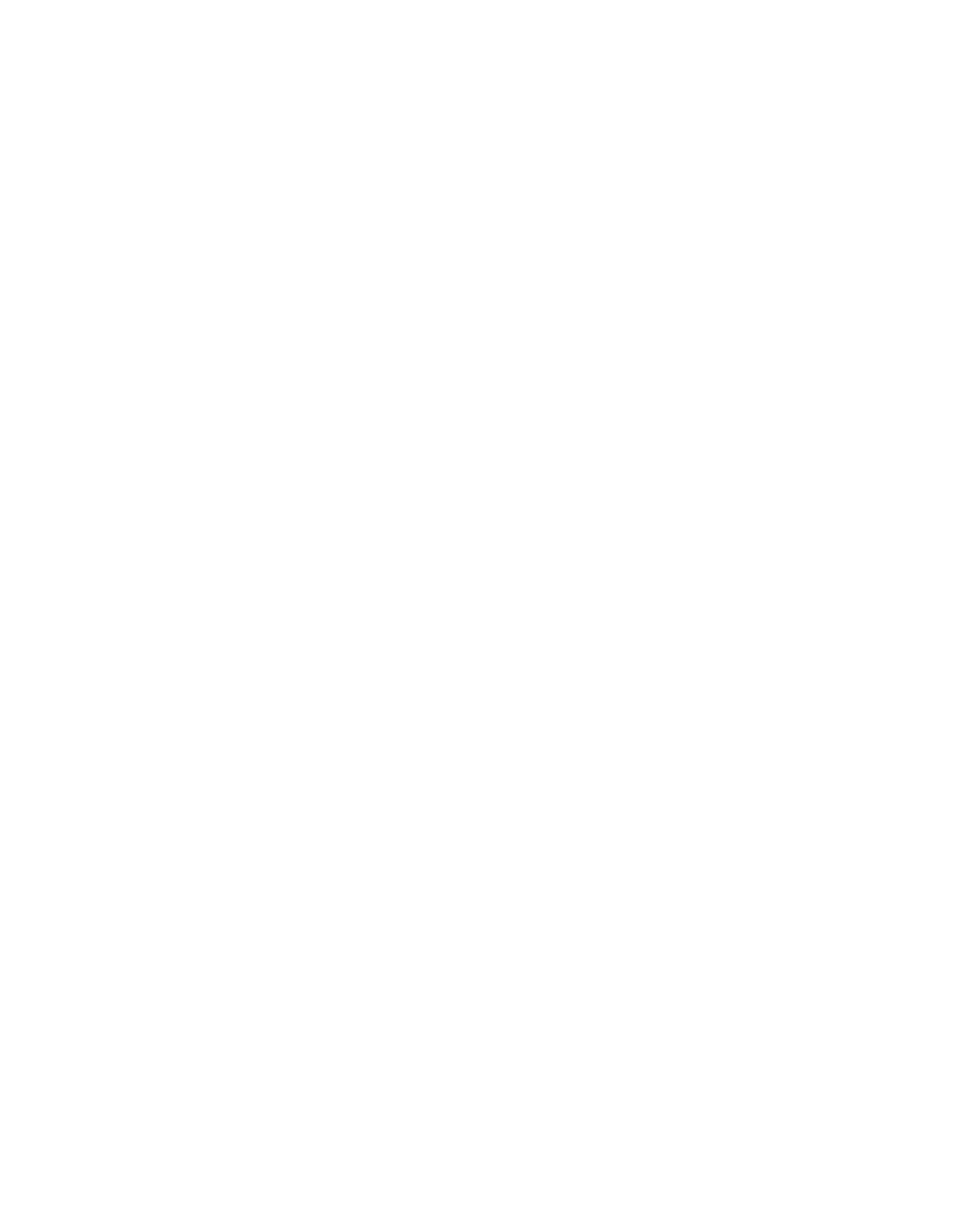### <span id="page-28-0"></span>**LESSONS FOR THE MONTH OF SEPTEMBER**

(Starting with the Coptic New Year)

- Week 1: The Coptic New Year Saint Stephen
- Week 2: Anba Barsoum Al Iryan And The Power Of The Cross
- Week 3: God Calls Moses And Gives Him Miraculous Power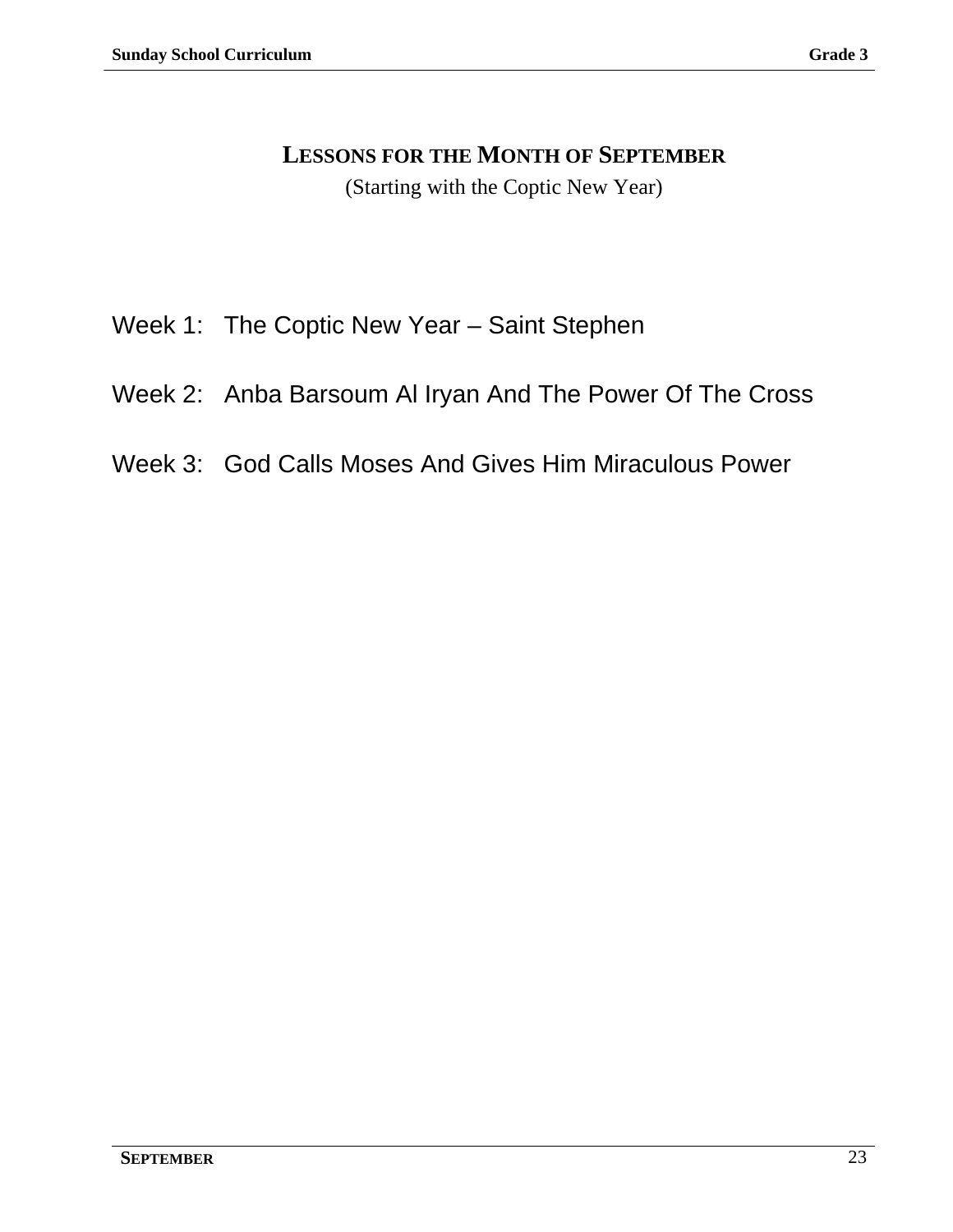#### **Week 2: The Coptic New Year - St. Stephen**

#### <span id="page-29-0"></span>**Objective:**

 $\triangleleft$  Honoring saints and praising their firm stand in faith.

#### **References:**

Acts 7:54-60

#### **Memory Verse:**

"Lord, do not charge them with this sin" (Acts 7:60).

#### **Introduction:**

Our church has many heroes who never wanted to leave their beloved Jesus Christ and worship anything else. They would prefer to die rather than to leave Jesus Christ or their faith. Those are called martyrs in our church.

- $\triangleleft$  Who was the first martyr in the church?
- What is the meaning of the name "Stephen"? (The Crowned)

This lesson is better taught through acting. Emphasize the spirit of love and forgiveness that Stephen showed towards those who stoned him. Make use of pictures of angels or a wing of an angel to connect martyrdom with heaven.

Pay a visit to the audio-visual center and check out "The life of Paul the apostle" film and other means of illustration.

#### **Lesson Outline:**

The Christian faith spread by the hands of the apostles whom the Lord Christ appointed. Christians had all things common. They needed supervisors to devote themselves to serving widows, orphans and poor people. They chose seven deacons who were filled with the Holy Spirit. For this purpose Stephen was one of them. He served the poor and the needy and distributed gifts and alms among them. He also preached in the church and convinced non-Christians. The number of nonbelievers increased.

- ❖ Who is Stephen?
- What does "deacon" mean?
- $\div$  How did the early Christians live?

One day a large number of Jews met. They discussed religious matter with Stephen. He answered them using verses from the Scriptures explaining to them that Christ is the only Savior through whom we can enter heaven. His words did not appeal to them. They took him away to the Synagogue to judge him.

- What is your name?

+ I am Christian.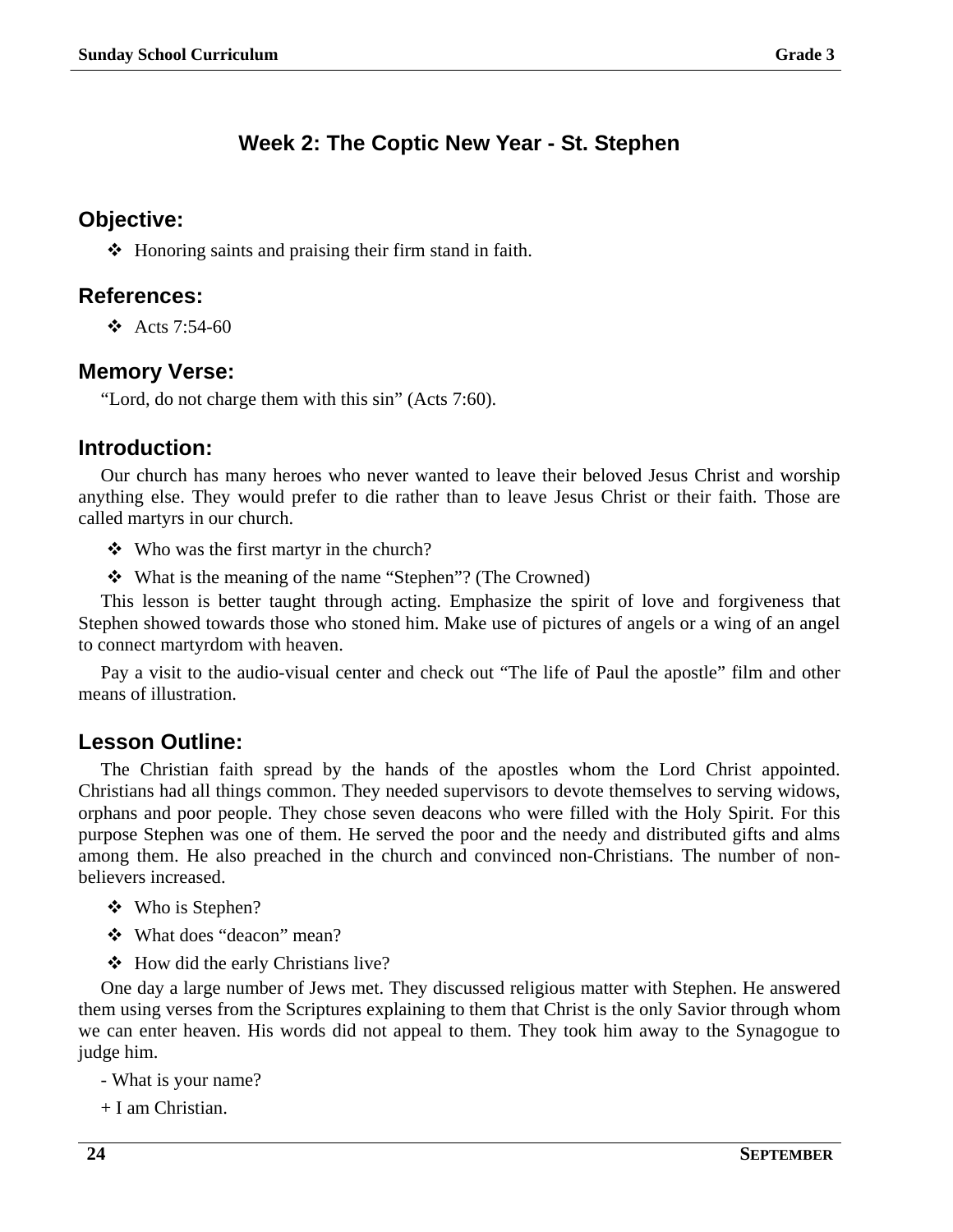- Do not mention this name
- $+$  I love Christ
- We shall kill you.
- $+$  I do not fear death... If we live we live to the Lord.
- We crucified Christ.

+ You crucified him and he was buried. He stayed in the grave for three days; but then he rose and ascended to heaven and I am going to him.

- Who answered him?
- What will you say if anyone asks you about your Christian religion?
- Let us repeat together: "Lord, do not charge them with this sin".
- Who can repeat the verse?

The Jews were angry with him because he told the truth. They rushed at him, dragged him into the streets and when they were out of the city, the men stopped. They took off their clothes, they looked around to find a man to guard their clothes and they saw a man named Saul. That man Saul, agreed the killing of Stephen. They dug a hole and threw him in it. They took big stones and threw them at him. His body was broken. He fell to the ground. The Lord strengthened him. He knelt down and prayed lifting his eyes up to heaven... heavens opened. He saw Jesus surrounded by angels in great glory... and a host of angels dressed in white and shining with bright light. They were coming down one by one saying: "Holy, holy, holy". Stephen rejoiced on seeing the vision. One of the angels was holding a crown. The people stood in great surprise because Stephen was happy in spite of the stones thrown at his body. They asked one another: Why does Stephen look at heaven? What does he see? They threw the stones at his head. The stones were thrown at him but he was happy. He said, "Look, I see the heavens opened and the Son of man standing at the right hand of God" (Acts 7:56). They threw the stones at him to prevent him from speaking. Stephen said, "Lord, do not charge them with this sin". Stephen could see demons keeping away from him, as they could not draw near him. The angels were driving them away. His face shone like the face of an angel, then he fell asleep.

#### **Conclusion/ Questions:**

- $\mathbf{\hat{P}}$  We have to always forgive people who insult us or hurt us. This is the way for us to go to heaven.
- Who taught Stephen to forgive those who stoned him?
- Let us repeat the verse together: "Lord do not charge them with this sin".
- \* If anyone insults you, what do you say? "May the Lord forgive you"

- $\hat{\cdot}$  If a person asks you about your religion, what do you say? (I am Christian). Advise the children to be brave and not to fear those who ask them about their religion.
- Explain what the job of a deacon is in the church. Draw a picture of a deacon reading the Gospel in the church.
- Concentrate on the activities while giving the lesson and connect Stephen's forgiveness to those who insult us or vex us.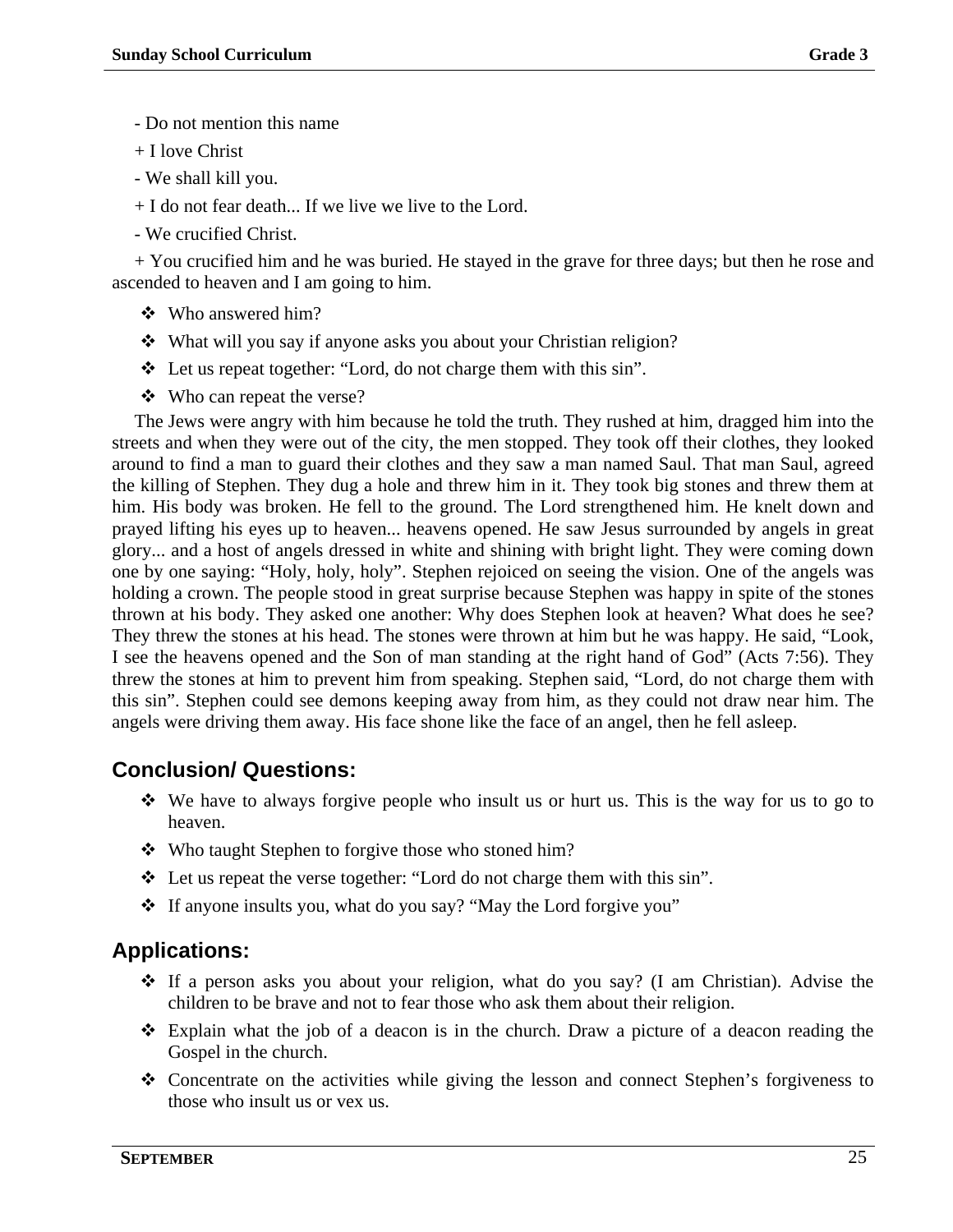### <span id="page-31-0"></span>**Week 3: Anba Barsoum Al Iryan And The Power Of The Cross**

#### **Objective:**

 $\triangleleft$  The power of the cross, and the power of God with us.

#### **References:**

- \* The Authority of the Saints The Deacons' house.
- $\div$  Synaxarium, 5<sup>th</sup> Nissy
- ❖ Hebrews 13

#### **Memory Verse:**

"Far be it from me to glory except in the cross of our Lord Jesus Christ" (Galatians 6:14).

#### **Introduction:**

- ❖ What do we usually do when we begin our prayer?
- ❖ What do we usually do when we go to Church?
- What do we usually do when we are afraid or when we are in the dark?
- What do we usually do when we see a snake or a serpent?

#### **Lesson Outline:**

We shall see one of the Saints who won victory over a snake with the power of the cross. St. Barsoum was born in a rich family. His parents were very rich and were pious people. They brought him up in the discipline and instruction of the Lord and true Christianity. He devoted himself to prayer, reading the scriptures and receiving the Holy Communion. His parents died when he was young. His uncle took all the property and possessions that belonged to Barsoum's parents. St. Barsoum hated money and property and despised all possessions. He did not want to quarrel with his uncle about such trivial things.

- What is the name of the Saint?
- ❖ What do you know about his parents?
- Who took possession of his parents' possessions?
- What was the Saint's attitude towards his uncle?

The Saint left home and everything and went outside the city. He devoted himself to prayer day and night. He used to fast for long times. One day St. Barsoum went to St. Abu Seifein Church in Old Cairo. When he arrived at the Church gate and was about to enter the Church, the servant did not allow him to enter the Church and the following dialogue ran between them:

Servant: Where are you going gentleman?

The Saint: I am going to the den.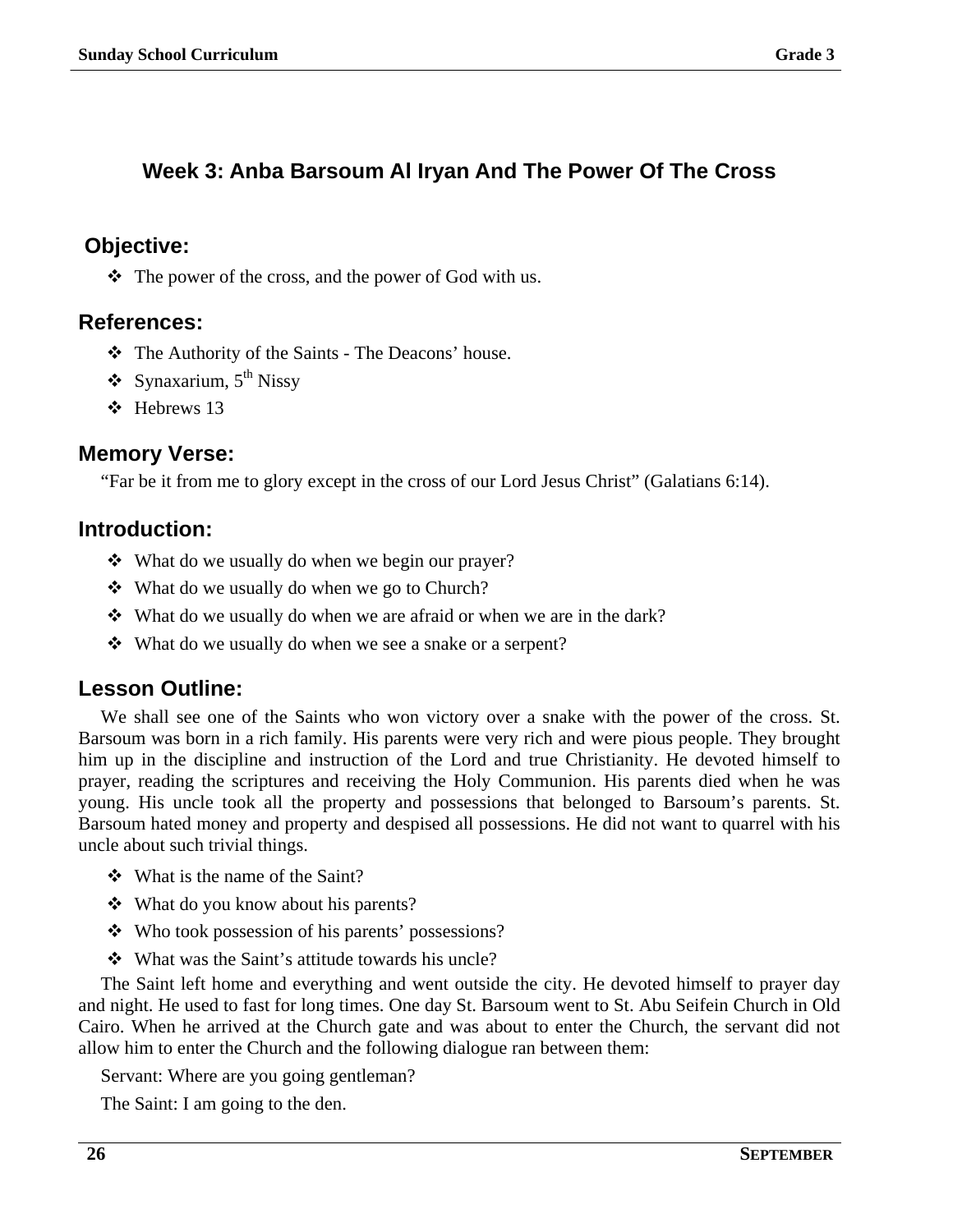Servant: You are not allowed to go there.

The Saint: Why?

Servant: Don't you know what is in there?

The Saint: What is in there?

Servant: There is a very big snake in the den and no body can enter there.

The Saint: I shall enter the den and the Lord Jesus will be with me so the sight of the snake will not frighten me ... The Lord has given us authority to trample on serpents, scorpions and envy power of the enemy.

Servant: May the Lord be with you.

- Where did the Saint go?
- Why did the servant prevent him from entering the Church?
- What did the Saint say to him?
- Why wasn't St. Barsoum afraid of the snake?

The Saint was not frightened. He was sure that the Lord Jesus was with him. When he entered the den, he found a big serpent there. He crossed himself with the sign of the cross and prayed.

The Saint went towards the serpent and when he was close to the serpent he crossed it with the sign of the cross and said to it "stand still where you are". The serpent subdued immediately to the Saint. The Saint lived inside the den and the serpent kept itself within the limits of its place and did not do the Saint any harm. All the people came to that place to receive its blessing and to visit the Church and St. Barsoum Al Iryan.

- $\cdot$  What should we do before starting our prayers in the morning and in the evening?
- What did the Saint do when he met the serpent?
- Who can recite the verse?
- Who can act the conversation, which ran between Anba Barsoum Al Iryan and the servant.

#### **Conclusion:**

St. Barsoum through the sign of the cross could overcome all the powers of the enemy.

- $\triangle$  The children cross themselves with the sign of the cross in the morning, in the evening, before meals, on their way to school, in the street, before going to bed so that they may enjoy sound sleep.
- $\triangleleft$  The children act the story in a lively way.
- The servant can use a plastic serpent or a picture of a snake as illustration.
- $\hat{\mathbf{v}}$  The servant tells the children that the cross has a great power over serpents and scorpions and that with the power of the cross nothing can harm us.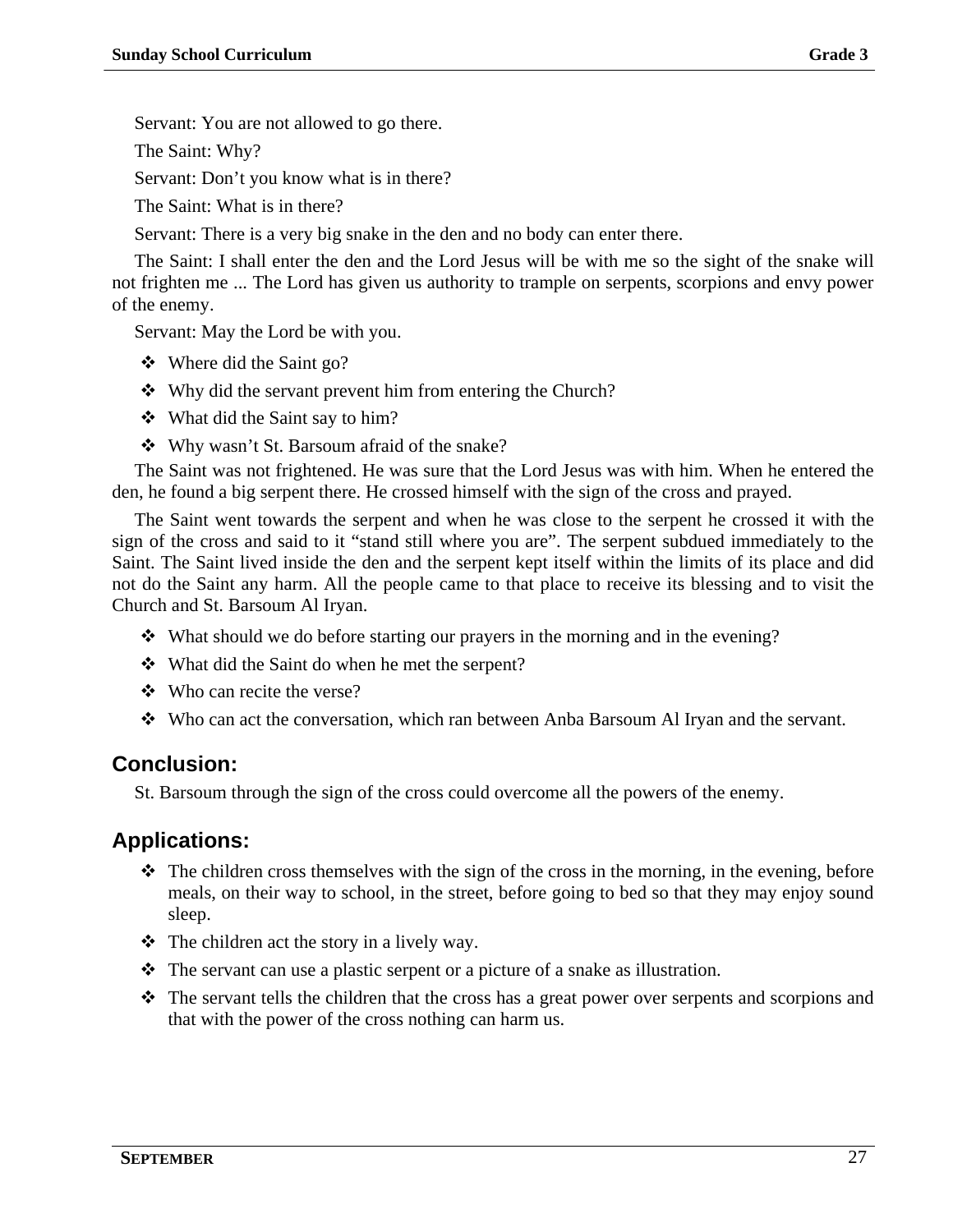#### **Week 4: God Calls Moses And Gives Him Miraculous Power**

#### <span id="page-33-0"></span>**Objective:**

- \* To teach the children the story of the call of Moses to the service.
- $\div$  Concentrate on the spirit of reverence and awe, which were the characteristics of Moses when God called him.

#### **Reference:**

- $\div$  Exodus 3, 4.
- The life of Moses translated by Fr. Marcos Daoud.
- ◆ Interpretation of Exodus St. George Coptic Church Sporting.

#### **Memory Verse:**

"Here am I, send me" (Isaiah 6:8).

#### **Introduction:**

 Ask the children what would they do if they saw a tree burning and how would that tree look like?

#### **Lesson Outline:**

We are going to listen to a story about the people of God in ancient times when they were in Egypt.

Moses fled into the land of Median. In this country he came to a priest called Jethro. He lived with him for forty years, and fed his flock.

One day he drove his sheep to the inner parts of the desert to take care of them near a mountain. There the Lord appeared to him in a flame of fire, which was in the midst of a bush. Moses saw that the bush was on fire, and yet was not burnt. It was a strange sight. He intended to go closer and see. When he went closer, the Lord called him from the middle of the bush and said, "Moses, Moses". Moses answered, "Yes, here I am."

The Lord said to him, "Come near, take off the shoes from thy feet; for the ground upon which thou stand on is holy. I am the God of thy fathers, the God of Abraham, Isaac and Jacob." (These were the fathers of Moses', they loved God and obeyed Him and He loved them.)

Moses hid his face. The Lord said to Moses, "I'll send you on a mission. Go to Pharaoh and say to him: The God of my fathers has sent me... let my people go out of this country to worship me." Moses said, "Who am I that I should go to Pharaoh and bring the sons of Israel out of Egypt?" The Lord said, "I will be with you." Moses said, "The people may not believe that you have sent me. If they ask, what is His name what shall I say to them?" The Lord said, "Tell them that my name is "I am who I am" I know that Pharaoh will not let my people go unless he sees my miracles.

The Lord gave Moses miraculous power so that the people might believe that the Lord sent him. He gave him three signs.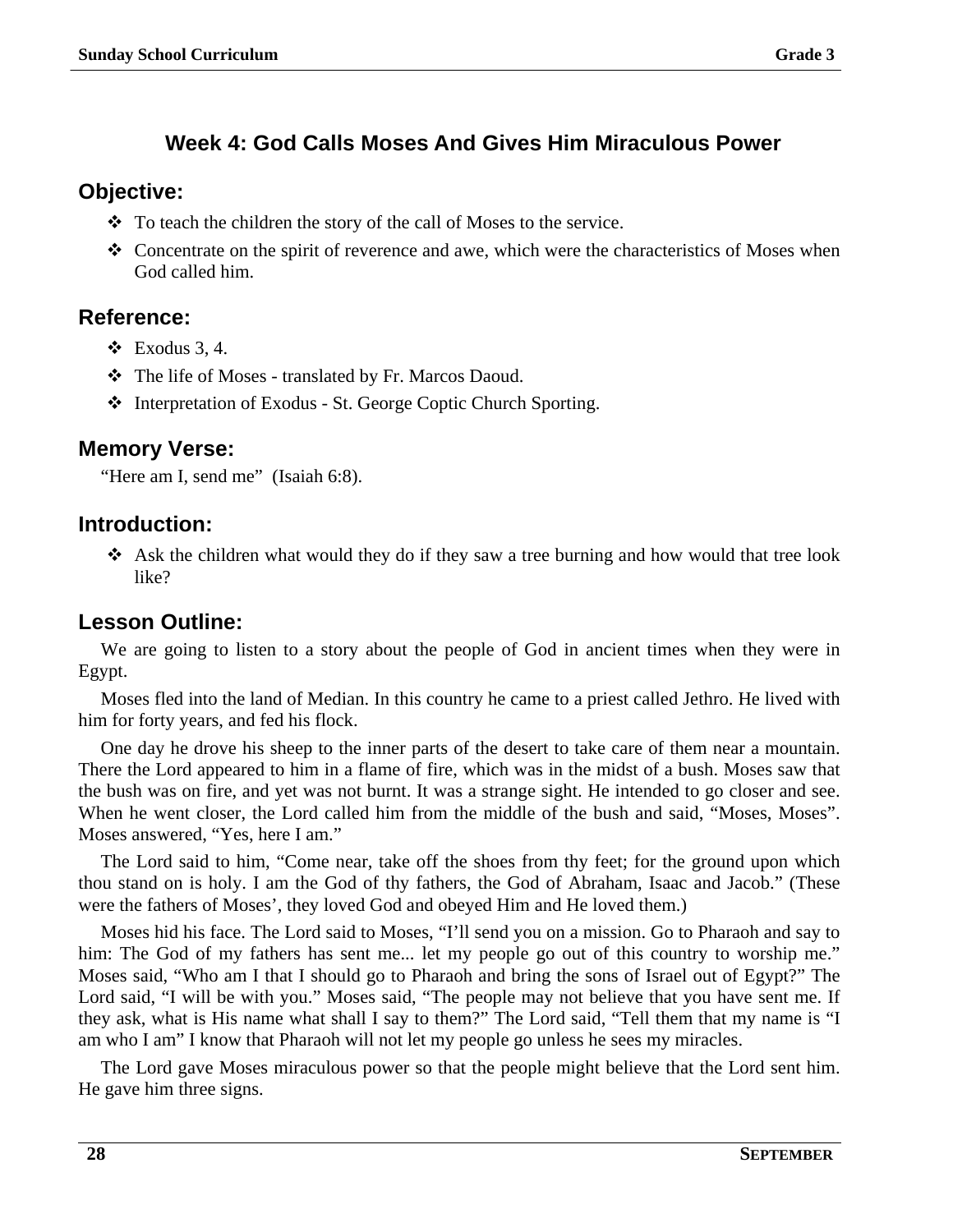#### **I. The First Sign**

The Lord said to Moses, "What is that in your hand?" Moses said, "A rod". The Lord said, "Cast it on the ground." So Moses cast it on the ground and it became a serpent. Moses fled from it. But the Lord said to Moses, "Put out your hand and take it by the tail." So he put out his hand and caught it and it became a rod in his hand. Moses rejoiced and said, "When people see this miracle they will believe that you have sent me. Now here I am send me."

#### **II. The Second Sign**

The Lord said to Moses, "Put your hand onto your bosom" and Moses obeyed and put his hand onto his bosom and when he took it out, behold, his hand was leprous, as white as snow. Then God said, "Put your hand back onto your bosom, and when he took it out behold it was restored like the rest of his flesh.

The Lord said, "Are you pleased.... do you believe that the people will believe you?"

#### **III. The Third Sign**

If they will not believe you or hear your voice, you shall take some water from the Nile and pour it upon dry ground, and the water, which you shall take from the Nile, will become blood upon the dry ground. In spite of this and because Moses was modest he said to the Lord, "Lord I am a poor speaker. I am not eloquent." The Lord encouraged him. The Lord said, "I will be with your mouth and teach you what you shall speak," but Moses said, "O my Lord, send, I pray some other person." The Lord said, "Obey me ... go and I will send Aaron, your brother with you. This time, Moses obeyed and went with Aaron to Egypt, and they held a meeting with the elders of the people to inform them of the message of the Lord.

#### **Conclusion/ Questions:**

- ❖ Where was Moses?
- What was he doing?
- ❖ How did the Lord appear to Moses?
- What was the Lord's message to him?
- What are the first, second and third signs?
- ❖ Who can say the verse?

- $\div$  Children draw a picture of a tree. Its roots and branches are green in spite of the burning fire in it (competition).
- Extracts to be studied by heart, Psalm 67 suits this lesson. "May God be gracious to us and bless us."
- Children begin their prayer. They repeat this Psalm in their prayers. They study this Psalm and repeat it. The Psalm is to be printed and distributed or the children get it out of books as a competition.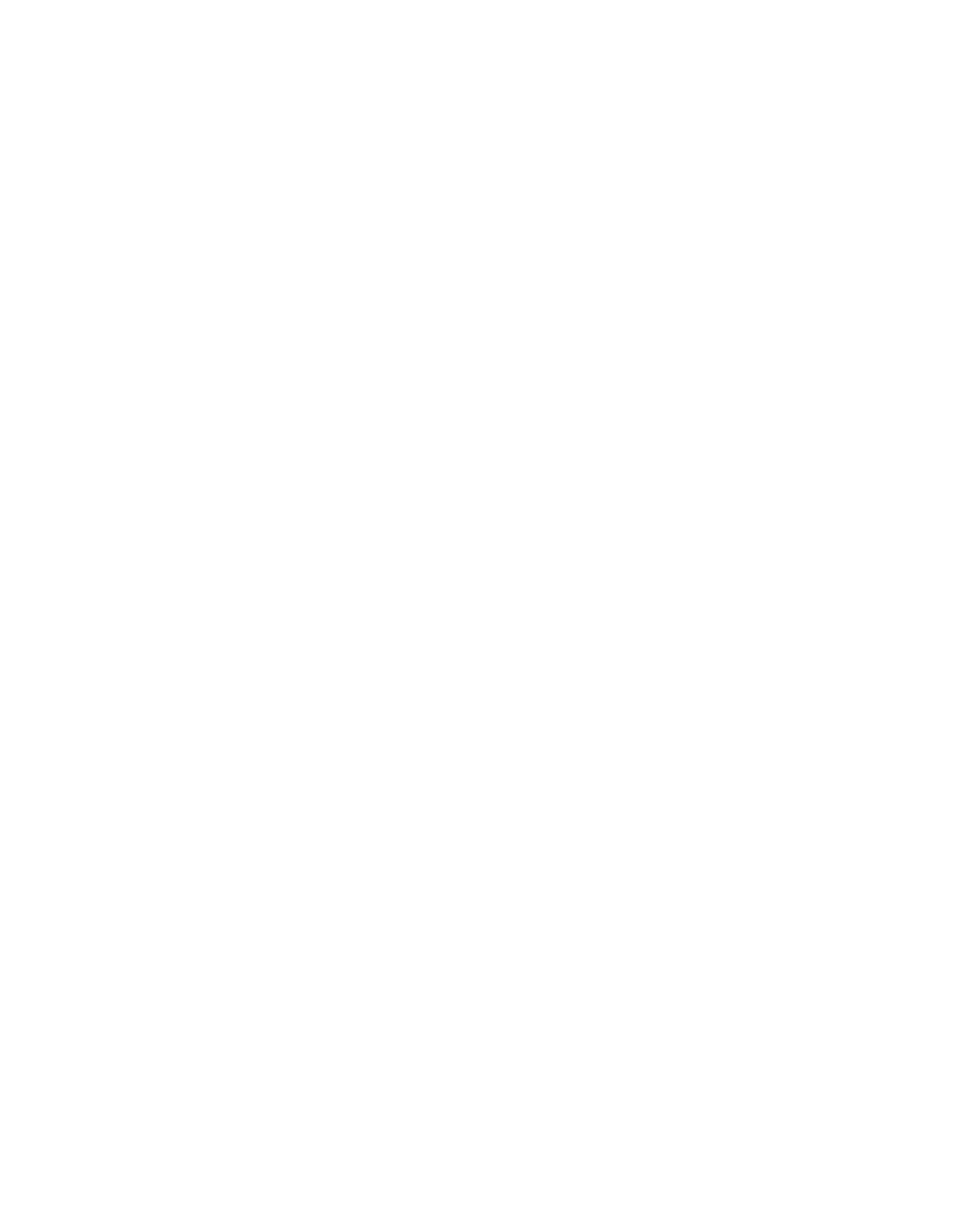# **LESSONS FOR THE MONTH OF OCTOBER**

- Week 1: Pharaoh's Opposition And The Ten Plagues
- Week 2: Passover
- Week 3: Crossing The Red Sea
- Week 4: The Cloud And The Pillar Of Light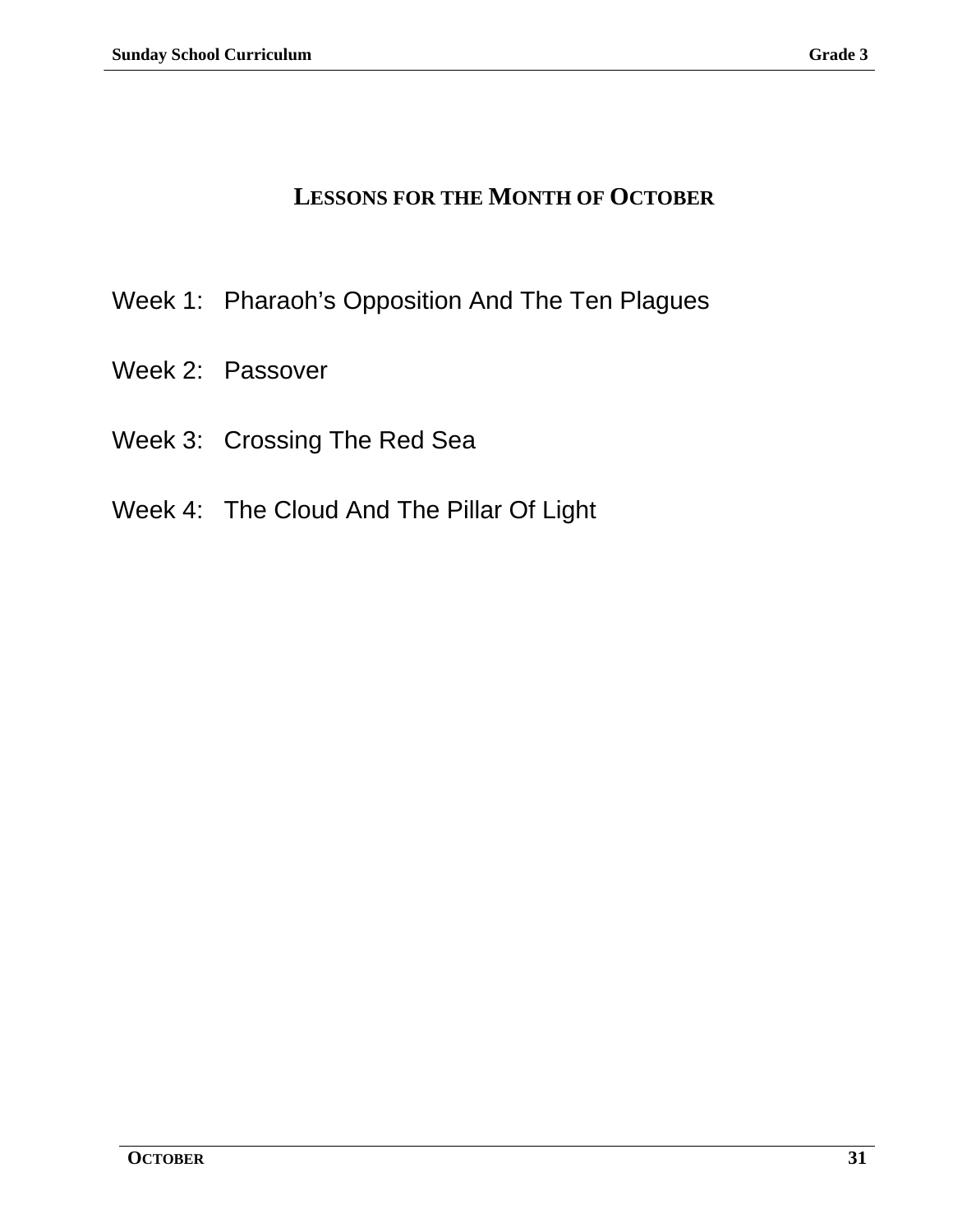# **Week 1: Pharaoh's Opposition And The Ten Plagues**

### **Objective:**

• Showing the power of God and His care for His people.

#### **Memory Verse:**

"Let My people go, that they may serve Me" (Exodus 9:13).

### **Reference:**

- $\div$  Exodus 8 10.
- The life of Moses translated by Fr. Marcos Daoud.
- $\triangleleft$  Interpretation of the Book of Exodus Fr. Tadros Y. Malaty.

### **Introduction:**

Review with the children the previous lesson about God's call for Moses. Ask the children the following questions:

- Who commanded Moses to go to Egypt?
- Who went with him?
- $\div$  What are the three miraculous deeds, which the Lord provided Moses with?

### **Lesson Outline:**

Moses went with his brother Aaron to meet pharaoh according to the command of the Lord. They said to him, "Thus said the Lord, let my people go out to the wilderness to worship me". Pharaoh said, "Who is the Lord that I should hear his voice. I do not know the Lord, and moreover, I will not let the people go".

The Lord afflicted the Egyptians with ten plagues and after every plague Pharaoh would refuse to let Moses' people get out of Egypt. So, God would send another plague but Pharaoh was very stubborn and did not let Moses' people go until the tenth plague. Pharaoh would not let Moses' people out because they were working as slaves and were helping them in all their fields and homes. Only after the tenth plague that he let Moses' people out of His land Egypt (the children study the following plagues: blood, frogs, flies, the plague of cattle, bolls, hails, locusts, and darkness. The death of the first-born will be taught next lesson "the Passover". The servant should try to show the children the plagues in pictures:

- 1. First Plague: Moses changed all the water in the river to blood with the touch of His rod.
- 2. Second Plague: Frogs came out of the river in very large number and covered all the land of Egypt.
- 3. Third Plague: With the rod Aaron changed all the sand into lice, which covered men and beasts.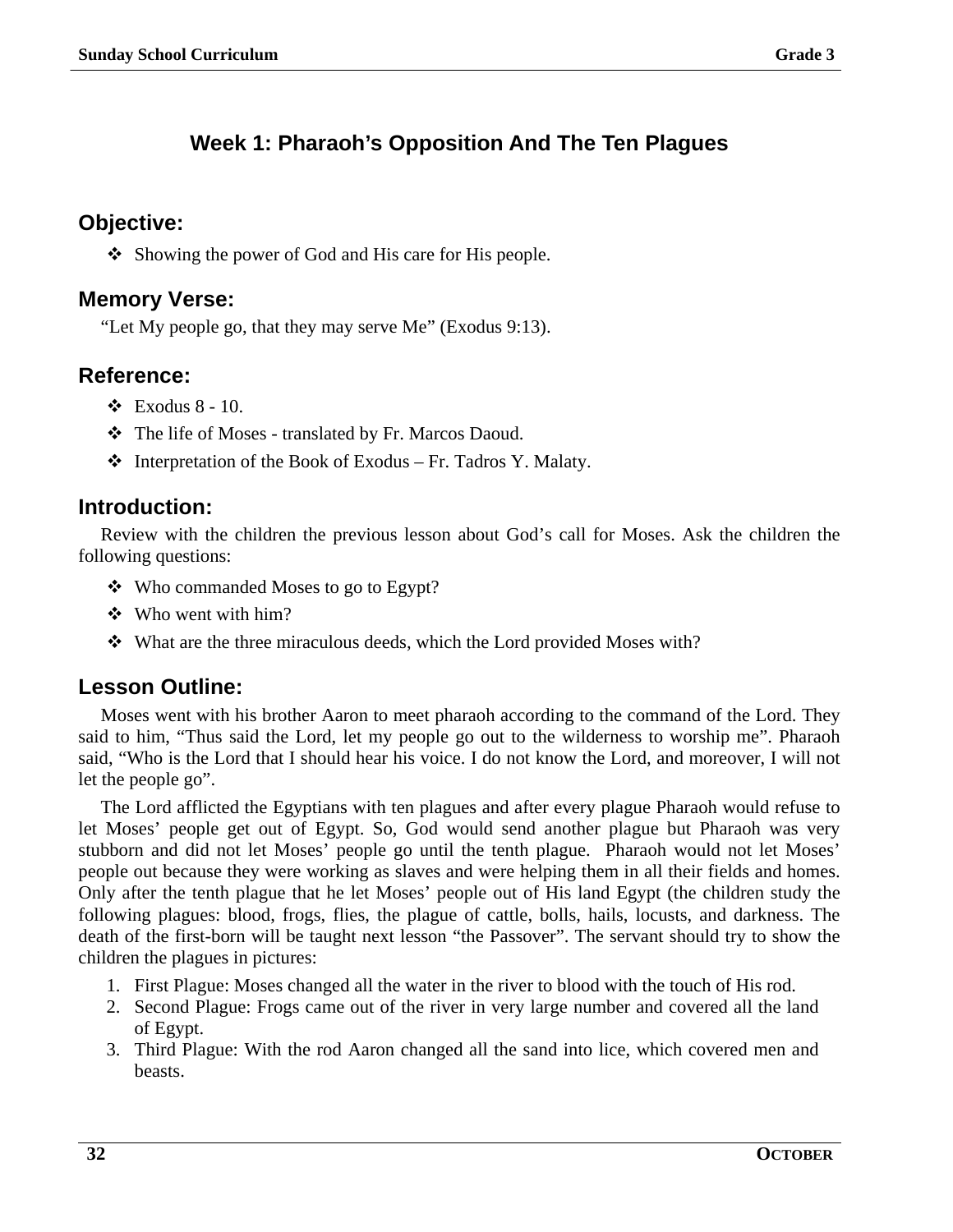- 4. Fourth Plague: God sent large number of flies that got into all the houses of the Egyptians including Pharaoh.
- 5. Fifth Plague: God brought disease on all the animals and cows of the Egyptians but spared the animals of the Israelites.
- 6. Sixth Plague: Moses threw a handful of ashes to the air and it brought boils and sores on the skin of all the Egyptians and their animals.
- 7. Seventh Plague: God sent very heavy Hail on all the land of Egypt.
- 8. Eighth Plague: God sent Locusts that eat every tree.
- 9. Ninth Plague: God told Moses to stretch out his hand to the heaven so that there will be darkness over Egypt for three days.
- 10. Tenth Plague: The death of the first-born (will be taught next lesson).

The servant mentions that pharaoh always asked Moses to pray to the Lord that He might deliver him and the Egyptians out of the plagues, and that he would promise to let the people go, but when the plagues were taken away he broke his promise. God was patient with pharaoh. The servant concentrates on the positive aspect, i.e. the Lord's care for His people, and tells the children that the ten plagues were directed to the gods of the Egyptians. So we must love the Lord our God with all our hearts, with all our soul and with all our minds.

### **Conclusion/ Questions:**

God delivered His people from the ten plagues. God cares for us in the same way since we are His people now and we believe in Him. He is so powerful that He can do anything to protect us and make us free. The Egyptians were punished because they did not listen to God's words and request to let His people go to pray and serve Him.

- $\triangleleft$  How many plagues were there?
- Who were the people afflicted with these plagues?
- $\triangleleft$  How did the Lord show His care to the people?

## **Applications:**

 $\triangleleft$  Memorize the ten plagues.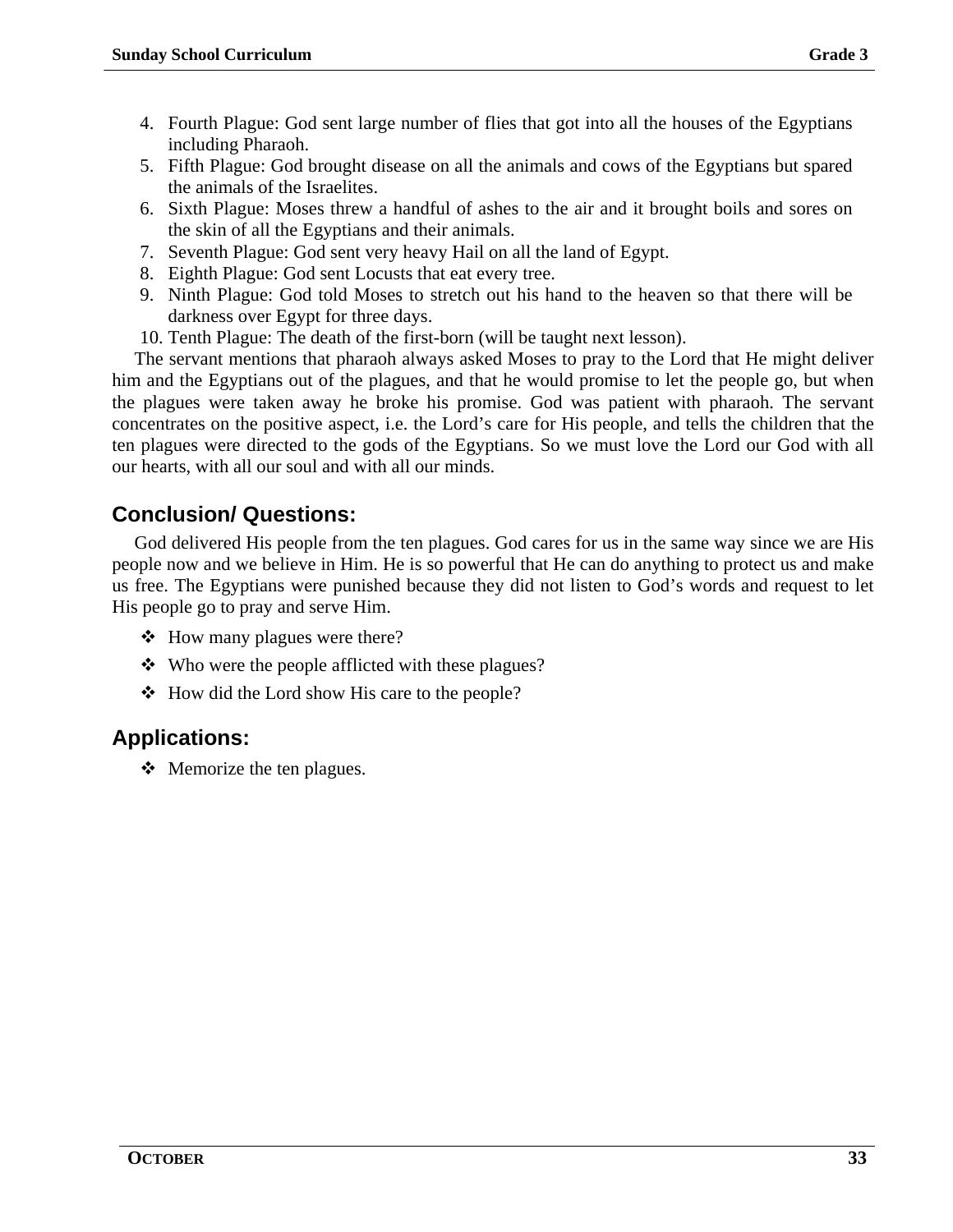## **Week 2: Passover**

#### **Objective:**

\* To understand the love and care of God towards us and towards those who have faith in Him.

## **Memory Verse:**

"By faith he kept the Passover and the sprinkling of blood" (Hebrews 11:28).

## **References:**

- $\div$  Exodus 11:1 to 12:36
- Moses F.B. Meyer

## **Introduction:**

- $\triangleleft$  Ask the children about the ten plagues.
- Ask what the Lord had done to Egypt and how God cared for his people during these plagues.
- Ask how the Pharaoh was stubborn and how many times he did not keep his promise to Moses.

# **Lesson Outline:**

- While the nine plagues came one after another upon the Egyptians, the Hebrews lived safely under God's care. The Egyptians knew that the God of the Hebrews was mightier than their gods and that He protected His people. They brought to the Hebrews gifts of gold, silver, and precious stones to win their favor and the favor of their Mighty God.
- Moses gathered his people, told them that only one plague was left, after which the Pharaoh would let them out of the land of Egypt. He warned them to have faith, and be very careful to follow God's command closely, lest the last plague would strike them too. He ordered them to find a one year old male lamb, perfect with nothing wrong in its body or skin, slaughter it, take from its blood, and sprinkle it on the entrance door of the house, on the overhead frame and sides. God then instructed them to broil the lamb on an open fire and eat it with bitter herbs while standing fully dressed, including their shoes, and be prepared to leave with all their belongings packed. None of the lamb bones was to be broken, and any leftover from the lamb had to be burnt with fire along with its bones and skin the same night. They should not leave anything to the next morning. Nobody was allowed out that night.
- At midnight, the angel of the Lord went through the land of Egypt and put to death all the first-born males from the Pharaoh's first-born prince to the very poor homeless man's son and the first born of the animals. When the angel saw the blood on the Hebrews' homes, he PASSED OVER without harm and without killing their first-born. Therefore, it is called the Pass Over Supper or in Coptic "Pascha".
- Don't you think that the slain lamb and his sprinkled blood that saved the Hebrews from death symbolizes Jesus Christ, the Lamb of God, slain to save all of us? Notice that the lamb had to be perfect like Jesus. Also, no bones could be broken as no bones were broken in Jesus' body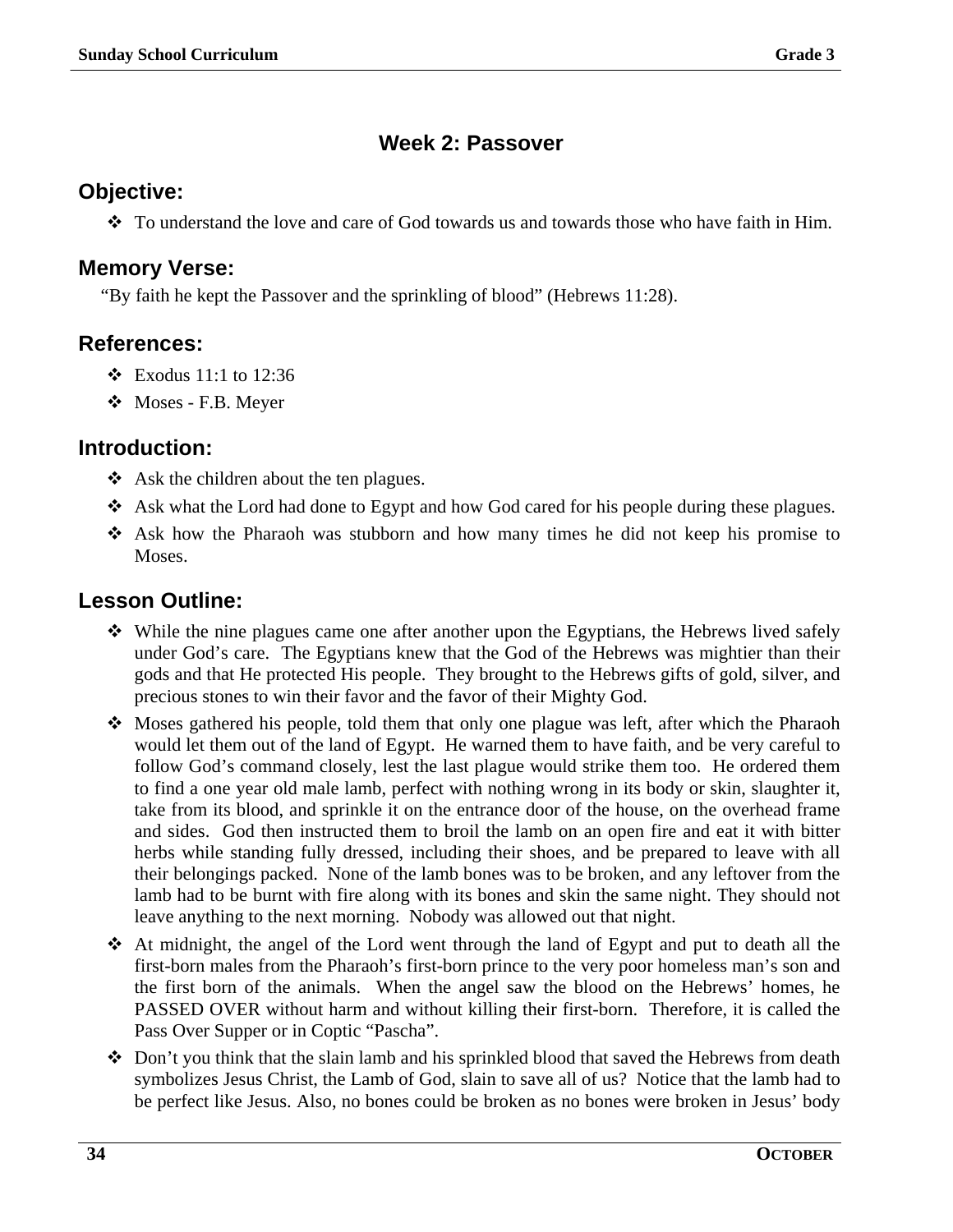on the Cross, even when the other two crucified with Him had their legs broken. Nothing could remain from the lamb to the morning; similarly, we do not keep the Holy Body and the Honored Blood to the next day. We have to finish it all in every communion.

- $\div$  Back in Egypt, in the middle of the night there were cries and mourning from the Pharaoh's palace to the poorest neighborhood. Every family had lost a son or an animal. Pharaoh sent to Moses quickly and ordered him, his people and all their belonging out of the land of Egypt that very night. He even requested of them to pray to their God to have mercy on the Egyptians and do no more harm.
- After 400 years in Egypt, they left in a hurry, the dough of their bread carried unleavened in their pans. For a week they ate unleavened bread cooked quickly so they would not have to stop. The Lord led them through the way by a pillar of cloud during the day, which turned to a pillar of fire by night.
- Moses remembered Joseph's prediction that God would lead them out of Egypt and his request to take his bones with them. He searched for the embalmed body of Joseph and carried it with them out of the land of Egypt.

## **Conclusion/Questions:**

- God cares for his children. Even in the middle of death, He watches over me if I obey, love, have faith, and trust Him.
- What happened to the people of God during the plagues?
- How could the Hebrews be safe from the last plague?
- What does the slain lamb remind us of today?
- Can the lamb be old, weak, have a broken leg, or a cut off ear or tail?
- Did the angel of death spare the animals?
- $\triangleleft$  Could the Hebrews keep the leftover from the Passover lamb to eat it the next day?
- $\triangleleft$  Did they have time to bake their bread for the journey?
- Why do you think the Egyptians urged the Hebrews to leave quickly giving them gold and silver?
- $\triangleleft$  How do you think the Hebrews felt when they left Egypt?

- Draw a picture of the PASS OVER Lamb.
- Memorize the ten plagues.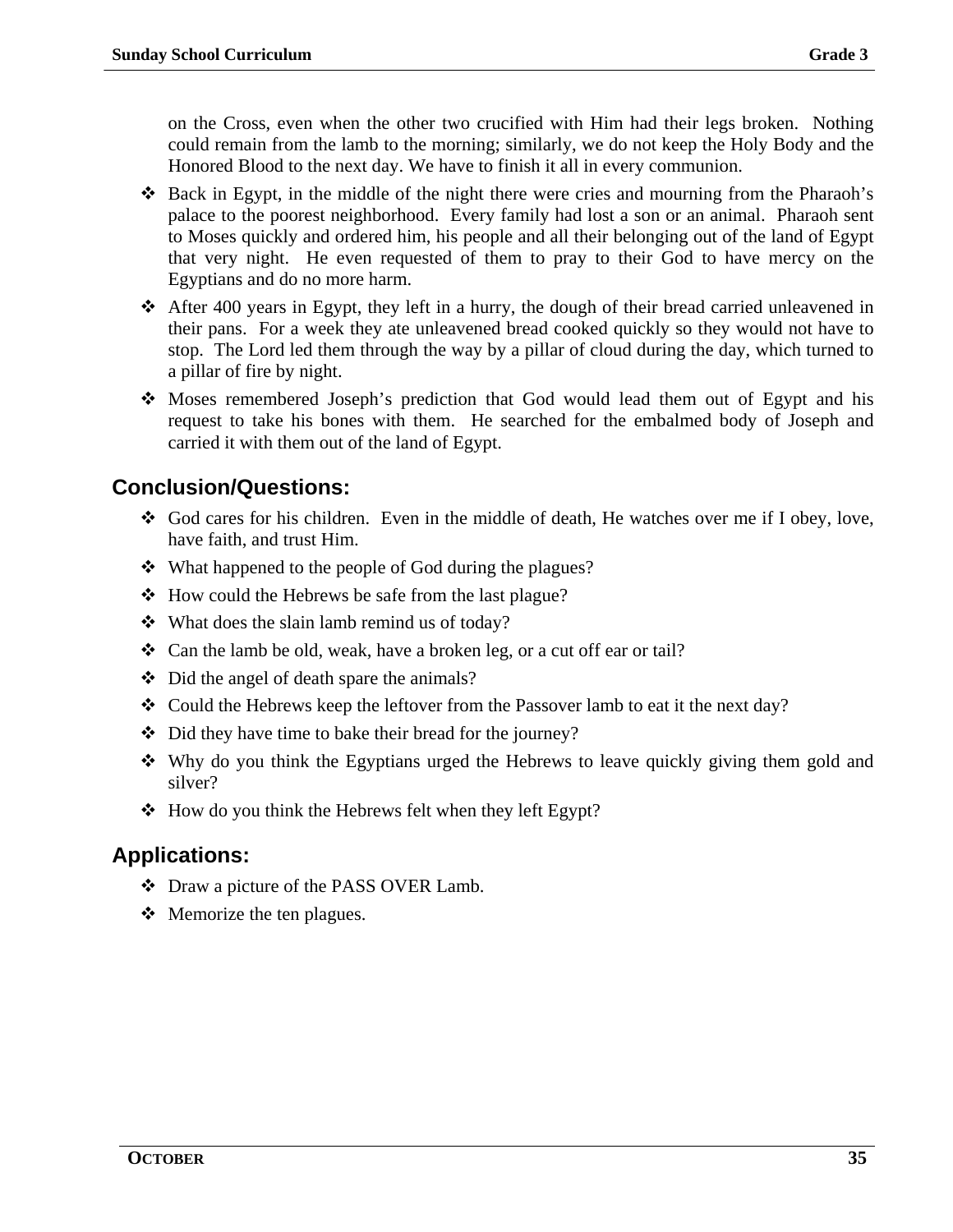# **Week 3: Crossing The Red Sea**

#### **Objective:**

- $\bullet$  Show the children that God can do the impossible.
- ❖ Showing God's great care for His people.

### **References:**

Exodus 14.

### **Memory Verse:**

"Fear not stand firm and see the salvation of the Lord" (Exodus 14:13).

### **Introduction:**

- The servant asks the children about the Passover story from the previous lesson.
- Review with the children that after 10 plagues over the land of Egypt, Pharaoh finally let them go out of Egypt. Moses' people collected their things in a hurry and went out of Egypt.
- $\triangleleft$  Review with the children the 10 plagues.

## **Lesson Outline:**

It was not easy for the people to have complete trust in the Lord. They thought what shall we do if the Egyptians follow us? The Red Sea is holding us back, how can we go on our journey? As soon as the people left Egypt, Pharaoh began to regret letting the Israelites depart. So he went after them with chariots, horsemen and his whole army. When the people of the Lord heard the chariots of Pharaoh they cried to God for help, they all cried young and old, Pharaoh is coming with his army towards us, where shall we go? Moses calmed them saying: "Fear not. Stand firm and see the salvation of the Lord. The Lord will fight for you, and you have only to be still." The Lord said to Moses, "tell the people of Israel to go forward." Moses answered, "How can it be Lord, the Red Sea is before us." And the Lord said, "Lift up your rod, stretch out your hand over the sea and divide it. There will be a road in the water. The people will go on dry ground through the sea. Then the angel of God who went before the host of Israel moved and went behind them, and the pillar of cloud moved before them. To the Egyptians it made the night darker; to the Israelites it gave light. Moses stretched out his rod over the sea, and immediately the waters divided and stood like a wall on either side. There was a dry road in the sea. The whole matter was strange and unusual. The people believed. They were encouraged and marched through the midst of the sea.

- ❖ Why did Pharaoh follow the people?
- \* How were the people rescued? Recite the verse: "Fear not..."
- Who can recite the verse?

At the dawn of the next day, the Egyptians reached the sea. They did not imagine that their enemies marched through the dry land between waters. "Why don't we march through this way to?" They thought. Pharaoh ordered his soldiers to pursue the Israelites and went in after them in the midst of the sea. The Lord looked down upon the host of the Egyptians and threw them into a panic. He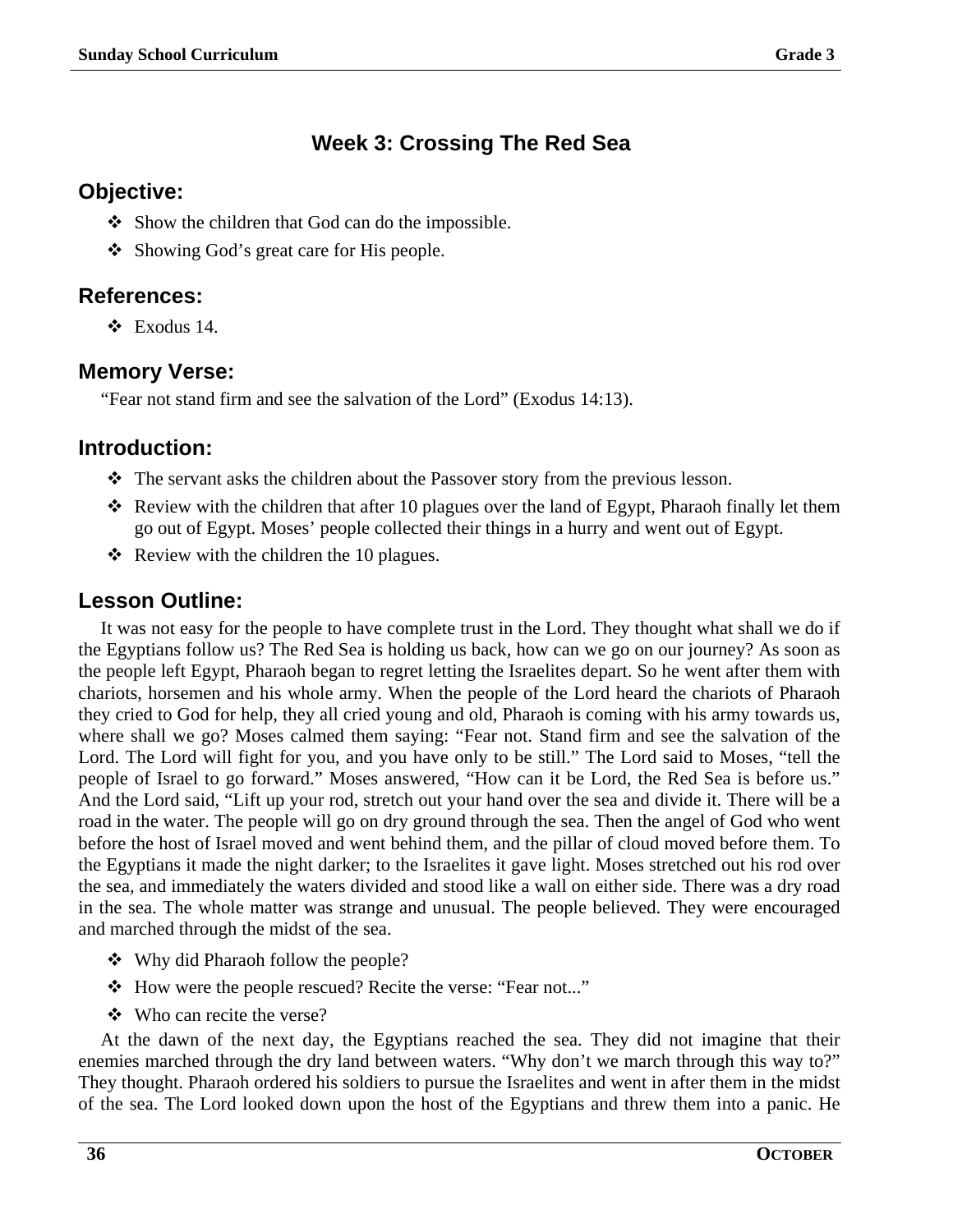made the wheels of their chariots stick so that they moved with great difficulty. The horsemen could not go forward. The Egyptians cried. Let us get out of here. The Lord is fighting for the Israelites against us. When the Israelites passed peacefully to the other side of the sea, Moses stretched out his hand over the sea and the water came back over the Egyptians who drowned. Not one of the Egyptians was left. The people glorified God and they stood in awe before the Lord who saved them.

- Who discomfited Pharaoh and his army?
- What does Pharaoh stand for?

#### **Conclusion:**

The Lord made His people free and divided the red sea into two so they may cross on dry land without being hurt. God also makes us free and would do anything to protect us from harm as He protected His people.

- Show the children the video called "The Prince of Egypt".
- $\hat{\cdot}$  The servant shows the children beautiful means of illustrations such as a picture of the pillar of light, which gave light to the people.
- $\hat{\mathbf{v}}$  The servant clarifies that the Jews were the people of God in the past because they worshiped Him while the rest of the world worshiped idols.... but nowadays, we are considered the children of God.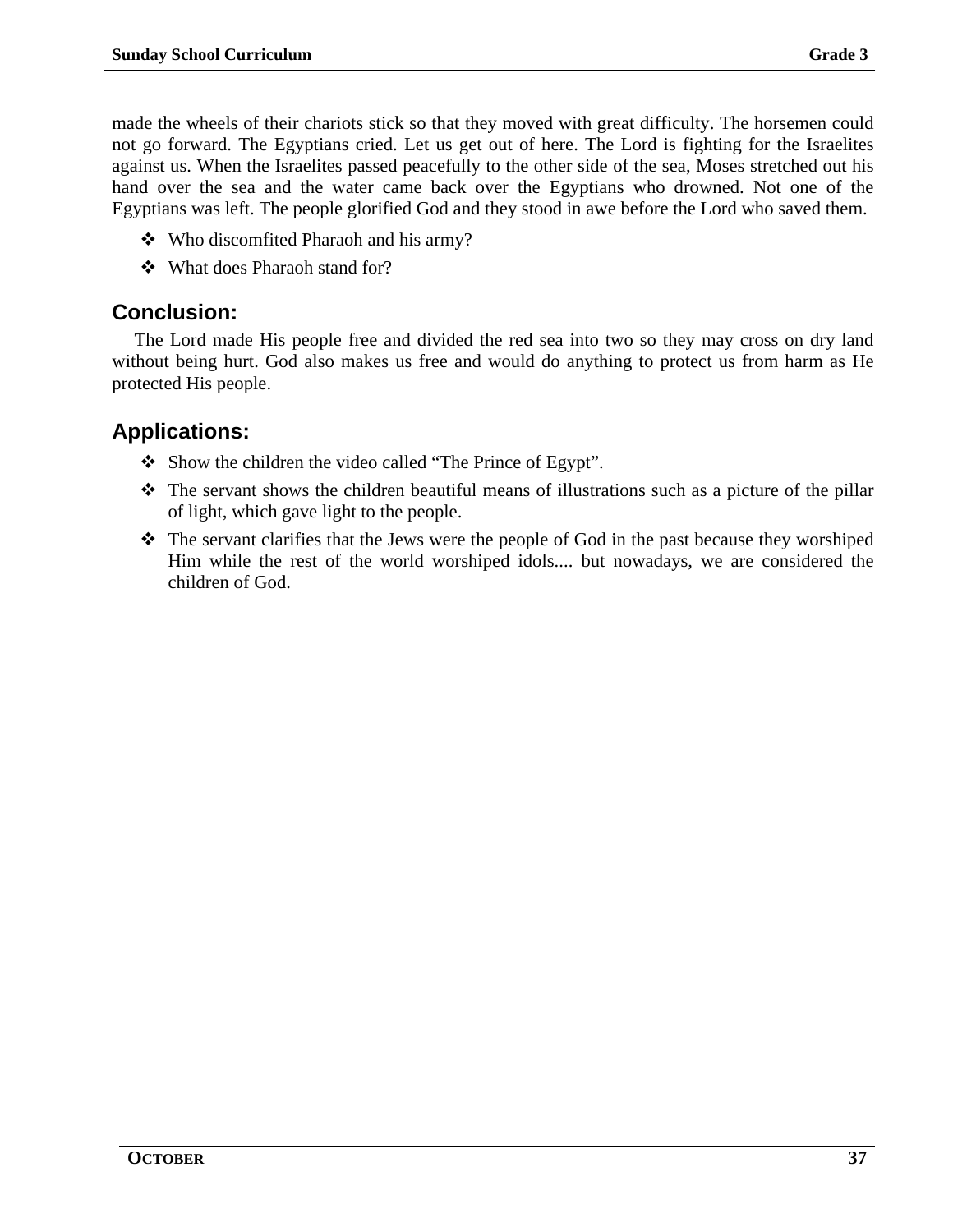# **Week 4: The Cloud And The Pillar Of Light**

### **Objective:**

• Showing that God guides His children along the way.

## **References:**

- Exodus 13
- $\div$  Numbers 9:15-23

## **Memory Verse:**

"I am the light of the world" (John 8:12).

## **Introduction:**

- Use some cotton around a rod to symbolize a cloud.
- Review with the children the previous lessons:
- Who led the people?
- How did the Red Sea divide?
- $\triangleleft$  How were the people rescued from pharaoh and his armies?
- Who can recite the verse from last week?

# **Lesson Outline:**

The people of God lived in the land of Egypt for more than four hundred years then the day came when the Lord gave them freedom. They hastily went out of the land of Egypt carrying with them their clothes and their dough, their silver, and their gold. The Lord had given the people favor in the sight of the Egyptians, so they let them have what they asked. They got out of Egypt with a large fortune. They were six hundred thousand in number besides women and children. They all set out on foot. This means that the whole number of the Israelites was about two million. First they journeyed to Succoth where they stayed for one night. Moses explained to them the meaning of the Paschal Lamb, and the passage of the Red Sea. This day shall be for you a memorial day and you shall keep it as a feast to the Lord. Throughout your generations you shall observe it forever. This very day I brought your hosts out of the land of Egypt, so you shall observe this day. Remember this day in which you came out from Egypt out of the land of bondage. Remember that the angel of the Lord passed over you because the blood, which you put on your doorposts and lintels, was the sign that discriminated between you and the Egyptians. You are the people of God.

In the same way, the blood of Christ shed for us rescued us and saved us from our sins. His Blood makes our hearts clean and gave us a new life. He made us His people.

- $\triangleleft$  How many years did the Israelites stay in the land of Egypt?
- How many men where there?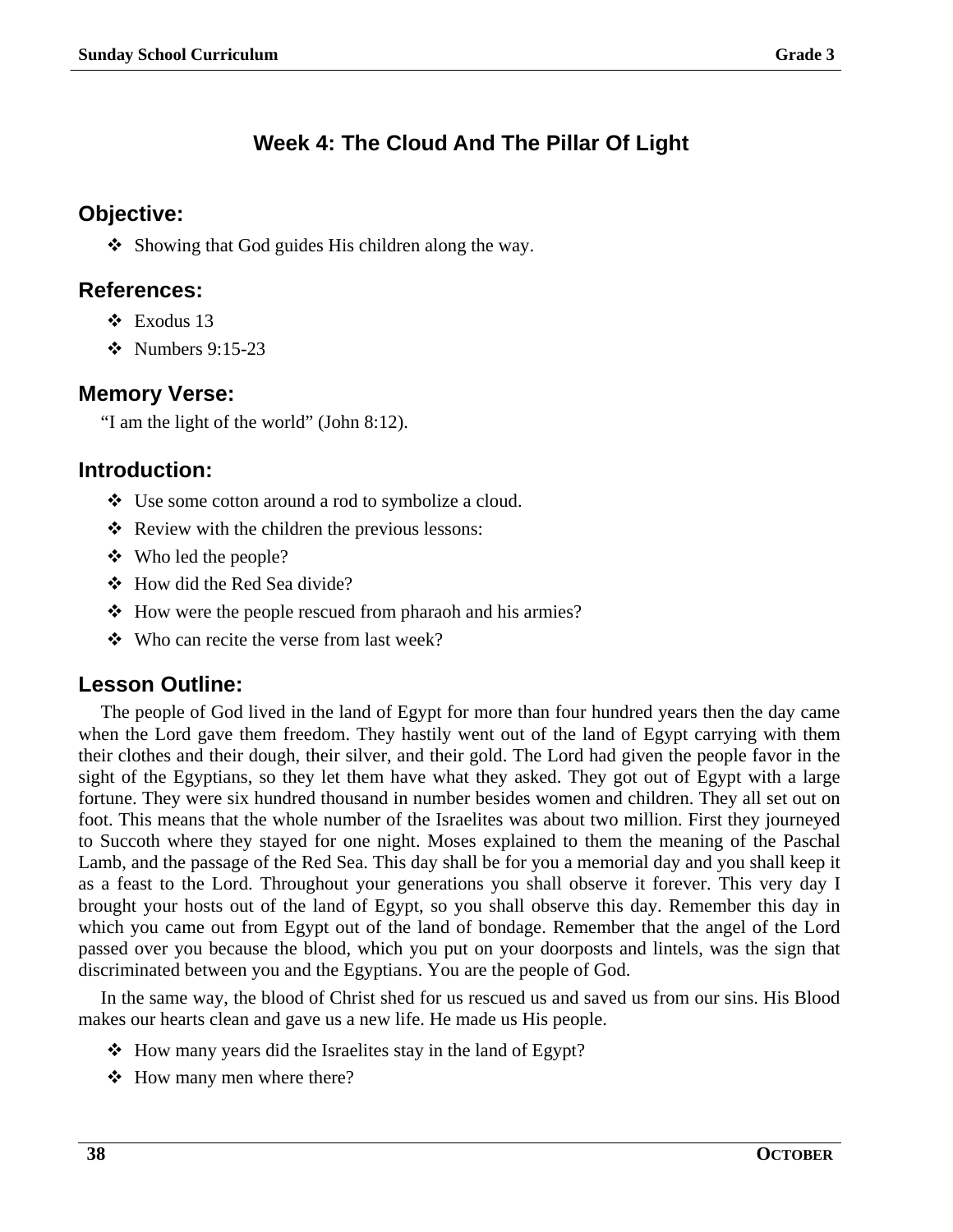The Israelites moved from Succoth and encamped at Etham on the edge of the wilderness. They were on their way to Canaan. The Lord was before them in great cloud that protected them from the strong heat of the sun and a pillar of fire appeared by night to guide them. That was one pillar of light and of cloud. Do you know the symbol of this one pillar? It stands for the Lord Jesus Christ, the light of the world. He said, "I am the light of the world". When the cloud or pillar of fire moves all the people move behind it and when it stops they stop. Wherever it goes they follow it to wherever it takes them. The Jew followed the cloud and pillar of light for forty years in the desert of Sinai.

- How did the Lord care for His people in the wilderness?
- Why didn't the Lord lead them by way of the land of the Philistines?
- Who can recite the verse?

#### **Conclusion:**

- $\hat{\cdot}$  The Lord always cares for us, in the morning and also at night and all the time. He Guides us and shows us the way
- \* Pray and say, "Lord Jesus, I thank you because you care for me."

### **Applications:**

The Ten Commandments suit this lesson. So the children begin to study them by heart. These Commandments are to be distributed on printed cards or the children get them out of books as a sort of competition.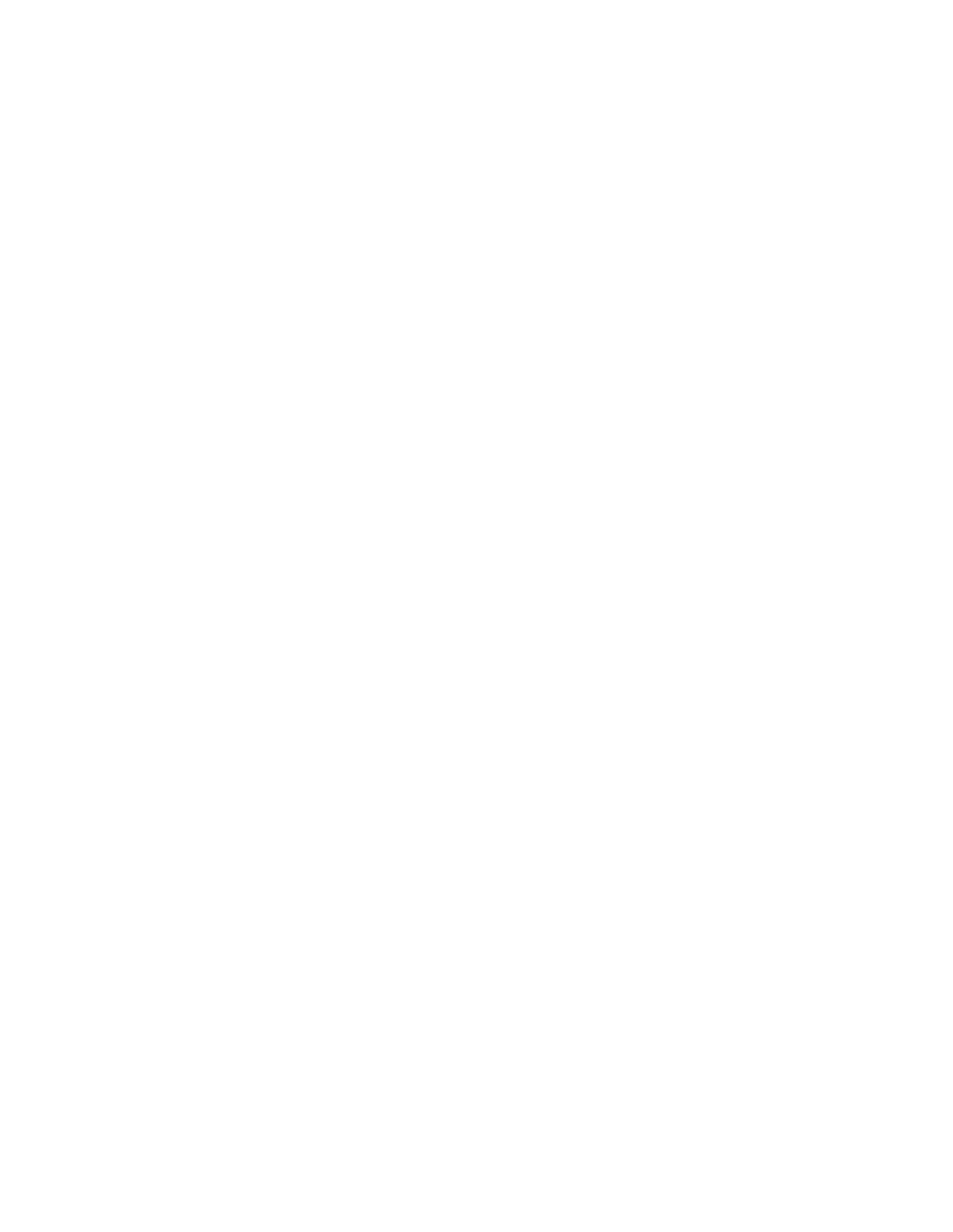## **LESSONS FOR THE MONTH OF NOVEMBER**

- Week 1: The Manna And The Quails
- Week 2: Water From The Rock
- Week 3: Moses At The Mountain Receiving The Ten **Commandments**
- Week 4: The Murmuring Of Jews And Their Punishment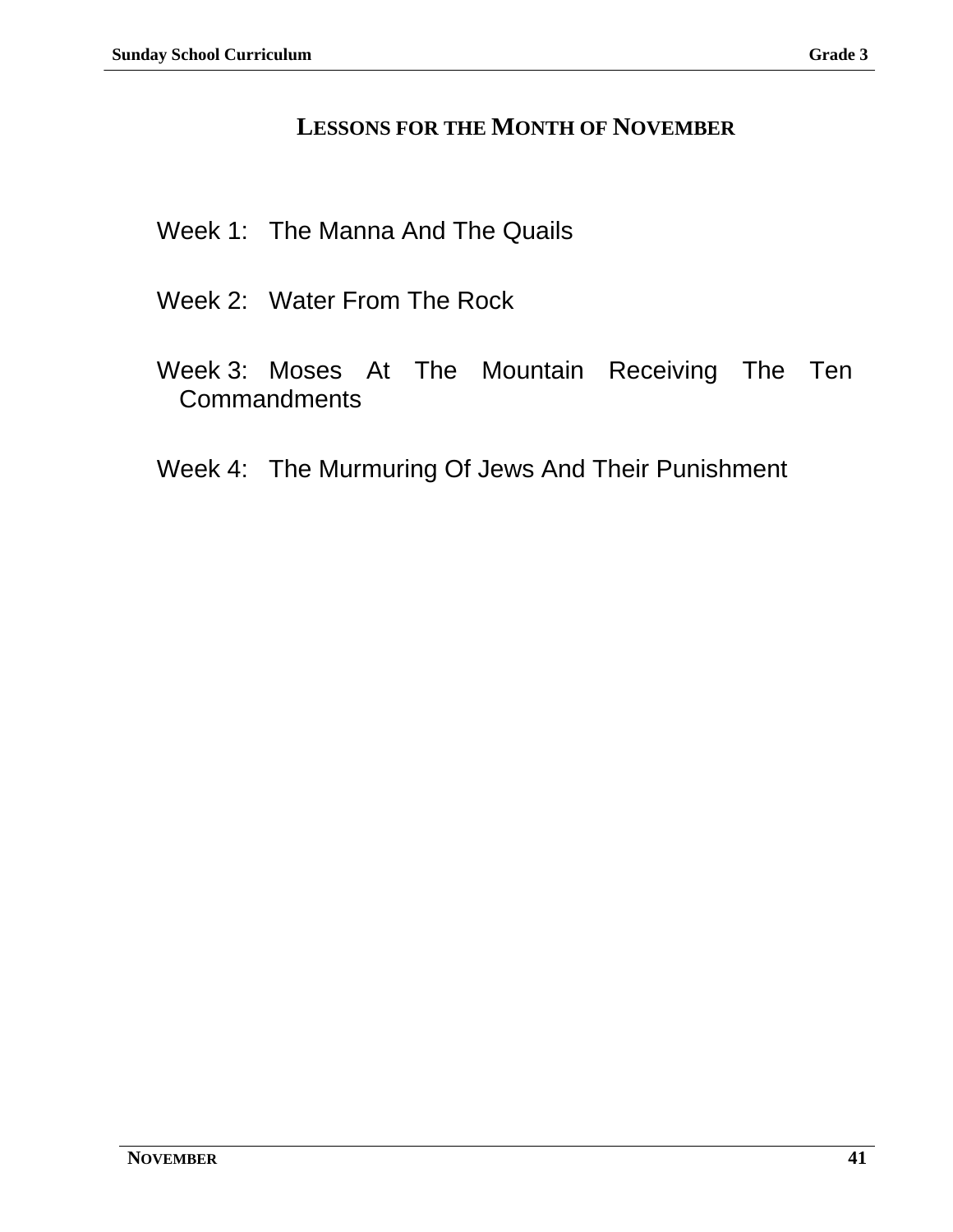# **Week 1: The Manna And The Quails**

## **Objective:**

- $\bullet$  To show the children that God can provide for us.
- $\div$  To teach the children that God is the source of all the good things that we have.

# **References:**

 $\div$  Exodus 16:4-21

## **Memory Verse:**

"Give us this day our daily bread" (Matthew 6:11).

"I am the bread of life" (John 6:35).

## **Introduction:**

- $\mathbf{\hat{P}}$  The servant can start by asking some questions about how the Lord cared for His people in the wilderness.
- $\triangle$  Review with the children the previous lesson.
- $\div$  If God cared to guide His people throughout the way in the desert, He must have also cared for their food and drink needs.

## **Lesson Outline:**

In the second month after Moses and his people had departed from the land of Egypt, all the food they had brought with them ran out. The people complained to Moses saying that they have no food to eat and that they would starve to death "Would that we had died by the hand of the Lord in the land of Egypt." Moses was sad because the congregation of the people of Israel murmured against him. Moses prayed to the Lord. "Lord, these people arouse your wrath" but the Lord said, "I love these people so I will forgive them." Moses said, "They have no food." The Lord said, I will send them food. I am the bread of life.' Moses said, I thank you my Lord. In the same evening, the Lord sent them quails in great number. These birds came into their camp and everybody was very happy because of the new food. They thanked God. Moses said to them, "Take and eat of it but do not keep any of it to the next day"

- **❖** Why did the Israelites murmur against Moses?
- Why did Moses pray to the Lord?
- What did the Lord say to Moses?

In the early morning, while they were still asleep, there was dew all around the camp. When the dew evaporated there, there was something thin and flaky on the surface of the desert. It was as delicate as frost. It was white in color. It fell on the sands but it was not contaminated. They did not know it and did not have a name for it. Moses woke the people; the people got up to see the care of God, and the new food. They tasted it; it had a sweet taste like flour mixed with honey. It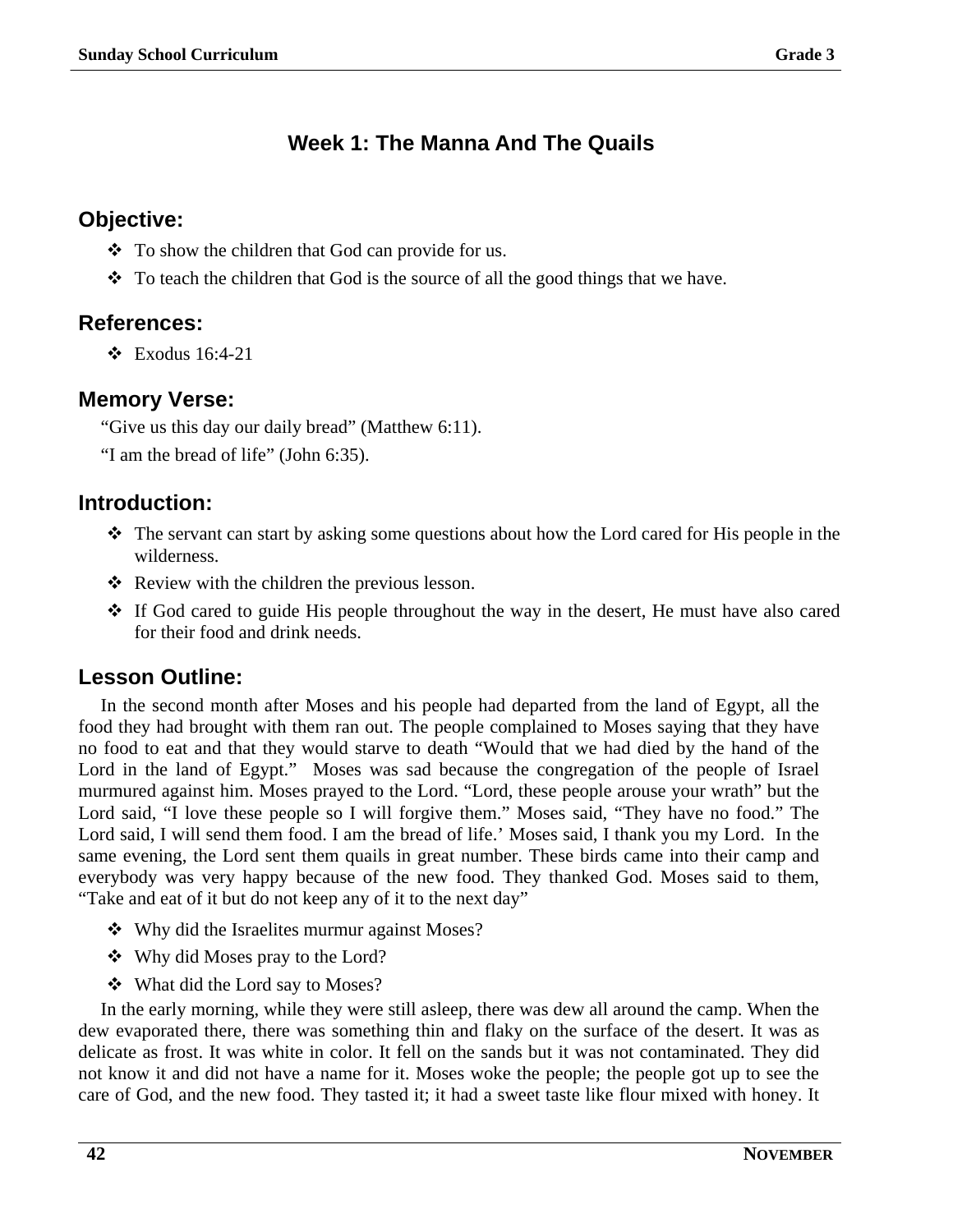was "Manna". It is the food of the angels. Moses said to them, "Gather as much of it as you need and be cautious it will melt in the heat of the sun. It should be gathered daily every morning, otherwise it will be full of worms and it will smell rotten. The people were very happy and they went out to gather it. Some of them were greedy they wanted to take more than they needed and they did, others gathered what they needed. When we pray, we say, give us this day our daily bread. It was surprising that all the people did not find any difference. When they measured the food, they found that he that gathered much had nothing over, and he that gathered little had no lack, each gathered according to what he could eat. They took the food to their tents, ground it and baked it. It had a sweet taste like flour mixed with honey. The servant explains that manna is like coriander seed and the taste of it was like wafers, made with honey.

- What is the name of the birds?
- ❖ What is the name of the new food?
- Who gives us food, clothes, etc.?

On the sixth day the people went out to gather manna as usual to their surprise they found twice as much food. They called Moses. He told them that the Lord wanted them to keep holy the Sabbath day (the seventh day). He ordered them to gather what they need for the second day. Some obeyed but the disobedient went out as usual but they did not find any manna. The Israelites ate manna for the next forty years. The Lord sent it to them every morning. They did not exert any effort to get it. The Lord sent His people food because He loved them and because they were in the desert where there was no food.

- Who fed them in the desert?
- For how many years?
- On which day did the Lord send double the amount of food?
- What is our day of rest?
- What do we usually do on Sundays?
- What do we say in the Lord's Prayer about food?
- What does manna stand for?

#### **Conclusion:**

No Matter where we are, God will always provide food for us. He takes care of all His creation plants, birds and animals. And we are His creation and He will provide for us too.

- \* Pray before and after the meals saying, "Lord I thank you for this food. We pray to you for the poor and the needy. O Lord give them food to eat".
- Children should be accustomed to the life of thanksgiving. We have to thank God every day for what He gives us. We have to give alms to the poor and the needy our brothers and sisters in Jesus Christ.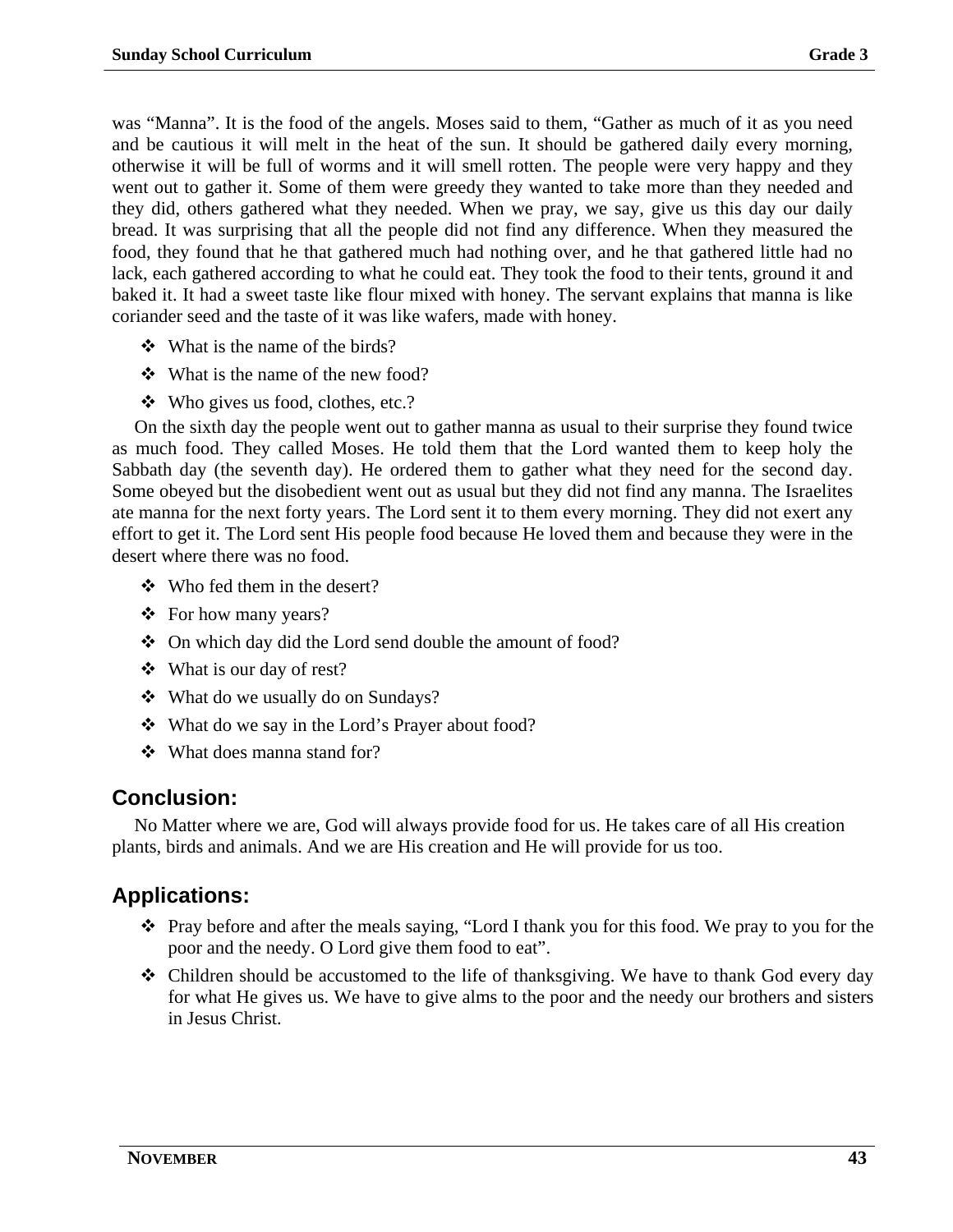## **Week 2: Water From The Rocks**

## **Objective:**

❖ Showing the Lord's care for His people.

## **References:**

- Exodus 17
- $\div$  Psalms 42:2
- $\triangleleft$  Interpretation of the Book of Exodus Fr. Tadros Y. Malaty

### **Memory Verse:**

"Let him who is thirsty come" (Revelation 22:17).

## **Introduction:**

- Review with the children facts from the previous lessons:
- $\triangleleft$  How many commandments are there?
- $\triangleleft$  How many plagues were there?
- What do the cloud, and the pillar of light and manna stand for?
- $\triangleleft$  How long did the Lord feed His people in the wilderness?
- $\div$  Is there water in the wilderness?

# **Lesson Outline:**

The people continued their journey... they felt thirsty.... They searched the desert but they did not find a drop of water. They grew thirstier. They murmured and complained. They went to Moses and cried, "We don't have water. Do you wish us to die of thirst? Give us water so that we and our children may drink, and our cattle need water also, or else we will stone you.

Moses said to them: Your complaint arouses the Lord's anger and wrath, but I will pray for you. Moses went out to pray, "Lord what shall I do to these people. They will stone me after a short time. They need water". The Lord said, "I will quench their thirst. Let him who is thirsty come."

- ❖ Where were the people?
- ❖ Why were they angry with Moses?
- Describe Moses?
- ❖ Complete, "Let him who is thirsty come..."

The Lord commanded Moses to take the elders and the heads of the people and accompany them to the rock in the mount of Horeb. The Lord said to Moses, "I will stand before you. Take in your hand the rod with which you struck the Nile. You shall strike the rock and water shall come out of it. Moses did so in the sight of the elders of Israel. With the same rod with which he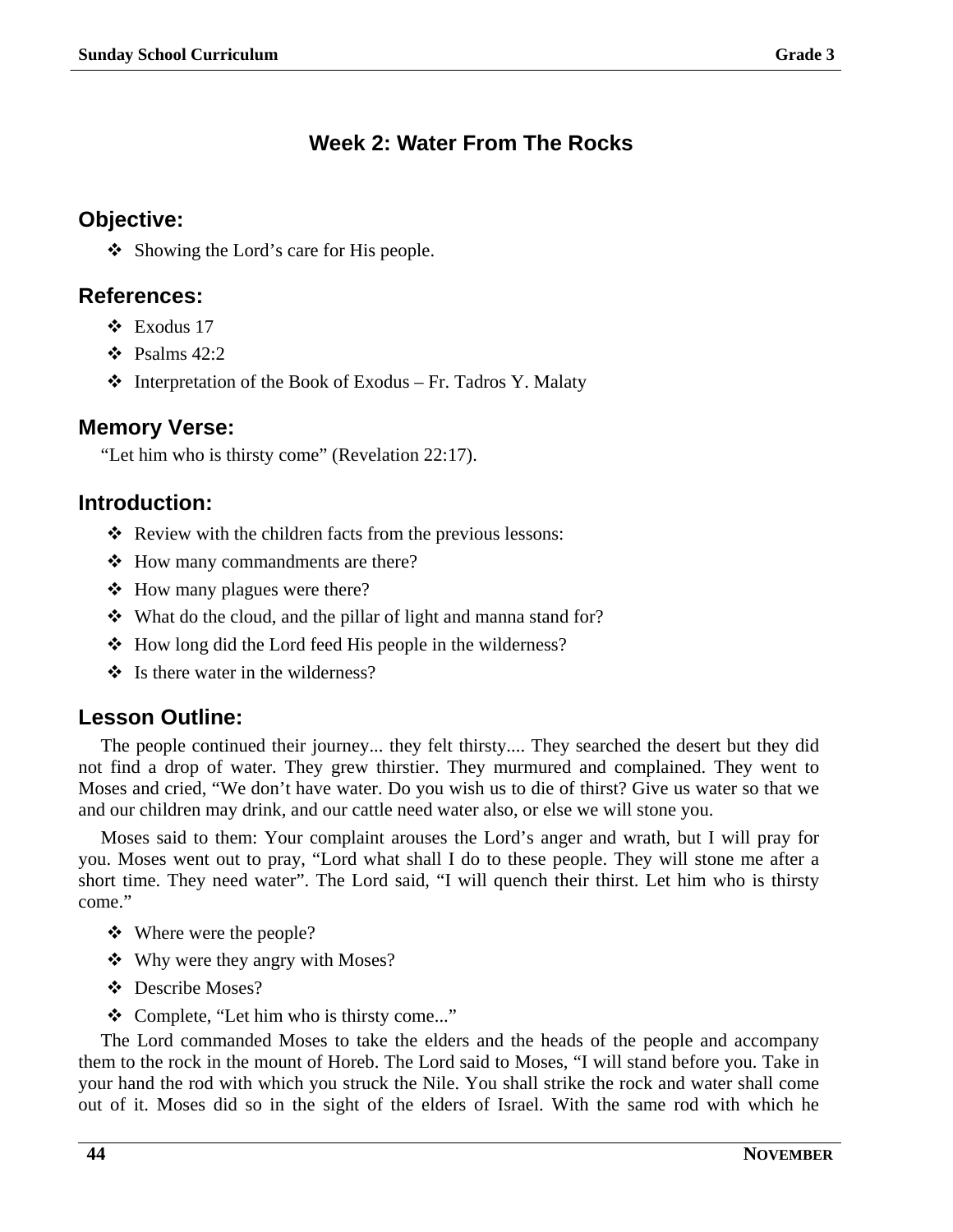changed the water of the Nile into blood, he struck the rock in mount Horeb, and fresh water flew out of it. People rushed to drink. Thousands of thirsty people quenched their thirst and their cattle also drank water. The water was fresh, clean and good tasting. They were very happy after they drank from it.

- $\mathbf{\hat{\cdot}}$  Where was the rock?
- What did Moses do that made water flow out?
- What did Moses do with this rod in the land of Egypt?
- Who gave them water?

### **Conclusion:**

Just like God provided food for His children in the desert He also provided good wasting water to quench their thirst. Thus God takes care of all our needs.

- $\triangleleft$  Thank God for anything even if it is little.
- Draw the children's attention to the miracle that took place because of Moses' prayer to the Lord.
- $\triangle$  Review the previously chosen extracts to be recited.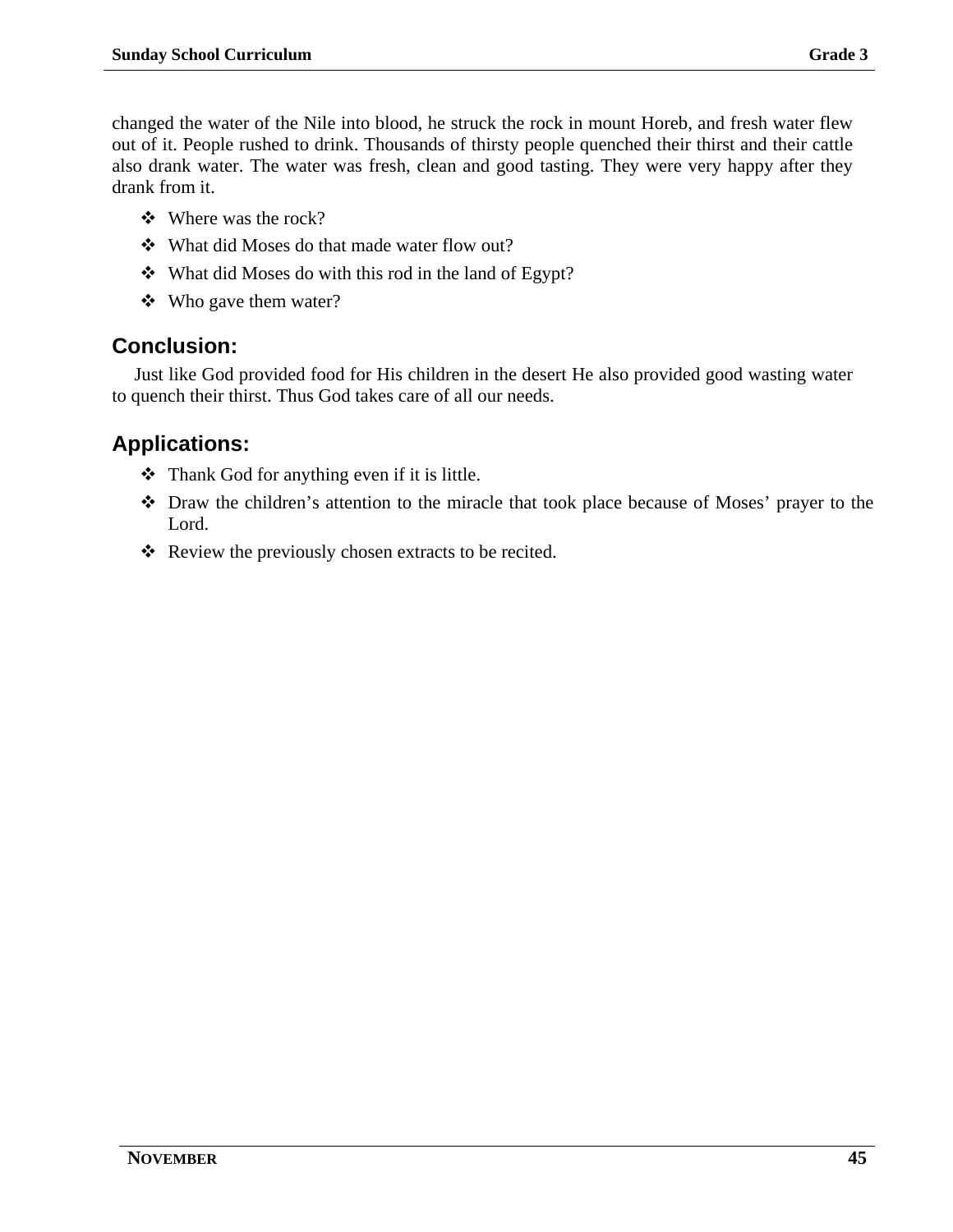## **Week 3: Moses at the Mountain Receiving the Ten Commandments**

## **Objective:**

 $\div$  To teach the children that keeping the commandments of the Lord is the only way to make God happy.

## **References:**

Exodus 19:20 - 20:17

### **Memory Verse:**

"Honor your father and your mother, that your days may be long" (Exodus 20:12).

### **Introduction:**

- $\triangleleft$  Make a model of the two tables of the testimony to the children as a visual aid.
- \* Review with the children the previous lesson through simple questions:
- What did the people of God ask Moses to do?
- What did the Lord say to Moses when he prayed to Him?
- ❖ What happened when Moses struck the rock?
- $\triangleleft$  Where did the people of God go?

### **Lesson Outline:**

Three months after leaving Egypt, the people of God arrived in Sinai. At the mountain which lies to the east of the Red Sea, the Lord had told Moses in the land of Egypt that the people had to go to Sinai to meet the Lord.

They reached the mountain. The Lord said to Moses, "Come to the top of the mountain" and Moses ascended the mountain and the Lord said to him, "Thus you shall say to the house of Jacob, and tell the people of Israel. You have seen what I did to the Egyptians and how I bore you on eagles' wings and brought you to myself. Now, therefore, if you will obey my voice and keep my covenant, you shall be my own possession among all peoples; for all the earth is mine..."

So Moses came and called the elders of the people, and set before them all these words, which the Lord had commanded him. And all the people answered together and said, "All that the Lord has spoken, we will do".

- $\div$  What is the name of the mountain?
- What did the Lord say to Moses?
- What was the people's answer?

Moses told the people to be ready for meeting the Lord by washing their clothes and purifying themselves. They must not do any wrong and be ready by the third day. The people obeyed and confessed their sins and asked for forgiveness. Disputants reconciled with each other. Could you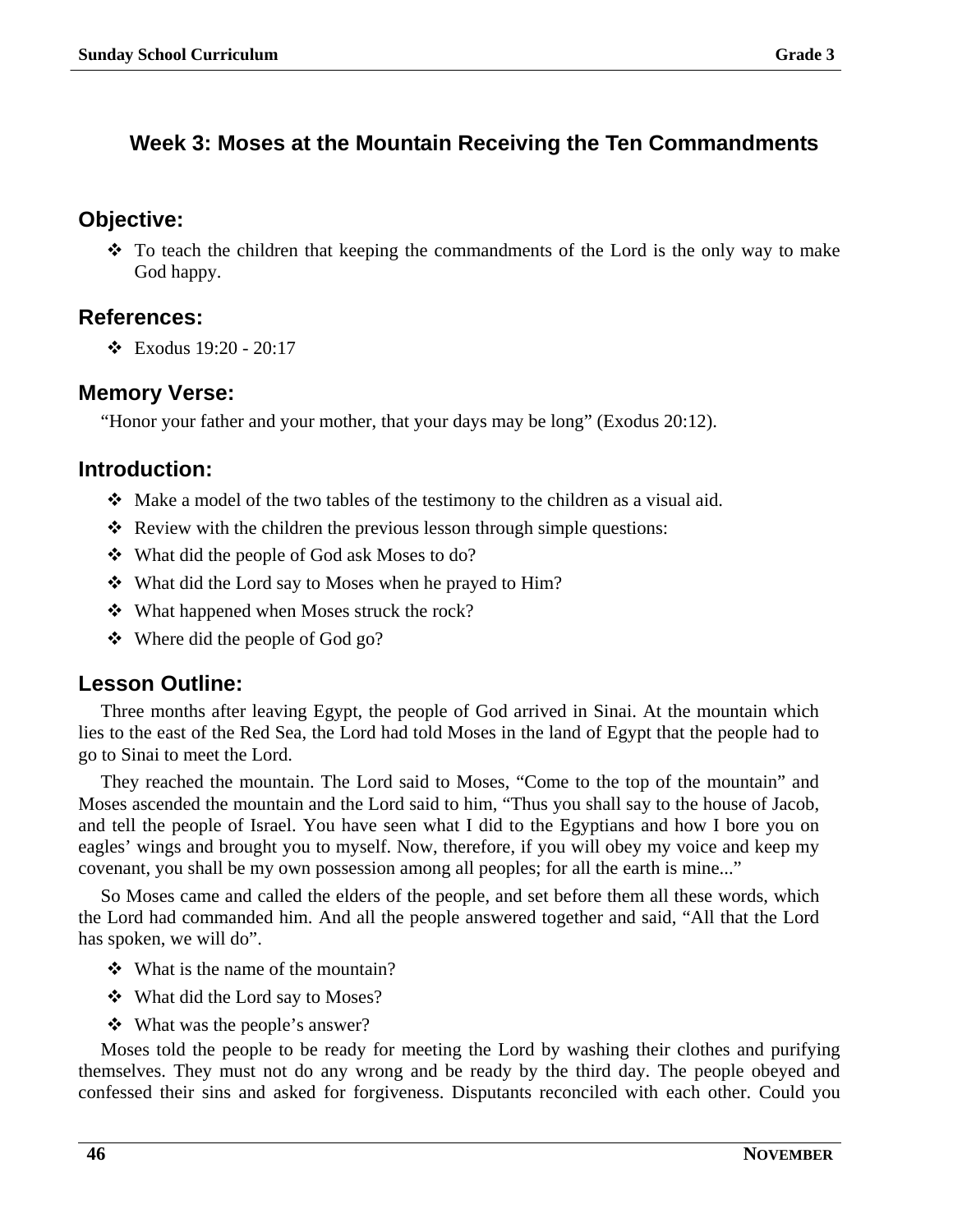forgive a person who insulted you…or a person who struck you without intention… or a person who has trodden on your foot... or a person who plays tricks on you in playing?. Are you in dispute with anyone? (The servant must encourage those in dispute to reconcile and forgive one another).

When the people of God got up on the third day, they saw the mountain covered with smoke, thunder and lightning and a thick cloud, and a very loud trumpet blast. The people trembled they knew that the Lord was in that place. They feared the Lord because they knew that He is holy and righteous. Moses said to them, "Follow me", and they followed him to the foot of the mountain and stood there. The whole mountain quaked greatly and it was all covered with smoke, and the smoke went up like the smoke of a furnace. The sound of the trumpet grew louder. At last they heard Moses when he spoke to the Lord. The Lord said to him, "come up to the mountain come alone. You are my servant and apostle". Moses went up the mountain, and said to the Lord, "here am I, send me." The Lord said to him, "Tell the people not to touch the mountain lest they should die. Go down and come up bringing Aaron with you." Moses went down and told the people about the Lord's commands and went up the mountain bringing up Aaron with him. The Lord gave him the Ten Commandments... They were four commandments about our love of God and six commandments about our love to our relatives.

- ❖ How were the people prepared?
- Who received the Law?
- ❖ How many commandments did Moses receive?

#### **Conclusion:**

Tell the children that the Lord God who appeared to Moses on the mount of Sinai in ancient times, in a flame of fire, in a cloud and in the smoke on the mountain, is the same baby Jesus who was born in the manger. He is near us, He is in our hearts and in our lives, He always says, "Let the children come to me, and do not hinder them for to such belongs the kingdom of God" (Luke 18:16). The Lord Jesus greatly loves the children.

- Give the children the Ten Commandments to memorize at home.
- Let them make their own tablets with the Ten Commandments written on it and bring it next week to the class.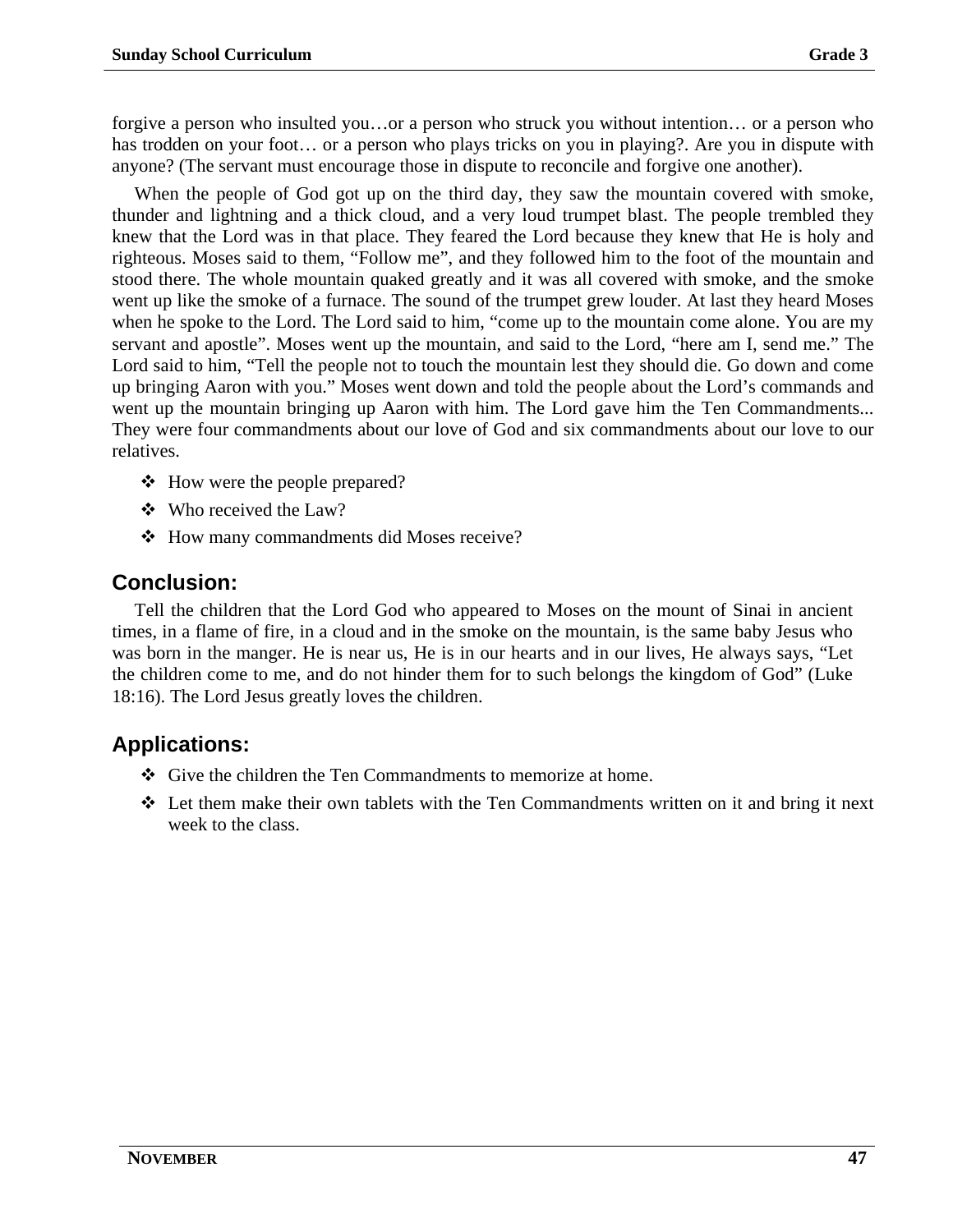## **Week 4: The Murmuring Of The Jews And Their Punishment**

#### **Objective:**

 $\div$  The outcome of sin.

#### **References:**

- Numbers 21.
- Interpretation of the Book of Numbers Fr. Tadros Y. Malaty.

### **Memory Verse:**

"If a serpent had bitten anyone, when he looked to the bronze serpent, he lived" (Numbers 21:9).

#### **Introduction:**

- ❖ Review the previous lesson?
- ❖ Who can say the verse?
- $\triangle$  Make a model of the bronze serpent on the pole to use during the story in the class.
- Moses led the people of Israel to the desert of Sinai in the wilderness on the way to the Promised Land after they were free from working as slaves in Egypt.

### **Lesson Outline:**

The people started complaining on the way to the Promised Land. And the people spoke against God and against Moses. "Why have you brought us up out of Egypt to die in the wilderness? For there is no food and no water, and we loathe this worthless food. Then the Lord sent fiery serpents among the people and they bit the people, so that many people of Israel died. And the people came to Moses and said, "We have sinned for we have spoken against the Lord and against you. Pray to the Lord that He may take away the serpents from us. So Moses prayed for the people.

- $\bullet\bullet\text{ Why did the Lord punish the people?}$
- $\div$  What was the punishment?
- What did the people do?

The Lord said to Moses, "Make a bronze serpent and set it on a pole and everyone who is bitten, when he sees it, shall live".

So Moses made a bronze serpent, and set it on a pole, and if a serpent bit any one he would look at the bronze serpent and live. The bronze serpent was the cure. The same is Jesus Christ was put on the cross like the serpent on the pole. Also Jesus Christ was the cure for the sin of the whole world.

- What does the bronze serpent stand for?
- What should the person bitten by the serpent do in order to recover?
- Who can say the verse?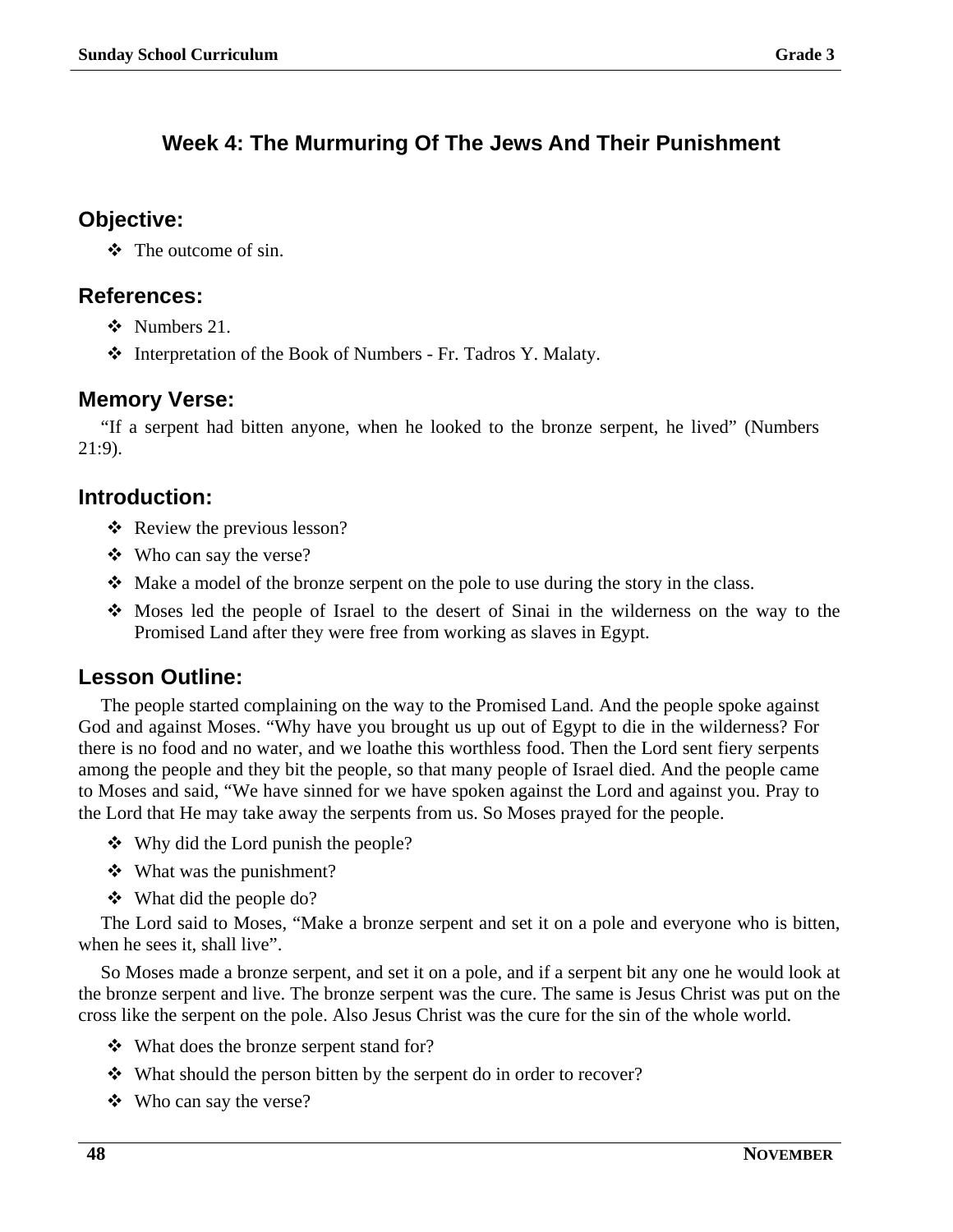- The servant should distribute pictures of Christ on the Cross among the children.
- Let the children look for another story in the Bible about a serpent.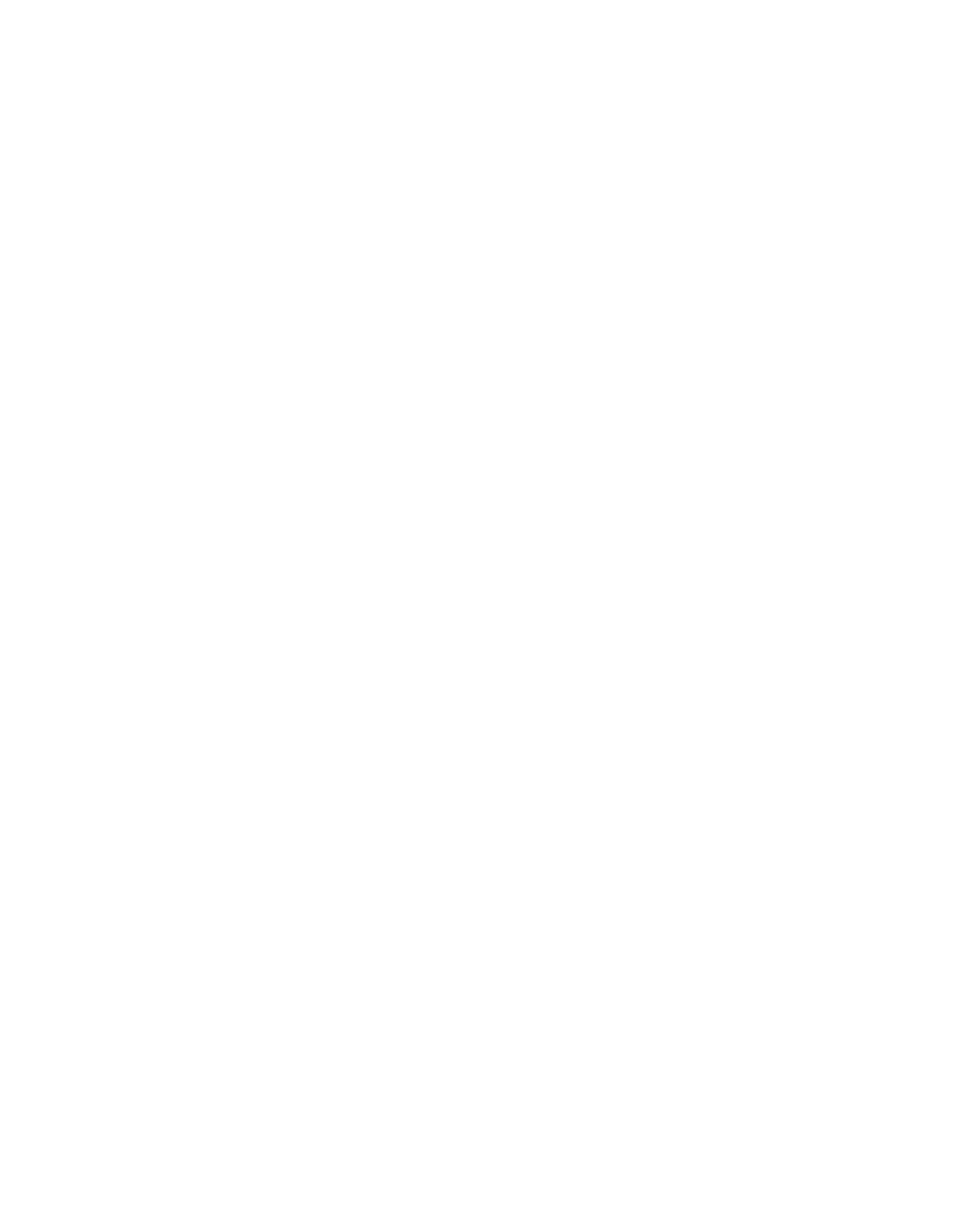## **LESSONS FOR THE MONTH OF DECEMBER**

Week 1: Project (The Ark Of Covenant)

- Week 2: The Lord Cares For His People Before The Walls Of **Jericho**
- Week 3: A Memorable Day The Sun Stood Still For Joshua
- Week 4: Adam Is Sent Out Of The Garden Of Eden (An Angel Guards The Garden)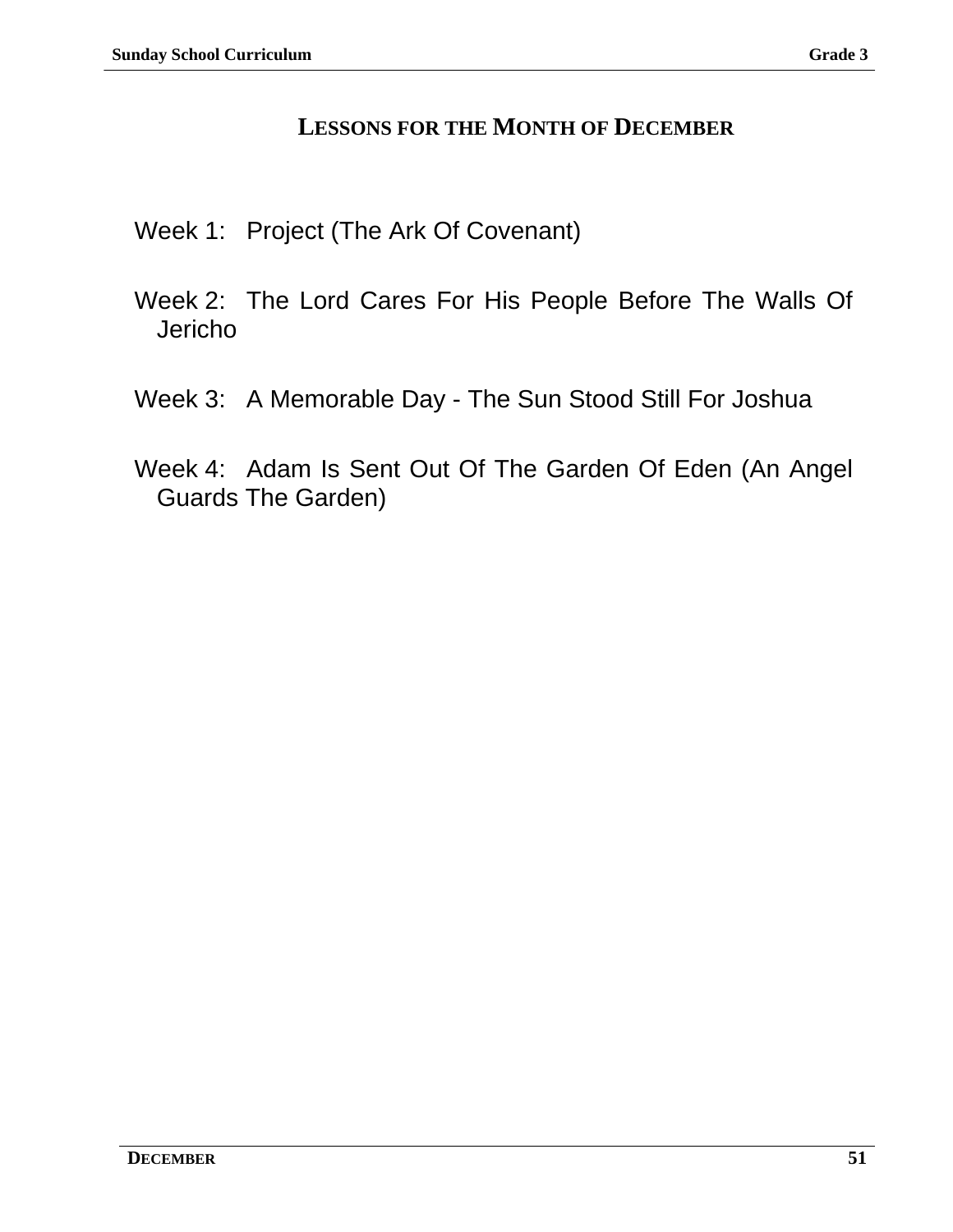# **Week 1: Project (The Ark Of Covenant)**

#### **Objective:**

- $\triangleleft$  To know the contents of the Holy of Holies.
- To understand the meaning and the function of the ark of covenant.
- $\cdot \cdot$  To know some of the history and movements of the ark.

#### **Memory Verse:**

"And there, I will meet with you and I will speak with you from above the mercy seat" (Exodus 25:22).

#### **Introduction:**

The holy of holies was the most sacred part of the tent of meeting. If was separated from the holy with a curtain. It contained the ark of covenant only. The high priest was the only person allowed to enter the holy of holies once a year to spray blood of sacrifice on the ark for the forgiveness of the sins of the people. This was a symbol of our Lord's only sacrifice for us.

## **Lesson Outline:**

#### **I. The Ark of Covenant**

The ark of covenant was the most sacred object in the tabernacle. It symbolized God's presence and His covenant with Israel. It was made of acacia wood that was covered with gold from within and without. It contained:

- \* The two tablets of stone with the Ten Commandments written on them with the finger of God. These were a symbol of the word of God.
- $\triangleleft$  The manna as a symbol of the bread of life.
- The rod of Aaron as a symbol of St. Mary's perpetual virginity.

The ark was covered with the mercy seat, which was made of pure gold and on top of it the two cherubim with extended wings. The wings of each cherub touched the wings of the other one and they covered the mercy seat. This is where the voice of God was heard speaking to Moses. It was the throne of God in the tabernacle of meeting.

The ark of covenant guided the Israelites in the wilderness to the Promised Land. It was usually carried by the Levites on two wooden sticks covered with gold. No human being was allowed to touch the ark or he would die.

#### **II. The History Of The Ark Of Covenant And Its Trips**

Moses put the two tablets of stone in the ark and placed it in the middle of the holy of holies. Then, the cloud of the Lord filled the place. After 7 weeks the cloud lifted and the Israelites starting moving again. Whenever, the cloud appeared in the morning and the column of fire at night they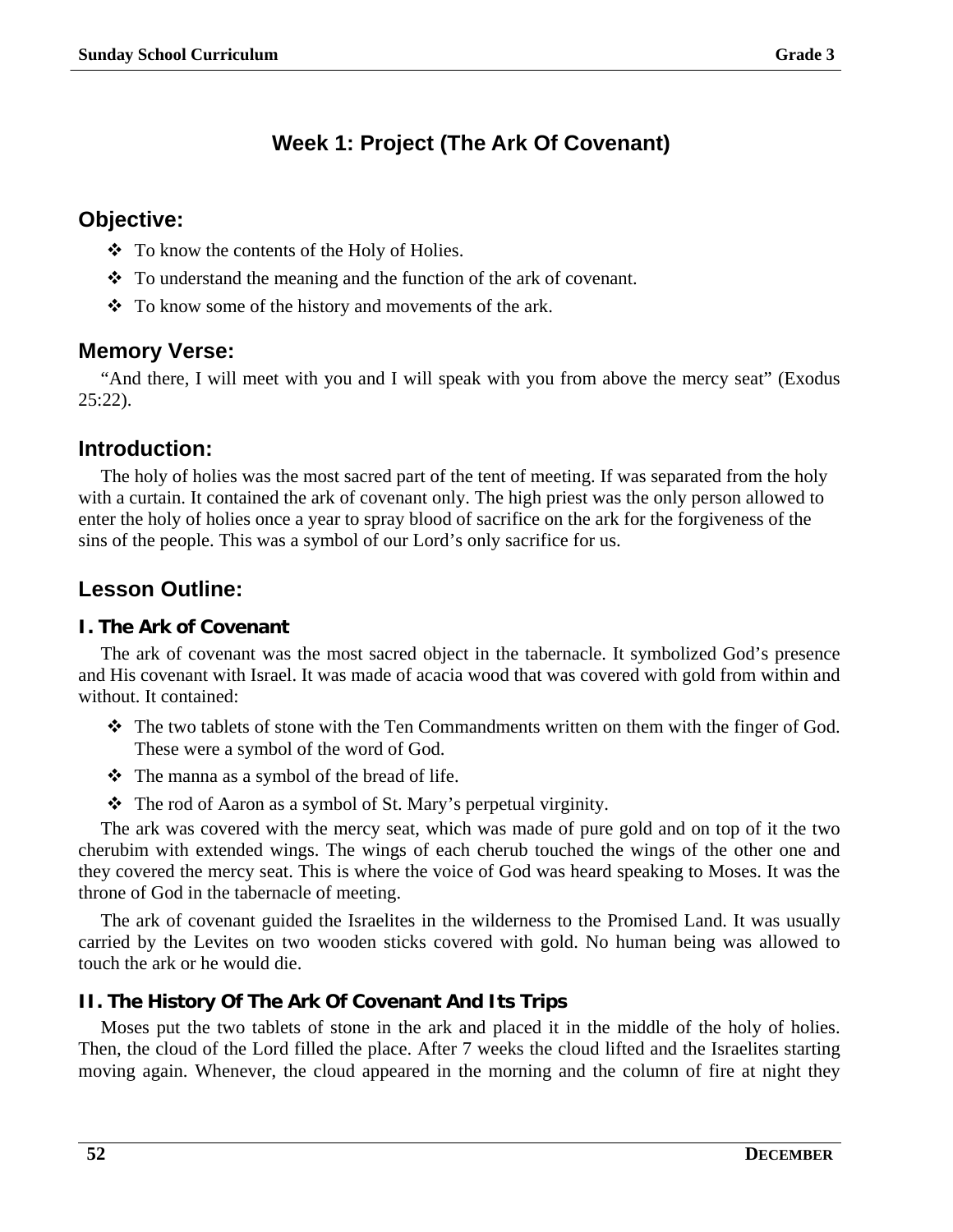settled down and whenever it lifted they started moving. The ark was the leader when they left mount Sinai, crossed the Jordan River and when they turned around Jericho (Josh 6:1-20).

Israel wanted to use the ark to defeat the Palestinians without instructions from God (1 Samuel 4:4). So, they were defeated and the ark was taken from them (1 Samuel 4:3). When the ark was placed in the temple of Dagon, the idol collapsed (1 Samuel 5:2-7). It was then moved to Gath, where the men of Gath struck by strange disease (1 Samuel 5:8,9). Then the ark was moved briefly to Ekron and finally returned to the Hebrews in Beth Shemesh led by two milk cows (1 Samuel 6:13-16). The ark then was taken to Kirjath Jearim at the house of Adinadab where it stayed for twenty years (1 Samuel 7:1,2). Finally it was taken to Jerusalem in David's time (2 Samuel 6). Subsequently Solomon built the permanent temple of God in Jerusalem and placed the ark of covenant in it. It disappeared after the destruction of Jerusalem by the Babylonians.

#### **III. The Importance Of Studying The Tabernacle Of Meeting**

- $\cdot \cdot$  It is an example of heavenly Jerusalem (Revelation 5:15)
- $\cdot \cdot$  It is an example of the incarnation of Christ (John 1:14)
- $\hat{\mathbf{v}}$  The tent was mobile to lead the people in the wilderness as Jesus Christ traveled from one place to another performing miracles and leading people to salvation.
- $\hat{\mathbf{v}}$  The outer appearance of the tent of meeting was humble as it was covered with the skin of goats but the inside was full of gold. This is similar to our Lord Jesus Christ who was humble in appearance but he was the holy divine God (Isaiah 53:2-3).
- The tent of meeting was the place where God met with His people.

- $\div$  If God requested to have a meeting place with us on earth, wouldn't we seek to meet with Him too in prayers and meditations?
- $\triangle$  Compare the building of the church to the structure of the tabernacle of meeting and identify the differences.
- $\cdot \cdot \cdot$  Where was the ark of covenant placed in the tent of meeting?
- What was placed inside the ark of covenant?
- $\triangleleft$  Describe the mercy seat? Why is it important?
- Who brought the ark of covenant to Jerusalem?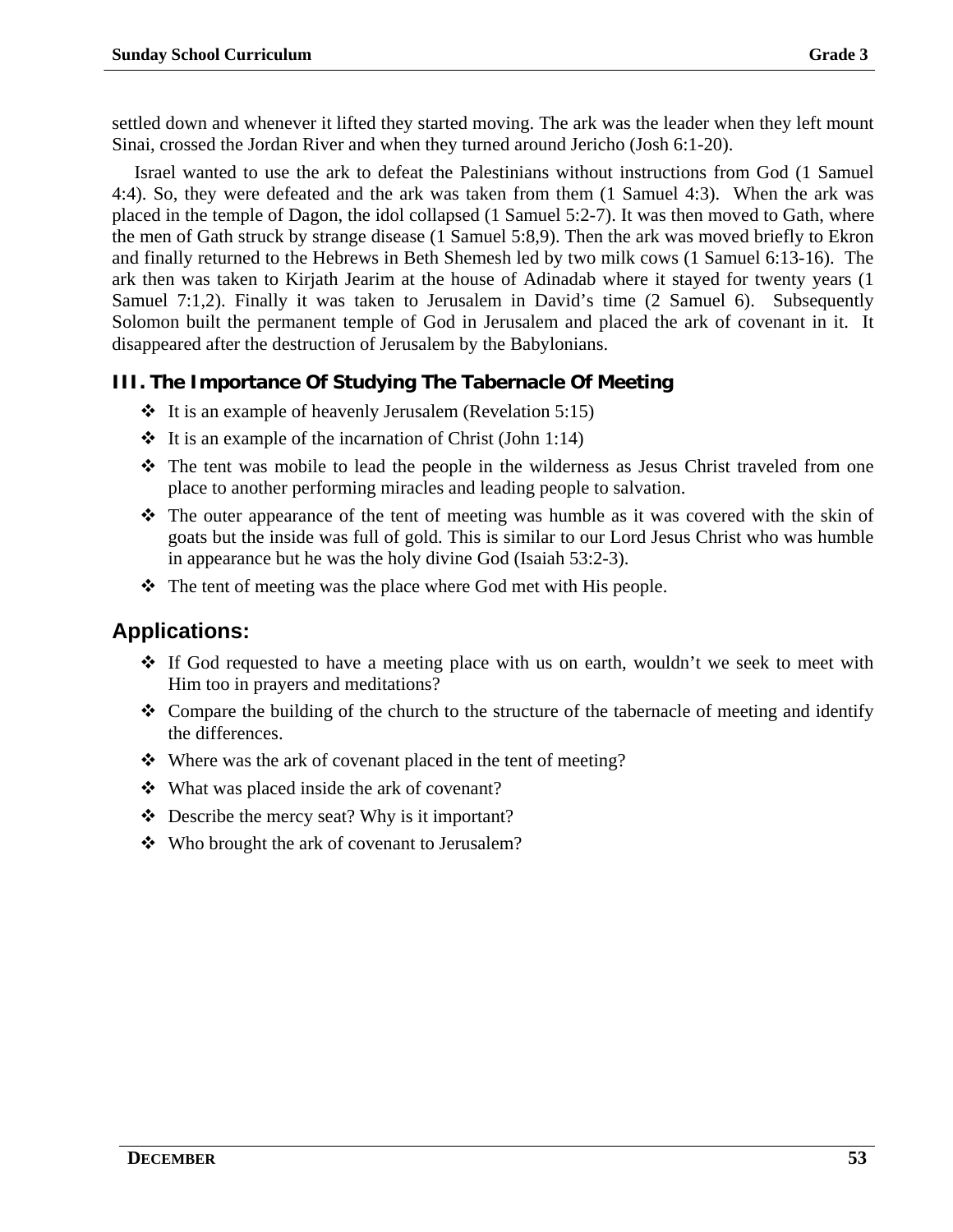# **Week 2: The Lord Cares For His People Before The Walls Of Jericho**

## **Objective:**

 $\triangle$  Obeying the word of the Lord is the only way to victory.

### **Reference:**

- Joshua 5,6
- The life of Joshua translated by Fr. Marcos Daoud.

### **Memory Verse:**

"By faith the walls of Jericho fell down after they had been encircled for seven days" (Hebrews 11:30).

### **Introduction:**

- $\hat{\mathbf{v}}$  The servant discusses with the class who are the people of God now, and how the Lord cares for the Church.
- Then the servant speaks about the ancient people and explains that the lesson is a story about those people, but the story tells us about the Lord's deeds with His children who are the members of the Church now.

## **Lesson Outline:**

The Canaanites heard that the people of God are coming to take Canaan into their possession so they were annoyed. They wondered how could those people cross the river of Jordan while it was full of water. They were afraid as they thought those people would force them to leave their land. The king of Jericho gave an order that the gates of Jericho should be closed so that no body could enter the city. The people of God continued their journey under the leadership of Joshua. Joshua looked and saw that the walls of Jericho were high. The gates of Jericho were kept shut and guarded to keep the Israelites out. No one could enter or leave the city. While Joshua was near Jericho, he suddenly saw a man standing in front of him, holding a sword, he thought, is this man a friend or an enemy? He asked him "are you one of our soldiers or an enemy? "Neither", the man answered, "I am here as the commander of the Lord's army. Joshua throw himself on the ground in worship and said, "I am your servant, sir what do you want me to do?" And the commander of the Lord's army said to him, "Take your sandals off, you are standing on holy ground." And Joshua did as he was told.

- Who can think of a person who heard words like these?
- Which land did the Lord promise to give his people?
- Who led the people after the death of Moses?

Joshua knew that the Lord was with him... then all things were possible. The Lord said to Joshua "See I have given Jericho to you, there is no need for fighting ... just do what I tell you… You shall march around the city, and all the men of war shall go around once. Thus shall you do for six days. And shall bear seven trumpets of rams' horns before the ark, and on the seventh day you shall march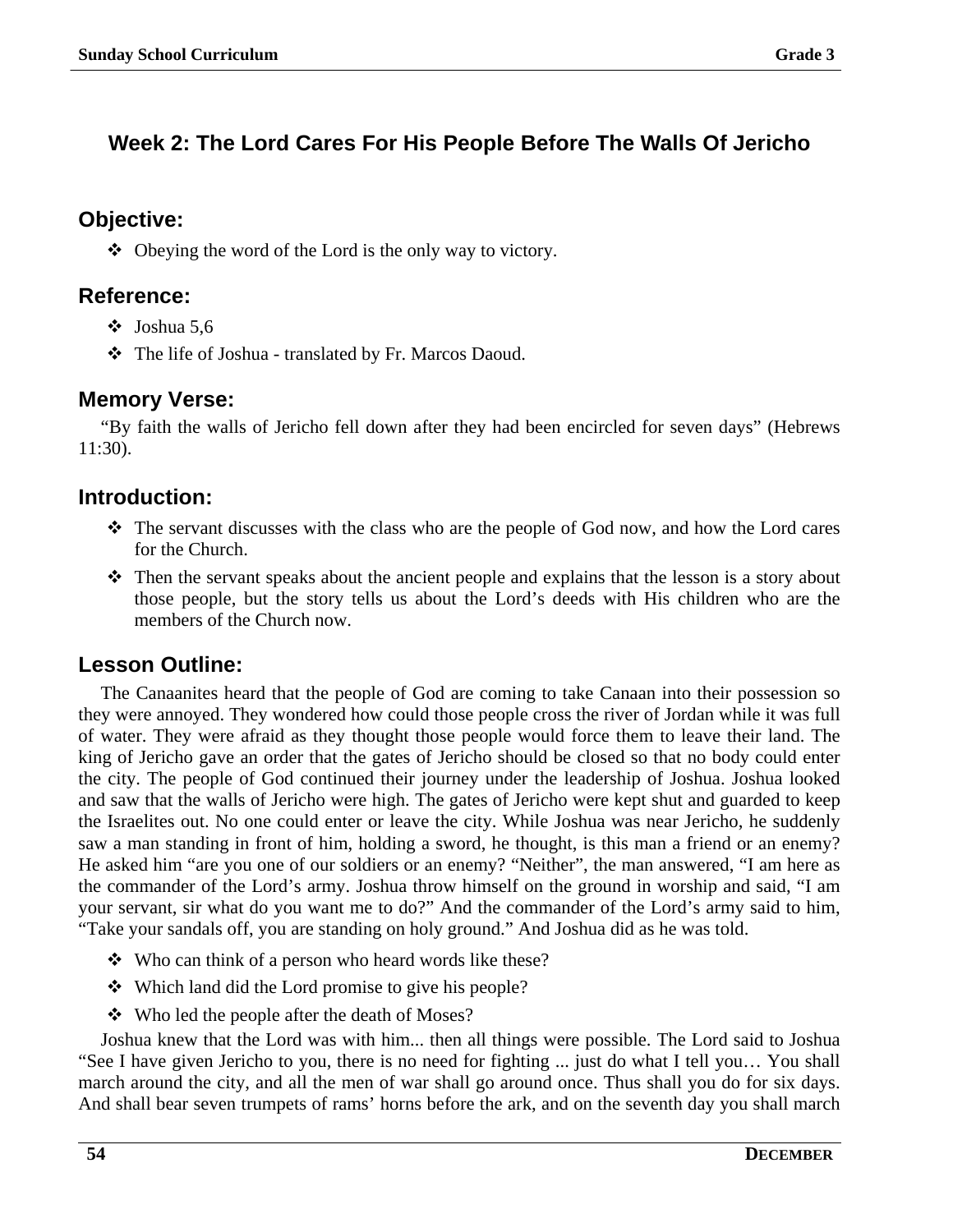around the city seven times. The priests blowing the trumpets and when they make a long blast with the rams' horns, as soon as you hear the sound of the trumpet, then all the people shall shout with a loud voice, and the wall of the city will fall down flat. Jericho shall fall down and the men shall take Jericho. This passes all understanding; going around the city seven times causes the high walls to fall down. And as Joshua had commanded the people, the seven priests bearing the seven trumpets went forward with the ark of the covenant of the Lord following them. And the armed men went before the priests. They went about the city once, and then they went back into the camp and spent the night in the camp. The Canaanites were looking from above the walls of their city mocking the Israelites saying; ha… ha… these people are foolish. What are they doing? They are going around the high walls of our city.

- What did the Lord say to Joshua?
- $\triangleleft$  How many times did they go around the walls of Jericho?
- Who blew the trumpets?
- What did Joshua do?
- What did the people do on the first day?

On the second day the people did the same thing they did on the first. They did the same thing for six successive days. Their march was long and tiring but the people did not complain. On the seventh day, they had to go around the city seven times. They got up early on that day, the task was hard, and the people were faithful and obedient. The priests blew the trumpets. The people looked at the Ark of the Covenant of the Lord which was a symbol of the presence of God among them, then they shouted, and the miracle took place, the walls of Jericho fell down. The gates of the city opened, the people entered, and the Lord gave them the city as He promised.

- ❖ What did the people do on the seventh day?
- ❖ And what happened?

The people went around the walls of Jericho for six days; they marched around the city once each day. On the seventh day they marched around the city seven times and the walls of the city fell down. We also go around inside the Church on the Resurrection Day; three times inside the Sanctuary around the Altar, then three times outside the Sanctuary, and the seventh time inside the Sanctuary. This indicates that the death of Christ and His Resurrection, the kingdom of Satan fell down and was destroyed and all its walls fell down.

#### **Conclusion:**

Joshua and His people were able to take Jericho because they followed closely what God told them to do. The same for us if we follow what God asks us to do we will get many blessing and good thing from Him.

### **Applications:**

Draw a picture of the city of Jericho with the fallen walls and write the verse on it.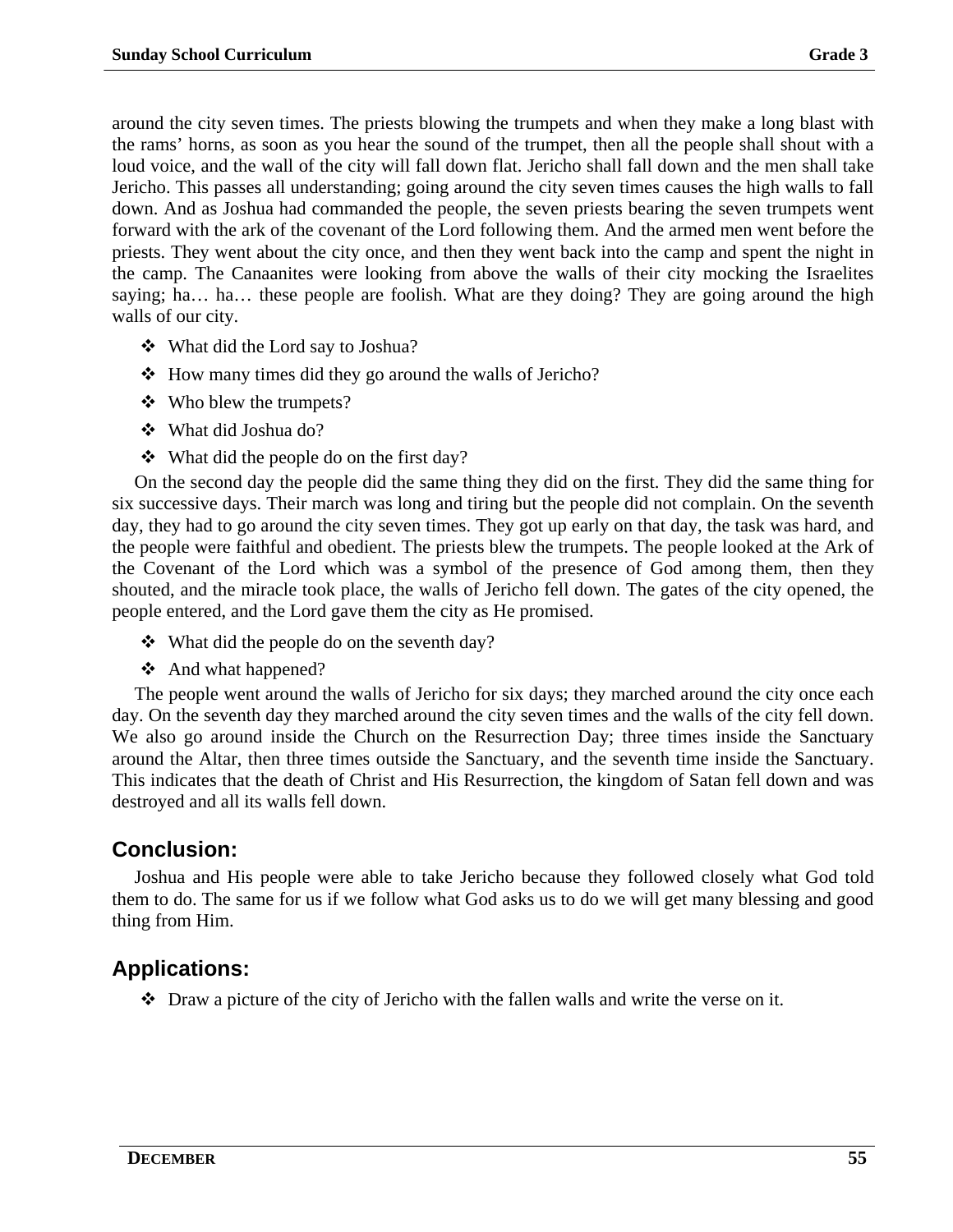## **Week 3: A Memorable Day - The Sun Stood Still For Joshua**

### **Objective:**

- $\div$  To show the children the power of God and His authority over the universe.
- To learn that God listens to the requests and prayers of His good children.

## **References:**

 $\div$  Joshua 10:12-14.

### **Memory Verse:**

"The Lord fight for you, and ye shall hold your peace" (Exodus 14:14).

### **Introduction:**

- $\triangle$  Review with the children the previous lesson.
- What is the name of the town, which fell in the hand of Joshua?
- What did the Lord order Joshua to do?
- What did Joshua say to the people on the seventh day when the priests blew the trumpets?
- When does the sun rise? And when does it set?
- ❖ Who created the sun?

## **Lesson Outline:**

Gibeon was a great city and the people of Gibeon were Joshua's friends. They were also the friends of the people of God. When Adoni-Zedek, the king of Jerusalem heard that the people of Gibeon had made peace with Joshua, he was greatly alarmed and sent a message to five Amorite kings. He said to them, "Come and help me attack Gibeon because its people have made peace with Joshua and the Israelites." The five Amorite kings, joined forces, surrounded Gibeon, and attacked it.

- $\cdot \cdot$  What is the name of the city, which made peace with Joshua?
- Complete the following: The name of the king of Jerusalem was...
- $\div$  How many kings did the kings of Jerusalem invite to join him in attacking Gibeon?

The servant draws the attention of the children to the fact that Joshua did not break his promise to Gibeon.

The people of Gibeon sent to Joshua and said to him, "Do not relax your hand from your servants, come up to us quickly, and save us, and help us, for ail the kings of the Amorites that dwell in the hill country are gathered against us". So Joshua and all the people of war with him, and all the mighty men went up and the Lord said to Joshua, "Do not fear them, for I have delivered them into your hand". The Lord threw them into a panic before Israel, who smote them and while they were running down the ascent of Beth Horon, the Lord throw great stones from heaven upon them, and they died.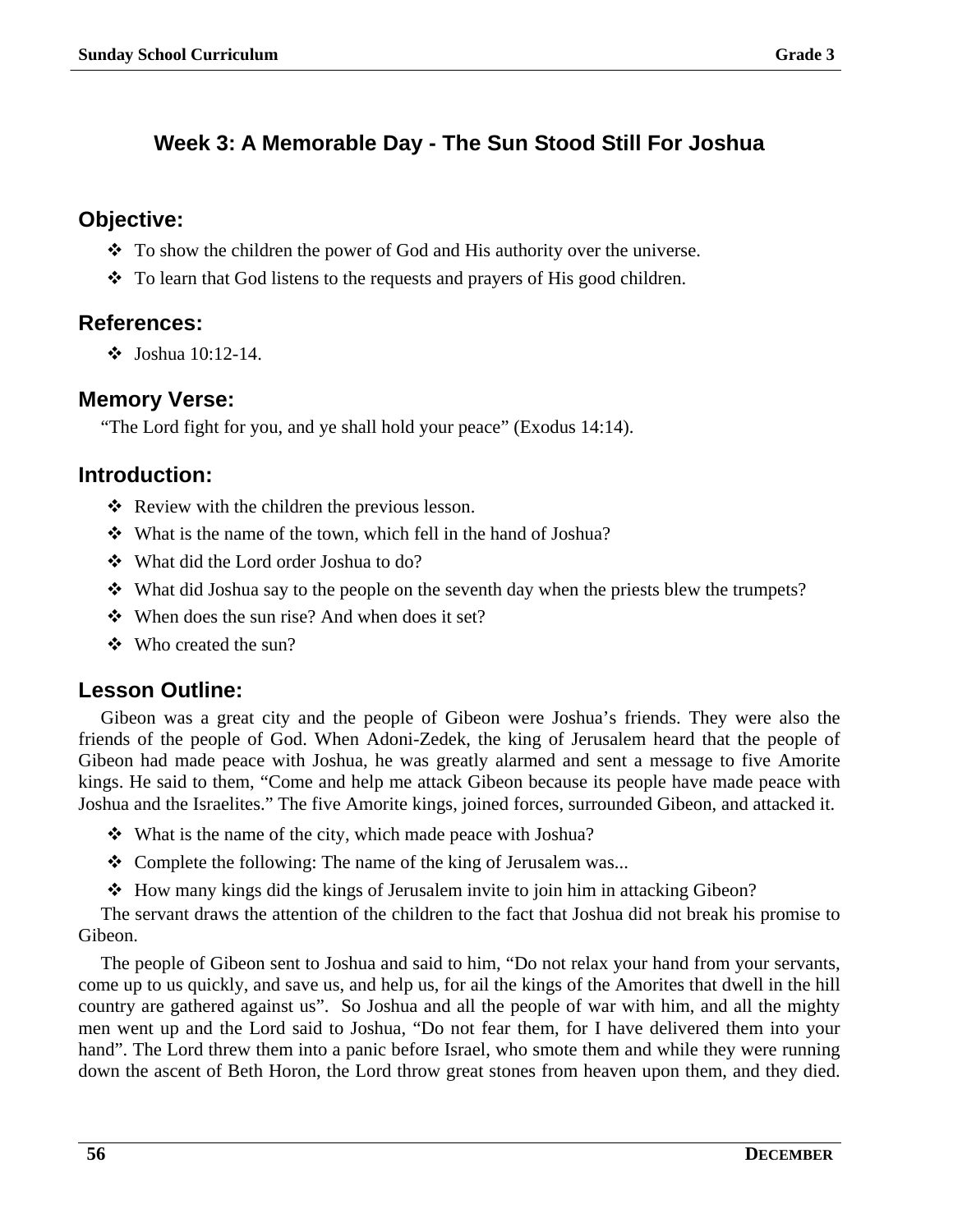"Fear not. Stand firm and see the salvation of the Lord. The Lord will fight for you, and you have only to be still" (Exodus 14:13).

- What did the people of Gibeon say to Joshua?
- Say whether these statements are true or false:
	- (a) Joshua went up, with all men of war when the people of Gibeon sent to him.
	- (b) Joshua did not go up with all men of war when the people of Gibeon sent to him.
	- (c) When the people of Gibeon asked Joshua for help, he did not answer them.
- What did the Lord say to Joshua?
- What happened to the Amorite kings?
- Who can say the verse?

Then Joshua spoke to the Lord in the day when the Lord gave the Amorites over to the people of Israel, and he said in the sight of Israel, "Sun, stand still over Gibeon, and Moon in the valley of Aijalon. So the sun stood still, and the moon stopped till the people had revenge upon their enemies… And there has been no day like that, before it or after it, that the Lord heeded the voice of a man, for the Lord fought for Israel" (Joshua 10:12-14). For it is written "The Lord will fight for you, and you have only to be still" (Exodus 14:13).

- $\div$  What did Joshua say to the Lord when the Lord gave the Amorites into his hands?
- Did the Lord answer Joshua? And what happened?
- Why did Joshua join Gibeon in fighting the Amorites?
- What should we do when we are in trouble?
- Who can say the verse?

### **Conclusion:**

- The servant explains and clarifies to the children the Lord's great love to man whom He created and subdued every thing to Him.
- $\hat{\mathbf{v}}$  The servant shows that we must fulfill our promise. We have to be honest and sincere. We have to keep our promise following Joshua's example.
- $\mathbf{\hat{P}}$  The Lord answers us if we ask Him with faith. "Have faith in God, truly, I say to you.... whatever you ask in prayer, believe that you have received it, and it will be yours". The Lord says "I am with you always even unto the end of age."

- Let the children look for another story in the Bible when God listens to the request of His children and tell it to the class next week.
- Bring to class a white ball to represent the moon, a yellow ball to represent the sun, and another brown ball to represent the earth. Explain how the sun stood still without motion.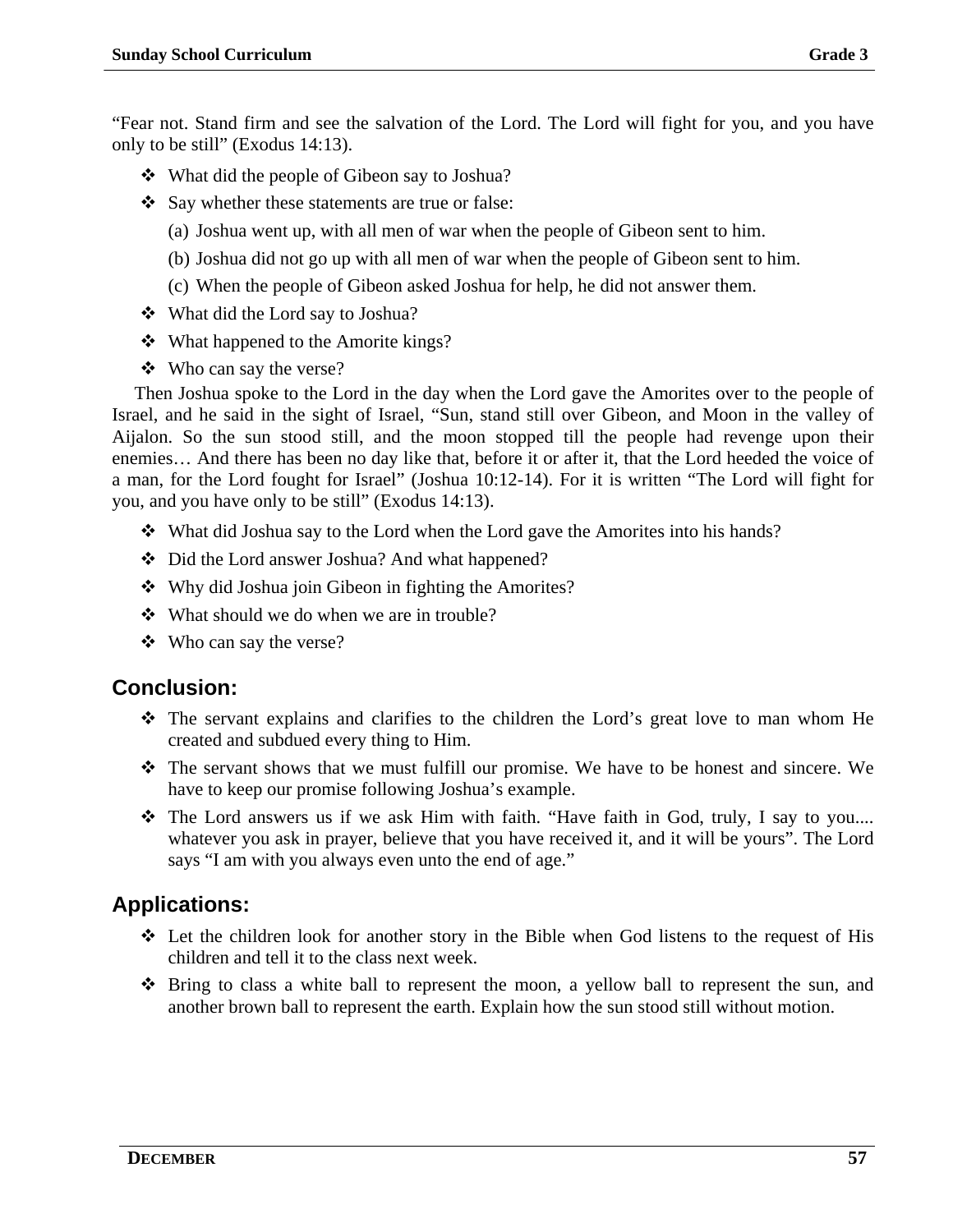## **Week 4: Adam Is Sent Out Of The Garden of Eden (An Angel Guards The Garden)**

#### **Objective:**

 $\div$  The Lord hates sin but He loves man.

## **References:**

- $\div$  Genesis 3:22-24
- The Interpretation of the Book of Genesis Fr. Tadros Y. Malaty

### **Memory Verse:**

"For Adam and his wife the Lord God made tunics of skin" (Genesis 3:21).

## **Introduction:**

- Display a picture of Adam in the Garden of Eden.
- $\triangleleft$  Review the previous lesson and verse.
- ❖ When was Adam created?
- How did the Lord create Eve?
- ❖ Where did the Lord keep them?

## **Lesson Outline:**

The Lord God put Adam and Eve in the Garden of Eden, and told them saying, "You can eat of every tree in the garden, but the tree which is in the midst of the garden you shall not eat, because if you eat of it you shall die. But the wicked serpent came and said, "You will not die." The woman took of the fruit of the tree and ate and she gave some to Adam and he ate.

They heard the sound of the Lord walking in the garden. The Lord God called to Adam, and said to him, "Where are you?" And Adam said, "I heard your sound in the garden and I was afraid because I was naked." and the Lord said, "Who told you that you are naked? Have you eaten of the tree of which I told you not to eat? So when the Lord knew they ate from the tree, He was upset with them and sent them out of the garden.

- ❖ Where did the Lord put Adam and Eve?
- ❖ Who tricked Eve?
- $\triangle$  Are we to obey the words of the devil or are we to obey God?

The Lord God made for Adam and Eve cloth from the animals' skin and covered them. The Lord God sent them forth from the Garden of Eden, to the ground from which Adam was taken. God told Adam that you have to work hard now to feed yourself and your family. And at the east of the Garden of Eden, the Lord placed the Cherubim (an angel), and a flaming sword turned every way, to guard the way to the tree of life so no one can eat from it because if anyone eats from it will never die.

What did the Lord make for Adam and Eve?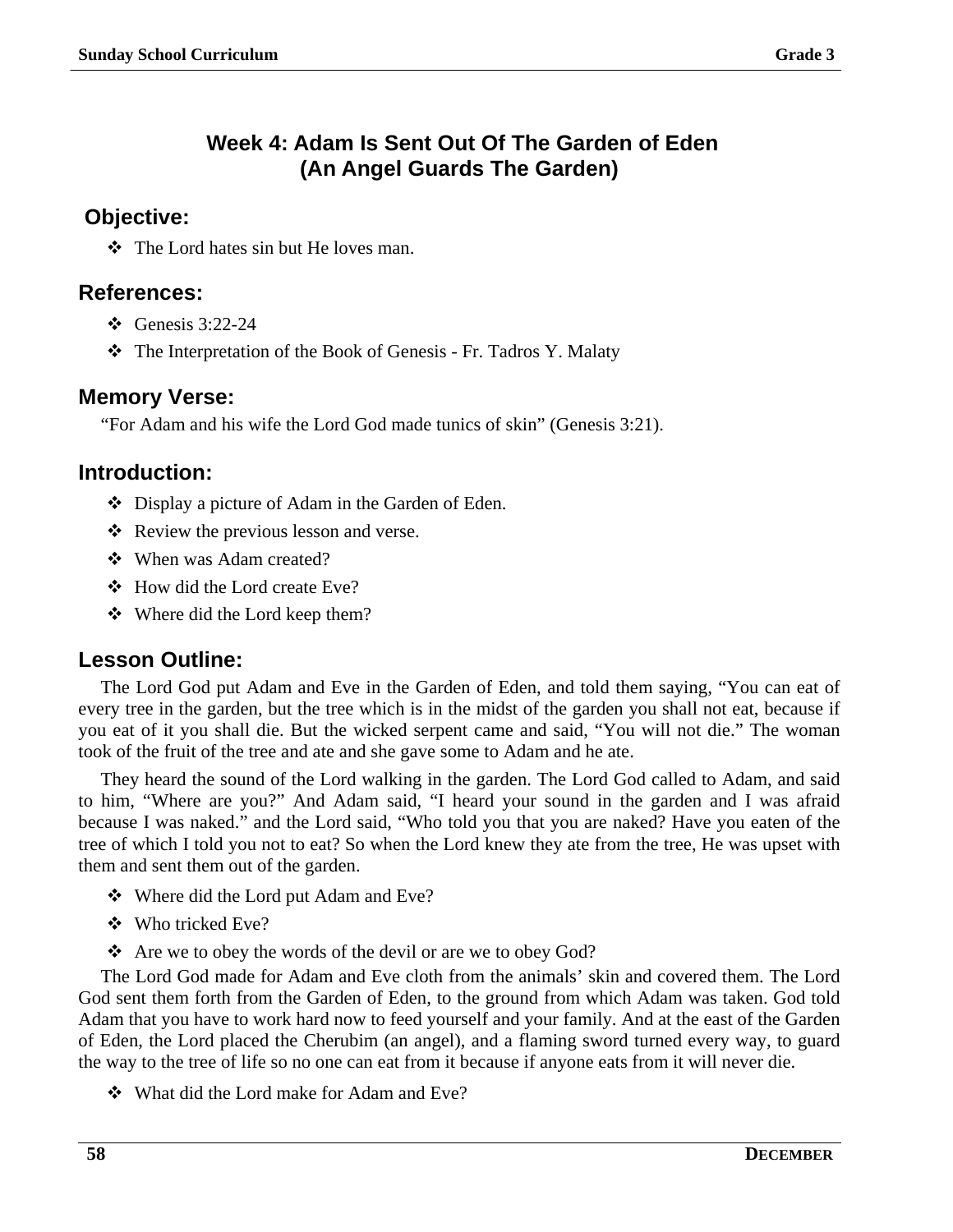Why did the Lord send them out of the garden?

#### **Conclusion:**

The Lord God put man in the best place because he loved him. Because of his great love, the Lord did not leave them without clothes. He made for them cloth.

- \* Try to make an angel similar to the one that was guarding the Garden.
- Let us say together, "In the sweat of your face you shall eat bread..."
- Let us sing the hymn together, "Our angels, our angels..."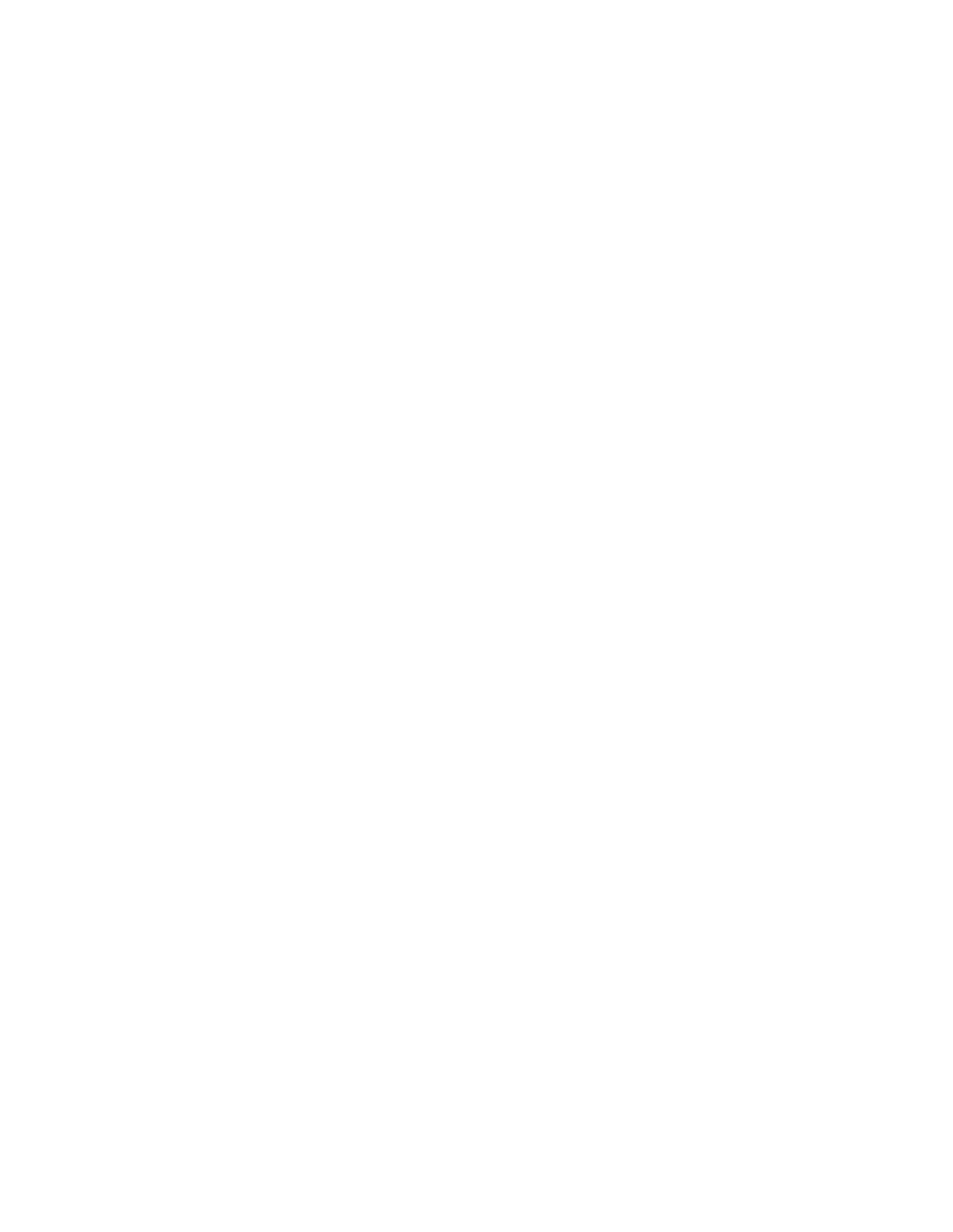## **LESSONS FOR THE MONTH OF JANUARY**

- Week 1: Christ Was Born In A Manger
- Week 2: John The Baptist
- Week 3: The First Disciples
- Week 4: St. Maximus And St. Domatius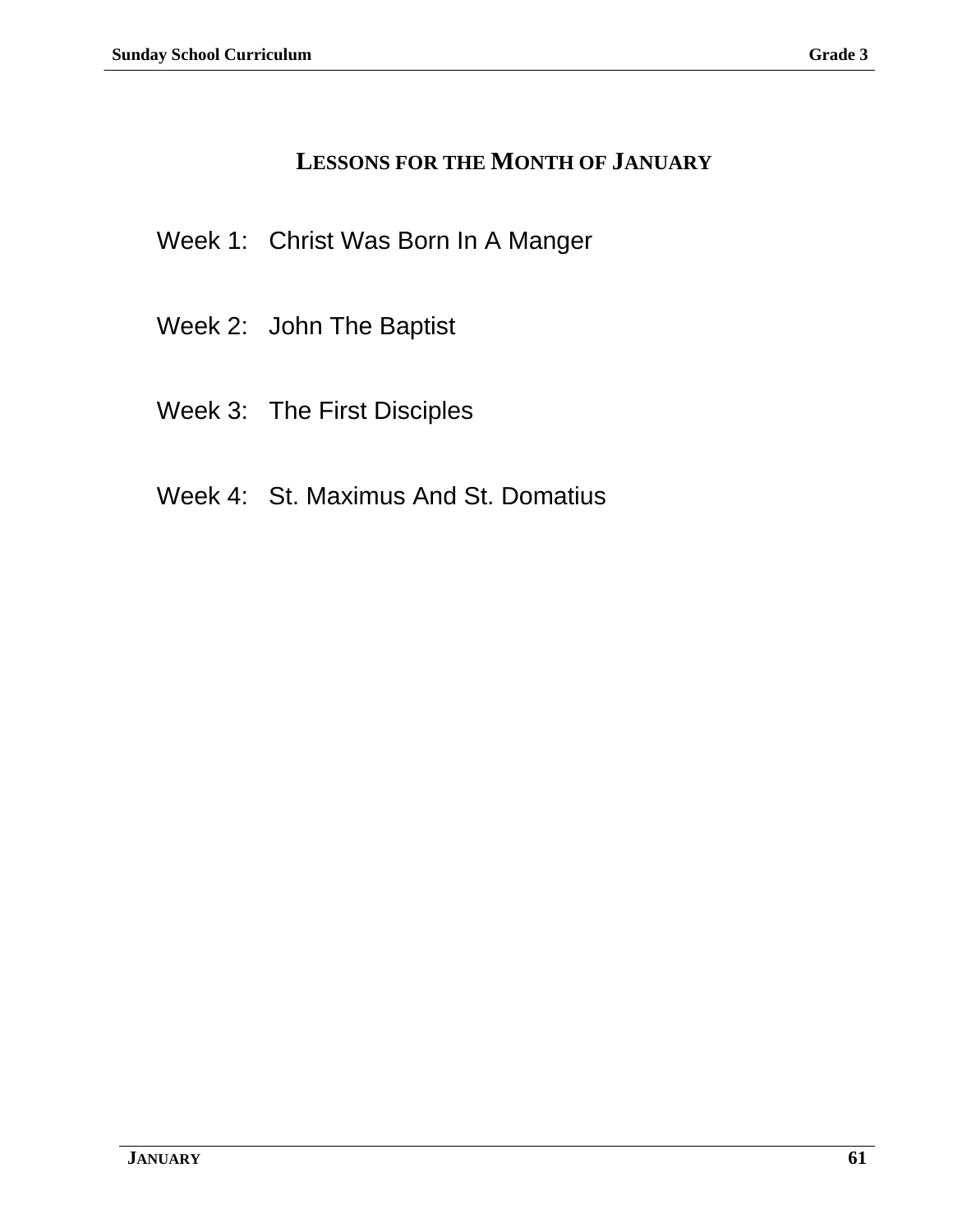## **Week 1: Christ Was Born In A Manger**

#### **Objective:**

\* To show the children the love of God that He became a baby like us to know how we feel.

## **References:**

- $\div$  Matthew 1:18-24
- Luke 2:1-20.
- $\triangleleft$  Contemplations on Nativity H. H. Pope Shenouda III.

## **Memory Verse:**

"For to you is born this day in the city of David a Savior, who is Christ the Lord" (Luke 2:11)

## **Lesson Outline:**

In those days Caesar Augustus the king ordered each person to go to his own city to count all the people. So, Joseph went up from the city of Nazareth to Judea, to the city of David, which is called Bethlehem, to be enrolled with St. Mary, his future wife, who was with a child. And while they were there, the time came for her to be delivered. And she gave birth to her first born Son and wrapped him in swaddling cloths, and laid him in a manger, because there was no place for them any where to sleep.

- $\triangleleft$  Who issued the enrollment degree?
- Where did Joseph and St. Mary go?

And in that region there were shepherds out in the field, taking care of their sheep by night. Suddenly the angel of the Lord appeared to them, and the glory of the Lord shone around them, and they were filled with fear. And the angel said to them, "Be not afraid, for behold, I bring you good news of great joy which will come to all people, for to you is born this day in the city of David a Savior, who is Christ the Lord. The shepherds asked the angel "what is the sign?" The angel said, "This will be a sign for you, you will find a babe wrapped in swaddling cloths and laying in a manger".

- $\triangleleft$  What were the shepherds doing?
- $\triangleleft$  Who appeared to them by night?
- What happened when they saw that scene?
- $\triangleleft$  What did the angel say to them?
- What was the sign? Let us repeat together, "To you is born..."

"Now there were in the same country shepherds living out in the fields, keeping watch over their flock by night. And behold, an angel of the Lord stood before them, and the glory of the Lord shone around them, and they were greatly afraid. Then the angel said to them: Do not be afraid, for behold, I bring you good tidings of great joy, which will be to all people. For there is born to you this day in the city of David a Savior, who is Christ the Lord. And this will be the sign to you: You will find a Babe wrapped in swaddling cloths, lying in a manger. And suddenly there was with the angel a multitude of the heavenly host praising God and saying: Glory to God in the highest, And on earth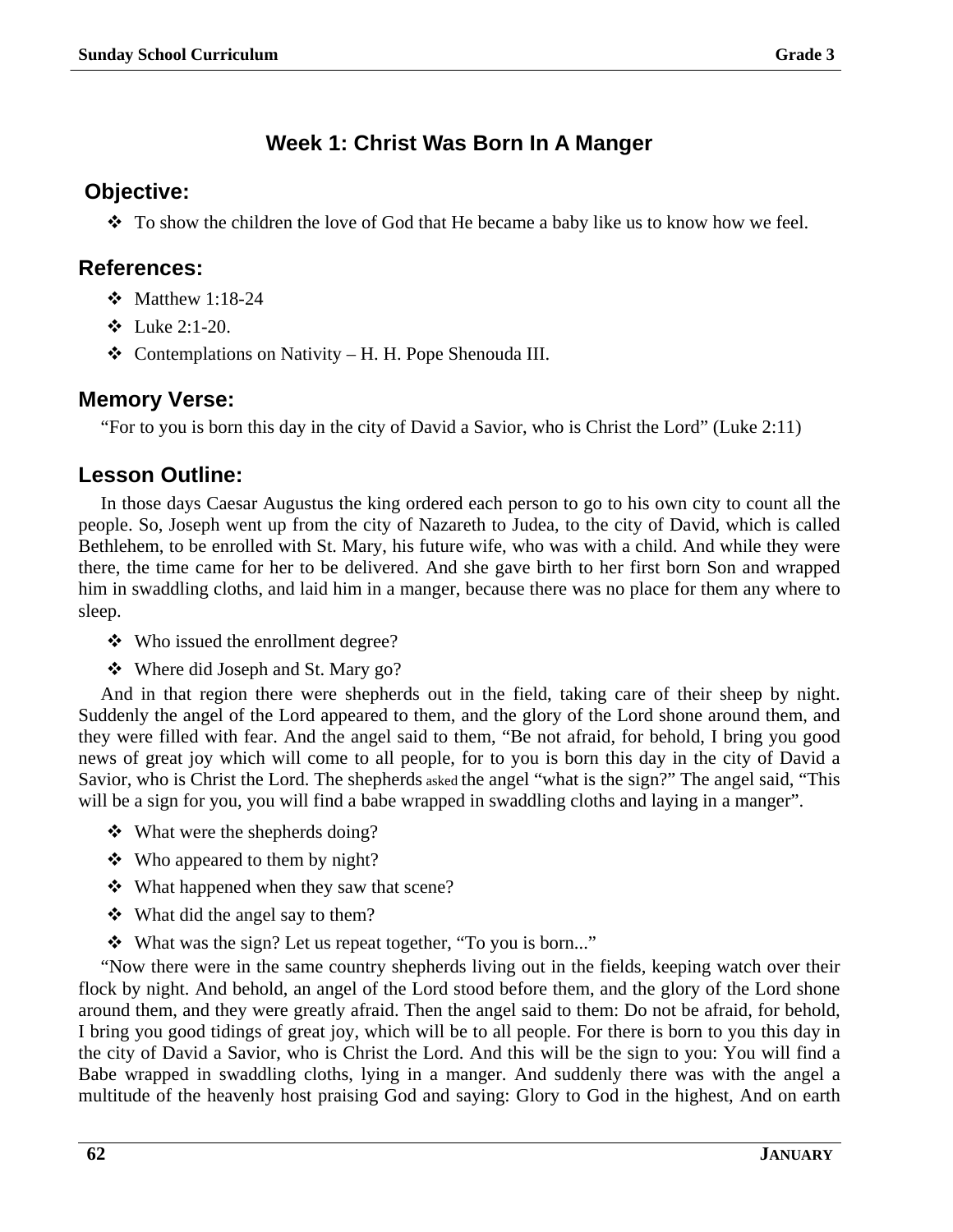peace, goodwill toward men! So it was, when the angels had gone away from them into heaven, that the shepherds said to one another: Let us now go to Bethlehem and see this thing that has come to pass, which the Lord has made known to us. And they came with haste and found Mary and Joseph, and the Babe lying in a manger" (Luke 2:8-16).

- What did the shepherds see?
- $\triangleleft$  How were the angels praising God?
- What did the shepherds say?
- What did they see when they went to the place the angel told them about?

After the shepherds had seen that great sight, they returned, singing and praising God for all they had heard and seen, as it had been told to them. And all who heard it wondered at what the shepherds told them.

- $\triangleleft$  What did the shepherds tell the people?
- What was the result?
- Who can say the verse?

### **Conclusion:**

Christ's birth brought joy to many people and to us too. He was born a baby like all humans to feel what all humans feel.

- $\bullet$  Build a manger with all the nativity characters with the children in class.
- $\div$  Show the children the great love of the Lord for them and that he wants the heart of each one of us to dwell in it.
- Sing the hymn "Away in a Manger." Icon of nativity surrounded by candies. The children go around and they all sing the hymn; "Away in a Manger".
- What is today's feast? Whose birthday is it? Where was Christ born?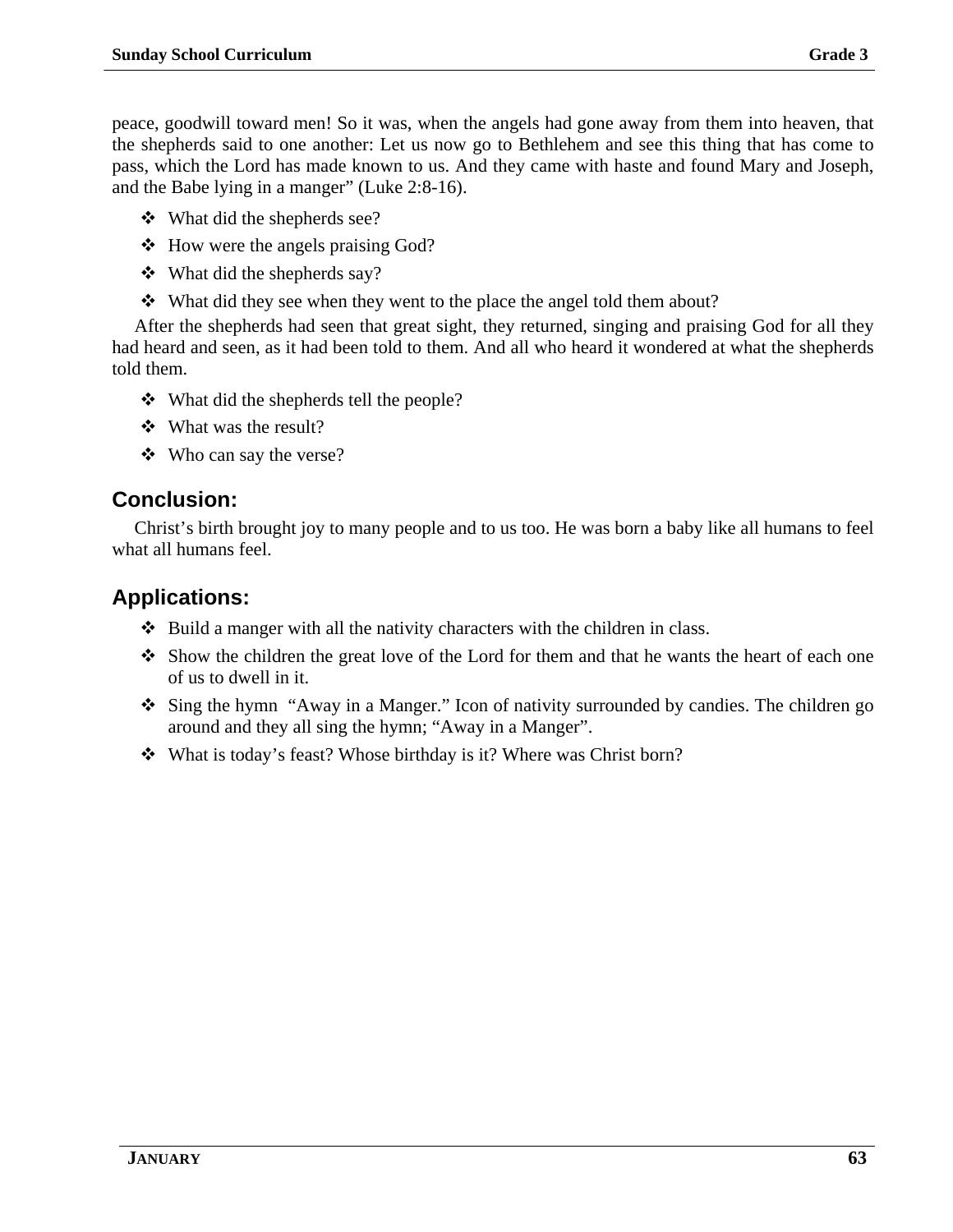## **Week 2: John The Baptist Baptizes Jesus Christ**

### **Objective:**

 $\cdot \cdot$  To teach the children that Jesus Christ was baptized like us.

## **References:**

 $\div$  Matthew 3:13-17.

## **Memory Verse:**

"This is my beloved son, in whom I am well pleased" (Luke 3:22).

## **Introduction:**

- $\triangle$  Bring an icon of baptism surrounded with candles.
- $\triangle$  The children discuss the icon.
- $\triangleleft$  What is the feast we are celebrating today?
- What do you usually see in the baptism room?
- $\div$  How does the priest baptize the children?

John the Baptist baptized people in the River Jordan "Then went out to Jerusalem and all Judea and all the region about the Jordan, and they were baptized by him in the river Jordan, telling about their sins. He said to the people, "I baptize you with water for repentance, but He who is coming after me is better than I, whose sandals I am not worthy to carry, He will baptize you with the Holy Spirit and fire."

- ❖ Where did John the Baptist baptize people?
- ❖ Who went out to him?
- $\triangleleft$  What did he say to the people?

Then Jesus came from Galilee to the Jordan to John the Baptist, to baptize Him. St. John would have prevented him saying, "I need to be baptized by you, and do you come to me?" but Jesus encouraged him and told him that we have to do all the good things. So, John agreed and they went down into the Jordan.

The children repeat: Jesus came to be baptized by John the Baptist.

- Where did Jesus Christ come from?
- What did He request John the Baptist to do?

And when Jesus was baptized, He went up immediately from the water, and behold, the heavens were opened and He saw the spirit of God descending like a dove, and alighting on Him, and lo, a voice from heaven saying, "This is My beloved son, with whom I am well pleased."

The children repeat, "The heavens were opened..."

❖ What happened when Jesus went up from the water?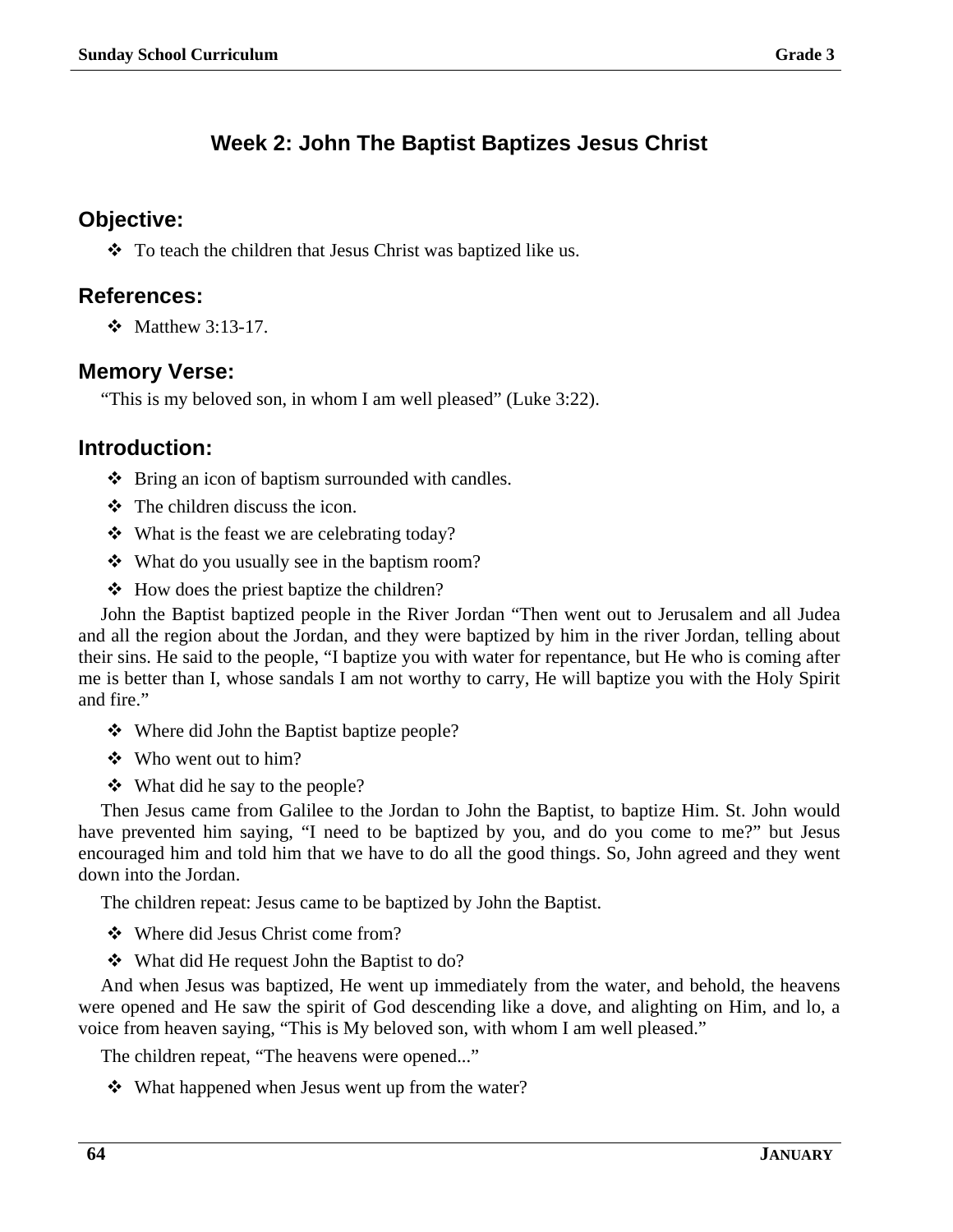- What did John the Baptist see?
- What did the voice say?
- Who can say the verse?

#### **Conclusion:**

Show how modest Jesus was when He went to John the Baptist to be baptized by him.

Note how gentle and quiet Jesus was when He talked with John. The servant shows the children that the rite of baptism is performed by immersion three times.

- Complete the following: This is \_\_\_\_\_\_\_\_\_\_\_\_\_ with whom I am \_\_\_\_\_\_\_\_\_\_\_\_\_
- Let the children look for another study in the Bible that had a dove in it.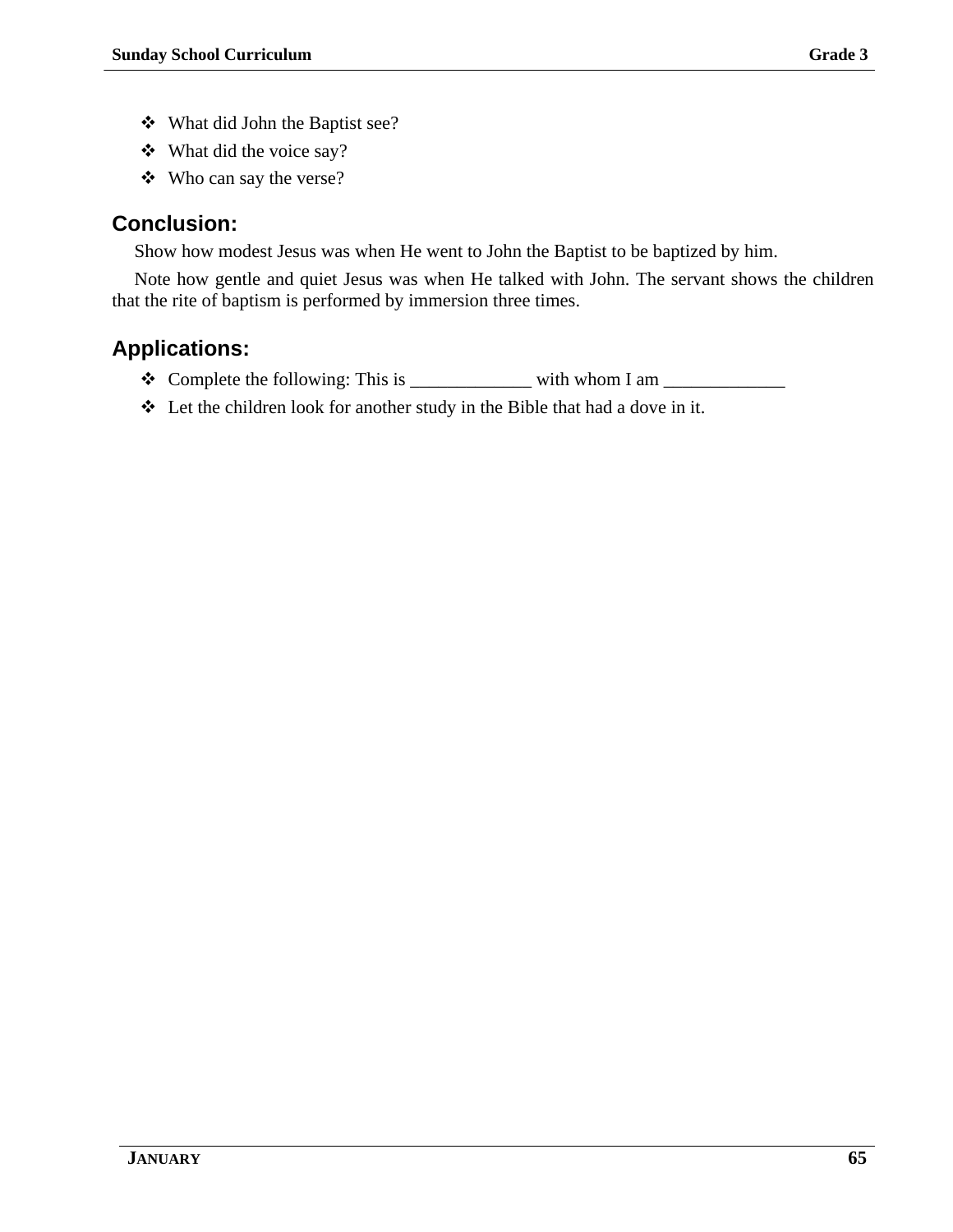## **Week 3: The First Disciples**

### **Objective:**

- \* To teach the children that God can do the things we cannot do.
- Nothing is too difficult for God. He can do anything and everything.

# **References:**

Luke 5:1-11

## **Memory Verse:**

"At your word I will let down the net" (Luke 5:5).

## **Introduction:**

- $\hat{\mathbf{v}}$  The servant should prepare a net and make many fish for the children to hold and act the story with.
- ❖ Review with the children the previous lesson and the verse.
- $\triangle$  Ask the children how many were the disciples of Jesus Christ?
- $\triangle$  See if they can recall any of the names of the disciples.
- We are going to know how did Jesus Christ find His first disciples?

## **Lesson Outline:**

Once upon a time Jesus Christ was teaching the people by a lake. The people started to increase in number and crowd Jesus till He could not find a place to stand. So, Jesus found two boats and got into one of them. This was Simon's boat. Jesus asked Simon to get into the deep and let down his net for a catch. But Simon was tired and told Jesus we have spent all night trying to catch fish and we caught nothing. However, Simon obeyed Jesus even when he had no much hope in catching any fish. Simon told Jesus "at Your word I will let down the net".

When they had let down the net (the servant should use the net to act the story), they caught great number of fish (let the children put the fish in the net). The fish were so many that they could not even pull the net out alone because it was very heavy. They called their partners in the other boat to come and help them pull the great catch… They were pulling and pulling all the fish until they got it all out.

When Simon and all who were with him saw the great catch, they were astonished. Simon knew that Jesus was the reason they caught all these fish. Simon immediately fell down on his knees in front of Jesus Christ. He asked Jesus to leave his boat because he is a sinful man and does not deserve the presence of Jesus in his boat.

But Jesus was kind and liked Simon because he obeyed Him even when he knew he may not catch any fish. Jesus said to Simon: "Do not be afraid from now on you will catch men". This means that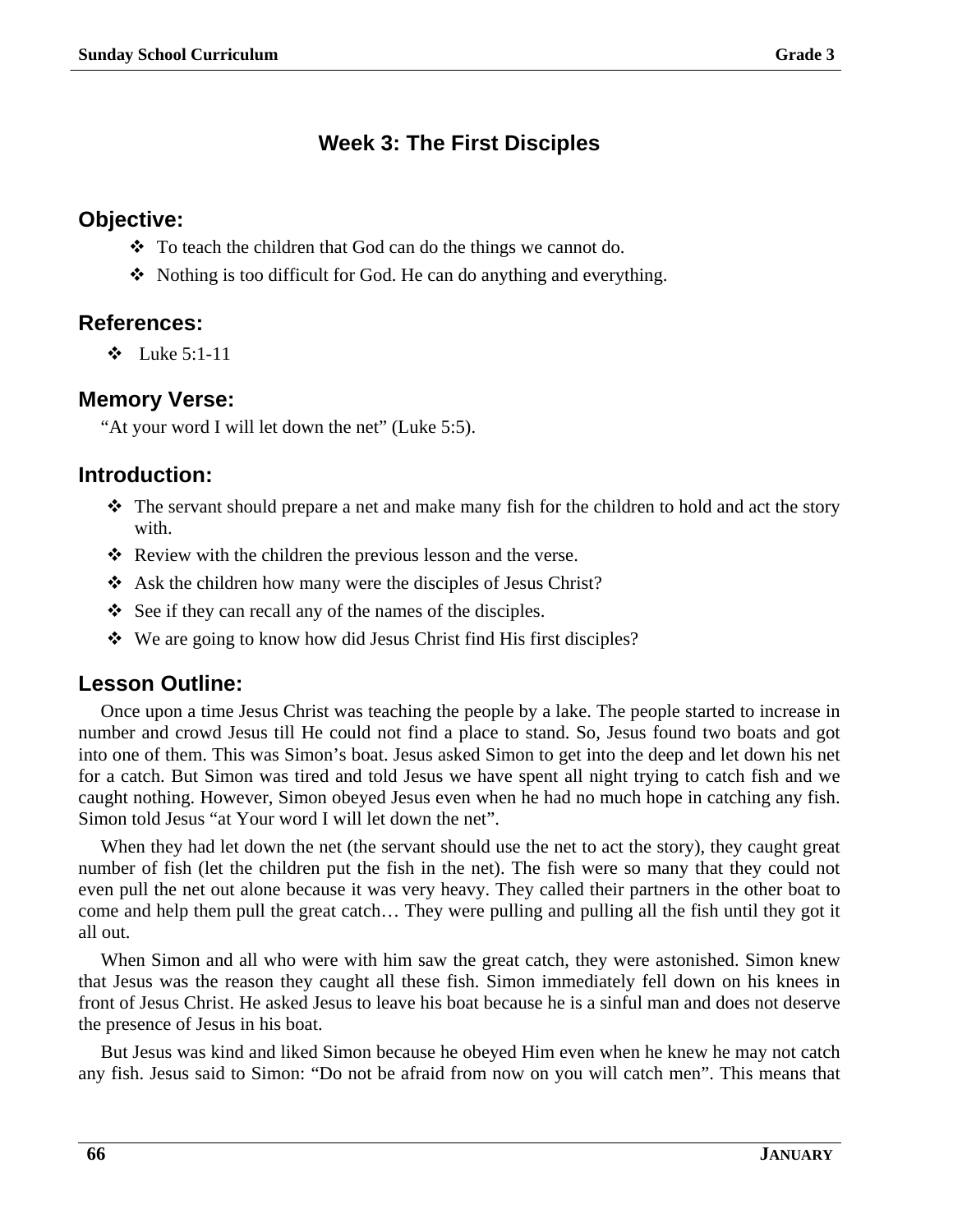Simon became a disciple for Jesus Christ and was able to bring many people to become Christians and know Jesus Christ through him.

With Simon in the boat were James and John who also became disciples of Jesus Christ.

# **Conclusion/ Questions:**

Jesus Christ can do anything if we obey Him. The things that we cannot do alone, He can make it happen when He is with us. Just like Simon who could not catch fish when he tried alone but he caught many… many fish when Jesus was with him in the boat.

- Where was Jesus when He was speaking to the crowd?
- How many boats were by the lake?
- Whose boat did Jesus get into?
- What did Jesus ask Simon to do?
- Why Simon was tired?
- ◆ Did they catch any fish when they went into the deep?
- Who became the first disciples of Jesus Christ?

- $\triangle$  Let the children act the story again using the net and the fish.
- Ask the children to find three more characters in the bible or saints who were obedient to Jesus Christ and bring it for next lesson.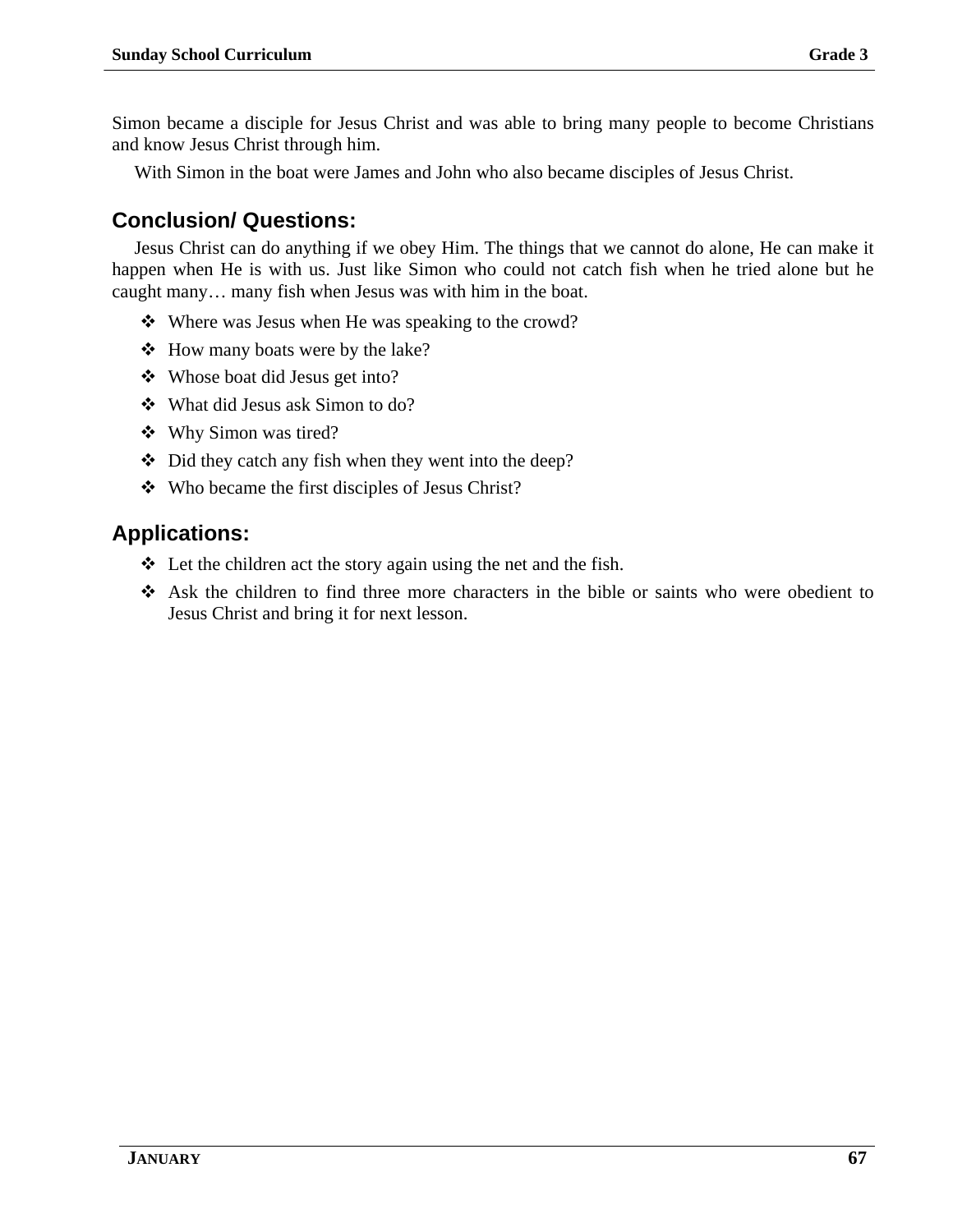# **Week 4: St. Maximus And St. Domatius**

### **Objective:**

• To learn from the love and kindness those brothers offered to the people they healed.

### **References:**

- The Synaxarium
- Sharing God's World Grade 3 Sunday School Curriculum of the Greek Orthodox Archdiocese of America.

### **Memory Verse:**

"The fruit of the spirit is love, joy, peace" (Galatians 5:22).

### **Introduction:**

- $\triangle$  Review with the children the previous lesson and verse.
- Bring with you some of doctor's materials like cotton, Band-Aid, and bandages to demonstrate what the two saints used to do.

### **Lesson Outline:**

St. Maximus and St. Domatius were two brothers. They were the sons of a Roman emperor his name was Walendianus. Their father was a good Christian man and had brought up his two sons in the fear and love of Jesus Christ. The two sons were very pure and regular in prayer and reading the Bible.

- $\div$  What is the name of the two brothers?
- Who was their father?
- ❖ Were they Christians?

One day they asked their father to go to Nicene to pray. Their Father was very happy for their request so he sent with them soldiers and servants to guard them. When they arrived they sent the servants and soldiers back and they stayed with an old monk in Nicene. They asked the monk to make them monks but he was afraid from their father so he told them to go to St. Macarius after he dies. During this time they were healing sick people and taking care of them. They also learned how to make sails for the ships and boats.

- Where did St Maximus and St. Domatius want to go?
- Who went with them?
- What did they do in Nicene?

One of the followers of the emperor saw the names of Maximus and Domatius on the sails of a boat so he asked the owner of the ship about them. The owner of the ship told him those are the brother monks and he described them to him so he knew that they are the emperors sons. So he brought the owner of the ship to the emperor who also knew that he is describing his sons. Immediately the emperor sent their mother and sister the princess to see them. When their mother and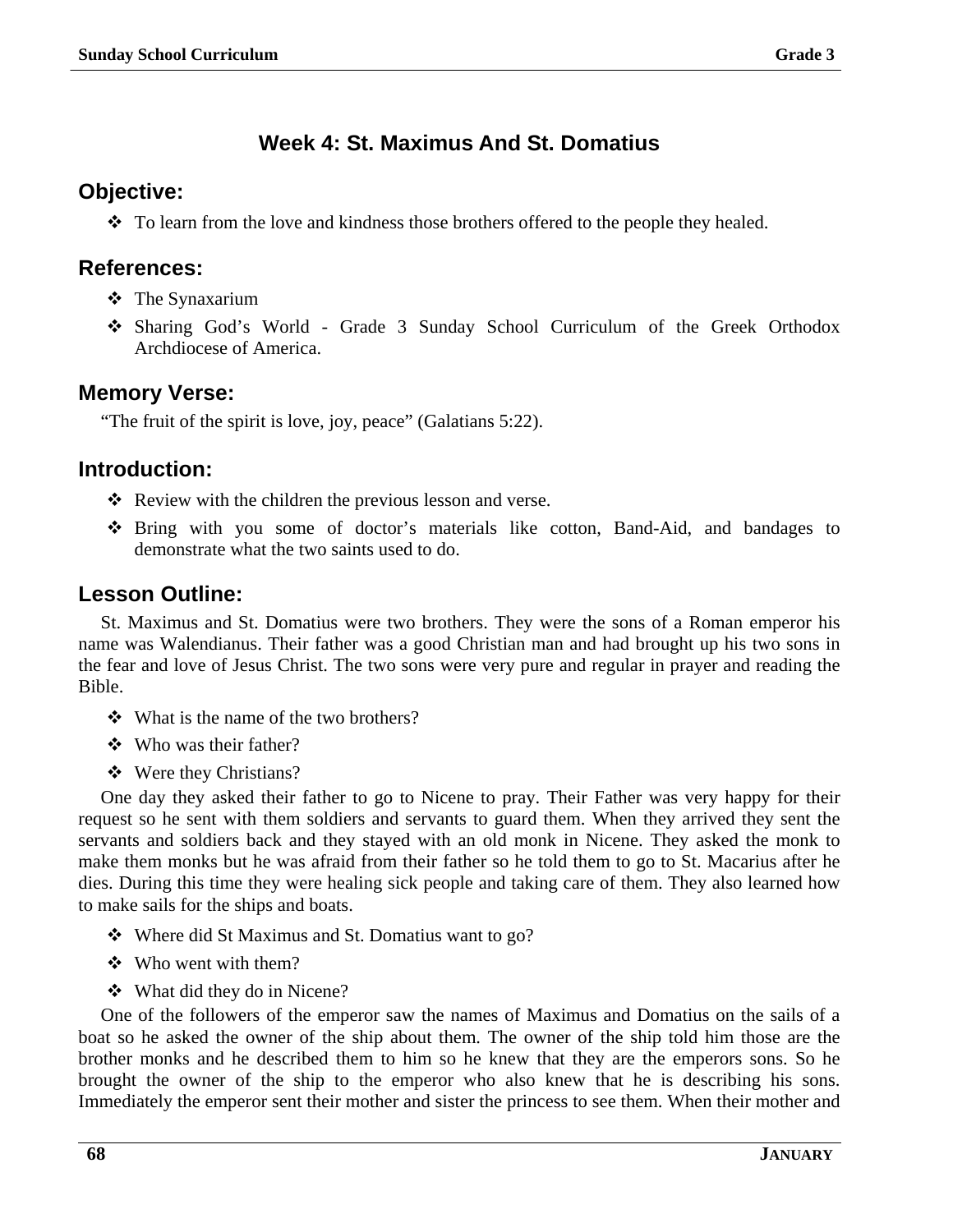sister found them they wanted them to come back with them but they did not because they wanted to continue to be monks.

- $\triangleleft$  What was written on the sail of the ship?
- $\triangleleft$  How did the emperor know where were his sons?
- Whom did the emperor send to bring his sons back?

Then the two brothers went to St. Macarius in the desert. During the way in the desert God changed salty water into sweet water for them to drink. When they were very tired from walking and their feet were hurt, they slept. While they were sleeping God sent a power that took them to St. Macarius in the desert of Egypt. St. Macarius taught them how to plait palm leaves and leave with the little money they get from selling what they make. They stayed in the desert of Egypt for three years before St. Macarius came to visit them again.

- ❖ Who took the two brothers to St. Macarius?
- What did St. Macarius teach them to make?
- $\triangleleft$  How long did they stay alone in the desert?

When St. Macarius was visiting them, he saw them praying during the night with a ray of light coming out of their mouth to heaven and an angel with a sword of fire was protecting them. St. Macarius was amazed from what he saw and in the morning he put on them the cloths of monks.

- ❖ Who was visiting the two brothers?
- What was coming out of the mouth of the saints?
- Who was protecting them?

After many years, St. Maximus became sick and then the angels and saints came and took him to heaven. Three days later St. Domatius also went to heaven the same way like his brother because he asked God to be with his brother again. They both had beautiful crowns on their heads when they were going to heaven.

#### **Conclusion:**

The children of God like to spend long time with God praying to Him and healing and helping the sick and the needy just like St. Maximus and St. Domatius did.

- $\div$  Draw a picture of the two brothers with the light coming out of their mouth and the angel protecting them when they were praying.
- Visit your friends when they are sick.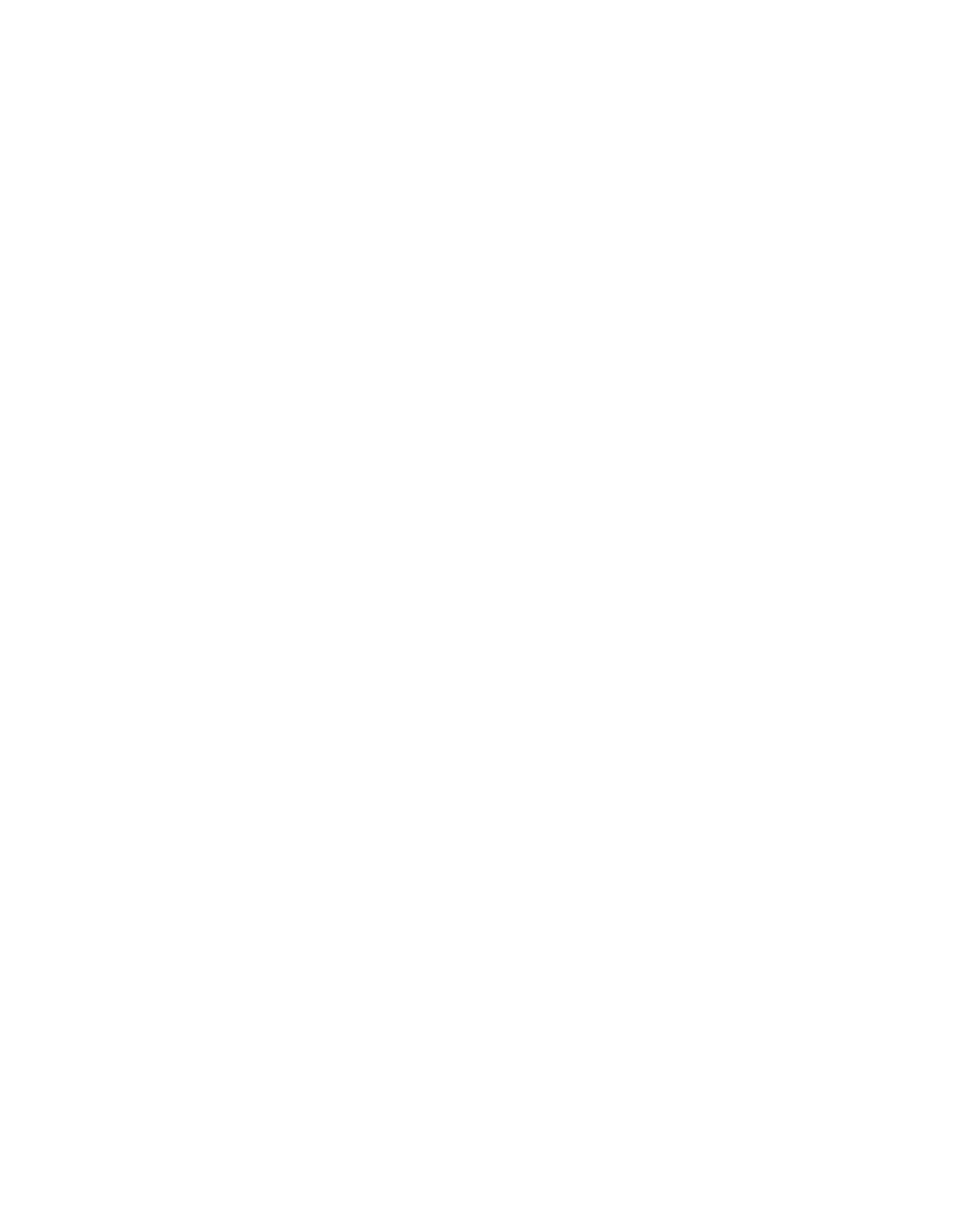# **BEGINNING OF FEBRUARY TILL JONAH'S FAST**

**Use Filler Lessons (placed at the beginning of the book) until the Sunday before Jonah's fast.**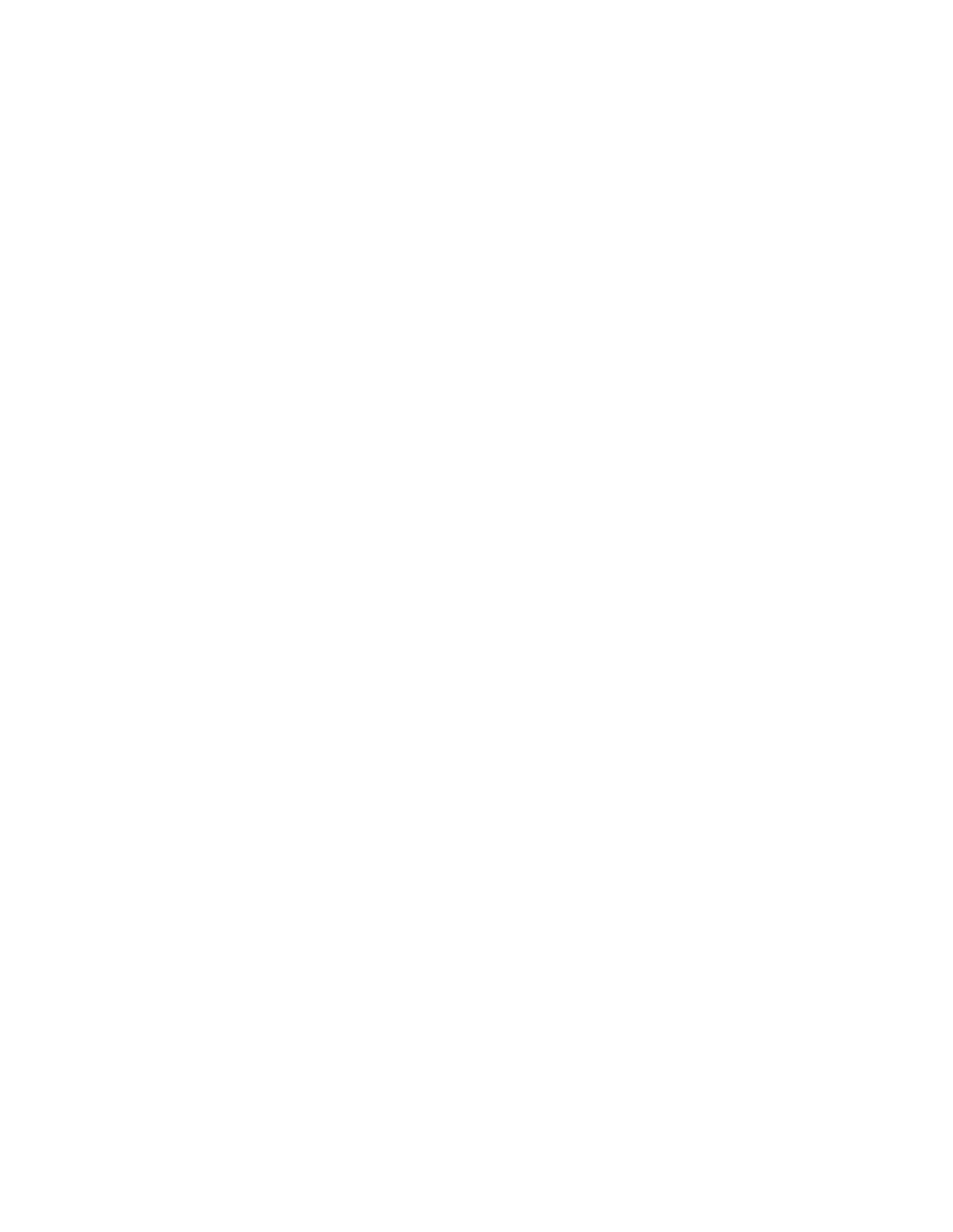# **LESSONS FOR JONAH'S FAST**

Jonah's fast comes two weeks before the Great Fast on Monday, Tuesday and Wednesday. These lessons are for the Sunday before and the Sunday after Jonah's fast.

# Week Before Fast: The Tower Of Babylon

Week After Fast: The Parable Of The Net - Good And Evil People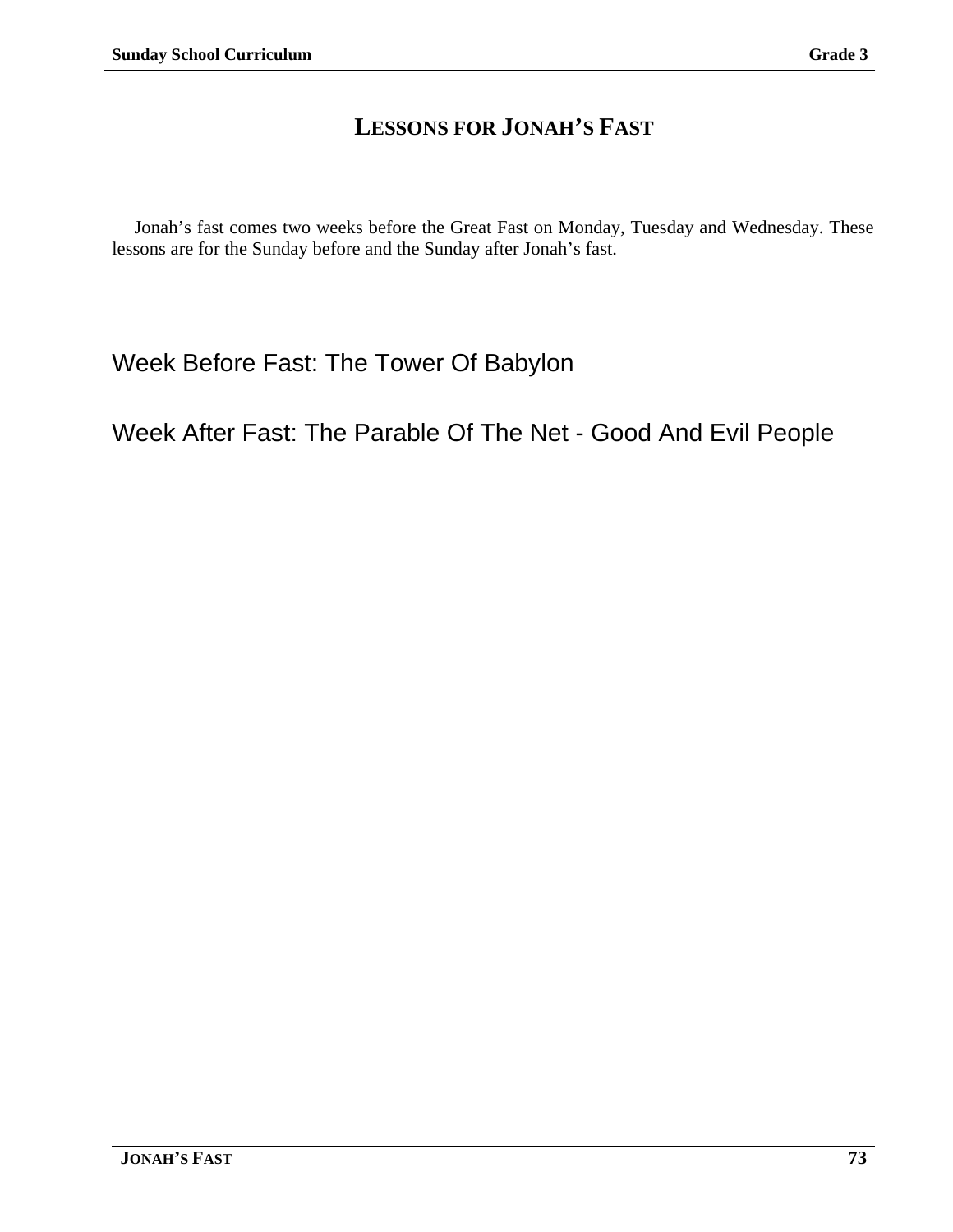# **Week Before Fast: The Tower Of Babylon**

### **Objective:**

Teach the children that God loves simple and humble people.

### **References:**

- $\div$  Genesis 11:1-9
- $\triangleleft$  Interpretation of the Book of Genesis Fr. Tadros Y. Malaty

# **Memory Verse:**

"Learn from me, for I am gentle and lowly in heart" (Matthew 11:29).

### **Introduction:**

- Make a model of the Tower of Babylon.
- $\triangle$  Review the previous lesson.
- Ask the children how many languages did Noah and his sons know?

# **Lesson Outline:**

The whole earth had one language and the people used the same words. And as men migrated from the east, they found a plain in the land of Shinar and settled there. And they said to one another, "Come let's make bricks, and burn them thoroughly." And they had brick for stone, and then they said, "Come, let us build ourselves a city, and a tower with its top in the heavens and let us make ourselves known for every body. And the Lord came down to see the city and the tower, which the sons of men had built. And the Lord said, "Behold they are the one people, and they have all one language, and this is only the beginning of what they will do, and nothing that they propose to do will now be impossible for them. Come let us go down, and there confuse their language, that they may not understand one another's speech."

- Where did the people go?
- $\triangleleft$  What did they say to one another?
- What are bricks made of?
- What did they aim at?
- ❖ What happened after the building had been raised?
- ❖ Why did the Lord confuse their language?
- ❖ Did they understand each other's language?

They stopped work and they could not complete the building, and the Lord scattered them abroad from there over the face of all the earth, and they stopped building the city. Therefore its name was called Babel, because there the Lord confused the language of all the earth.

- $\cdot \cdot$  Is it possible to build a tower the top of which can reach heaven?
- $\triangleleft$  Why did the act of building stop?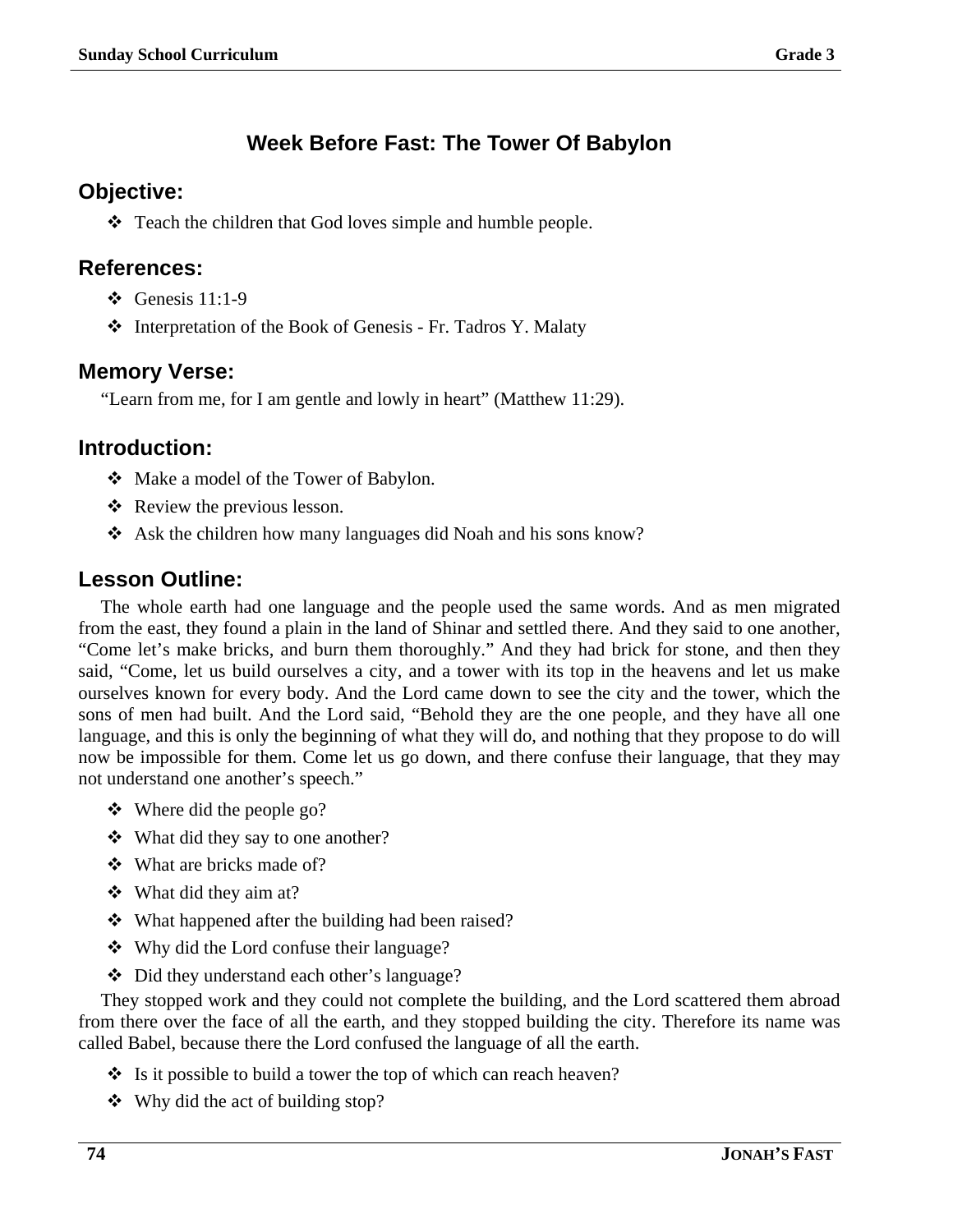- Why was the city called Babel?
- Let us say the verse: Learn from me...

#### **Conclusion:**

The Lord confused the people of Babylon language so that they may not do evil.

# **Applications:**

Ask the Children to make a tower in class.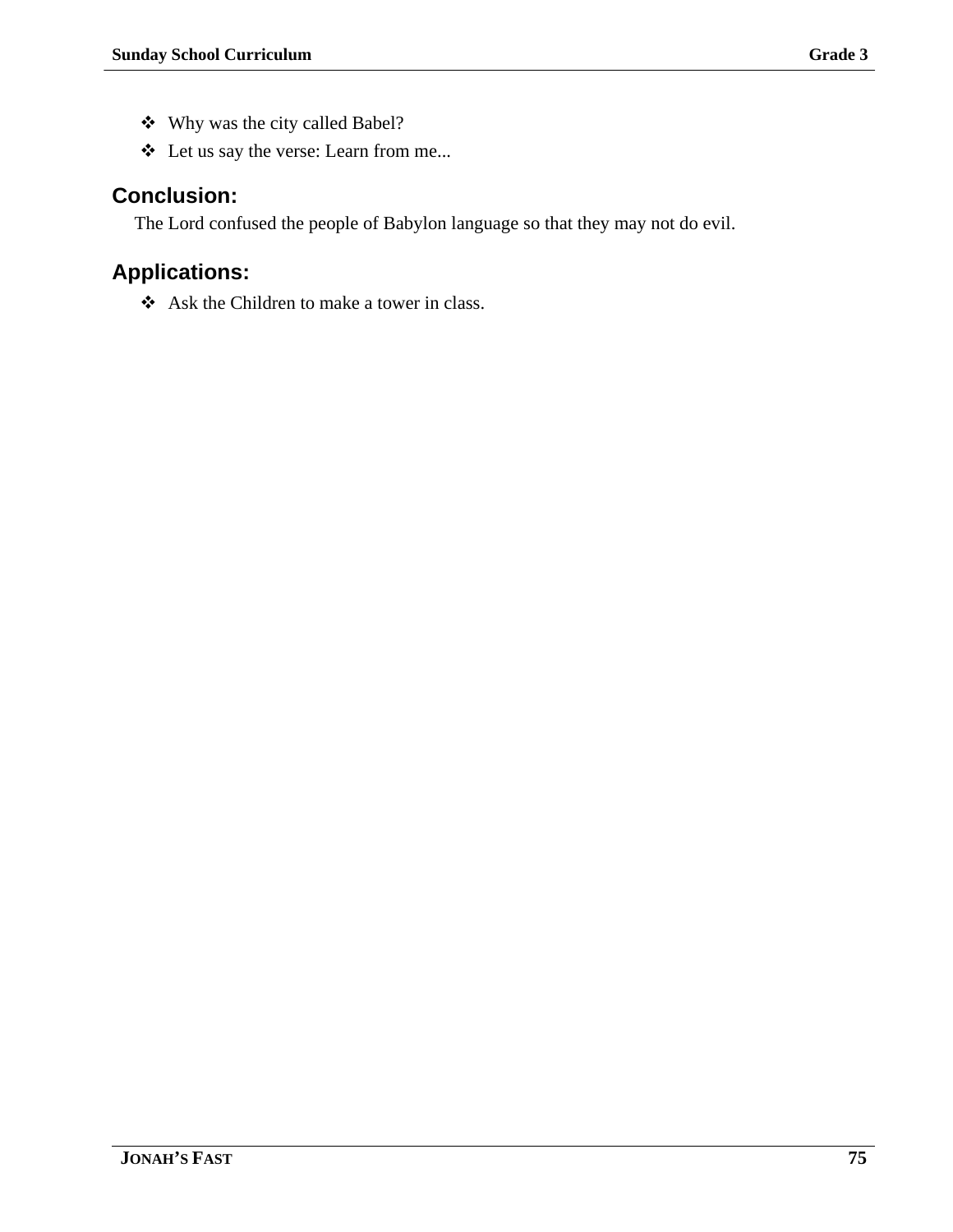# **Week After Jonah's Fast: The Parable Of The Net - Good And Evil People**

### **Objective:**

 $\cdot \cdot$  To teach that the good people will go to heaven.

#### **Memory Verse**

"Come you blessed of my father, inherit the kingdom" (Matthew 25:34).

### **References:**

Matthew 13:47-50

#### **Introduction:**

- $\hat{\mathbf{v}}$  The servant can bring in with him a small net, and a paper boat or a drawing representing the sea and the fishermen casting nets into the sea.
- $\triangleleft$  Review the previous lesson.
- Who can say the verse?
- $\div$  How does a fishermen catch fish?
- ◆ What does a fisherman do after he has caught fish?

### **Lesson Outline:**

The Lord Jesus went to the sea and sat by its edges and there, many people surrounded him to listen to His sweet words. He told them this parable, "Again the kingdom of heaven is like a net which was thrown into the sea and gathered fish of every kind, when it was full, men drew it ashore and sat down and sorted the good into containers but threw away the bad as it was useless and fit for nothing. The people asked the Lord to explain to them this parable. The Lord said, "So it will be at the close of the age. The angels will come out and separate the evil from the righteous, and throw them into the furnace of fire, there men will weep and gnash their teeth. The righteous go to the everlasting life and listen to the sweet voice, come O blessed of my Father, inherit the kingdom prepared for you from the foundation of the world".

# **Questions**

- $\cdot$  Where do the evil and wicked people go in the end?
- $\triangle$  Where do the righteous people go?
- $\triangleleft$  Who sorts out the righteous and the evil?
- ❖ What will the Lord say to the righteous?
- Let us say together; "Come o blessed of my Father …" Who can complete?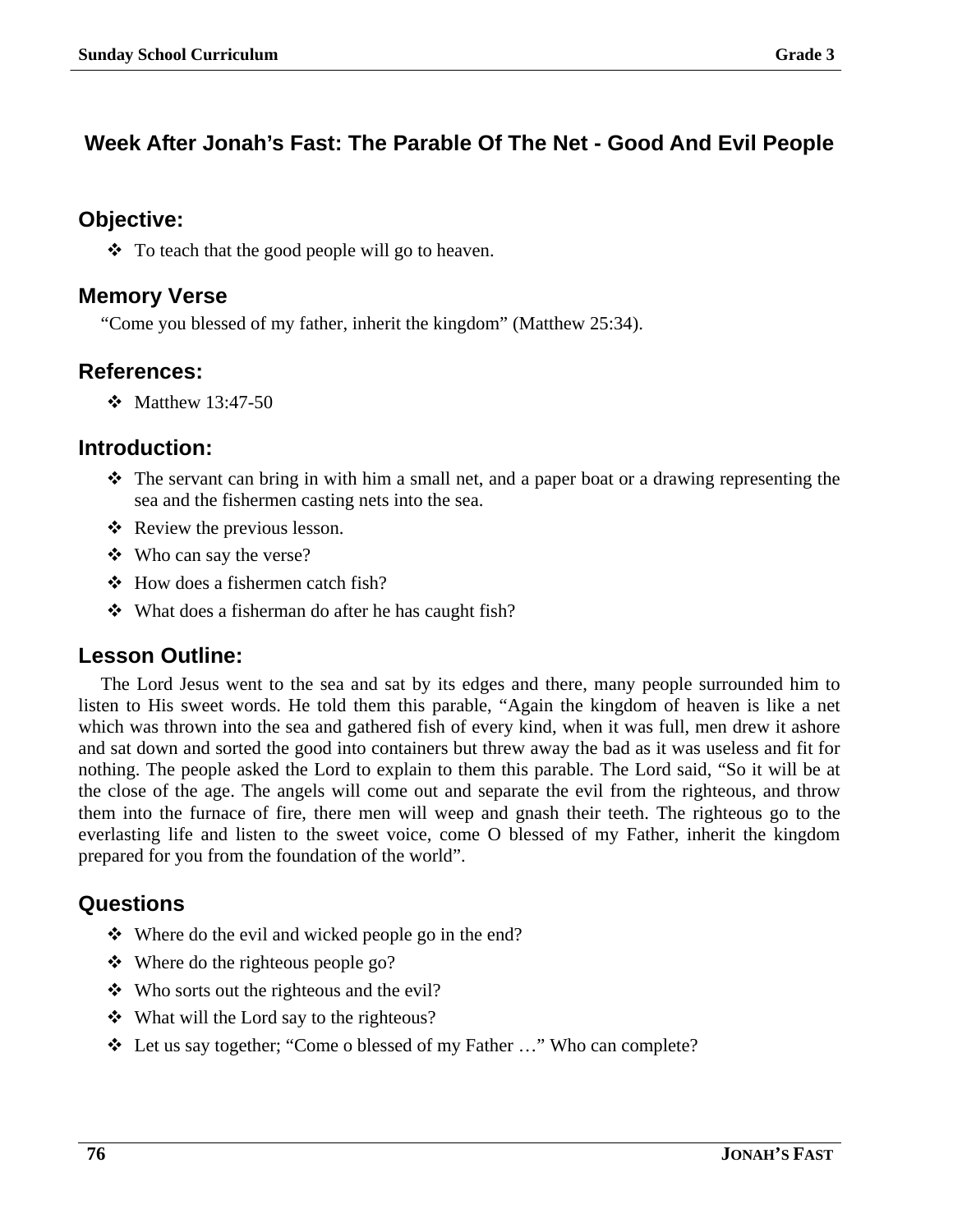- It is possible to draw a series of scenes: The first one, the Lord Jesus on the shore and the great crowds gathering around Him listening to His words with reverence. The second one, the fishermen in a ship throwing the nets, and after the nets have full of fish they begin to draw them out, and when they come to the shore, they begin to sort out fish. The third one, the end of the world, and the angels sort out the chosen from all parts of the world.
- Tell the children that those who love Christ with all their hearts and keep His words and preach them will be taken into heaven where they will live with the angels, listening to the Lord's sweet voice, singing a new hymn, they learn the hymn there with all the Saints.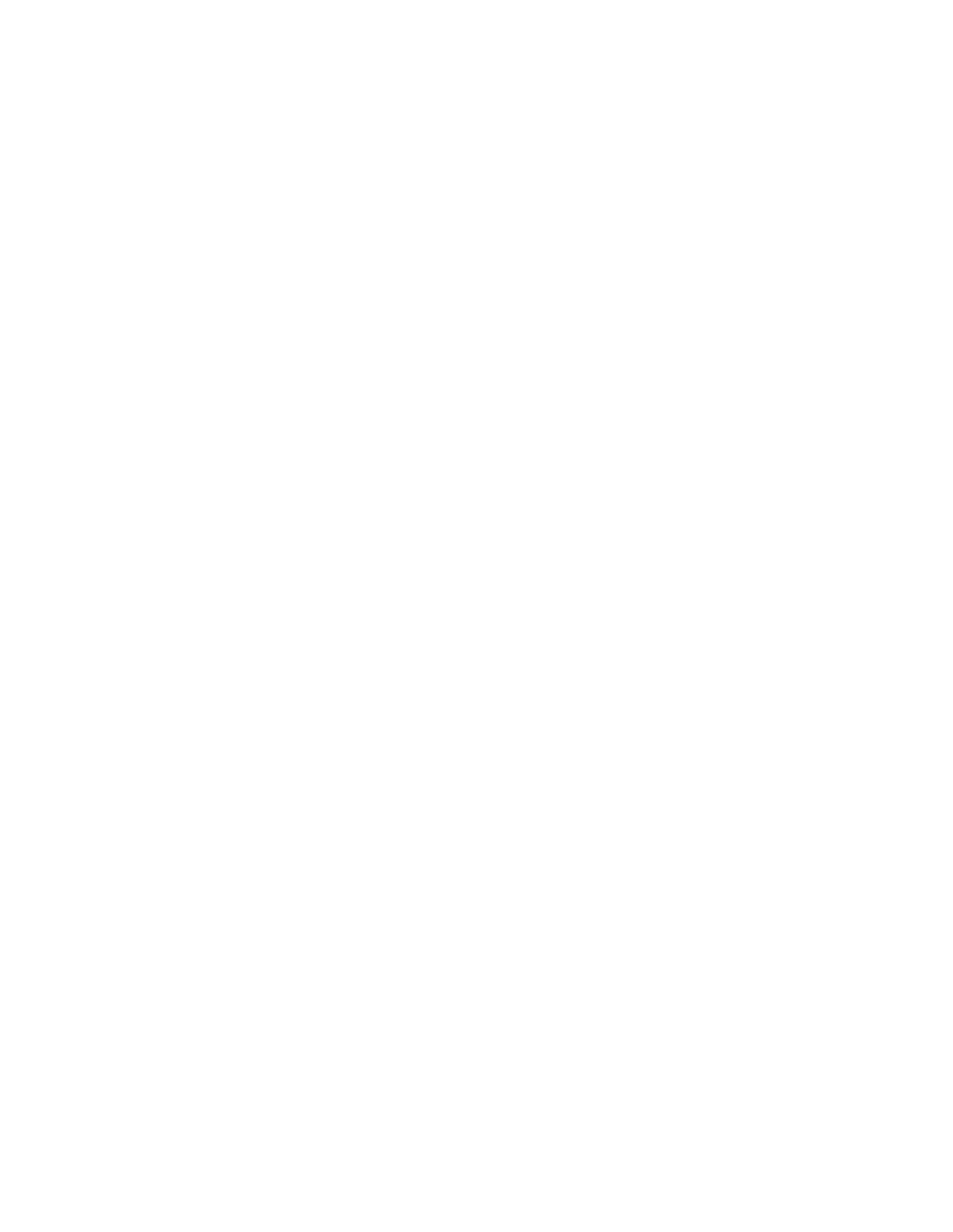# **LESSONS FOR THE GREAT FAST PERIOD**

- Week 1: (Preparation Week): Lent Pope Kyrillos
- Week 2: The Widow's Two Coins
- Week 3: (Sunday Of Temptation) Abraham Finds A Wife To Isaac
- Week 4: (Sunday Of The Prodigal Sun) Confirmation
- Week 5: (Sunday Of The Samaritan Woman) Washing The Feet
- Week 6: (Sunday Of The Sick Of Bethesda) Jesus Heals A Blind Man At Bethsaida
- Week 7: (Sunday Of The Born Blind) The Power Of Christ When Crucified Revealed
- Week 8: (Palm Sunday) No Lesson
- Week 9: (Resurrection Sunday) No Lesson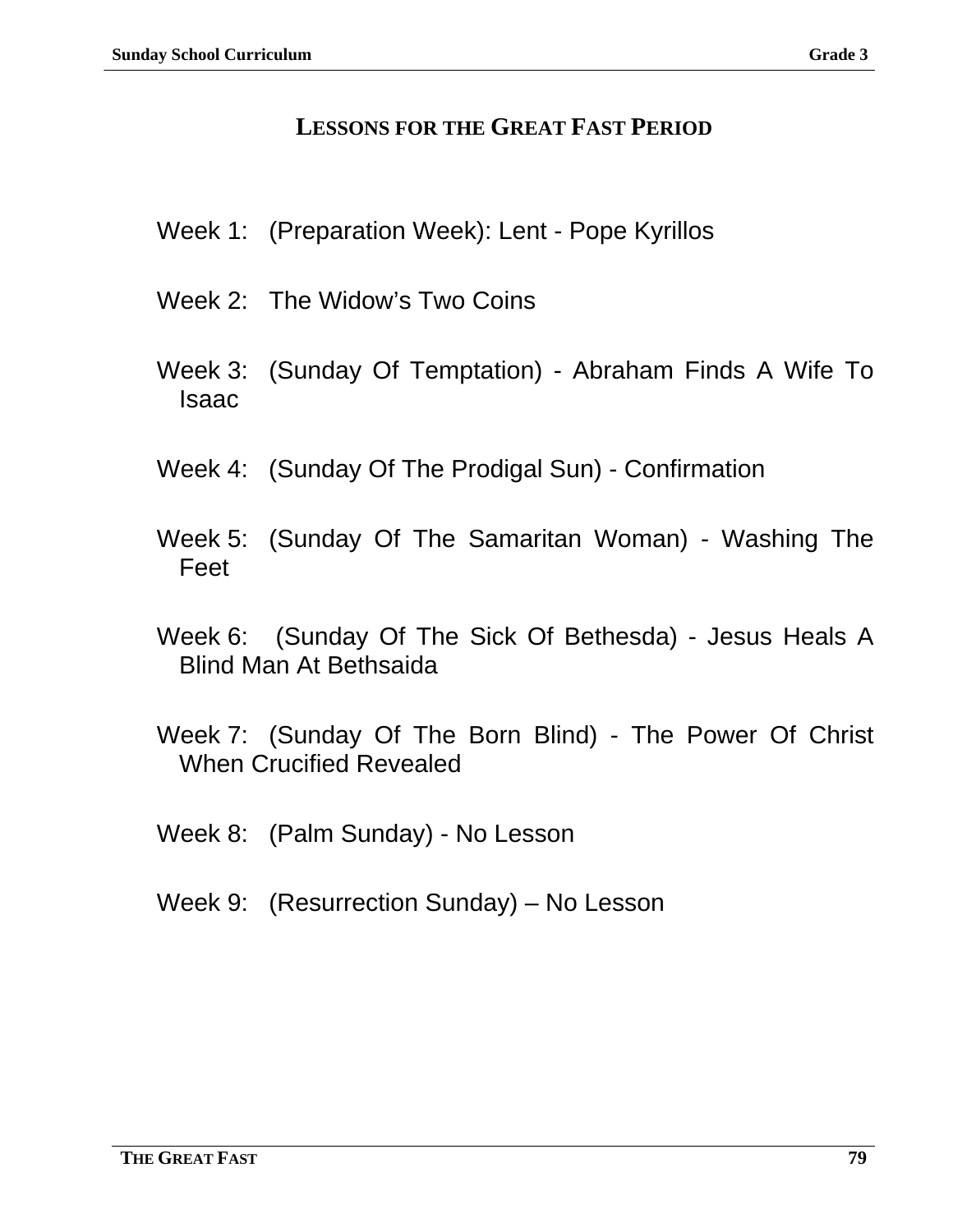# **Week 0: Pope Kyrillos VI (Pope Cyril the Sixth)**

# **Objective:**

- To show the children of the coming generation, the greatness of Pope Kyrillos VI, to enable them to see and know him.
- \* To learn that the era of saints did not end and they can be saints the same way he was.
- \* To teach them the importance of attending the Church Prayers, Liturgies, and Vespers as well as taking a saint as a friend like St. Mina.

#### **Memory verse:**

"Seven times a day I praise You, because of Your righteous judgments" (Psalm 119:164).

# **References:**

- $\div$  Hebrews 12:1-23
- The Miracles of Pope Kyrillos (Cyril) VI Sons of Pope Kyrillos VI [English].

### **Introduction:**

- Prepare a picture of St. Mina and another picture of Pope Kyrillos.
- $\triangle$  Prepare the famous miracle picture of St. Mina appearing behind the Pope.

### **Lesson Outline:**

- Pope Kyrillos was the pope before Pope Shenouda III. Your parents probably saw him and prayed the Liturgies with him and took Communion from his hands. Although he dressed simply and looked as one of the Bishops, he was a saint and made many people repent and became saints like him. In his days, St. Mary appeared in Egypt and many saw her standing next to the cross on top of a dome of her church at Zeiton.
- Before becoming a Pope, he spent many years in the monastery and then alone in a deserted windmill, which he turned into a church. In this small church he prayed daily Liturgies and raised evening incense (Vespers). He accepted everyone who came to him, asking for his prayers, especially the children. He used to tell them "I will send St. Mina to help you". Everyone knew that he has a special relationship with St. Mina.
- After having been selected a Pope, he continued praying a daily liturgy very early in the morning (mid-day during fasting days). He loved the children and allowed them to serve with him inside the Altar. They also loved him and started learning the prayer and the Coptic praise to answer him. He used to give them food to eat and also "Alogia" blessed bread from the Lamb offering for their families.
- Because he was a man of prayer and many miracles happened during his time. One day, one of the children and his older brother were returning home on a bike after serving in a Liturgy with him. A car hit them. On the same moment back in the church, the Pope stepped out of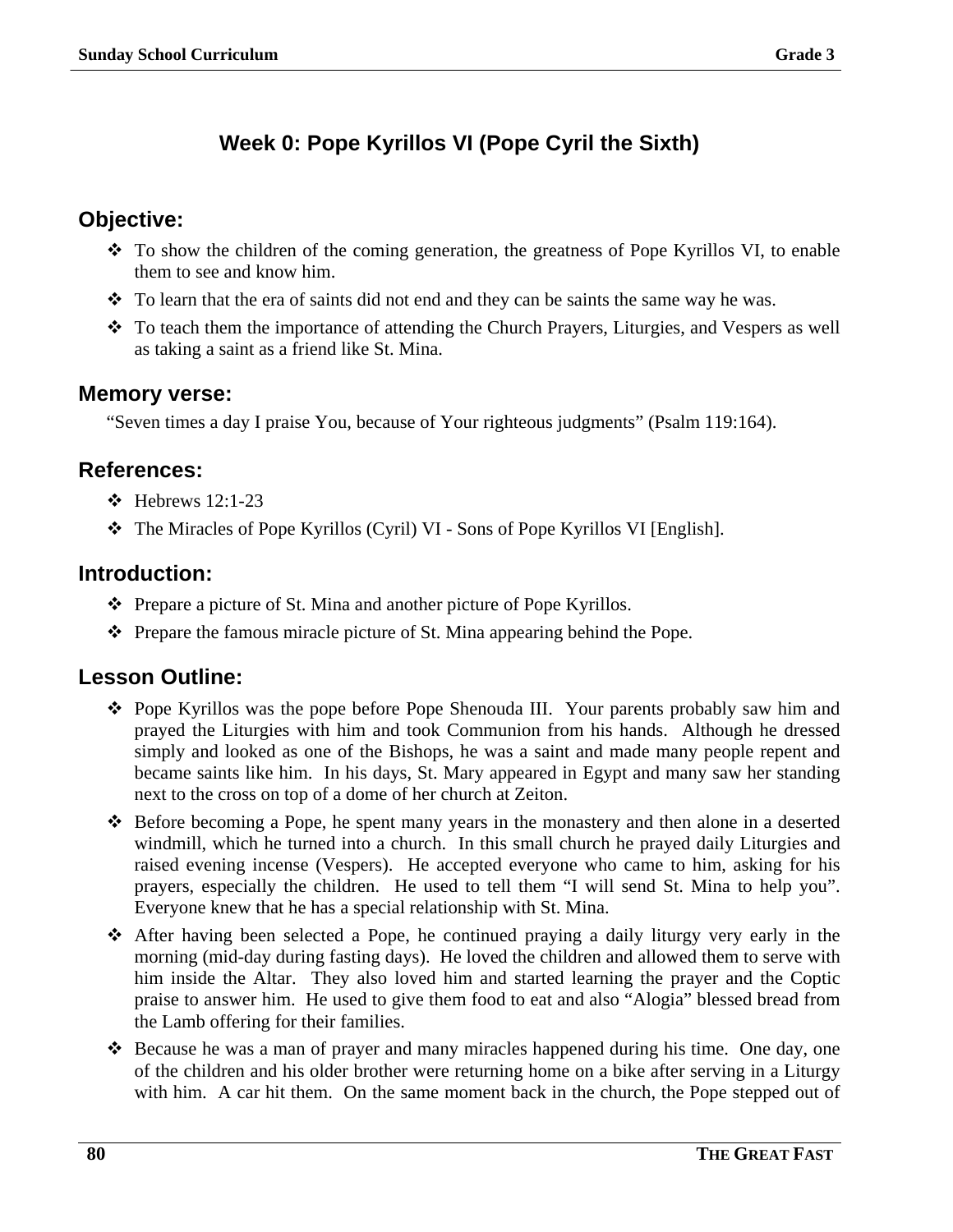his room suddenly saying with a loud voice "God forbid. St. Mina protect your sons." What happened next was unbelievable. The older brother felt a hand grabbing him and putting him on his both feet on the curb. The younger brother fell under the bike and the car passed on top of the bike flattened both rims. Nobody expected to see him alive but he came out without a single drop of blood, only a bruise on his hand.

- The Pope had a very special relationship with the Mother of God, St. Mary. He used to use Her intercession to heal the sick and help in times of trouble. She even appeared to all the people on top of her church in Zeiton. Also, St. Mary used to appear to him and with him, but he never talked about it. An American lady, Mrs. Pearl, wife of an Egyptian doctor (George Zaki, New Jersey) was visiting Cairo during this period and failed to see the appearance of St. Mary in Zeiton for 4 consecutive days. Two days before their departure back to the States, her husband took her and went to visit Pope Kyrillos. Her husband expressed his disappointment to the Pope that they are returning without seeing St. Mary. The Pope answered "You will see Her tonight," but Pearl was very skeptical. She spend the night preparing the luggage and was about to go to sleep when someone in the family said if the Pope said "You will see her, and he knew that you are leaving tomorrow, that means St. Mary will appear tonight." Let us go. Reluctantly she went with them all, and sure enough it was the longest appearance of the Virgin.
- $\hat{\mathbf{v}}$  The Pope had St. Mina as his beloved patron saint. He used to ask him to take care of a problem and it always ended up solved. He renewed his monastery near Alexandria and used to spend much time over there although it was hard to reach. One day the Pope prepared to return to Cairo and they loaded the car, but suddenly a severe sand storm started and the driver was afraid they would be lost in the desert. He begged the Pope to stay, but the Pope said, "I knew it. St. Mina is not happy because we are leaving, let me talk to him." He went to the church, prayed and immediately the storm ended and the road appeared again.
- $\cdot$  In his days, many ladies who did not have children asked for the Pope's prayer and they gave birth to children and if their first-born is a boy they named him Mina. Many of them took their children to the monastery of St. Mina to get baptized there.

### **Conclusion/Questions:**

- There are many people, just like Pope Kyrillos, who loved God so much so they prayed so much and became saints and were able to make miracles. If we imitate them we may be like them.
- Who was the Pope before Pope Shenouda?
- Where did he live before becoming a Pope?
- $\triangleleft$  How much time did he spend on prays?
- Did he pray Liturgies and Vespers? How frequently?
- After becoming a Pope, did he change this because of his new responsibilities?
- Who was his patron saint?
- Did he love Virgin Mary? How do you know?
- Did he ever say anything about Virgin Mary's appearing next to him or to him personally?
- Did he know when the Virgin would publicly appear in Her church of Zeiton?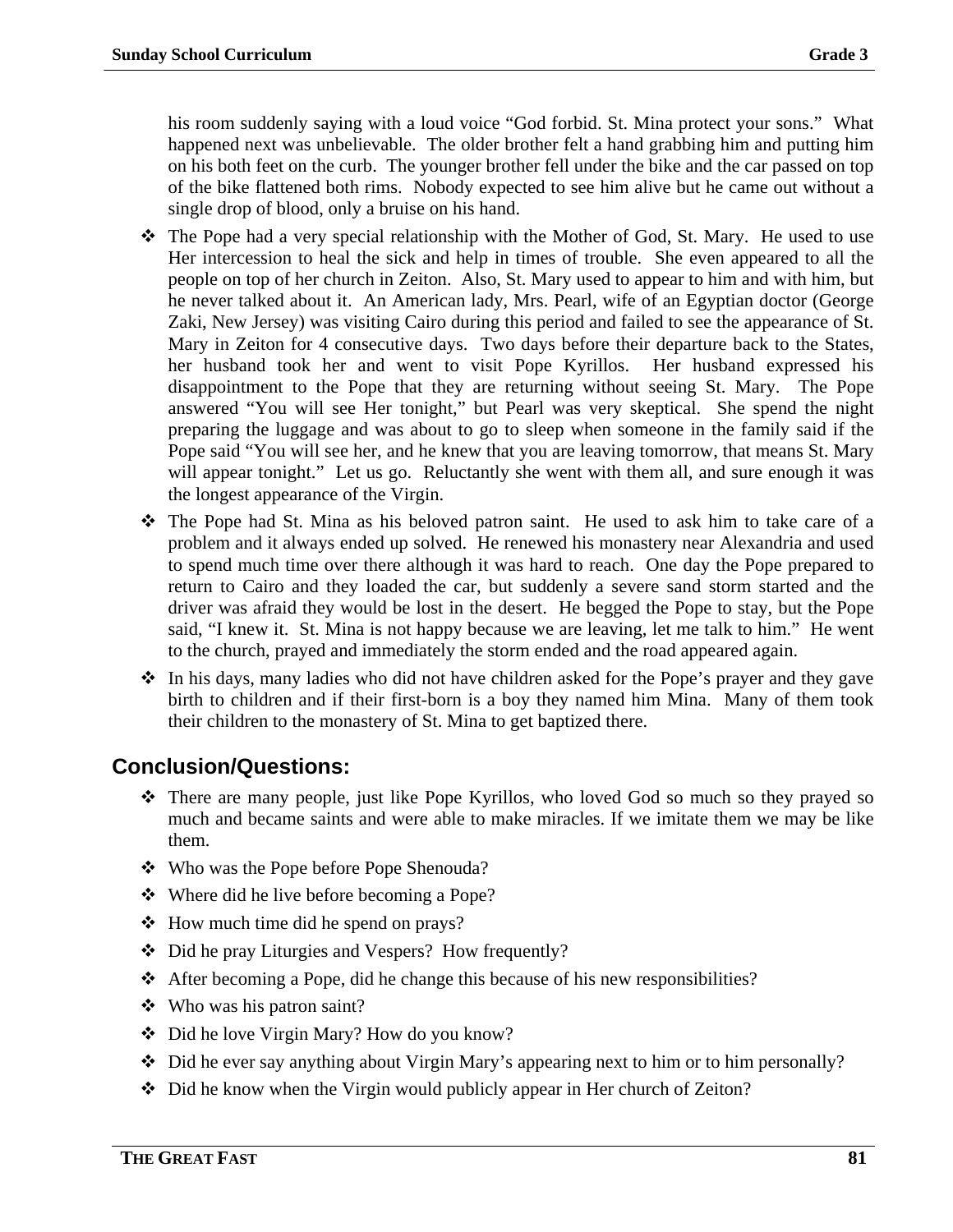- What did he do to the old monastery of St. Mina?
- Can you talk about his miracles?
- Did he love the children?
- Why do you think he was a great saint?
- $\cdot \cdot$  Is it possible that one or more of us can be like him? How?
- Who is your patron saint?
- Do you have a picture of your patron saint? Do you remember His or Her feast day?

- When I pray, I will remember St. Mary, Pope Kyrillos, and St. Mina along with all the saints.
- $\cdot \cdot$  I will ask for his help when I am in trouble or sick.
- I will also go to the church to pray every possible time like Pope Kyrillos who used to pray a liturgy every day.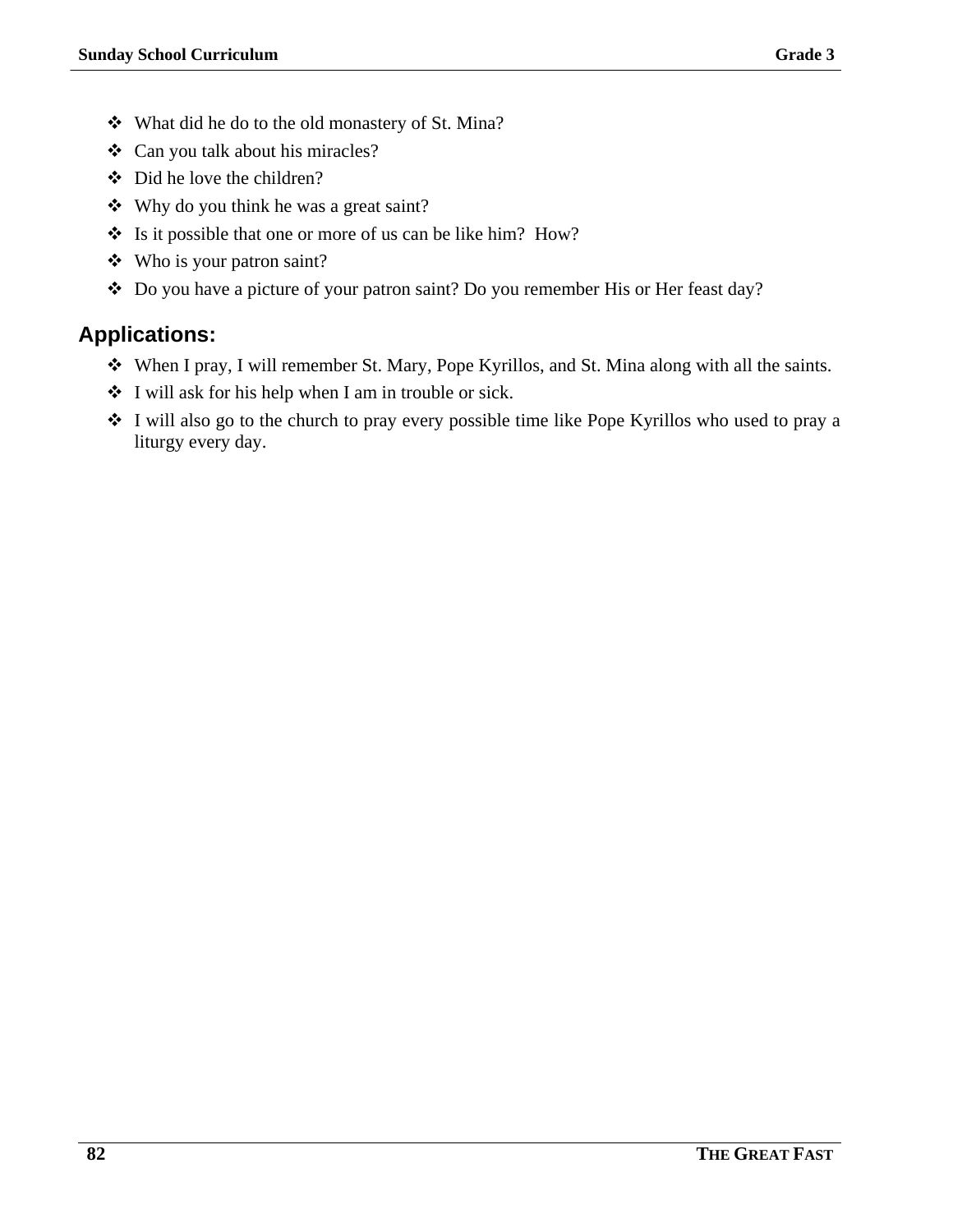# **Week 1: The Widow's Two Coins**

### **Objective:**

Anything we give to God and others should be combined with love.

### **References:**

- Luke 21:1-4
- Almsgiving, extracts from the Garden of the Soul Anba Yoannis

### **Memory Verse:**

"For the Lord loves a cheerful giver" (2 Corinthians 9:7).

### **Introduction:**

- $\hat{\cdot}$  The servant brings the alms box and places it in front of the children and each of them puts some money in the box.
- $\div$  To act the story, the servant can bring a dark colored head veil and two coins.
- Review with the children the previous lesson.
- $\div$  Where are alms put in the church?

### **Lesson Outline:**

The Lord Jesus Christ went into the temple. He looked up and saw the rich putting their gifts in the treasury and offering money and other things in the treasury. They put a lot of money. He looked at them for some time while they were offering their gifts.

- Where did the Lord go?
- What did he see?
- ◆ What did the rich offer and where did they put their gifts?
- Who remembers the verse?

The Lord saw a poor widow among the rich. She walked to the treasury and there she put two lepta. She was happy to do that. The Lord Jesus Christ said, "Truly, I tell you, this poor widow has put in more than all of them".

- What did the Lord Jesus Christ notice?
- What did the widow put in the treasury?
- What did the Lord Jesus say to them all?

The people asked, "how can that be, each one of us has put at least one denarii's". They did not know that the Lord Jesus does not look for the amount of money but He looks for the heart. The Lord Jesus gave them a lesson. He said to them, "This poor widow has put in more than all of them, for they all contributed out of their abundance, but she out of her poverty put in all the living that she had?" The widow was happy to do that. The Bible says, "For God loves a cheerful giver".

 $\triangleleft$  How did the rich put their gifts in the treasury?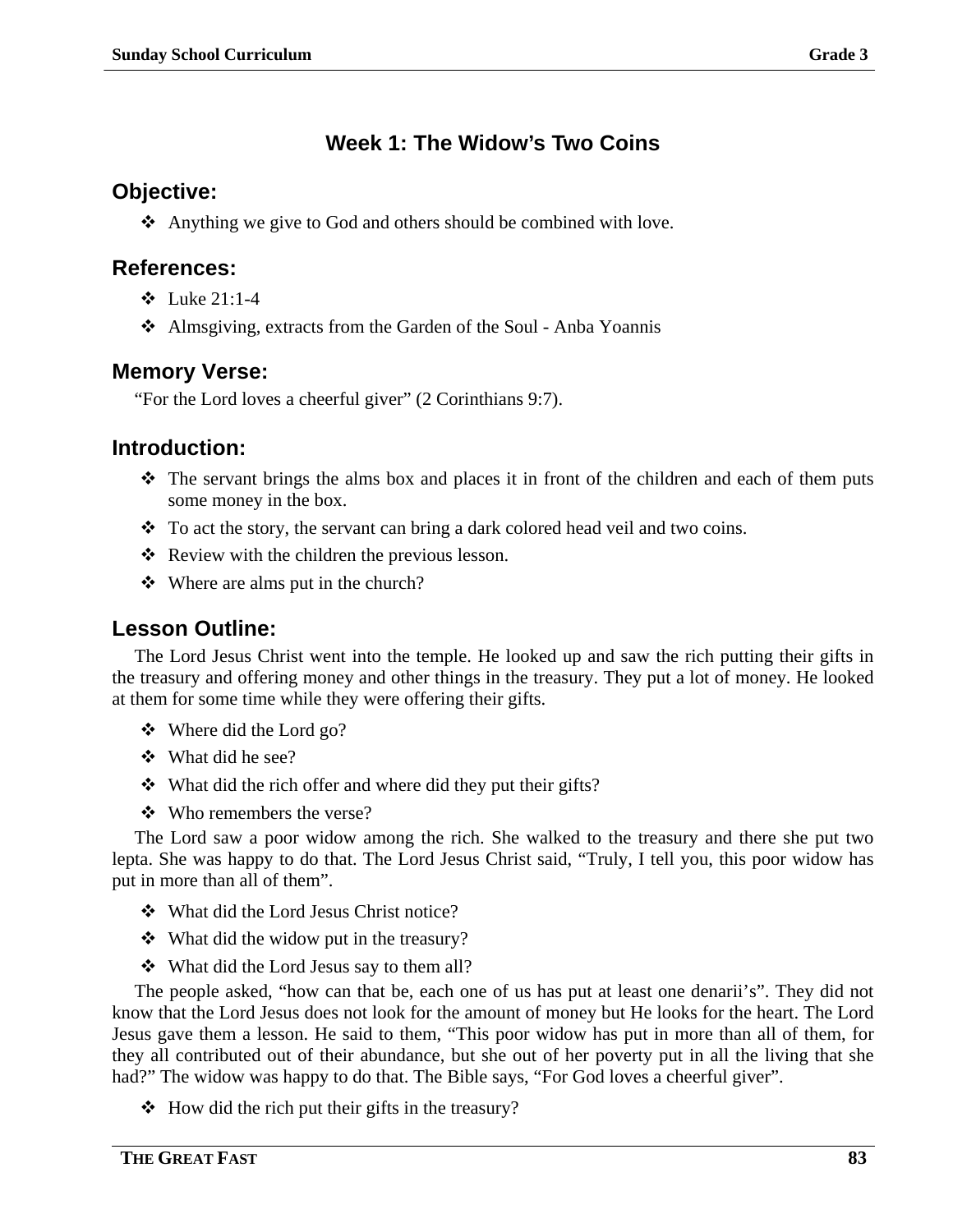- What did the widow put in?
- Why did the Lord Jesus praise her?
- Who remembers the verse?

### **Conclusion:**

Almsgiving should result from true love. The Lord praised that widow but he did not praise the rich. The widow expressed her love for the Lord by these two lepta.

# **Applications:**

 Encourage the children to give alms out of their pocket money and to honor the poor so that they may not be selfish in using their money and the things they possess.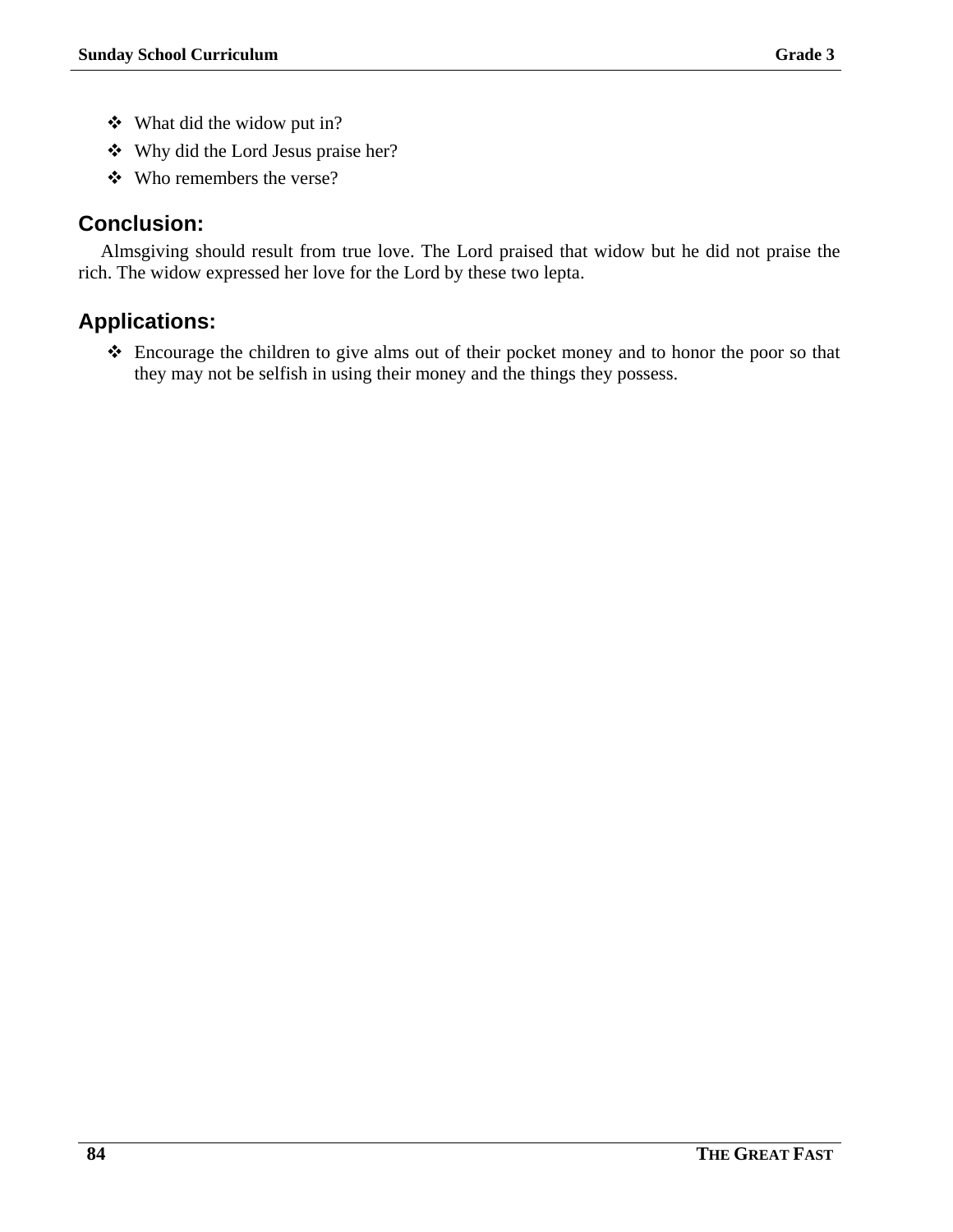# **Week 2: Abraham Finds A Wife To Isaac**

#### **Objective:**

 $\triangleleft$  God leads us and chooses what is good for us.

#### **Memory Verse:**

"He will send His angel before you, and you shall take a wife for my son" (Genesis 24:7).

### **References:**

- $\div$  Genesis 24.
- Interpretation of the Book of Genesis Fr. Tadros Y. Malaty.

### **Introduction:**

- Review with the children the previous lesson and the verse.
- $\mathbf{\hat{P}}$  Try to find pictures related to the story.
- $\triangle$  Ask the children if they saw a bride and a bridegroom before. Where and how did they look?

# **Lesson Outline:**

Abraham was the father of Isaac and he was getting very old. So, he wanted to find a beautiful wife for his son Isaac. He also wanted to make sure that Isaac's wife should be from his own people who know God. So Abraham told the oldest servant of his house: Go back to my land and find a wife for my son from my family. And the oldest servants asked Abraham: What if she does not want to come with me here should I take your son Isaac to see her there. Abraham said: Do not take my son back there, God will send his angel to guide you to choose a wife that will agree to come with you. Abraham did not want his son Isaac to go back because God, long time ago, told him to leave his home, his family and his land and to go to another land. And Abraham was very obedient to God so he did not want his to go back.

- What did Abraham want from the oldest servant?
- Can Isaac go back to get a wife?
- Why Abraham does not want Isaac to go back?

So, Abraham's servant took ten camels with him and many presents to give to the family of the bride of Isaac when he finds her. The servant went to the homeland of Abraham and took his camel to a well of water to drink. He also prayed to God that He might guide him to the good wife for Isaac. He asked God that the woman that will give him water to drink and will also give his camels would be the one that God chose for Isaac. Just after he finished praying, came Rebekah with her pitcher to draw water from the well and she was very beautiful. She went down to the well and draw water in her pitcher, so Abraham's servant asked her if she could give him to drink. So, she politely said: "Drink my Lord" and she also gave water to his camels to drink. The servants then knew that this is the wife for Isaac because she did just what he asked God that she would do.

What did the servant do before he chose a wife?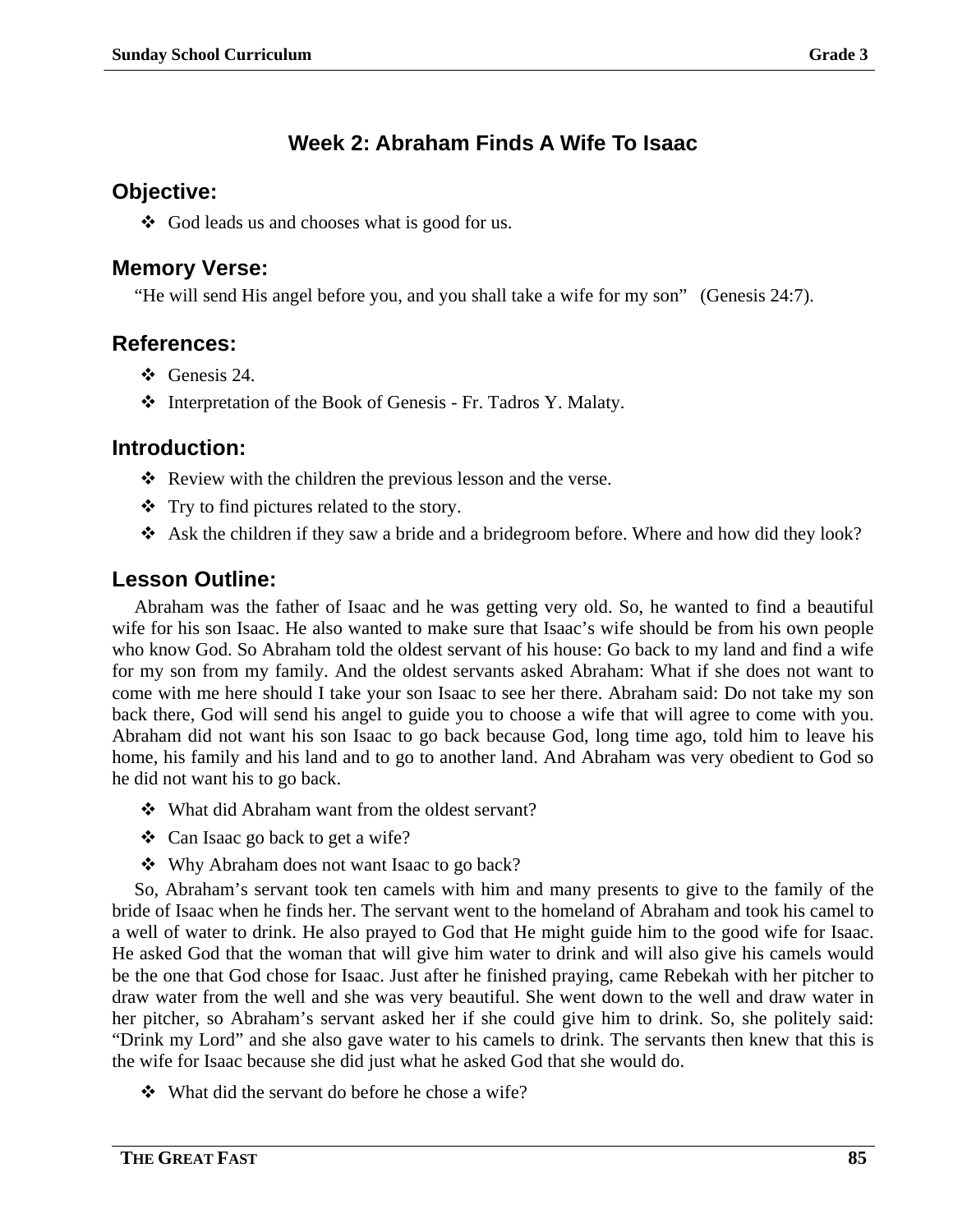- What was the name of Isaac's wife?
- $\mathbf{\hat{\cdot} \cdot}$  What did she do?

The servants was very happy that he found a wife for Isaac so he took a gold nose ring and two bracelets to give to her as a present and asked her whose daughter she was. She was actually Isaac's cousin. The servant asked her if he could meet her family and spend the night at their house. So, Rebekah and her brother Laban invited him to their house. The servant asked Rebekah's father if he agrees to send Rebekah with him as a wife for Isaac. Rebekah's father, Bethuel and her brother Laban said: This thing comes from the Lord and we cannot refuse it, here is Rebekah; take her and go, and let her be your master's son wife, as the Lord has spoken. Then, they asked Rebekah if she would like to go with the servant to be Isaac's wife and she said: "I will go".

- What did the servant give Rebekah as a present?
- Who invited the servant to Rebekah's house?
- What did the servant do at Rebekah's house?

# **Conclusion:**

The servant was successful in choosing a good wife for Isaac from his family just as Abraham told him. The servant was successful because Abraham would not do anything against what God told him and because the servant prayed before he chose Rebekah.

- We have to pray before we do anything and ask God to guide us.
- Draw a picture of Isaac and Rebekah getting married.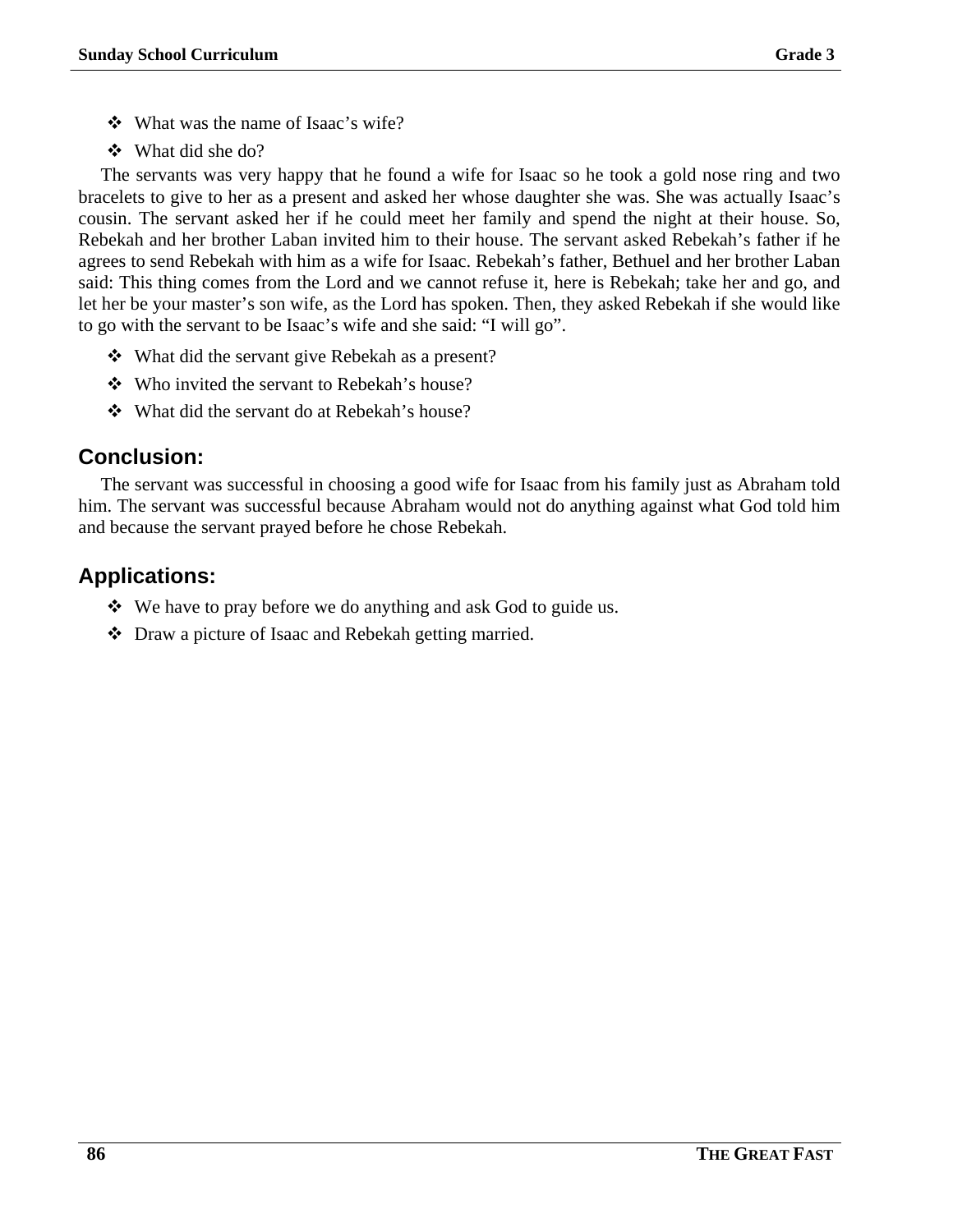# **Week 3: Confirmation**

# **Objective:**

- To teach the children about one of the seven sacraments of the church.
- To show the children what happens during confirmation.

# **Memory Verse:**

"You were sealed with the Holy Spirit of promise" (Ephesians 1:13)

# **References:**

- $\div$  2 Corinthians 1:21-22, 1 Corinthians 3:16, 6:19
- $\div$  Ephesians 1:13
- $\div$  1 Samuel 16:4-13

# **Introduction:**

- \* Review with the children the 7 sacraments of the Church.
- Also prepare a picture of a baby to demonstrate for them the 36 signs of the cross that the priest draws on the body of the baby.

# **Lesson Outline:**

### **I. What is confirmation?**

After the priest (Abouna) baptize the baby by immersing him in the water three times, he takes him out and dry him with a towel and pray more prayers. Then, he crosses the baby's body with oil all over his body. The baby is cleaned from all sins in baptism and then the Holy Spirit, which is from God, comes to stay in him. When the priest crosses the body with oil, he is actually stamping and sealing the Holy Spirit in the baby so that it abides in him all his life.

### **II. The Chrism (Myroun)**

Long time ago, God wanted to choose a king for his people in Israel (1 Samuel 16:4-13). So, He sent Samuel the priest to Jesse the father of David. Samuel told Jesse and all his children to get ready to pray for God and give a sacrifice. Then Jesse started showing Samuel the priest all his sons one after the other to choose a king. When Samuel saw all his children except for David the youngest, he asked Jesse if he has any more children. So, Jesse told him that David the youngest is the only one left. Samuel told him bring him. David was taking care of the sheep in the field, so his father Jesse sent and called for him. When David came, God told Samuel that he is the one that He chose to be the king. Right away, Samuel brought oil and poured it on him in the middle of his brothers and family and the spirit of God came upon him. This is similar to what the priest does in the sacrament of confirmation in our church. The priest makes the sign of the cross with oil 36 times on the body of the baby all over. The oil he uses is called Myroun. This allows the Holy Spirit to come and abide in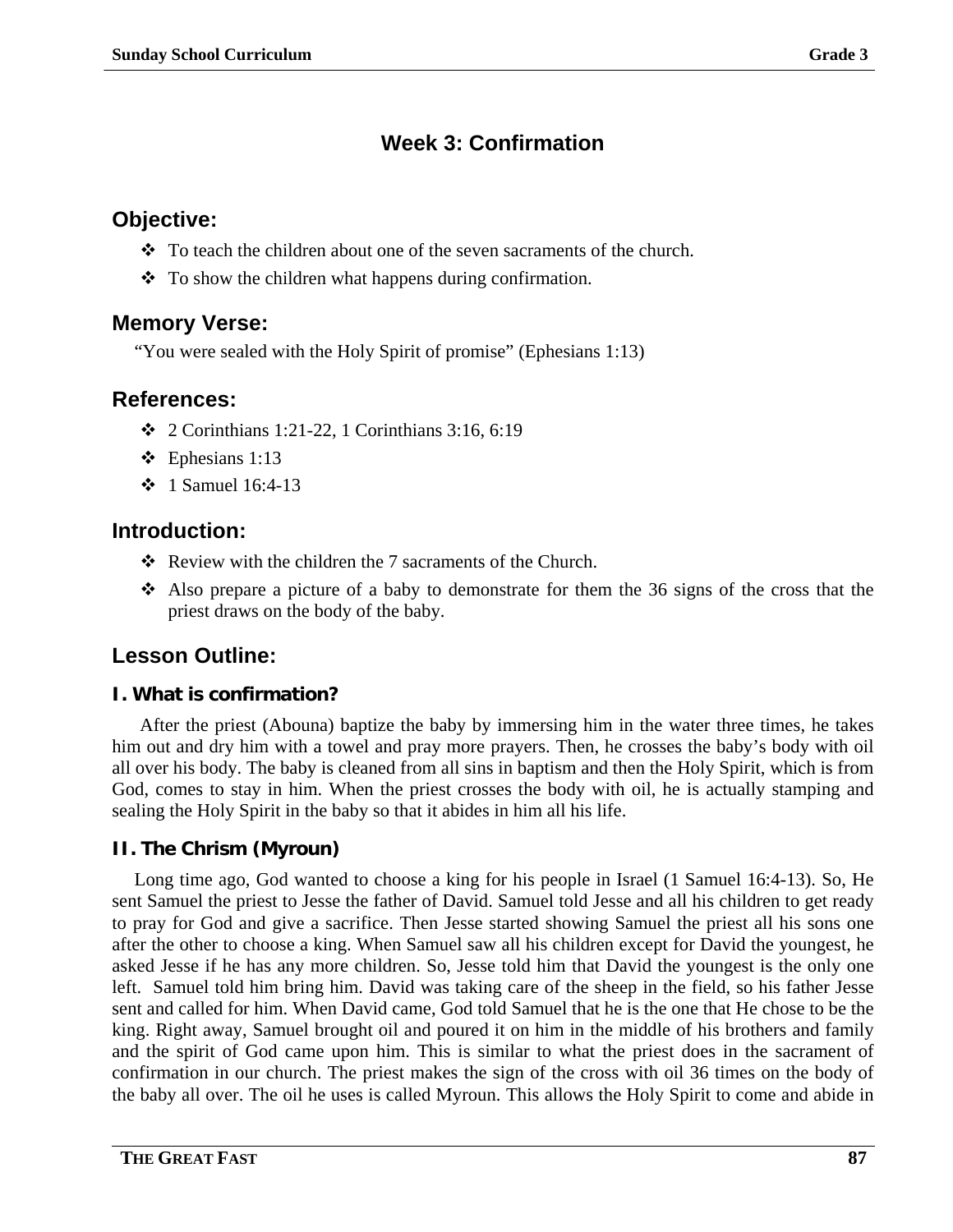the baby. This way the baby becomes Christian and can have communion (before the baby has baptism and confirmation he cannot have communion).

Let us count now where the priest put the 36 crosses on the baby's body (use the picture of a baby for demonstration and let the children count with you):

#### **36 times**

- a) Head  $=1$  to think of God and angels
- b) Mouth=1 to talk about good word only
- c) Each eye  $=2$  to see the good things that God created
- d) Each nostril=2 to smell the good smells like the smell of incense
- e) Ears=2 to here Christian songs and stories
- f) Each arm to do what God wants us to do (total 12)
	- 1. Shoulder= $2$
	- 2.  $Elbow=2$
	- 3. Wrist=2
- g) Each leg to walk to the church (total 12)
	- 1. Thigh=2
	- 2. Knee=2
	- 3. Ankle=2
- h) Front and back (total 4)
	- 1. Heart=1 to Love God
	- 2. Navel=1 to have Christian soul
	- 3. Upper back= 1 to be strong
	- 4. Lower back =1 to behave good

The Myroun oil that the priest uses has a very nice smell and it is mixed with some of the nice perfumes that were on the body of Jesus Christ when he was in the tomb. Only Abouna can make these signs of the cross on the baby with Myroun oil.

#### **Conclusion/ Questions:**

This is the sacrament of confirmation in our church. When it is finished, the mother, the father, the brothers and sisters of the baby and everybody in the church is happy because now the baby is Christian and sealed with the stamp of Jesus Christ on his body and the Holy Spirit now is in the baby.

- ❖ What are the seven sacrament of the church?
- ❖ What is confirmation?
- $\triangleleft$  Does baptism happen first or confirmation?
- $\bullet\bullet\text{ Who poured oil on the head of David to make him king?}$
- $\cdot$  Who makes the signs of the cross on the body of the baby?
- How many crosses does the priest draw on the baby's body?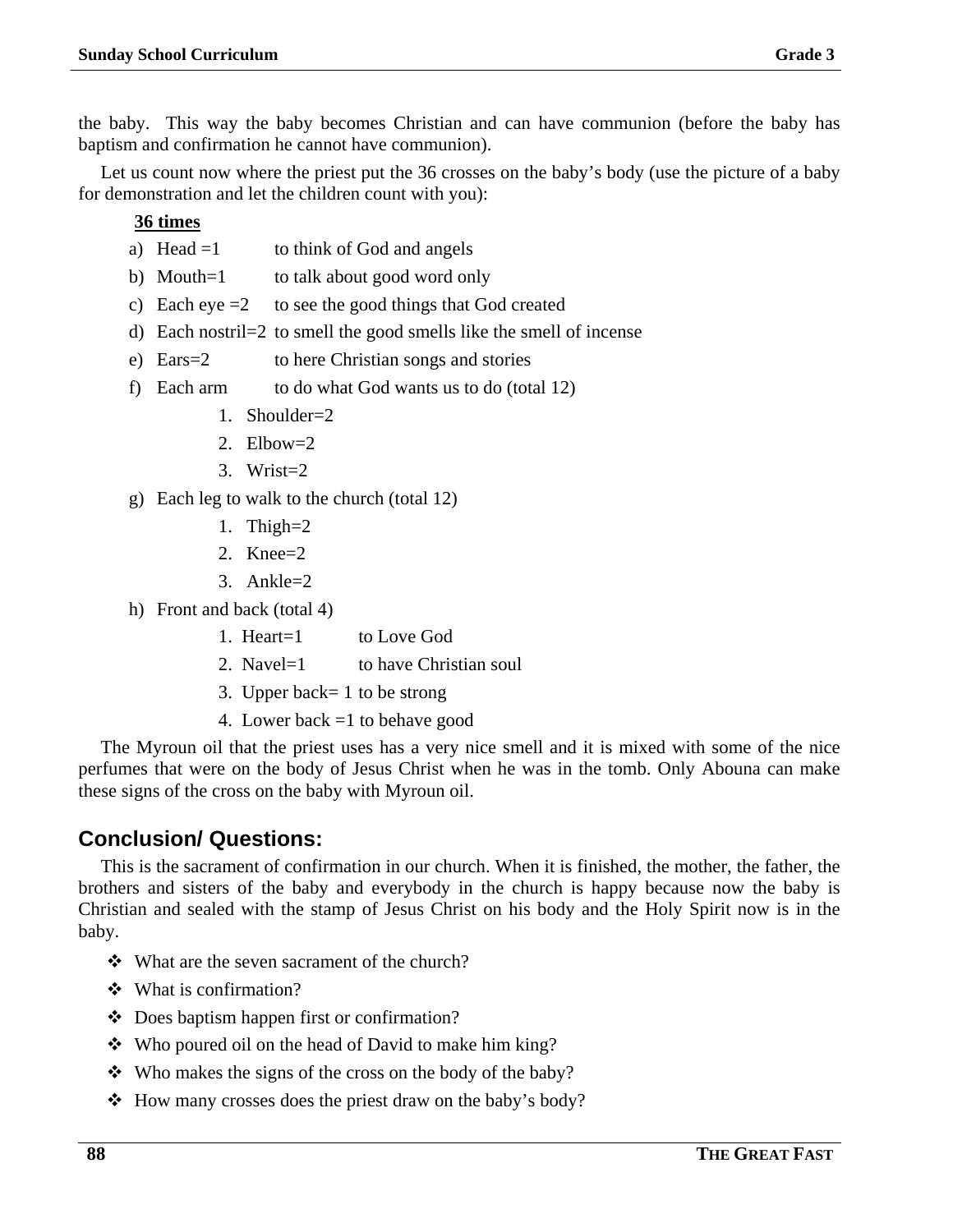What is the name of the special oil the priest uses?

- Show the children a videotape of the baptism and confirmation of one of the babies in the church.
- Give the children pictures of babies to draw the 36 crosses on them at home and bring them as homework.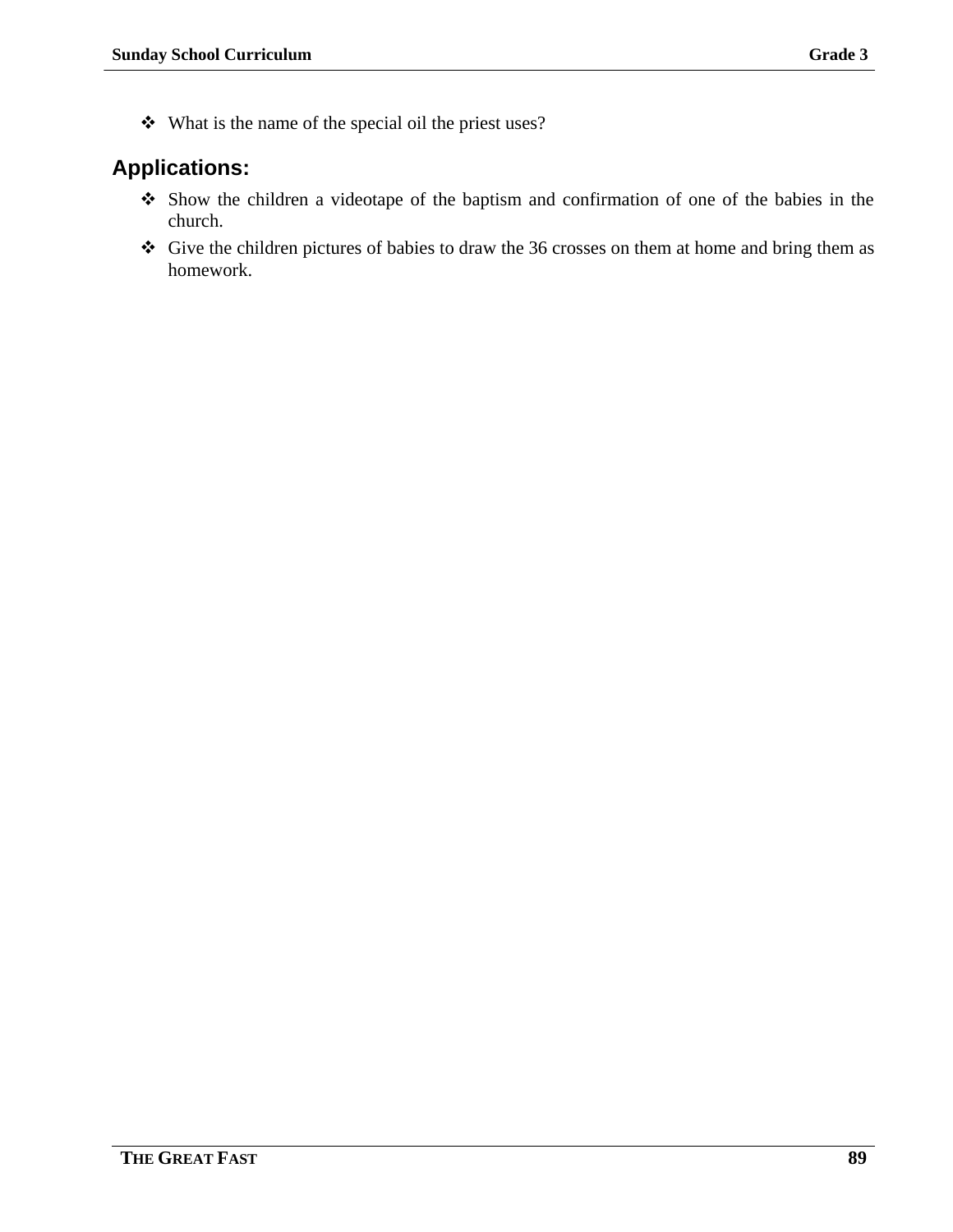# **Week 4: Washing Of The Feet**

### **Objective:**

- **❖** To learn how to be humble.
- To learn to serve others.

# **Memory Verse:**

"If I do not wash you, you have no part with Me" (John 13:8).

# **References:**

- John 13:1-20
- $\triangleleft$  The Interpretation of the Book of St. John Fr. Tadros Y. Malaty.

# **Introduction:**

- $\triangle$  Review with the children the previous lesson and verse.
- Ask the children about the meaning of cleaning ourselves. This is does not only mean to clean our bodies but also to clean ourselves from the bad things we do…through confession and communion.
- Ask the children when do we use water in the church?

# **Lesson Outline:**

This time Jesus did something different and unexpected. When all the disciples and Jesus Christ were gathering for supper one day, Jesus took off His garment. Then He tied a towel around His waist. He, although He is the teacher and the Lord, started washing the feet of His disciples with water and wiped them with the towel.

- $\bullet\bullet$  What were the disciples doing?
- ❖ What did Jesus Christ do after the supper?

When it was St. Peter's turn to be washed, he refused that Jesus his Teacher and his Lord to wash his feet. But Jesus told him "If I do not wash you, you have no part with Me". Then Peter listened to the Lord and let Him wash his feet.

- ❖ Who refused that Jesus would wash his feet?
- Why did he refuse?
- Was his feet washed or not?

Jesus Christ told His disciples that they have to learn from Him. Jesus wanted to teach His disciples to be humble and ready to serve others. Thus, they also have to be humble and serve others. They also have to help each other and be kind to each other.

- ❖ What did Jesus want to teach His disciples?
- $\triangleleft$  What are the disciples supposed to do?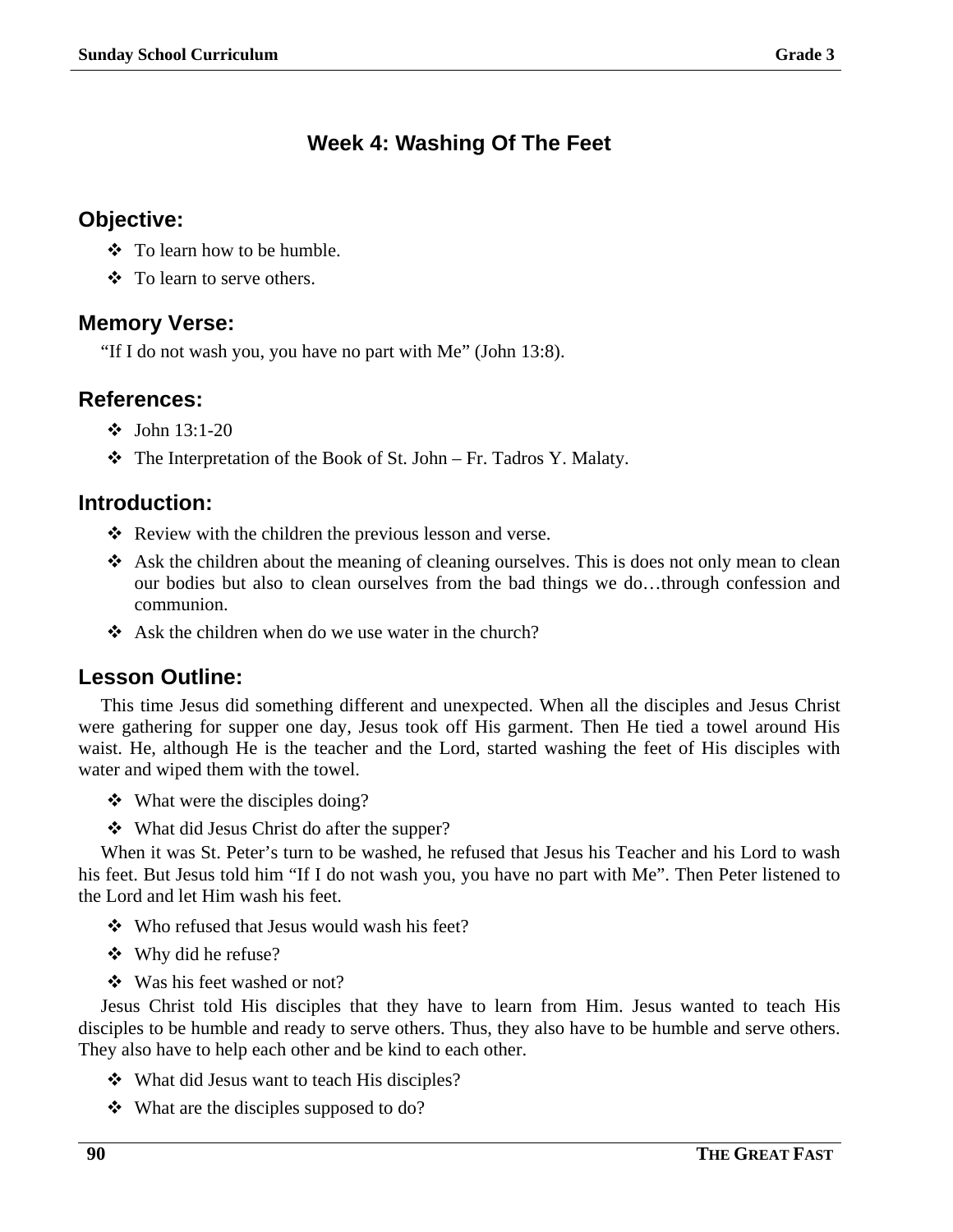What about us? Are we any different from the disciples?

We also know that Jesus Christ is our Teacher and our Lord. So, we also have to learn from Him to be humble and to serve others. We have to be kind to all people around us and ready to help and serve any body that needs help. This may be an old person like grand parents or your younger brother or sister or someone who is sick or tired. We are supposed to help all who need help.

Also in our church, the priest washes the feet of all the men in the church during the "Lakan" prayer before the liturgy on the Covenant Thursday during the Holy Week. This is a reminder for all of us to what Jesus Christ did for his disciples.

#### **Conclusion:**

Jesus Christ is my teacher and He washed the feet of the disciples to teach me to be humble and to serve others.

- Encourage the children to attend the "Lakan" prayer with their family during the Passion Week.
- $\mathbf{\hat{P}}$  We have to help someone this week and come and tell the rest of the class next week.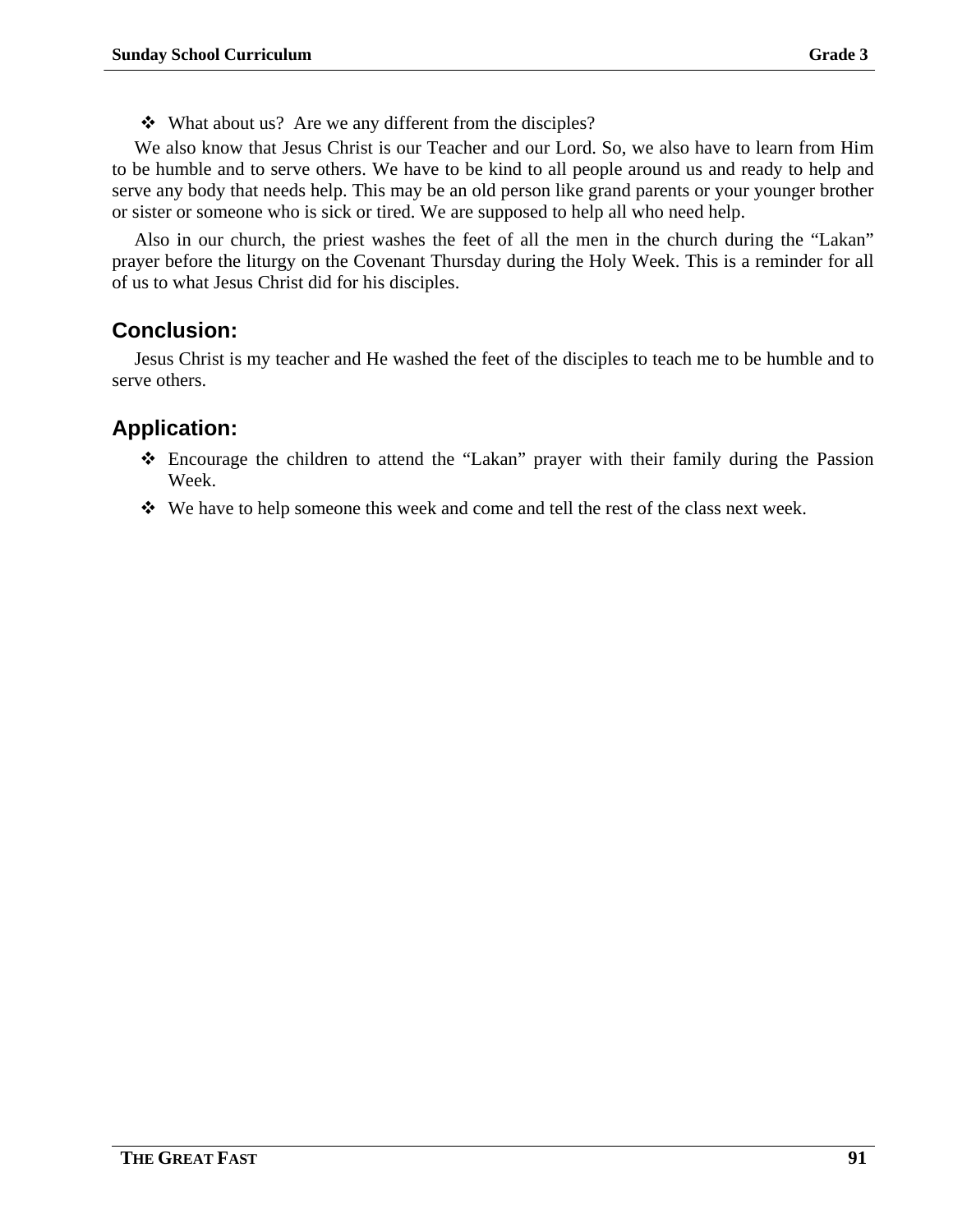# **Week 5: Jesus Heals A Blind Man At Bethsaida**

### **Objective:**

The Lord heals our diseases.

### **References:**

- St. Mark 8:22-26.
- Interpretation of the Gospel of St. Mark translated by Fr. Marcos Daoud.
- Contemplations and studies of the Gospel of St. Mark The Virgin's Church, Fagala.

# **Memory Verse:**

"I am the Light of the world" (John 8:12).

# **Introduction:**

- ❖ What was the story of the previous lesson?
- What do you usually do if you see a blind man crossing the road?
- ◆ Who can give me the name of a blind man whom the Lord Jesus healed?
- Use a picture to illustrate the subject of the lesson.

# **Lesson Outline:**

Jesus used to walk everywhere healing sick people and teaching people. He was once inside the ship with his disciples and they sailed to the village of Bethsaida. The Lord Jesus and His disciples left the ship. The Lord Jesus was teaching people in the city. They brought Him a blind man and asked Him to touch him. The Lord Jesus led the man outside the village. The Lord talked about the Kingdom of God and about His life.

- $\cdot \cdot \cdot$  Who were with the Lord Jesus in the ship?
- What was the name of the city that the Lord went to?
- $\triangleleft$  What did the people bring to Him?
- $\triangleleft$  What did the people ask Him to do?
- What did the Lord Jesus do to the blind man?

"And they came to Bethsaida and some people brought to Him a blind man, and begged Him to touch him. And He took the blind man by the hand, and led him out of the village, and when He had spat on his eyes and laid His hands upon him, He asked him, do you see anything? And he looked up and said, I see men, but they look like trees, waking. Then again He laid his hands upon his eyes, and he looked intently and was restored and saw everything clearly and He sent him away to his home" (Mark 8:22-26).

So the blind man could not see anything but no sooner did the Lord spit on his eyes than the blind man opened his eyes and saw everything clearly.

What did the Lord Jesus lay on the blind man's eyes?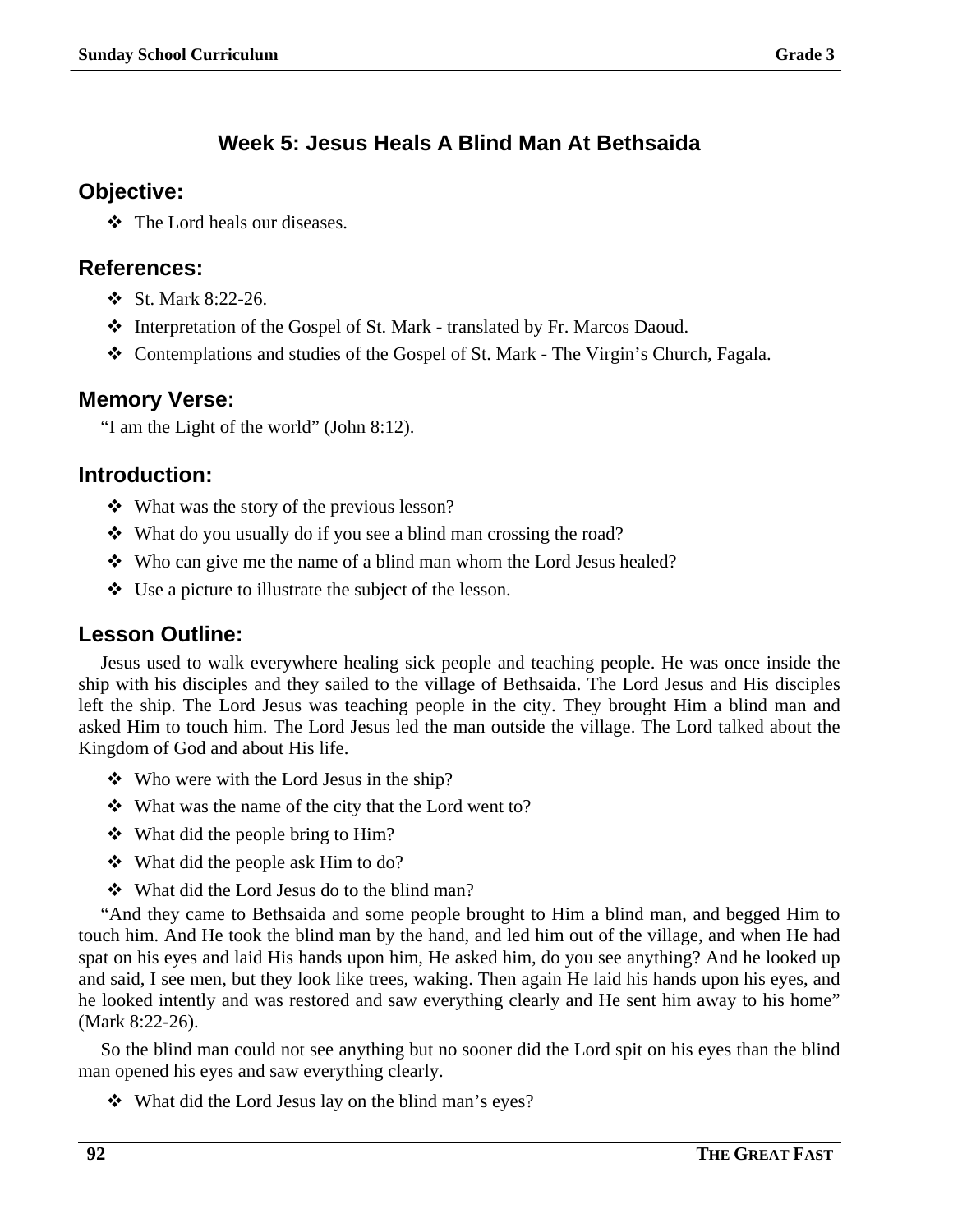- What did the Lord say to the blind man?
- What did the blind man say?

The Lord Jesus Christ laid His hands once more upon the blind man's eyes, and said to him, "Look and see" and the man was healed and saw every man clearly. Then the Lord sent the man home and said to him, "Do not enter the village and do not tell any body in the village. The man went home praising God".

#### **Conclusion/Questions:**

- What happened when the Lord laid His hands once more upon the blind man's eyes?
- What did the Lord Jesus Christ say to the blind man?
- What did the blind man see?
- Who can say the verse?

- When you meet a blind man in the street give him a hand and help him to cross the street.
- The priest could be called to minister the Unction of the sick for the children in the middle of the week and the servant clarifies the aim of that sacrament and how to prepare ourselves to receive it.
- $\triangle$  Concentrate on studying some extracts from the Bible and encourage the children by giving prizes to those who study them by heart.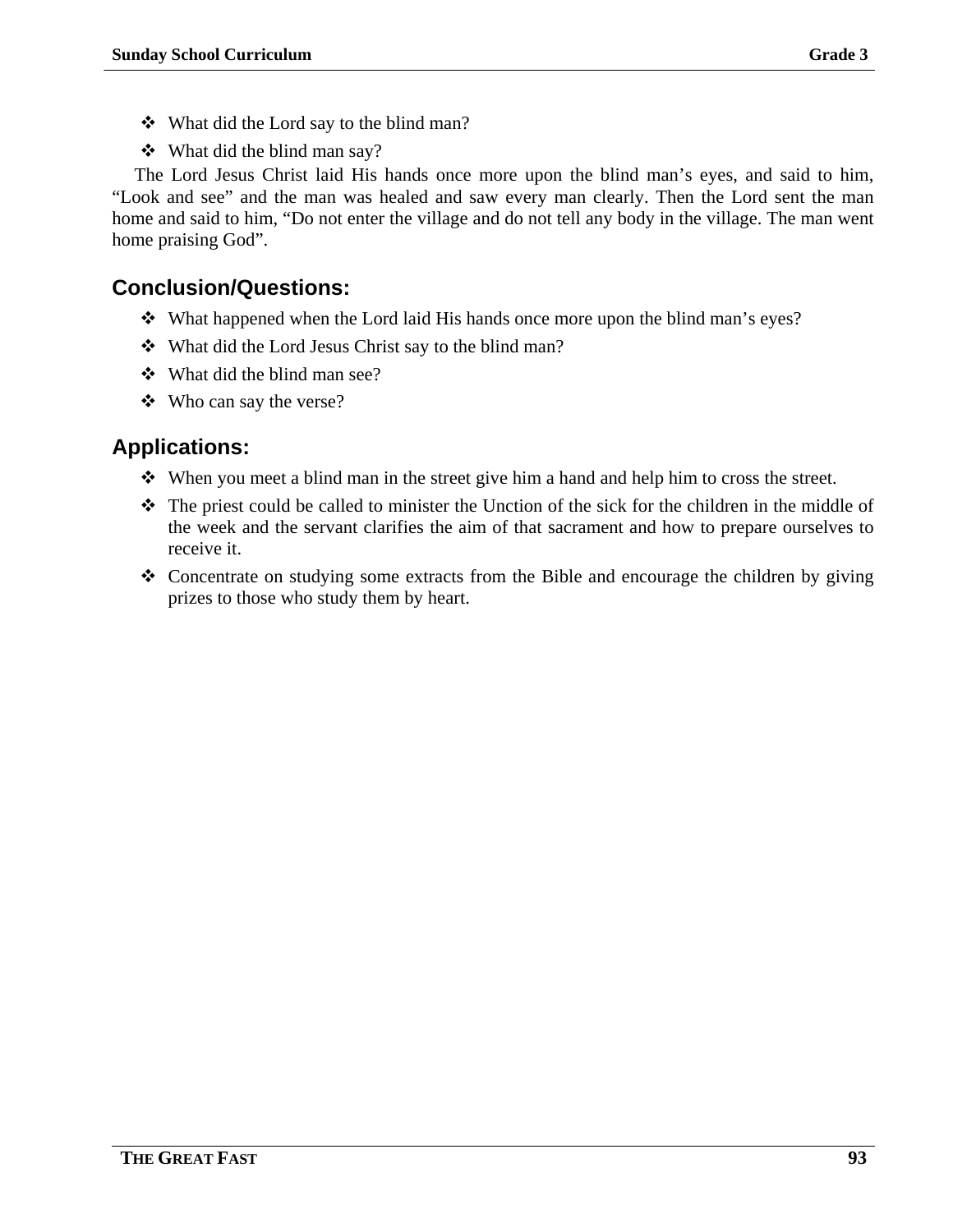# **Week 6: The Power Of Christ When Crucified Revealed**

### **Objective:**

 $\div$  To teach the children that Jesus was strong and mighty even when He was on the cross.

# **References**

- Mark 15:33-38
- Luke 23,44,45

# **Memory Verse**

"Truly this was the son of God" (Matthew 27:54).

# **Introduction:**

 $\hat{\mathbf{v}}$  Sing the hymn "For thine is the power...the glory...the blessing and the majesty for ever Amen" [The Pascha, Praise the Lord, Page 25].

# **Lesson Outline:**

### **I. The Crucifixion Icon**

- What did Christ offer because of His love for us?
- ❖ Why does the Church celebrate Good Friday?
- Who were crucified with Christ?
- ❖ What did they put on His head?

When Jesus was on the cross the sun disappeared and it was dark for three hours. When Jesus was thirsty on the cross a man took a sponge filled it with vinegar, and put it on a reed and gave it to Him to drink. Jesus cried again with a loud voice and died.

- What happened for three hours?
- What did Jesus say?
- What did they offer Him?

And behold the curtain of the temple was torn in two, from top to bottom and the earth shook, and the rocks were split, the tombs also were opened and many bodies of the Saints who had fallen asleep were raised, and coming out of the tombs after His Resurrection they went into the Holy city and appeared to many. When the centurion and those who were with him, keeping over Jesus saw the earthquake and what took place, they were afraid, and said, "Truly this was the Son of God". There were also many women there, looking on from afar, who had followed Jesus from Galilee, ministering to Him, among whom were Mary Magdalene, and Mary mother of James and Joseph, and the mother of the sons of Zebedee.

**→** What happened to the centurion when he saw the earthquake?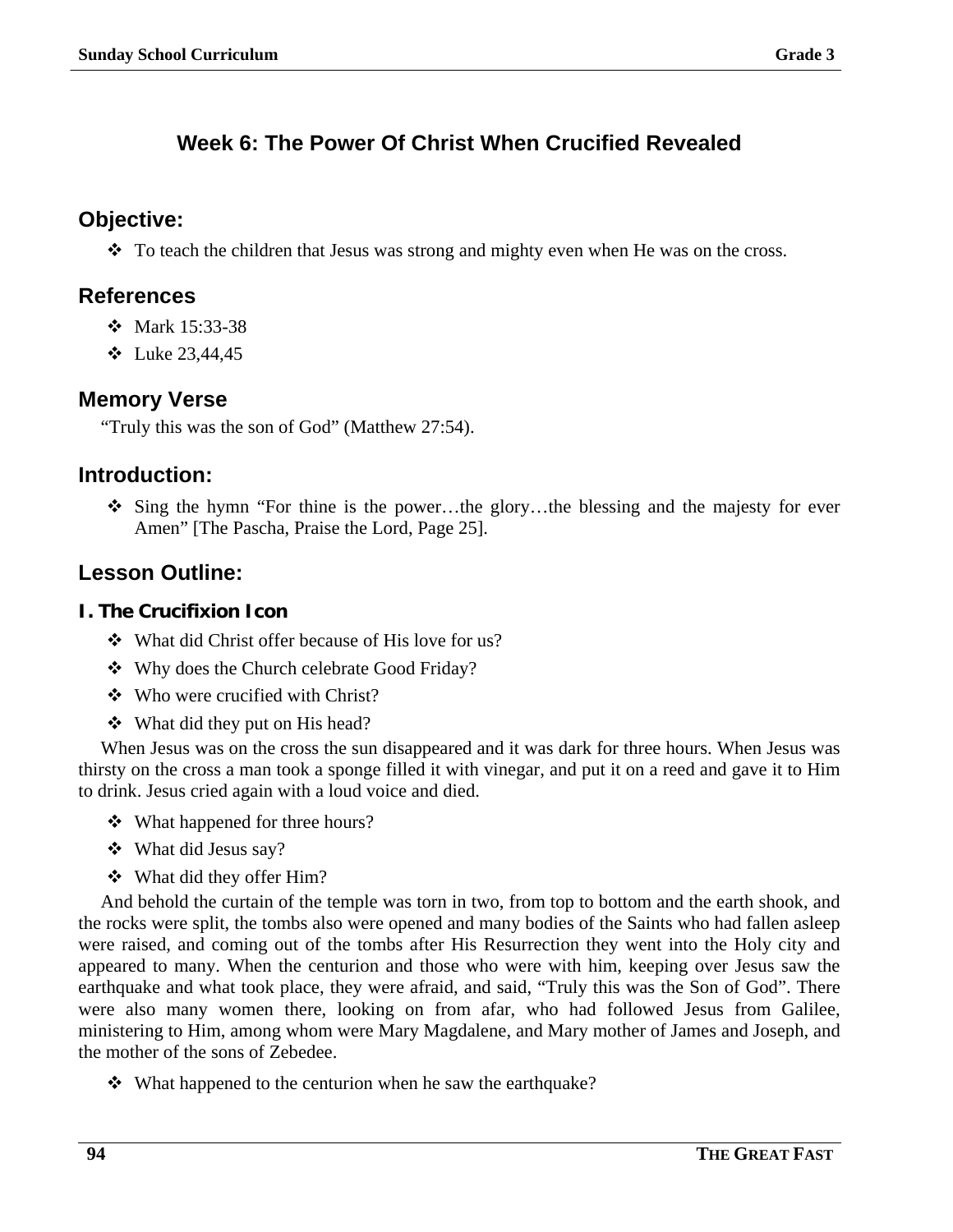- What did he and those who were with him say?
- Who were the women by the cross?
- Let us repeat the verse together.

- Prayer: Thine is the power... Tell your friends about these miracles.
- Make sure that the children fast for the Holy week.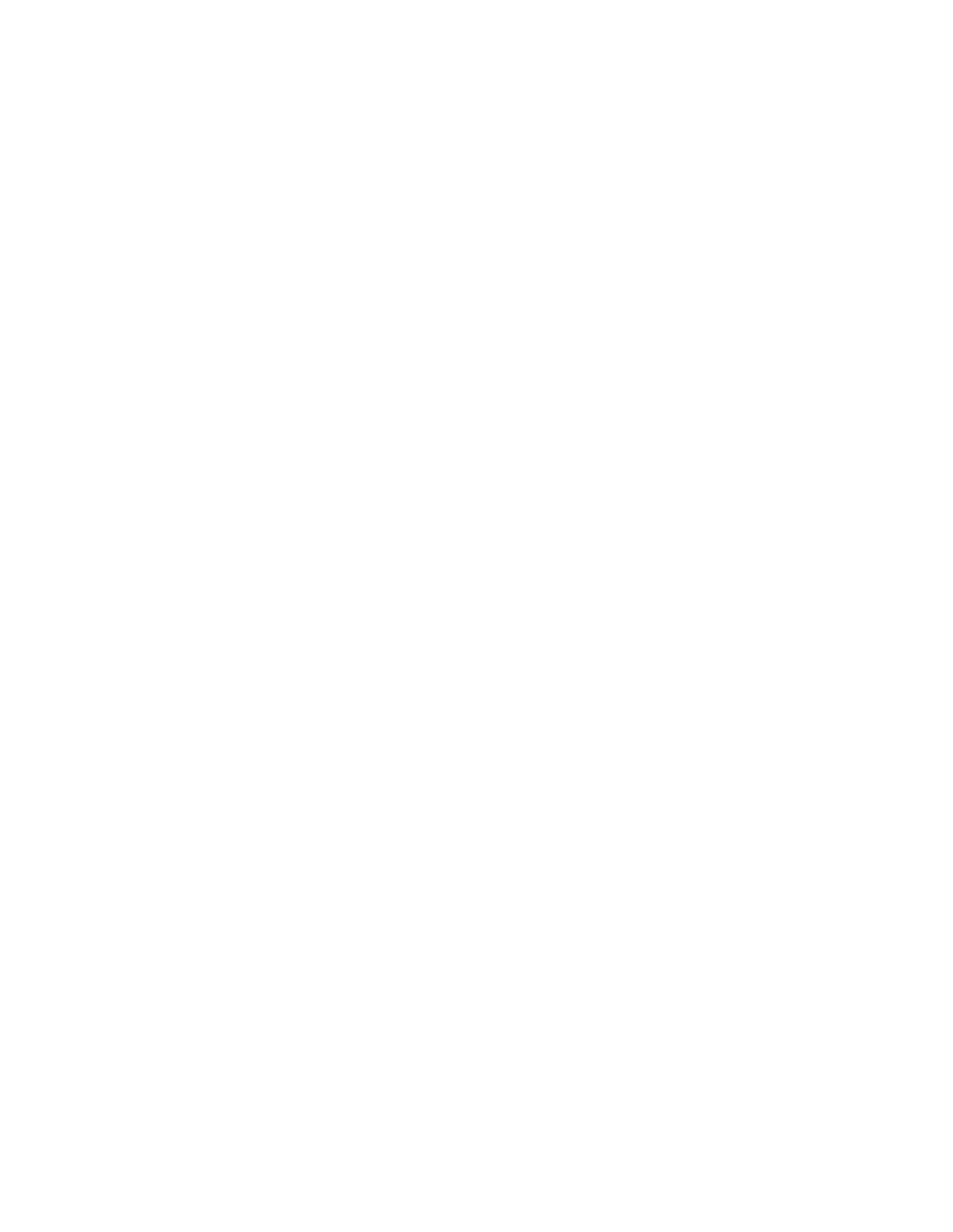# **LESSONS FOR THE PENTECOST PERIOD**

(Fifty days after Resurrection)

- Week 1: Jesus Appears To Mary Magdalene
- Week 2: Jesus Christ Appears To His Disciples
- Week 3: Almsgiving Anba Abraam
- Week 4: Lights Inside The Church
- Week 5: Ascension
- Week 6: Abraham Is Visited By God
- Week 7: Pentecost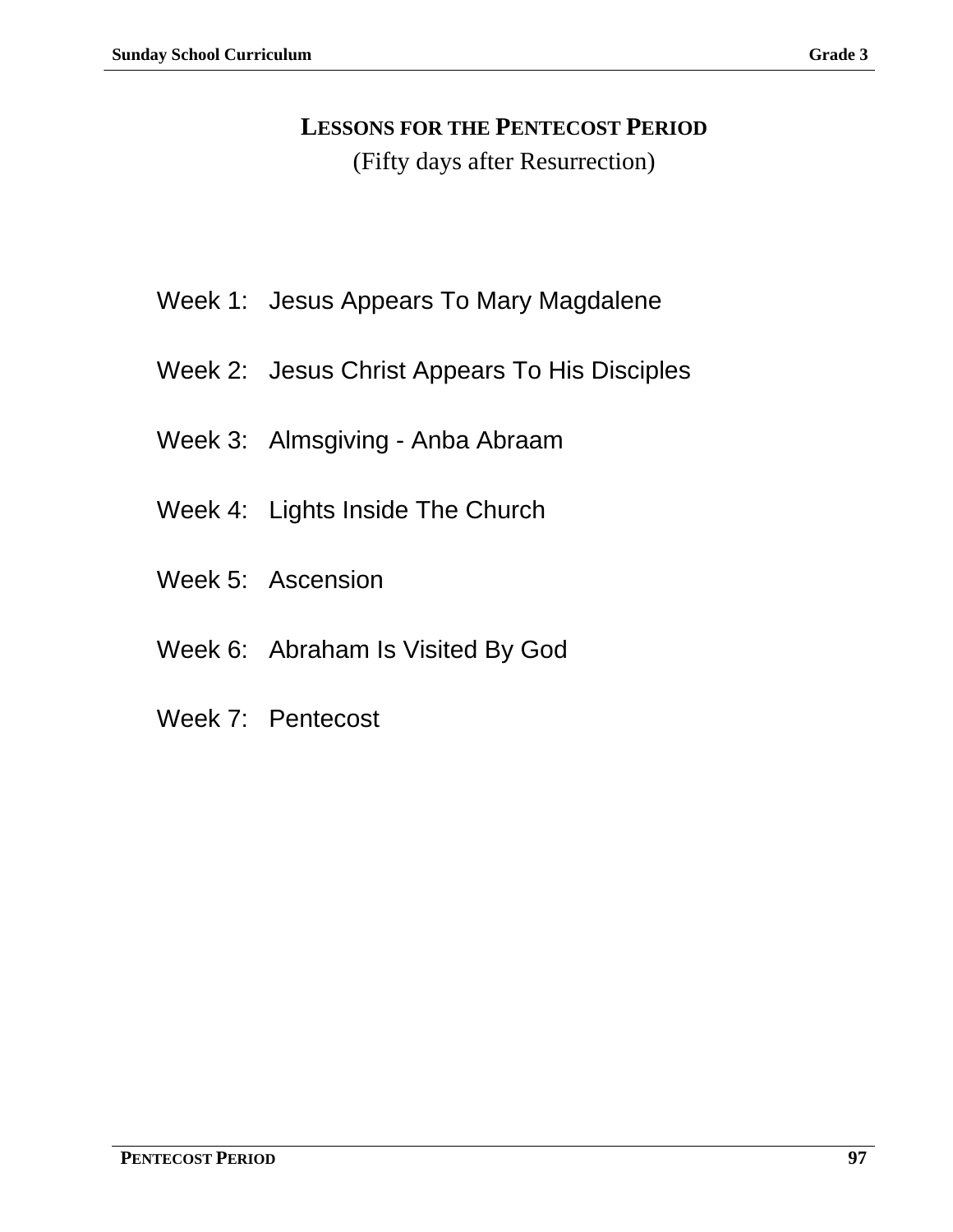# **Week 1: Jesus Appears To Mary Magdalene**

### **Objective:**

• The child should feel the joy and know the events around the resurrection.

### **Memory verse:**

"He is not here; for He is risen" (Matthew 28:6).

# **References:**

- $\div$  John 20:1-18, Matthew 28, Luke 23: 50 24:12, Mark 16:1-10
- The Gospel of St. John Fr. Tadros Y. Malaty

# **Introduction:**

- Decorate the class with white balloons and Resurrection icon. You can also use Styrofoam to create the seen of the tomb and the rock.
- Ask the children about the appearance of the Church during the resurrection feast. Compare it to her appearance last week (the Holy Week).
- $\bullet\bullet\text{ What type of songs we sing during the Holy week (sad) and after the resurrection (joy).}$
- $\div$  Why is the sudden change?

# **Lesson Outline:**

- After Jesus died on the cross, a rich man named Joseph requested His Body from the Governor. He and another good man named Nicodemus lowered the Body from the Cross, poured expensive perfumes and rare spices on His body; and wrapped Him quickly in a very expensive shroud. Then, they put Him in a brand new tomb carved in the rock and rolled a big stone in front of its door to close the tomb.
- The women who followed Jesus all the time looked at the place and went home before total darkness.
- The wicked people who crucified Jesus went to the Governor and told him "We remember that this man told his disciples that he can rise after three days, please seal the tomb and guard it". He was angry with them and told them "You, go and seal it and guard it yourselves", so they did.
- The women rested on Saturday but very early Sunday before sunrise, Mary Magdalene and another lady named also Mary took their spices and perfumes and went to the tomb to pour it on the Body of Jesus as a sign of love and respect. But, there was a problem, a big one! Who will roll away the stone for them to do that? They remembered that the stone needed three strong men to roll it on Friday.
- When they saw the stone covering the tomb they started dragging their feet, but suddenly there was an earthquake. Michael the Archangel appeared like lightning, and his clothing as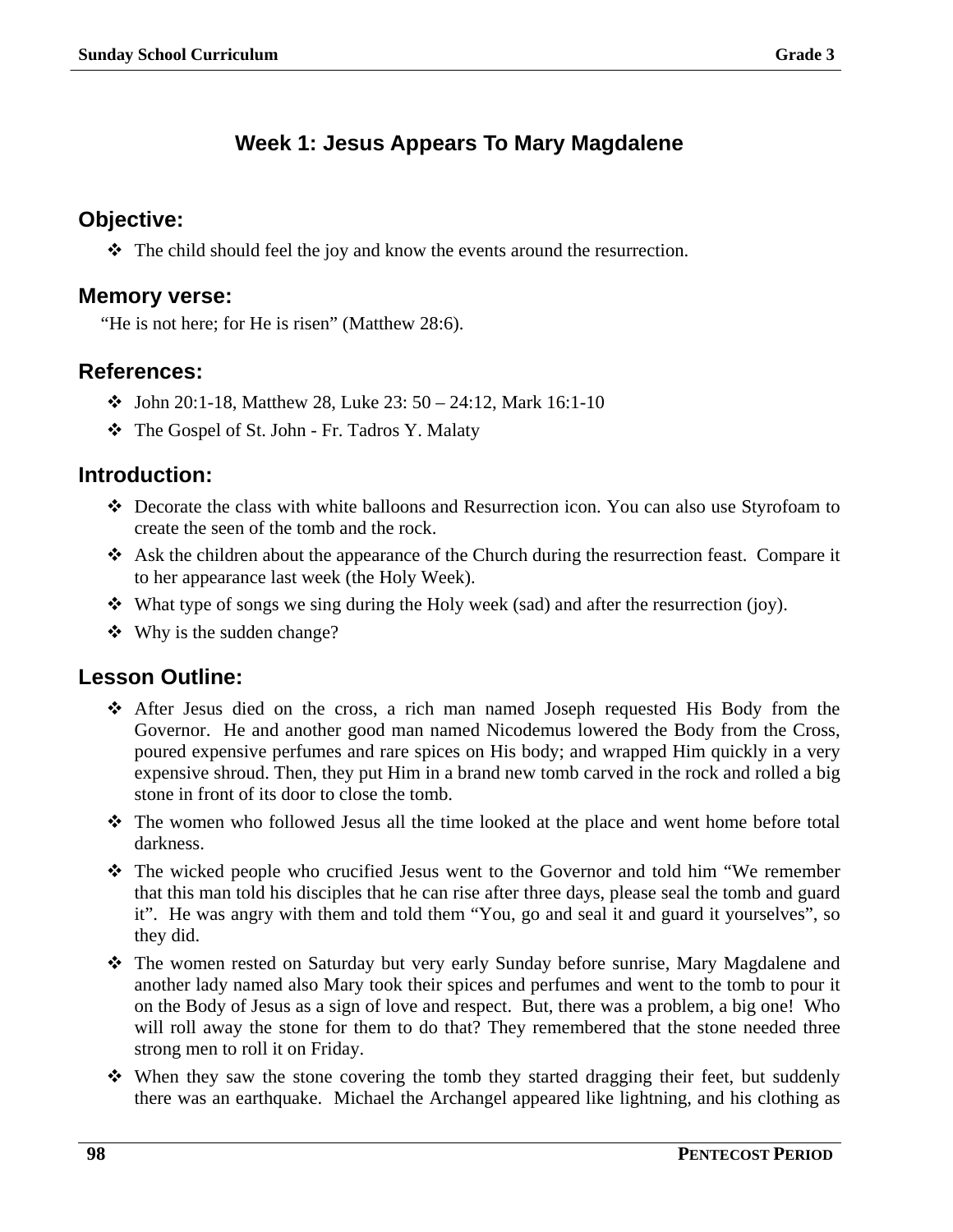white as snow and he rolled the stone with one hand to the side and sat on top of it. When the guards and the women saw that, they were terrified. But the archangel Michael said to the Marys: Don't you two be afraid because I know you are seeking Jesus the Crucified. **"He is not here; for He is risen.** See the place where the Lord laid. And go quickly and tell His disciples that He is risen from the dead, and indeed He is going before you into Galilee; there you will see Him."

- So they looked at the empty tomb and went out quickly from the tomb with fear and great joy, and ran to tell His disciples. Mary Magdalene was so excited she told every one that the tomb is empty. People started laughing at her and told her "you are crazy, how can the tomb be empty". Poor Mary, by the time she reached home she was shattered. She told the disciples "They have taken away the Lord out of the tomb, and we do not know where they have laid Him". The disciples ran to the tomb to see for themselves and she followed them but by the time she arrived, they were gone.
- $\mathbf{\hat{P}}$  Mary stood outside by the tomb weeping, and as she wept she saw two angels in white sitting, one at the head and the other at the feet, where the body of Jesus had laid. Then they said to her, "Woman, why are you weeping?" She said to them, "Because they have taken away my Lord, and I do not know where they have laid Him." Suddenly the angel stood up and looked with respect to Someone behind her. She turned around and saw Jesus standing there, but she did not know Him, instead she thought He is the gardener.
- Jesus said to her, "Woman, why are you weeping? Whom are you seeking?" She, supposing Him to be the gardener, said to Him, "Sir, if You have carried Him away, tell me where You have laid Him, and I will take Him away." Jesus called her by her name "Mary!" She turned and said to Him, "Teacher." So, she knew Him from the way He called her name. This made her sure that she saw Jesus Christ alive again.
- Mary Magdalene went home and told the disciples with complete faith and trust that she had seen the Lord, and that He had spoken to her indeed.

### **Conclusion/Questions:**

- Jesus brought joy and happiness to Mary Magdalene and His disciples by His resurrection because they were able to see Him again and talk to Him and because He resurrected as He told them He will.
- Who took the Body of Jesus from the Cross?
- What did they put on Him? And where they put Him?
- Was anybody buried in the tomb before Jesus?
- $\triangleleft$  How did they close the tomb?
- Why did the evil people seal the tomb and guard it?
- $\div$  Why the women could not go the very next day to the tomb? When did they go?
- $\triangleleft$  What did the Marys carry with them to the tomb and why?
- What was the angle's name that came down from heaven? How did he look?
- Was Jesus inside the tomb when the angel rolled the stone or the tomb was empty?
- What happened to the guards? What did the angel tell the Marys?
- Who met them in their way back? Did they hold Him?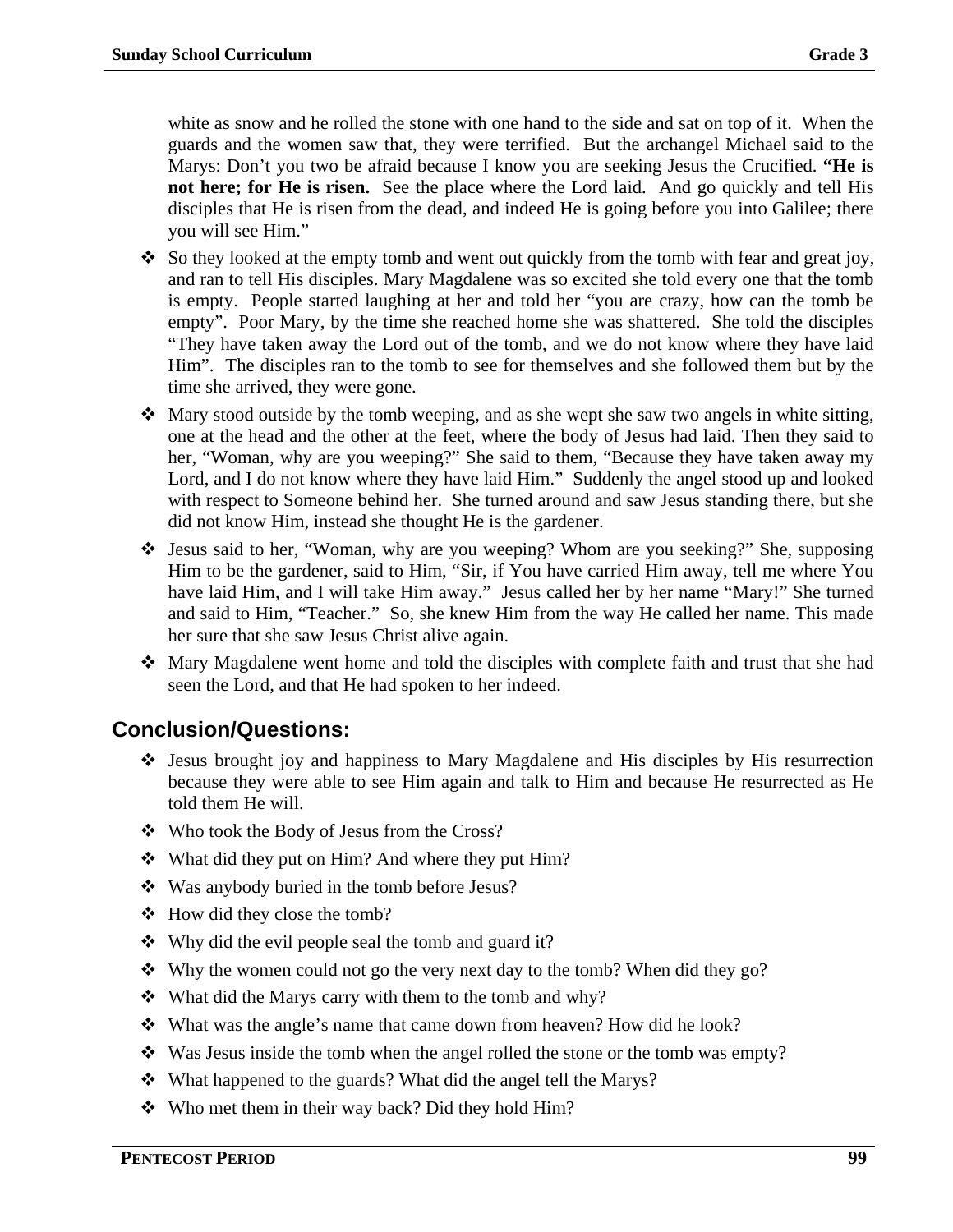- What happened to Mary Magdalene before reaching home? Did she stay at home?
- How did she know Jesus the second time? Did He allow her to touch Him that time?
- Can Jesus come out of the tomb while it is closed?

- Play to the children the reenactment of the resurrection as performed by the priest and the deacons during the resurrection liturgy.
- Make a model similar to the tomb of our Lord Jesus Christ.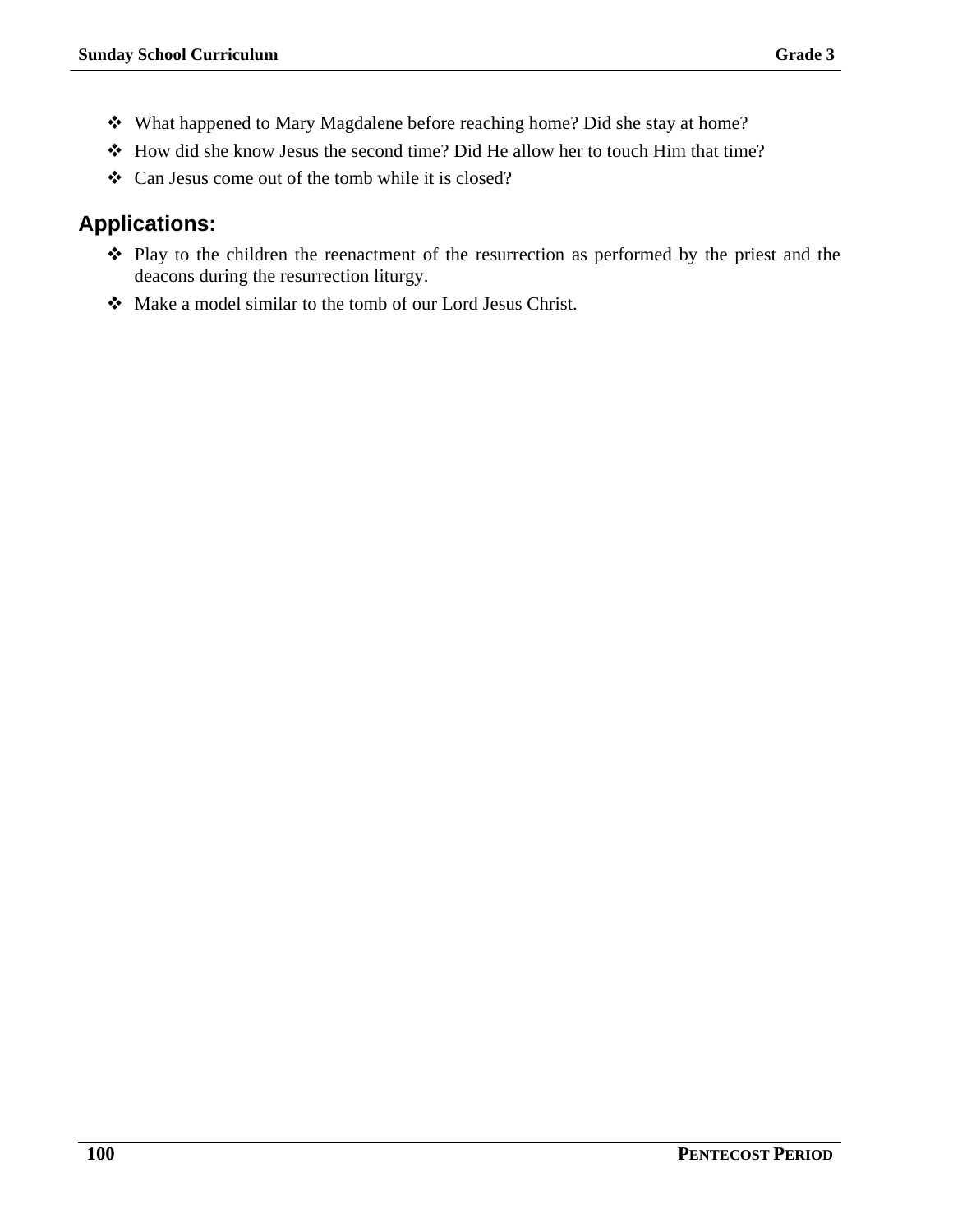# **Week 2: Jesus Christ Appears To His Disciples**

### **Objective:**

Lord Jesus Christ overcomes death.

# **References**

- $\div$  John 20:19-23
- Luke 24:36-43
- With Christ in His Passions, Death and Resurrection Sporting

# **Memory Verse**

"The disciples were glad when they saw the Lord" (John 20:20).

# **Introduction:**

- To start the lesson, bring the Resurrection Icon and ask the children to carry it and go around singing the hymn, "Truly Risen..."
- \* You may also have them view a film about Resurrection or a drawing that shows the event of Resurrection.
- \* Review the previous lessons and the verse.
- **❖** What happened to the sun on the day when our Lord Jesus Christ was crucified?
- What happened to the tombs?
- Who confessed that the Lord Jesus was the Son of God?
- Where was Christ buried?
- When did He rise from the dead?
- ❖ Who came early to the tomb?

# **Lesson Outline:**

The Lord Jesus was buried in a tomb. He spent three days in the tomb. After three days, the Lord was raised. The disciples assembled in St. Mark's house because they were afraid of the Jews so they had closed and locked the doors. On Sunday evening, Jesus came and stood in the middle and said to His disciples, "Peace be with you" when He had said this He showed them His hands and His side. Then the disciples were glad when they saw the Lord. Then He breathed on them, and said to them, "Receive the Holy Spirit. If you forgive the sins of any they are forgiven, if you hold the sins of any, they are held".

Now Thomas was not with them when Jesus came. So the other disciples told him, "We have seen the Lord" but he said to them, "Unless I see in His hands the print of the nails, and place my finger in the mark of the nails, and place my hand in His side, I will not believe".

 $\div$  Where were the disciples?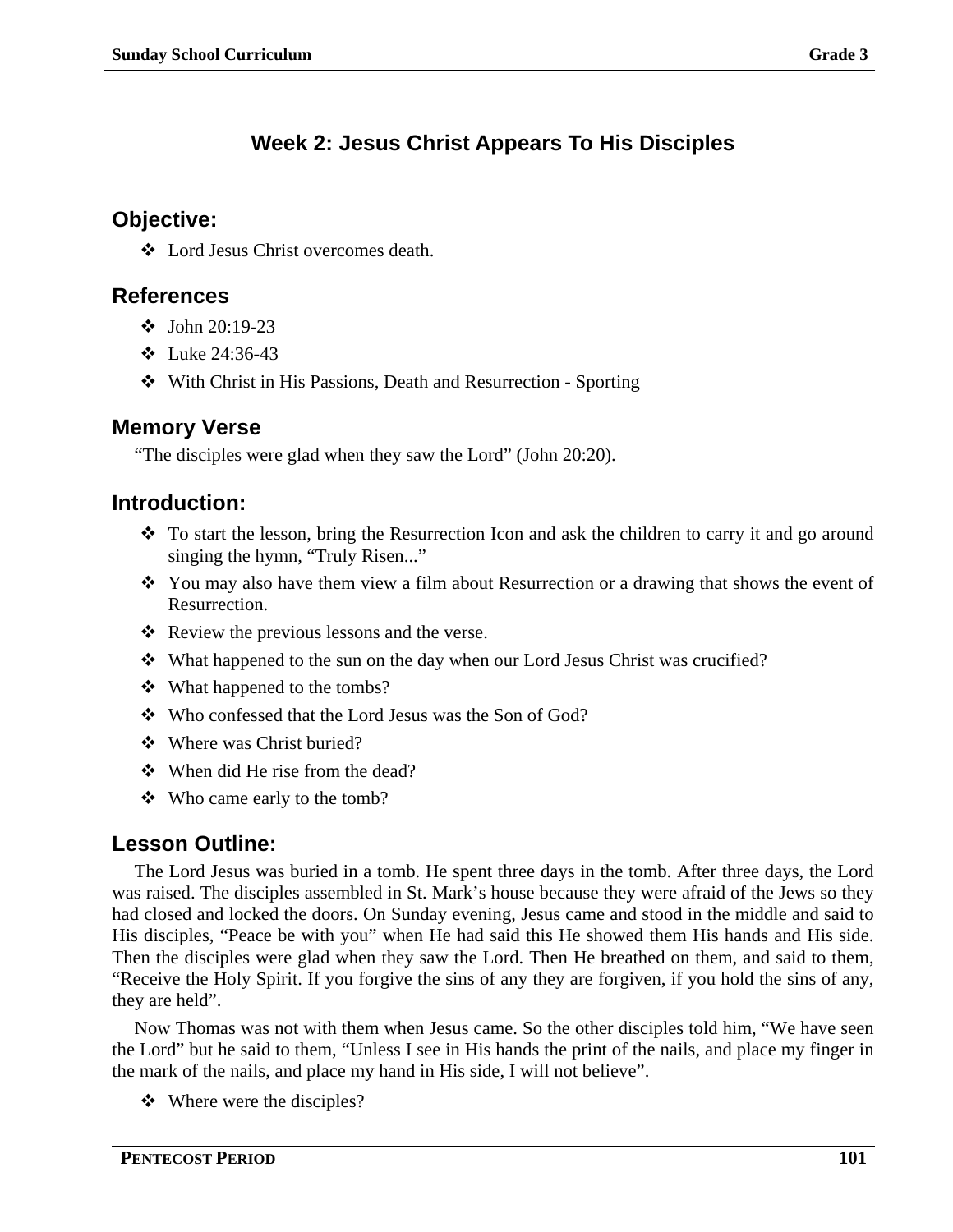- Where was Thomas?
- $\triangleleft$  Did he believe the disciples' words?
- Who can say the verse?

Eight days later, His disciples were again in the upper room and Thomas was with them. The doors were shut, but Jesus came and stood among them, and said, "Peace be with you" then He said to Thomas, "Put your finger here, and see my hands, and put your hand on my side, do not be faithless but believing". Thomas answered Him, "My Lord and my God". Thomas believed in the Lord.

- When did the disciples gather and Thomas with them?
- What did Jesus say to Thomas?
- What did he answer?
- Who can say the verse?

- The children carry the icon representing Resurrection and go around the church with it singing: "Truly Risen..."
- $\div$  Groups of children could be formed to distribute the offerings among the poor on the occasion of the feast.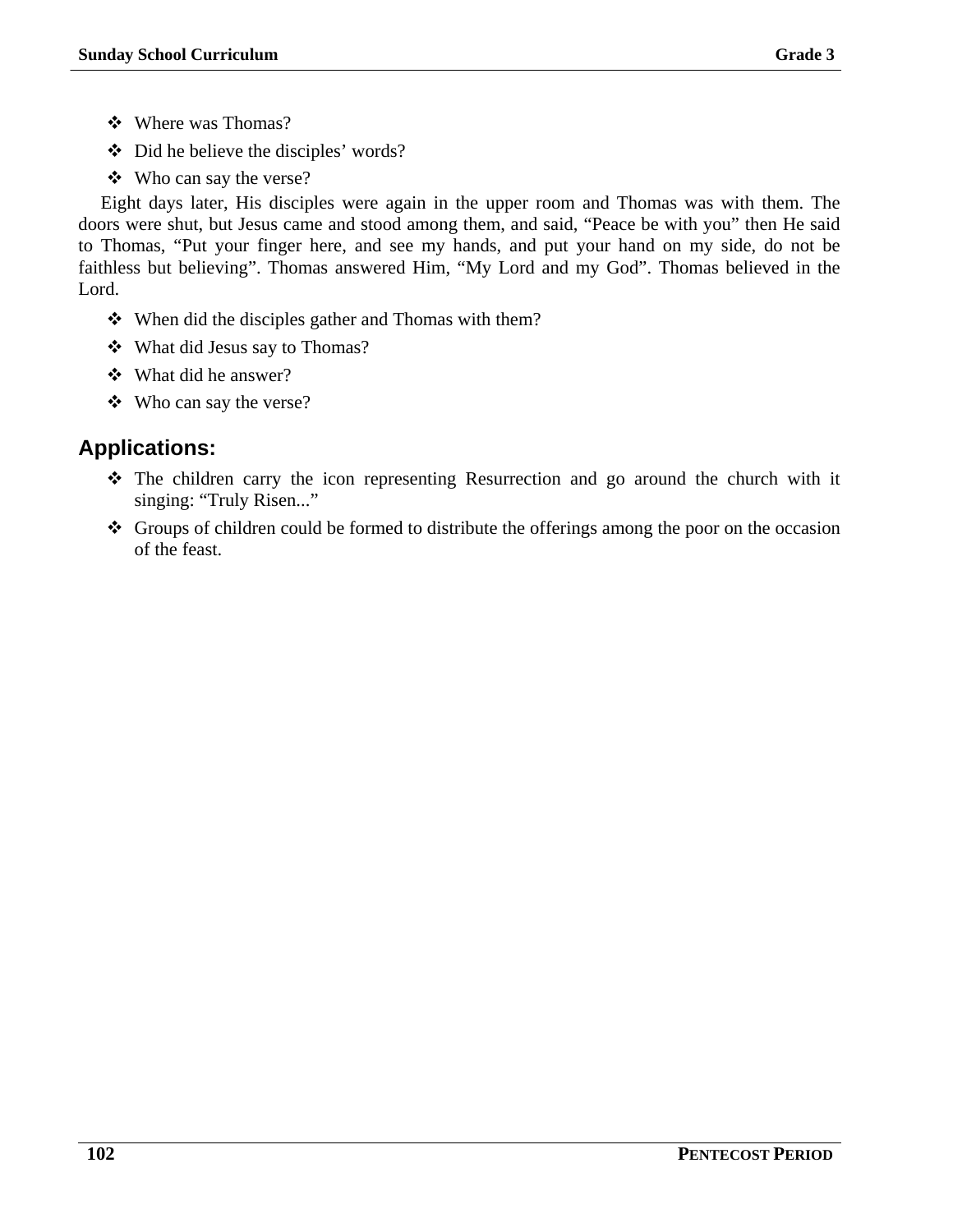# **Week 3: Almsgiving - Anba Abraam**

#### **Objective:**

❖ How to show our love for others.

#### **References:**

- The life of Anba Abraam Al Mahaba bookshop
- Anba Abraam the Saint Fr. Michael Saad
- The grade of the soul, almsgiving Anba Yoannis

#### **Memory Verse:**

"He who is kind to the poor lends to the Lord" (Proverbs 19:17).

### **Introduction:**

- Display the picture of Anba Abraam and place tapers before the picture. Ask the children to carry it and go around honoring it by singing hymns.
- $\triangle$  Review the previous lesson and the verse.
- What did the disciples do?
- $\bullet$  Whose picture is this?
- What is this saint famous for?
- What should I give to the poor and the needy?

### **Lesson Outline:**

There was once a bishop whose name was Anba Abraam, the Bishop of Fayoum (a city in Egypt). He was a Saint. He executed the commandments of the Lord carefully, especially the commandment of almsgiving. One day a poor woman came to him but at that time he had no money. One of his children had given him a shawl, which he did not use. The poor woman said to him, "Your Grace, the bishop I am in dire and need of money. Please give me some". And the bishop said, "I have no money my daughter, but take this shawl and sell it and buy what you need". The woman said, "Thank you very much your Grace". Then she took the shawl, kissed the cross and the bishop's hands and left the place saying, "For God loves a cheerful giver".

- What is the name of the late Bishop of Fayoum?
- What was that saint famous for?
- What did the woman ask of him?
- What did the saint give her?
- Who remembers the verse?

The woman took the shawl and went to the market to sell it and there the owner of the shawl saw her: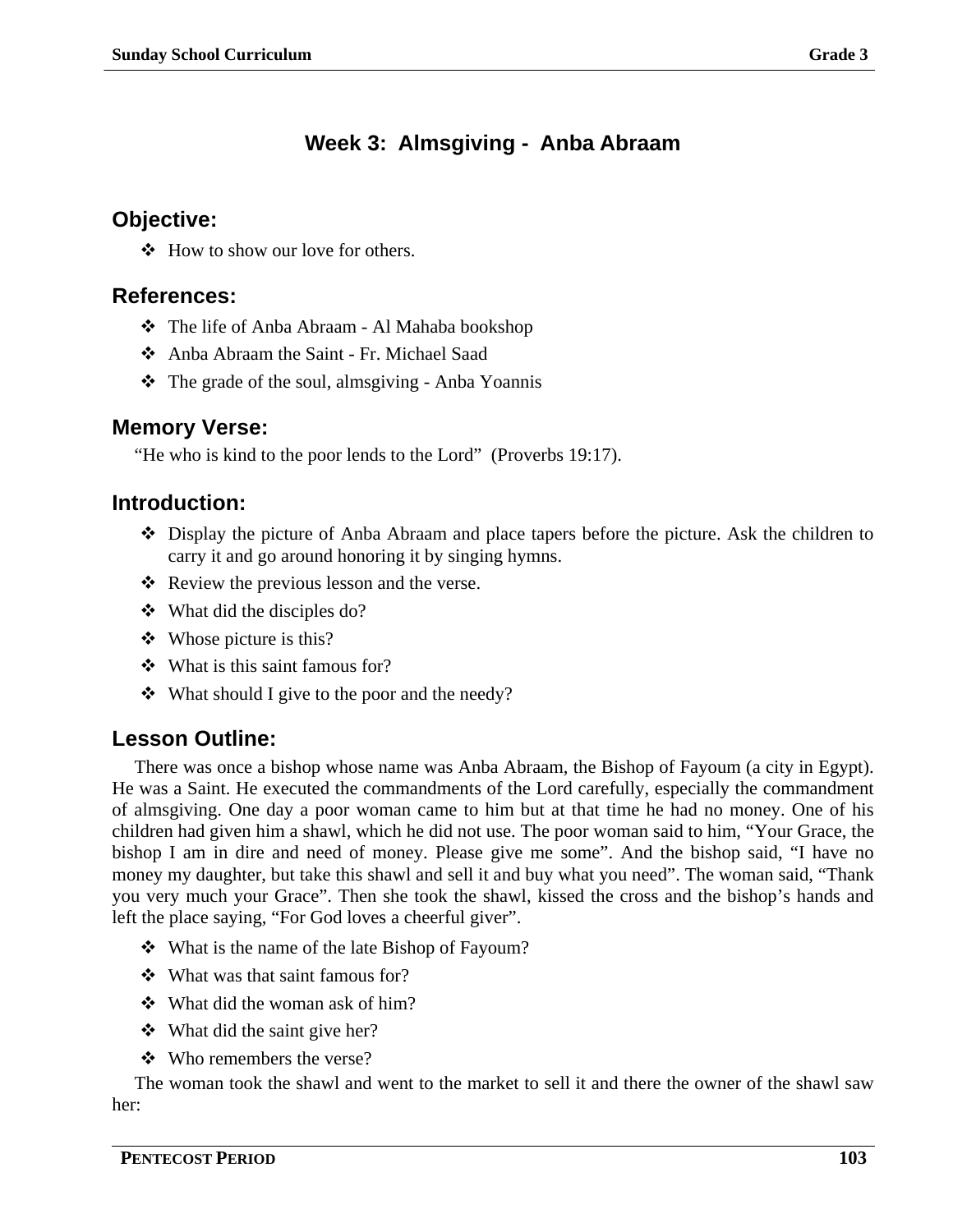- The man: How much is this shawl?
- + The woman: How much do you want it for?
- The man: Anyway take this sum of money and give me that shawl.

The man gave her the money and she gave him the shawl. The man took the shawl and went to Anba Abraam. Before giving the shawl back to the Bishop, the man asked, "Why don't you cover yourself with the shawl, my father Anba Abraam in this cold weather?" Anba Abraam said, "The shawl is above my son", meaning the shawl was with Jesus.

- ❖ Who bought the shawl back from the woman?
- What did the man do with it?
- What did he say to Anba Abraam?
- What was Anba Abraam's answer?

Then the man presented the shawl to Anba Abraam. Anba Abraam was surprised and said to the man, "Perhaps you have oppressed her my son". And the man replied, "No, my father. I gave her the whole price". The Bishop said, "May the Lord reward you my son". The man said, "Thank you your Grace, pray for me Anba Abraam". The man kissed the cross and the hands of the Bishop and went out saying, "For God loves a cheerful giver".

- What did the man do when he went to the bishop?
- What did Anba Abraam say to him?
- What was the man's answer?
- Who remembers the verse?
- ❖ Who remembers other verses about almsgiving?

### **Conclusion:**

One must help the weak, remembering the words of the Lord Jesus, how he said: "It is more blessed to give than to receive" (Acts 20:35).

- Discuss with the children a way of organizing an act of almsgiving.
- Each class should give a box for almsgiving and the money collected should be given to a poor family.
- The servant begins the study of the Morning Prayer, gives children some extracts and encourages them to study and memorize them emphasizing that "the light that enlightens every man was coming into the world". Thus the children study them and use them in their prayers at home.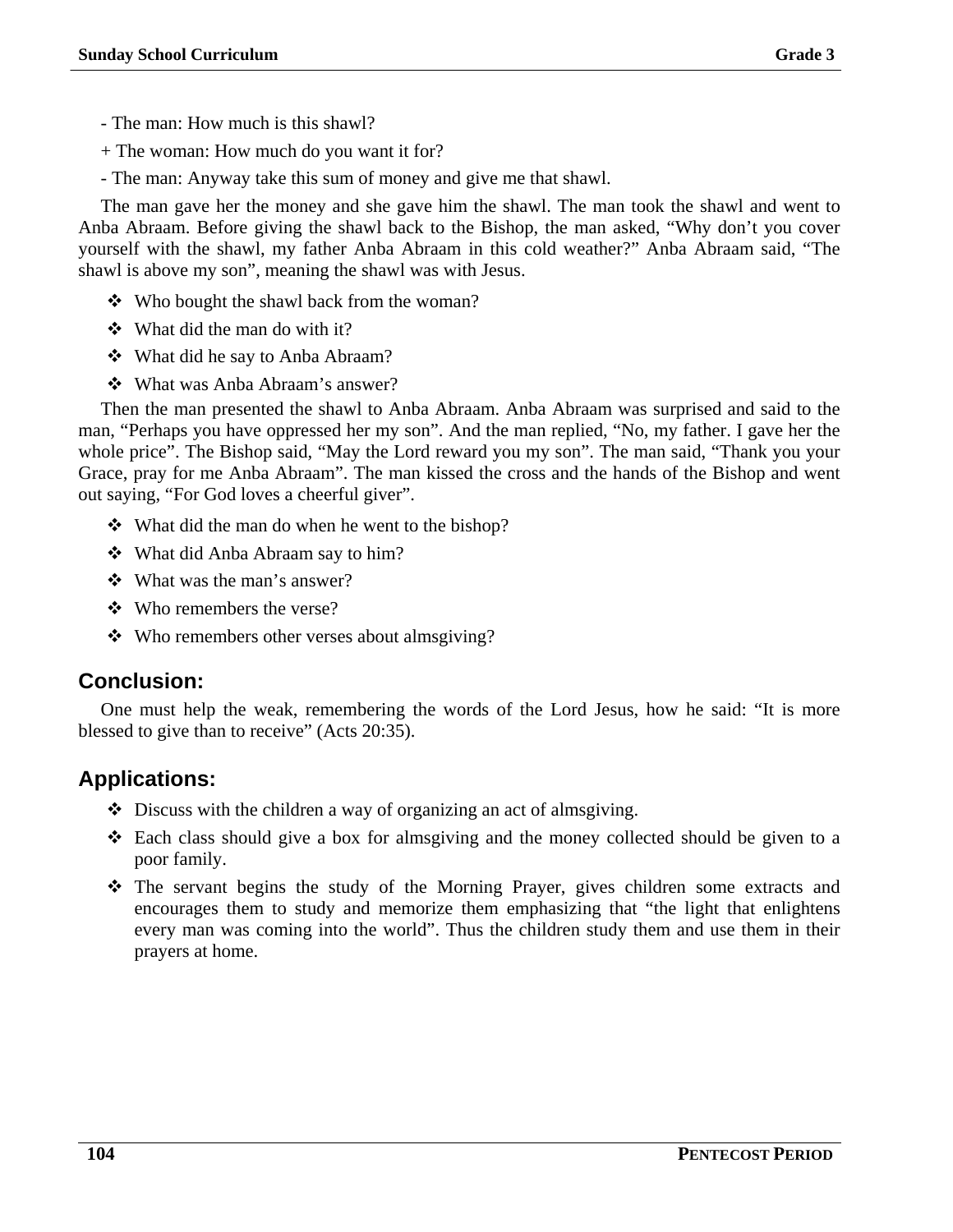# **Week 4: Lights Inside The Church**

### **Objective:**

Love of the church.

#### **Memory Verse:**

"I am the light of the world" (John 8:12)

### **References:**

- Exodus 25:31; 37:17-24
- John 9:5
- The noble pearls, Part 1

#### **Introduction:**

- $\div$  Using lights the church aims at drawing the attention of the people to the transfiguration of Christ (Mathew 17:1-8). When Christ transfigured to His beloved John, John saw the lights surrounding the Lord. For this reason, tapers are lit day and night in honor of the Lord so that the Church may be like the sky. This refers to the glory of the church (Revelation 21,22,23) of which the earthly church is a symbol and example. One of the fathers said, "Since the church is heavenly earth, it must be decorated with these lights. Lamps and candles, which are like stars in the sky, must shine inside the church. This reminds people that they should be shining like lights in the world.
- $\triangle$  Christ is the light of the world. He enlightens our hearts with his true light thus the darkness of sin is no more.
- Our Lord Jesus likes us to shine. Sing together "I love you Lord Jesus…" [Praise the Lord, Page 54].

### **Lesson Outline:**

Use the lights of the church during the lesson. Light the cross, the chancel, and the lamps.

- $\bullet$  What do we notice on the chancel inside the church?
- What do we notice in the east side of the altar?

We notice that there are many lights in the church. Some of them are on the lecterns before the holy books, which we read; others are on the altar so that the church may be lit like the sky since the church is heavenly earth decorated with lights. Lamps and candles also shine inside it and they look like stars in the sky. This reminds us that we must shine as lights in the world. The Lord Jesus likes us to shine.

- $\div$  What do we notice when we enter the church?
- ❖ What do we see in front of the lecterns?
- What do we see on the Altar?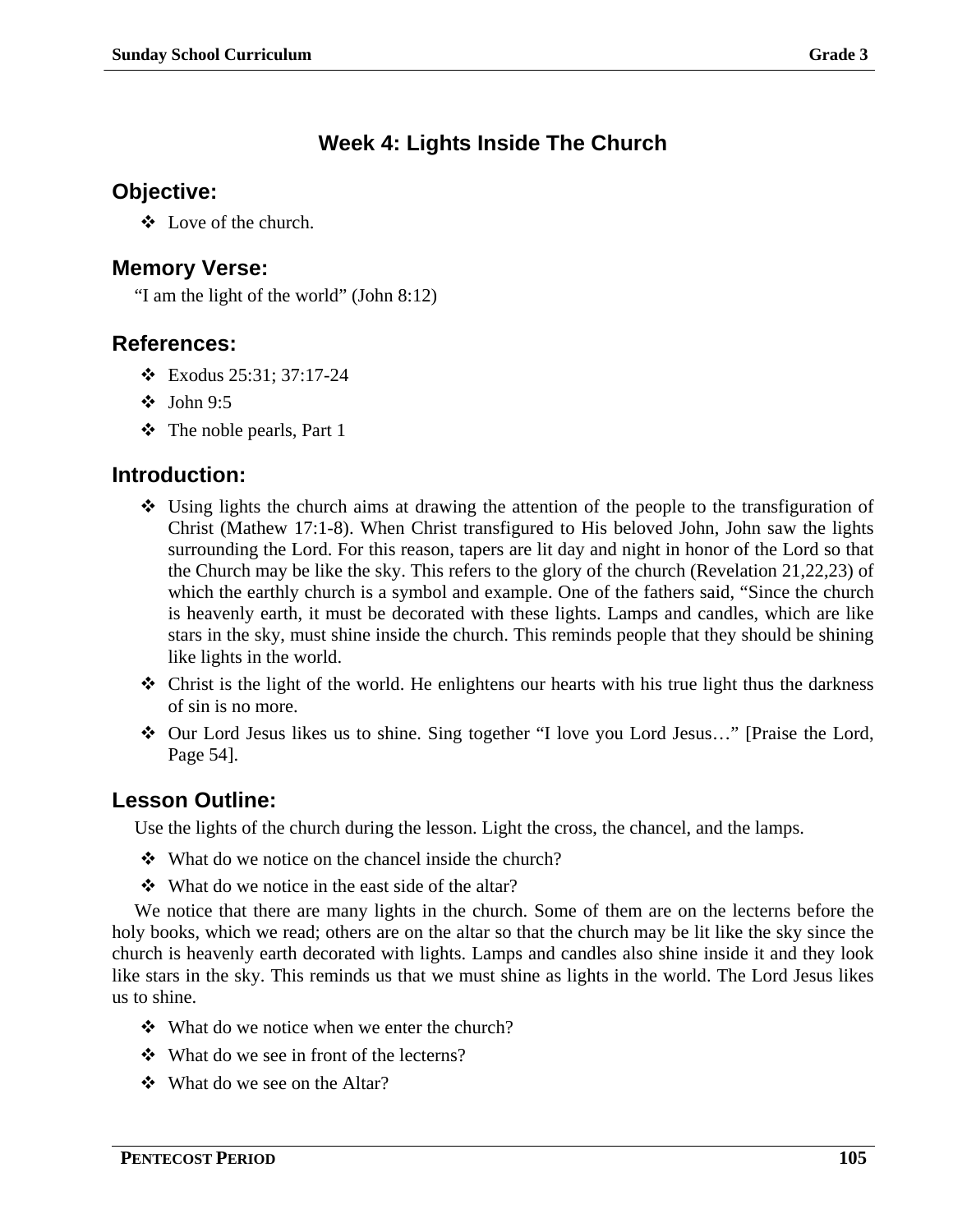$\triangleleft$  What does the church look like when it is lit with lights?

There is a shining lamp in the east side. It is hung on the east wall of the sanctuary before the Altar (The servant lights the lamp). It refers to the star that appeared in the east and guided the wise men to the place where our Lord Jesus was born, in a manger. He was shining everywhere, as He is shining among the people.

- $\triangleleft$  What is hung on the wall east of the sanctuary?
- $\cdot \cdot$  What is placed in the lamp hung on the east side of the wall?
- What does this lamp stand for?
- Who remembers the verse?

We also see tapers and lamps before the icons of the apostles and the Virgin St. Mary and the Saints and martyrs indicating that they are lights in the world and shining planets in the sky of the church because of their virtues and preaching with which they praised the Lord, and that their souls shine with the light of glory coming over them from the Father of Lights in heaven. (Light the lamp of the chancel, children repeat; The Lord Jesus likes us to shine).

- What do we see in front of the icons?
- Why do we light tapers before the icons of Saints?
- Who can mention the names of some Saints whom we light lamps and tapers before their icons?
- Who remembers the verse?

#### **Applications:**

 $\triangle$  Children should make a lamp and light it in front of the icon of the Virgin St. Mary or one of the Saints.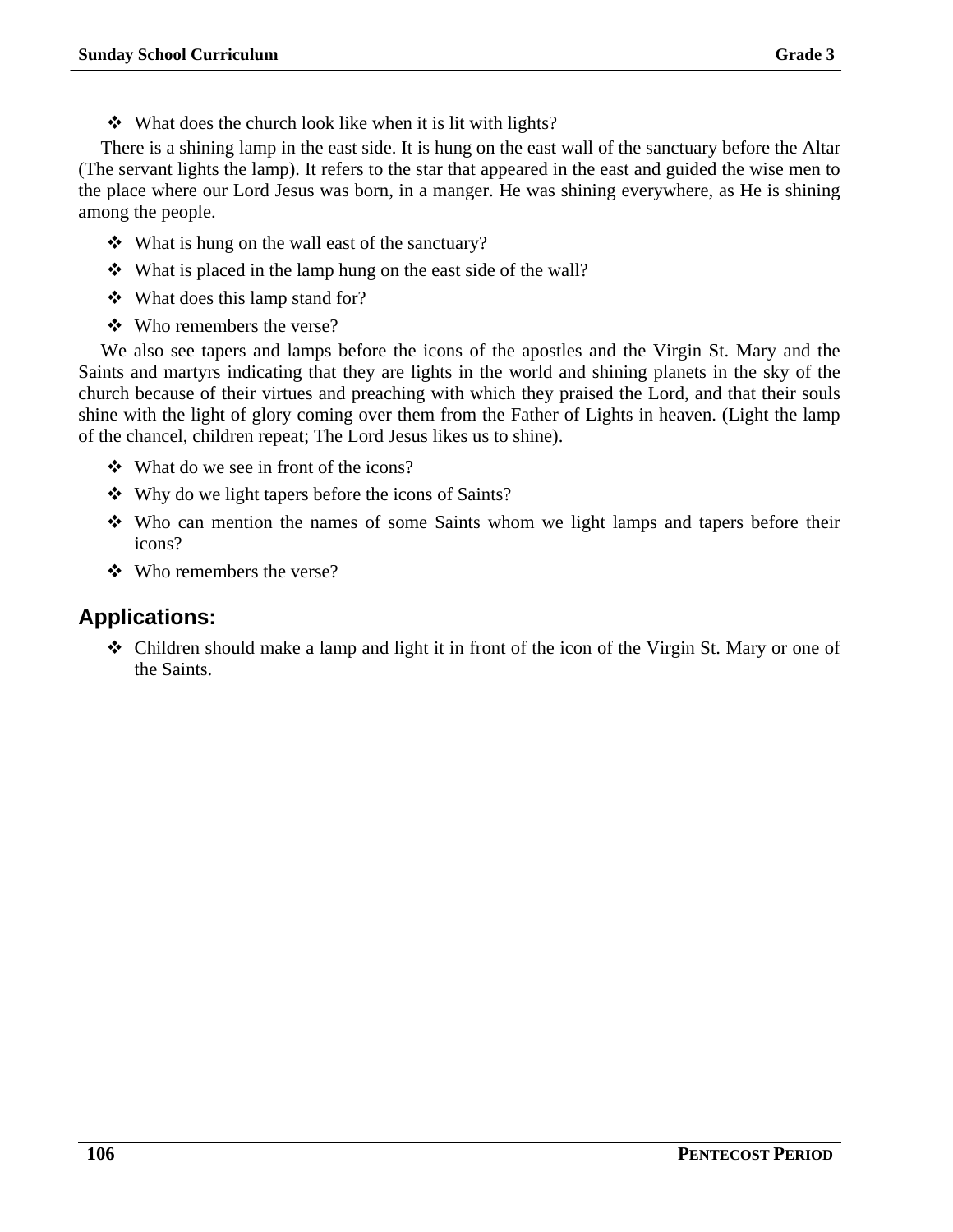## **Week 5: Ascension**

#### **Objective:**

- $\cdot \cdot$  To understand what is the meaning of ascension.
- To learn the story of Ascension.

#### **Memory Verse:**

"A cloud received Him out of their sight" (Acts 1:9).

### **References:**

Acts 1:2-11

#### **Introduction:**

What is the meaning of Ascension? Ask the children and show them a picture of the ascension of Jesus Christ. Ascension means go up. Jesus Christ after 40 days from His resurrection he ascended to the heavens, i.e. He rose from the dead and went up into the heavens.

#### **Lesson Outline:**

After Jesus Christ died on the cross, His body was placed in a new tomb but after 3 days He came out of the tomb and was alive again. This is what is called resurrection. After He became alive again He appeared to His disciples for 40 days. He told them many things about His kingdom in heaven and about how they are supposed to tell every body about Jesus Christ.

At the end of the forty days and as He was speaking to them, He started to rise up…up…up gradually to heaven. He was spreading His hands to bless them when He started to ascend. He finally disappeared in the clouds very… very high in the sky. The disciples were still staring at the clouds where Jesus Christ disappeared. They were amazed with what they were seeing. They could not believe their eyes. They continued looking to the clouds for a long time.

So two angels appeared to them from heaven in white cloth and told them: "Why do you stand gazing up into heaven?" This same Jesus, who was taken up from you into heaven, will so come in like manner as you saw Him go into heaven" (Acts 1:11). Yet, no body knows when He will come again.

So, all the disciples went back together to the House of St. Mark. They stayed there with St. Mary and some women and were praying all the time. They did not leave because Jesus Christ told them to wait until they get power from the Heaven.

### **Conclusion/Questions:**

Jesus Christ went up to heaven after forty days from Easter and we are waiting for Him to come again on the clouds like the angels said. Meanwhile, we stay together, pray together and love each other till Jesus comes again.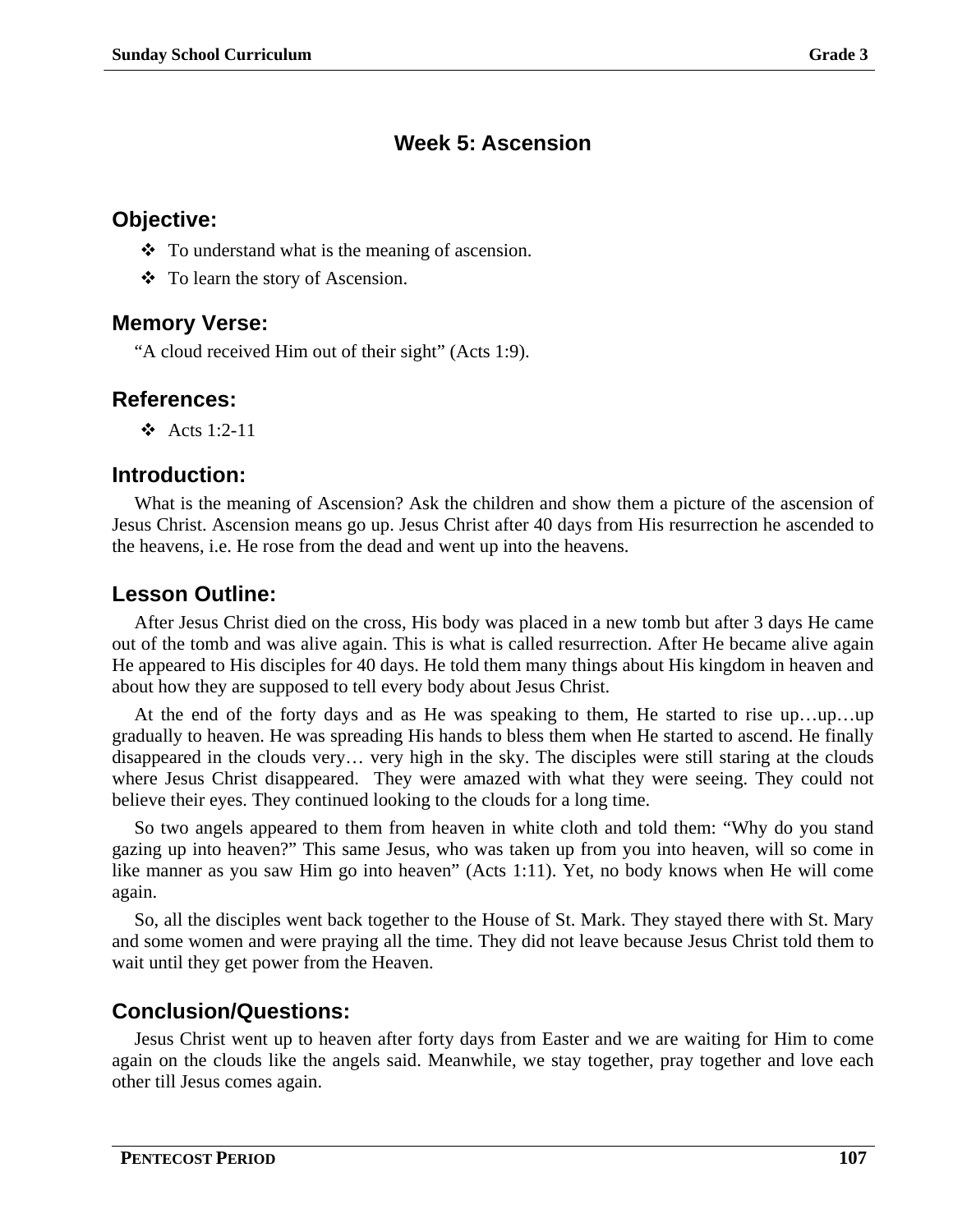- Who ascended to the heaven?
- What does ascension mean?
- \* How many days did Jesus spend with the disciples after Easter?
- What was Jesus doing when He ascended?
- ◆ How many angels appeared to the disciples?
- What did the angels tell the disciples?

- Draw a picture of Jesus Christ ascension to the heaven.
- Show the children how does a balloon filled with helium goes up to the sky till it disappears from their sight just like what happened to the disciples during the ascension of Jesus Christ.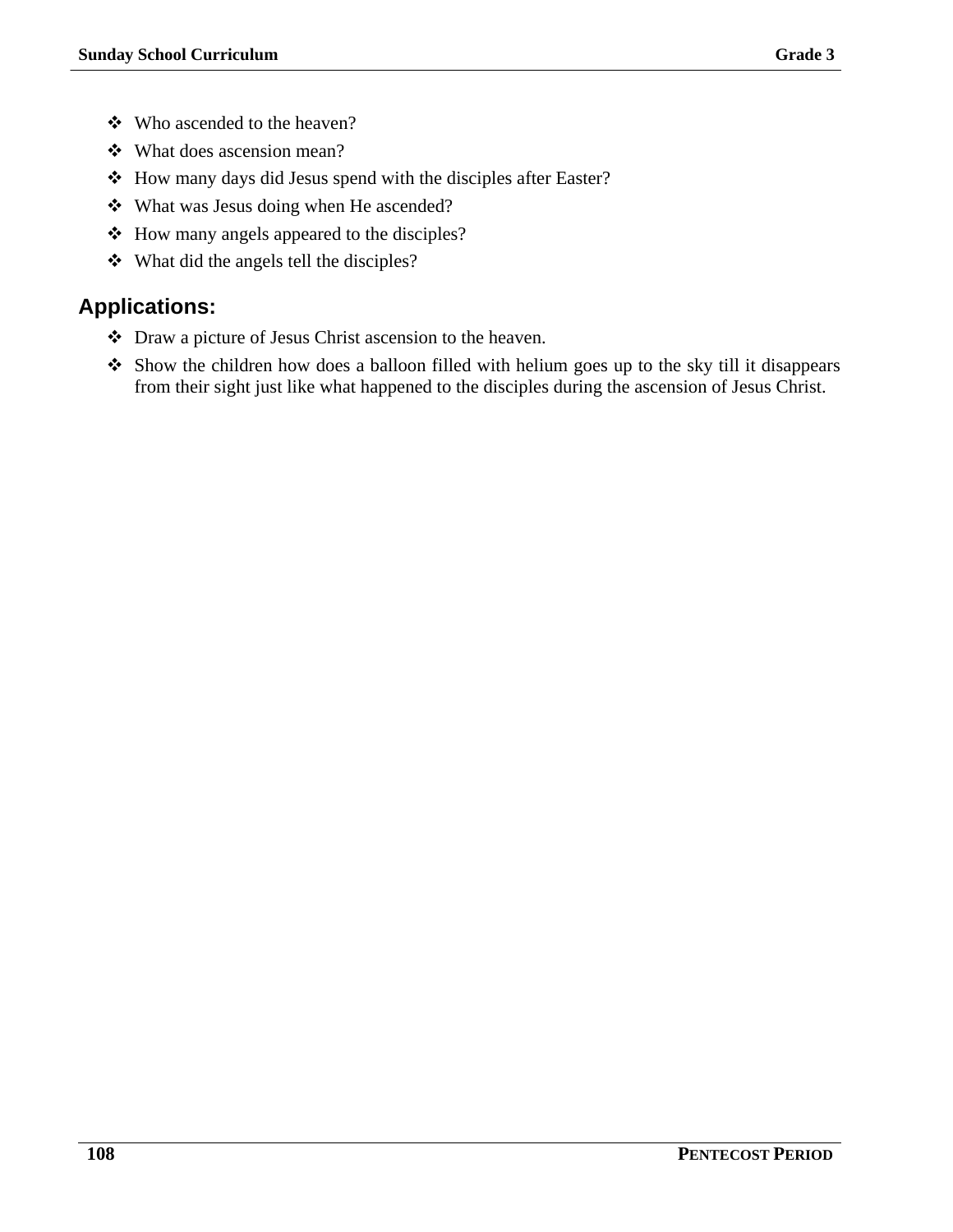# **Week 6: Abraham Is Visited By God**

#### **Objective:**

- $\triangleleft$  To learn to share meals with visitors.
- To learn to be generous with strangers.

### **References:**

- $\div$  Genesis 18:1-16
- Interpretation of the Book of Genesis Fr. Tadros Y. Malaty

### **Memory Verse:**

"Is anything too hard for the Lord?" (Genesis 18:14)

### **Introduction:**

- $\triangleleft$  Review the previous lesson and the verse.
- $\triangle$  Ask the children what they do when they have visitors? If they serve anything or share a meal with them.
- $\triangle$  What is the best thing they like about having visitors at home?
- Prepare pictures of the things Abraham used to please his visitors, i.e. water bowel, bread, calf, butter and milk. Try to use them as visual aids for the children during the story.

# **Lesson Outline:**

Once upon a time Abraham was sitting at the door of his tent under the trees, when he looked and saw three men standing close to his tent. Abraham ran to greet them and bowed down for them. This was actually God and two angels appearing to Abraham in the form of men. Abraham asked them to come and visit him and spend some time in his tent to rest. When they came in Abraham brought water to wash their feet and to help them refresh and relax. He also went to his wife Sarah and asked her to make bread for the visitors. Abraham, then, ran and caught a calf to cook and gave to his visitors to eat and be filled. So, he took butter and milk with the calf and placed it before them and he stood by them while they ate.

- Who came to visit Abraham?
- What did Abraham ask them to do?
- What did he ask Sarah to make for the visitors?
- What did he give for his visitors to eat?

After the three men ate and were happy with Abraham's hospitality and generosity, they asked him where is his wife Sarah. Abraham said: "Here, in the tent". The Lord said: "next time I come to visit you, your wife shall have a baby". Sarah was listening to what the visitors were saying to Abraham and she laughed. She laughed because she was old and Abraham her husband was very old and she did not believe that they could have a baby when they are very… very old like this. Then the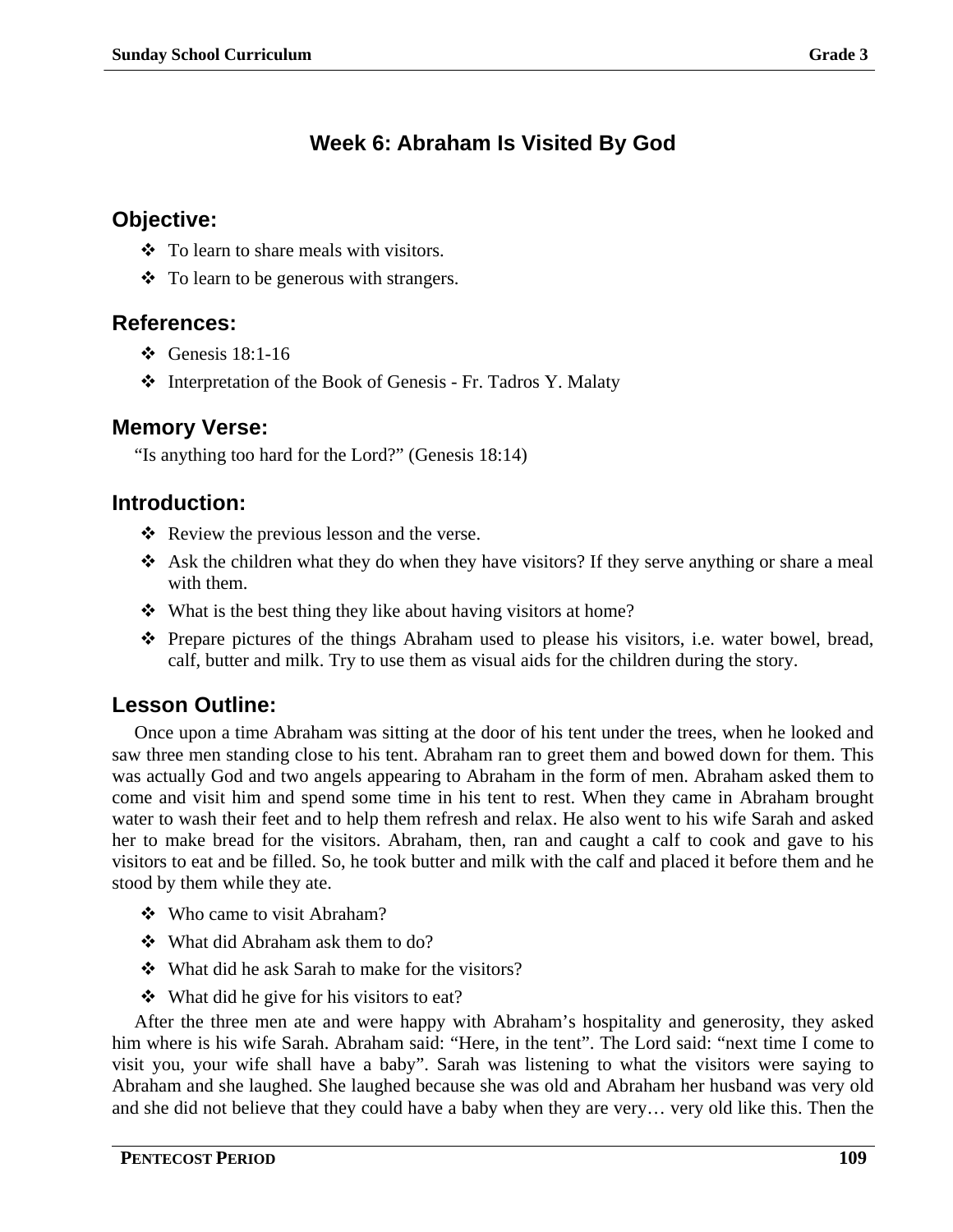Lord who was visiting Abraham asked him "why did Sarah laugh?" He told Abraham that God can do anything and He can give you a baby son even if you were both very old. Sarah was afraid, so she lied saying: "I did not laugh". The Lord said: "No, but you did laugh". God did actually give the old Sarah and Abraham a baby son as He said He would when He visited Abraham. Their child name was Isaac.

- What did the Lord tell Abraham?
- Why did Sarah laugh?
- Why did Sarah lie?
- $\cdot \cdot$  Is it good or bad to lie when we are afraid?
- What was the name of Abraham's son?

# **Conclusion:**

We have to be nice and kind to visitors and strangers like Abraham was to God and the two angels who visited him in the form of three men.

- $\div$  Never to lie when we are in trouble.
- Write a list of all the things you can do when you have visitors in your house.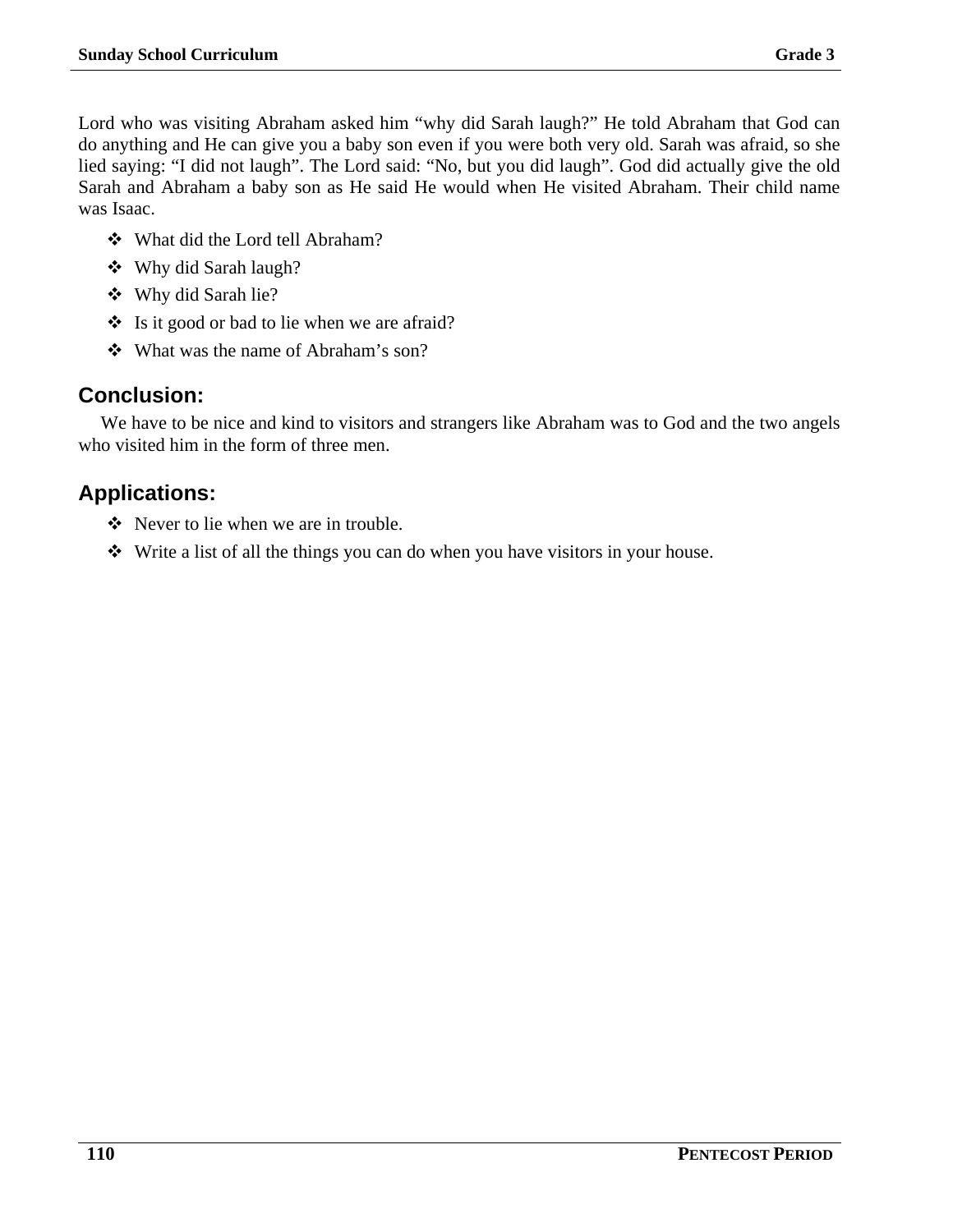# **Week 7: The Pentecost**

#### **Objective:**

 The children should feel the great love and care God gave to them when they received the Holy Spirit after being baptized.

#### **Memory verse:**

"You shall receive power when the Holy Spirit has come upon you" (Acts 1:8).

#### **References:**

- Luke 24:49-53, Acts 2
- The Holy Spirit and His Work in Us H.H. Pope Shenouda III.

#### **Introduction:**

- $\triangleleft$  Review the previous lesson and the verse.
- Use an icon or a picture of the apostles receiving the Holy Spirit during the day of Pentecost.
- $\triangleleft$  Ask the children about what they see in the picture and if they can describe it.

### **Lesson Outline:**

- After the Ascension, the disciples returned back to Jerusalem as the Lord told them. They went up into the house of St. Mark where they stayed. These all continued praying and fasting, with the women and St. Mary the mother of God.
- When the day of Pentecost had come, ten days after Jesus Christ ascended into heaven, they were all praying at St. Mark's house. Suddenly, there came a sound from heaven like very strong wind, and it filled the whole house where they were sitting. Then, there appeared to them divided tongues, as of fire, and one settled upon each of them. These tongues of fire were different from the fire we know, because it did not burn any one or anything. It was coming from God to bring the Holy Spirit to the disciples.
- They were all filled with the Holy Spirit and began to speak with different languages they never knew before. They praised God and started telling every one about the death and the resurrection of Jesus Christ.
- At that time there were living in Jerusalem Jews from different countries. And when they heard the sound of the blowing wind, the multitude came together and was confused because everyone heard them speak in his own language. They were all surprised, and they asked each others: Look, are not all these disciples who speak different languages now used to speak only one language before? Then how is it that we can hear the different languages of the different countries we came from.
- The people laughed at the disciples and said: "they are completely drunk." Hearing that, St. Peter stood up with the other disciples, and raised his voice and said to them, "These are not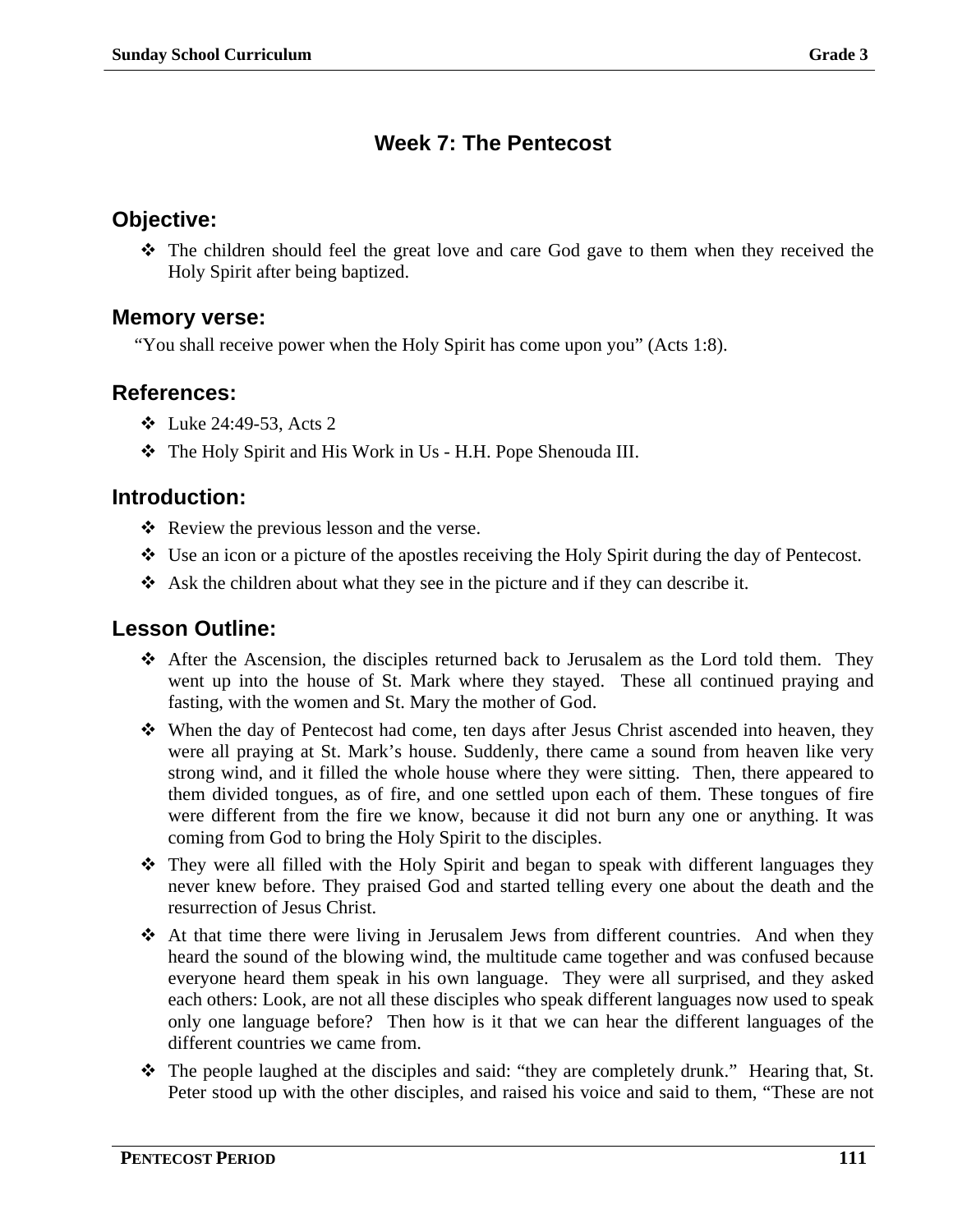drunk, as you suppose, since it is only three o'clock in the afternoon". St. Peter then started talking to the people about Jesus Christ and how He came to save them and that He rose from the dead.

- $\div$  Now when they heard this, 3000 people believed and they asked the apostles "What shall we do?" The apostles answered "Repent, and let every one of you be baptized in the name of Jesus Christ and you shall get the gift of the Holy Spirit and all your sins will be cleaned. Then those who gladly listened to these words were baptized; and that day about three thousand souls were added to them.
- The new believers continued to gather with the rest of the Christians and shared with them the communion and the prayers. Then many wonders and miracles were done through the apostles.
- All who believed were together, and had all things in common, and sold all what they have and divided them among all, so every one would take what he needs only. They were glad when they shared food together and they were all simple in heart, praising God. And the Lord added many more people to the church daily and their number increased quickly.

#### **Conclusion/Questions:**

- The disciples spent the 10 days before the Pentecost in fasting and prayers. The Holy Spirit filled their heart at the end giving them power from heaven.
- Lord now we all have the Holy Spirit in us from Baptism so give us the same power as you gave to your disciples.
- $\triangle$  Where did the disciples go after the Ascension?
- $\cdot \cdot$  What did they do while waiting?
- Why did they select additional apostle?
- ❖ What are the names of the twelve apostles?
- ❖ Who else was with the apostles?
- What happened the day of Pentecost?
- $\triangleleft$  At what hour the Holy Spirit filled the apostles?
- $\triangleleft$  What did the people think about them?
- ◆ How many were saved by one sermon from Peter?
- $\triangleleft$  What did they do to join the new church?
- How did they live after that? Did anybody have a need to a thing?
- $\mathbf{\hat{P}}$  Why do we name this day the birthday of the church?

- $\div$  Let us do what the apostles and the new believers did, share everything, love one another, pray and fast together.
- $\triangleleft$  Go to the church together, play together, and take communion together.
- $\mathbf{\hat{P}}$  We also have to tell the children who don't share that sharing is from God.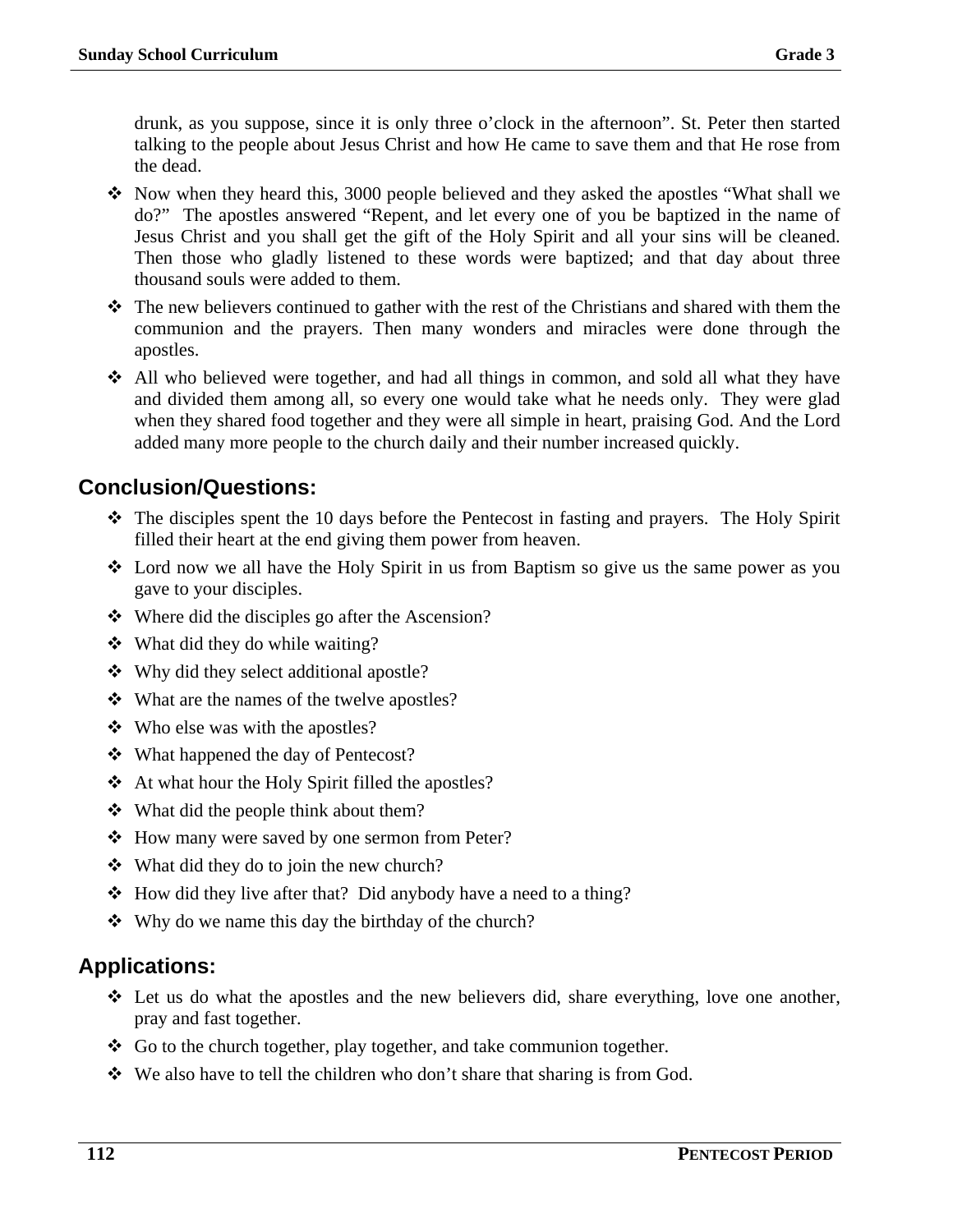# **THE APOSTLES' FAST PERIOD**

Use Filler lessons (at the beginning of the book) between the feast of Pentecost and the second week of July.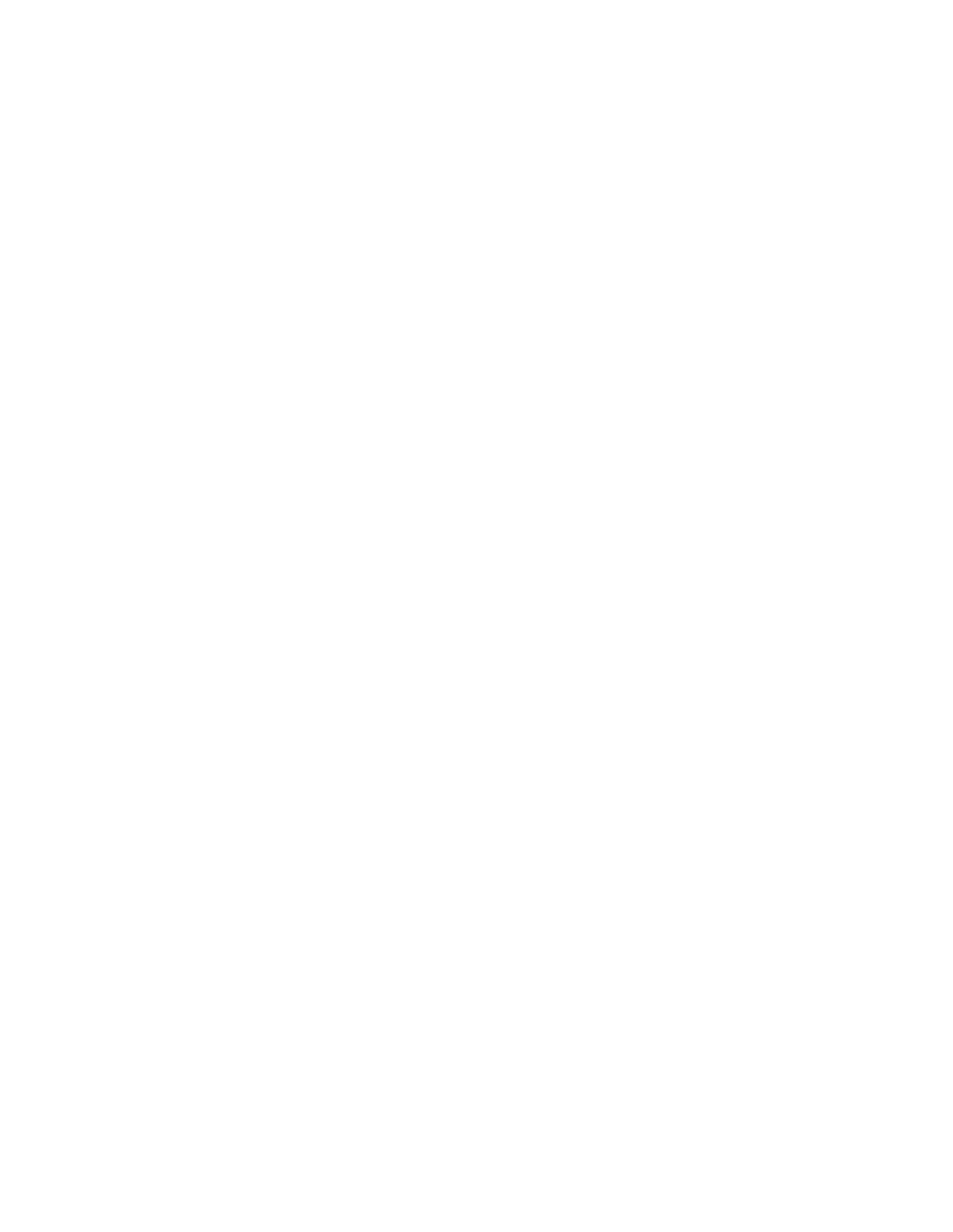# **LESSONS FOR THE MONTH OF JULY**

- Week 1: The Apostle Feast
- Week 2: Jesus Heals a Centurion's Servant
- Week 3: Showing Respect for Priesthood Korah and Dathan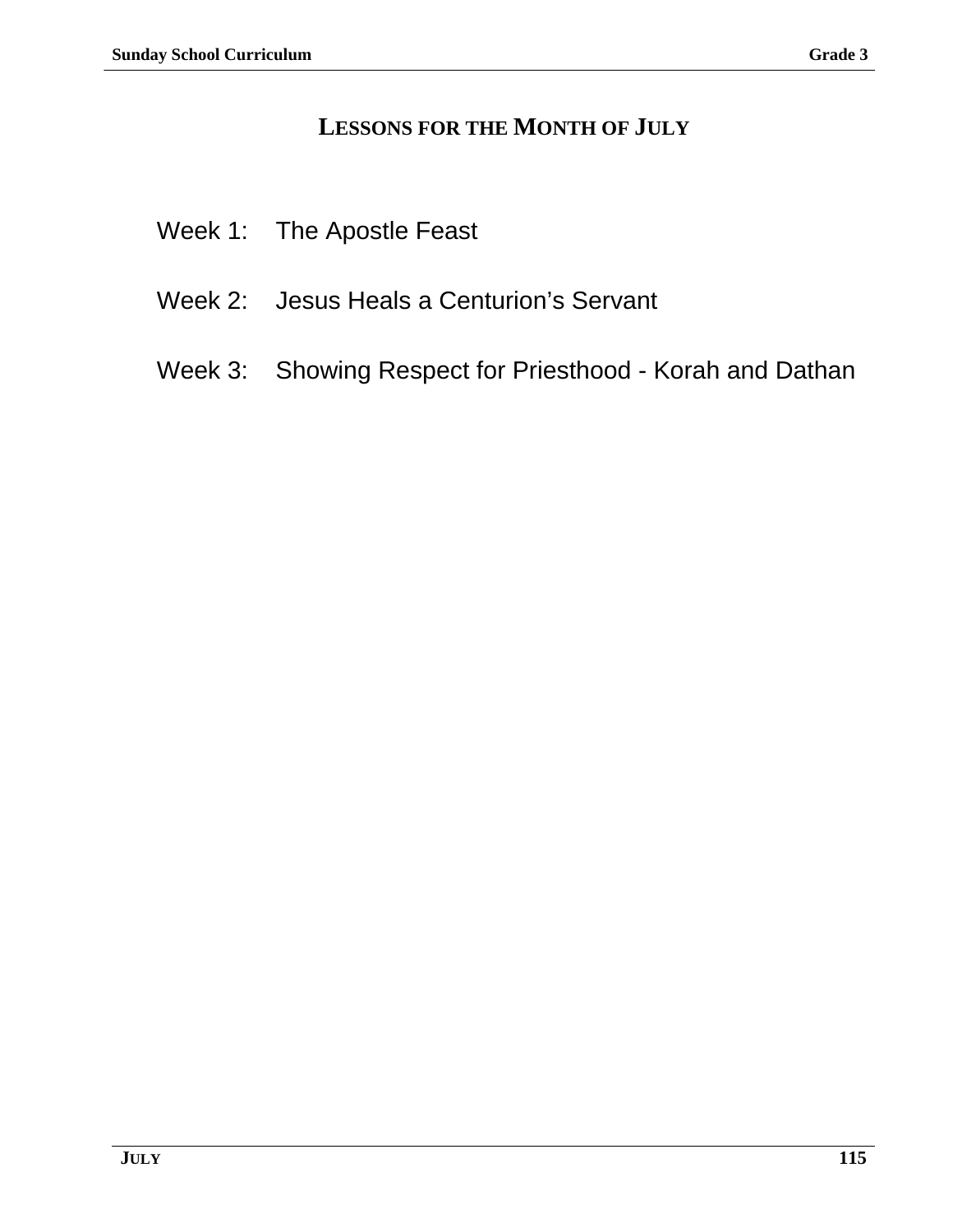# **Week 2: The Apostles Feast**

## **Objective:**

◆ To know that Christ loves sinners in the same way He loves the righteous.

### **References:**

- Matthew 9:9
- Interpretation of the Gospel of St. Mathew Fr. Marcos Daoud
- Interpretation of the Gospel of St. Mathew the Virgin Mary Church, Fagala

### **Memory Verse:**

"Consider the outcome of their life and imitate their faith" (Hebrew 13:7).

# **Introduction:**

- $\triangleleft$  Bring coins or pictures of coins to the class.
- $\triangleleft$  Review the previous lesson and the verse.
- Who can remember one of Christ's disciples?
- $\div$  Who collects taxes now?
- Who collected taxes in the age of the Romans?

# **Lesson Outline:**

There were some people in Judea who collected money. These people were called tax collectors. One of these people was called Levi. That man was sitting at the tax office. He was a tax collector in the customs office in the port of Capernaum, or a collector of the production tax or a collector of the land tax.

- ❖ Who collected taxes from the people?
- ❖ What was Levi's job?
- ❖ Where did Levi sit?

Jesus left that place and as He walked along, He saw a tax collector named Matthew, sitting in his tax office. Jesus said to him "Follow me". The power of the word affected Levi (Matthew). The words of Jesus found their way into Matthew's heart. The words of Jesus were sweet and gentle. He left the money and every thing and followed Him saying, "O Lord take me by Your hand..." (Children sing the hymn)/

- What did Jesus say to Levi?
- ❖ What happened to Levi?
- ❖ What did Levi do?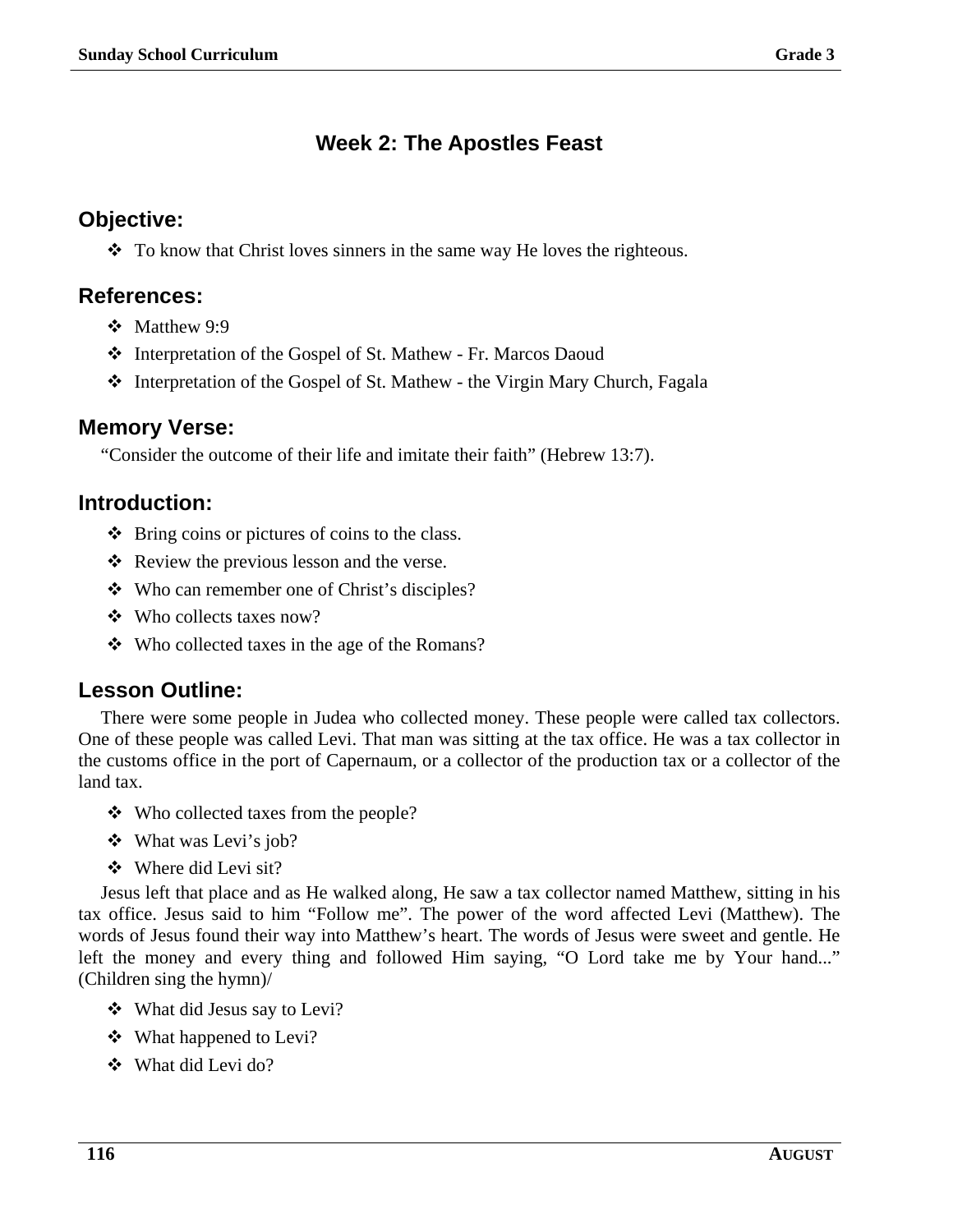The Lord Jesus called him Matthew, i.e. the gift of God, and the man became one of the twelve apostles whom Jesus chose to teach and preach the good news all over the world. Matthew wrote the first Gospel. He accompanied the apostles all the time even after the ascension of Christ. He preached the good news in the land of Cush and Persia. He was martyred in the land of Cush in 62 AD when someone stabbed him with a spear and he won the crown of martyrdom and the crown of apostleship.

- What was the other name of Levi after he followed Jesus?
- What did Matthew write?
- Where did Matthew preach the good news?
- How was Matthew martyred?
- Where was he martyred?

### **Conclusion:**

We have to love God more than money and more than anything else in the whole world.

# **Applications:**

 $\bullet$  Distribute to the children the names of the 12 disciples to memorize for the next week.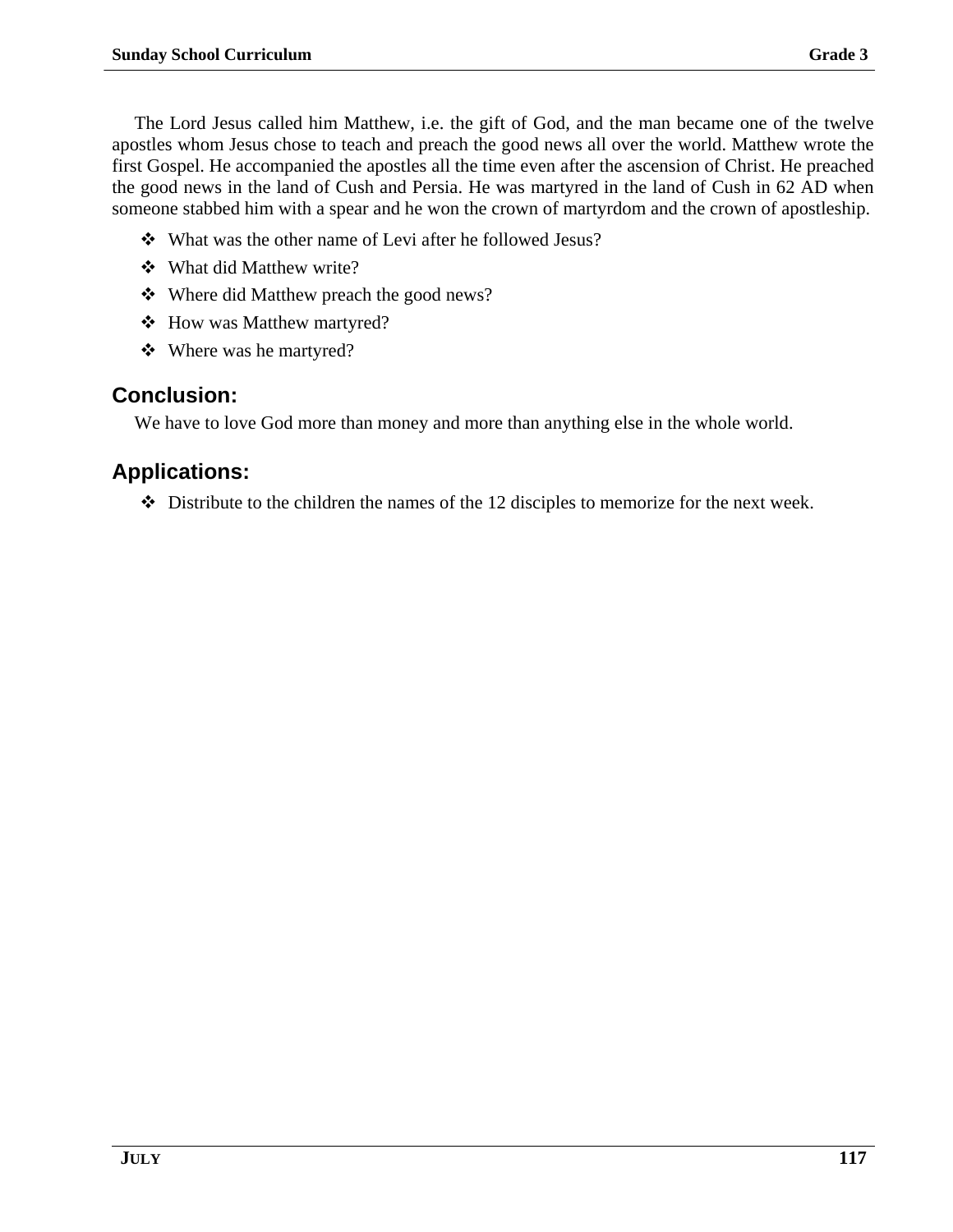# **Week 3: Jesus Heals A Centurion's Servant**

### **Objective:**

 $\triangleleft$  God can perform miracles. He can do anything.

#### **References:**

- Luke 7:1-10
- Interpretation of St. Luke's Gospel translated by Fr. Marcos Daoud.

#### **Memory Verse:**

"Say the word, and let my servant be healed" (Luke 7:7).

#### **Introduction:**

- ❖ Review the previous lesson and the verse.
- What should I do when I feel ill?
- What does the Lord give the sick person after he is examined?
- Give the names of some of the sick people that the Lord healed?
- $\triangle$  How did the Lord Jesus Christ heal those sick people? Did He give them medicine?

### **Lesson Outline:**

The Lord Jesus in Judea talks about the Kingdom of God, and heals the sick people.

- Where was the Lord Jesus Christ?
- What was he doing?

Jesus entered Capernaum and there a centurion asked Him to heal his servant.

- What did the centurion do?
- $\triangleleft$  What did the elders request Jesus to do?
- ❖ What did the Lord say to them?

Jesus healed the servant because the centurion was faithful and modest. When the centurion's friends went to his house they found that the servant was healed. They rejoiced and praised God.

### **Questions:**

- Why did the Roman officer send his friend to the Lord Jesus Christ?
- What did he ask them to tell the Lord Jesus Christ?
- What did the Lord Jesus Christ tell the people who followed him?
- What did friends find out when they returned to the house?
- Who can say the verse?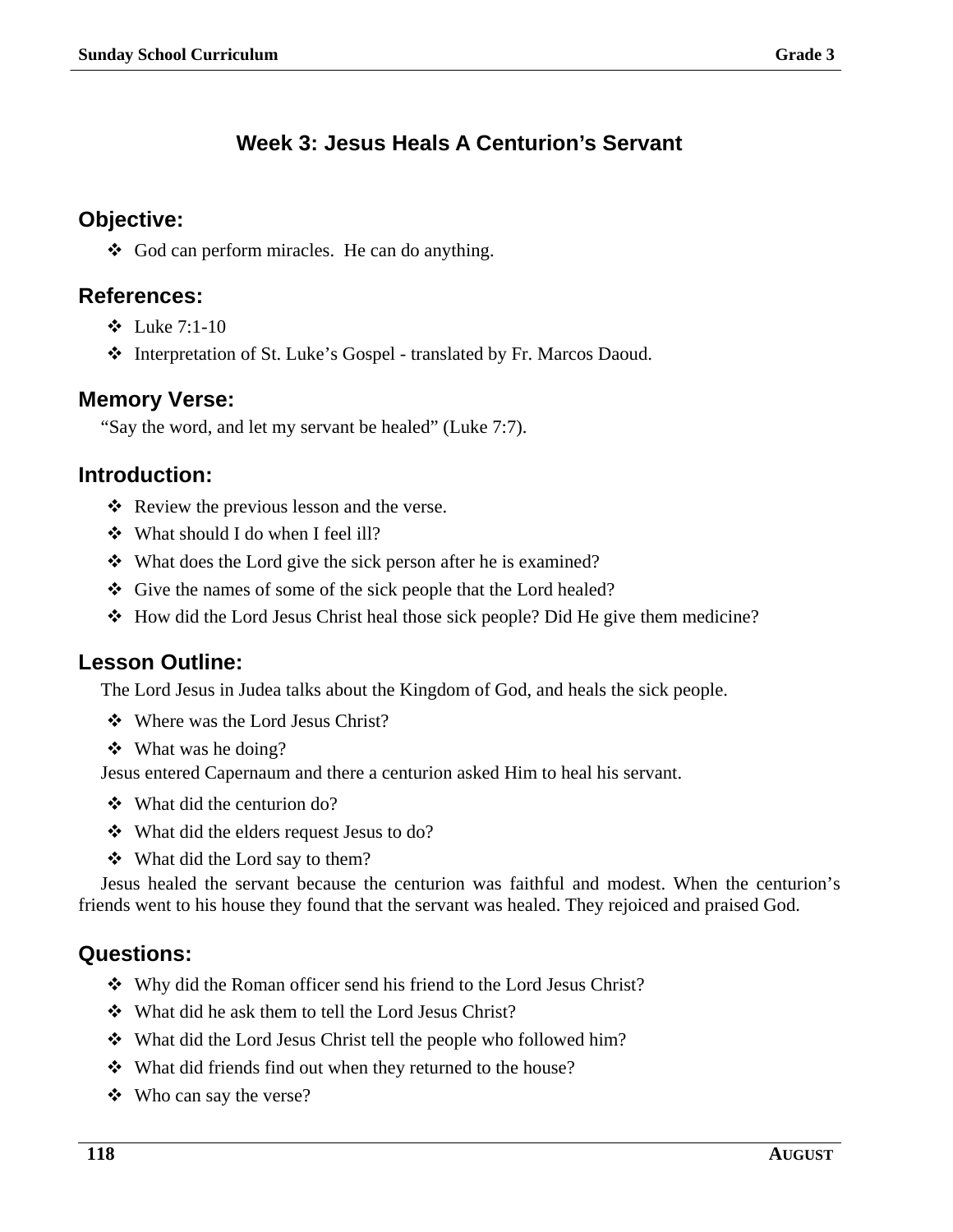- This week we shall pray for the sick. Explain that when we pray with faith, the Lord will answer our prayers.
- Study the following extracts by heart: "Gloria in the Agpia": Let us sing with the angels saying, Glory be to God in the highest, and on earth peace, good will to men. We praise you, we bless you we worship you, we confess to you, and we proclaim your glory.
- This prayer suits this lesson so the children must study and recite it and use it in their prayers till the end of this period. It should be printed and distributed or the children are to get it out of books as a sort of competition.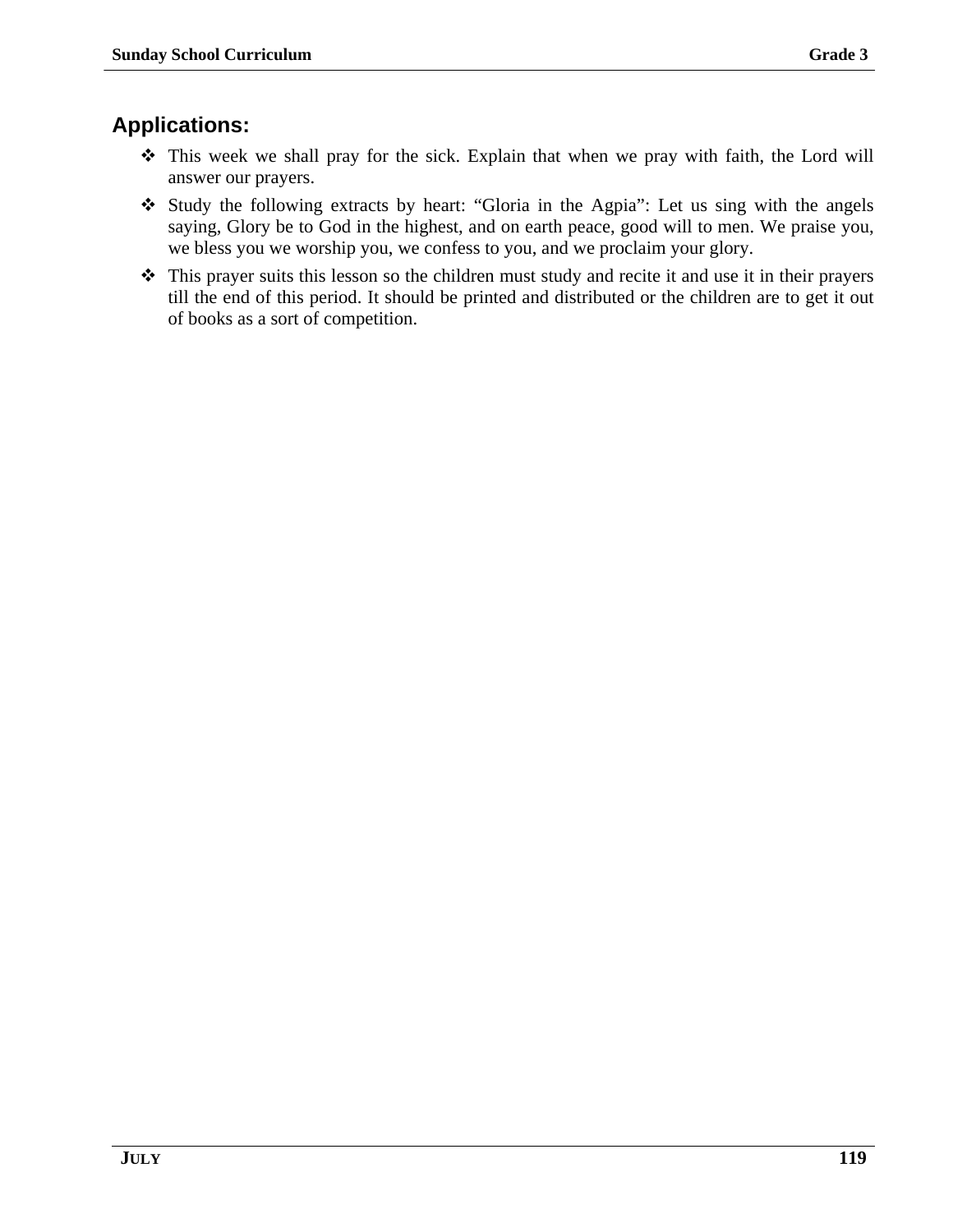# **Week4: Showing Respect For Priesthood - Korah And Dathan**

### **Objective:**

 $\triangleleft$  We must show respect for our fathers the priests.

### **References:**

- $N$ Umbers 16:15-35
- $\triangleleft$  Interpretation of the Book of Numbers Fr. Tadros Y. Malaty.

### **Memory Verse:**

"Hereby you shall know that the Lord has sent me" (Numbers 16:28).

### **Introduction:**

- \* You can bring with you a censer, coal, incense, and the priest's clothes but do not use them.
- $\triangleleft$  Review the previous lesson and the verse.
- $\triangleleft$  Who baptizes in the church?
- **❖** Who gives you Holy Communion in the Church?
- ❖ Who raises incense in the Church?

# **Lesson Outline:**

Moses, Aaron and the sons of Levi did services in the tabernacle of the Lord. Korah, and Dathan and their sons said to Moses, "You have gone too far. Why did you exalt yourselves above the assembly of the Lord? Why do you distinguish yourselves and give yourselves the right to serve the altar of the Lord. For all the congregation are holy. Aren't all the congregation priests?" They overlooked the verse "And no man takes this honor unto himself, but he that is called of God, as was Aaron" (Hebrew 5:4). When Moses heard this, he fell on his face.

- Who performed the service of priesthood?
- What did Korah and Dathan say to Moses?
- ◆ Mention the verse indicating that Aaron was chosen for the services?
- What did Moses do when he heard this?

Moses said to the sons of Korah and the sons of Dathan, "Do this tomorrow, take censers, put fire in them and put incense in them before the Lord. And the man whom the Lord chooses shall be the holy one. There were about two hundred and fifty censers. The glory of the Lord appeared to the entire congregation. And the Lord said to Moses and to Aaron, "separate yourselves from among this congregation, that I may consume them in a moment. And they fell on their faces". The Lord did not forgive Korah, and Dathan. Then the ground under them split asunder, and the earth opened its mouth and swallowed them up, with their households and all the men that belonged to Korah and all their goods.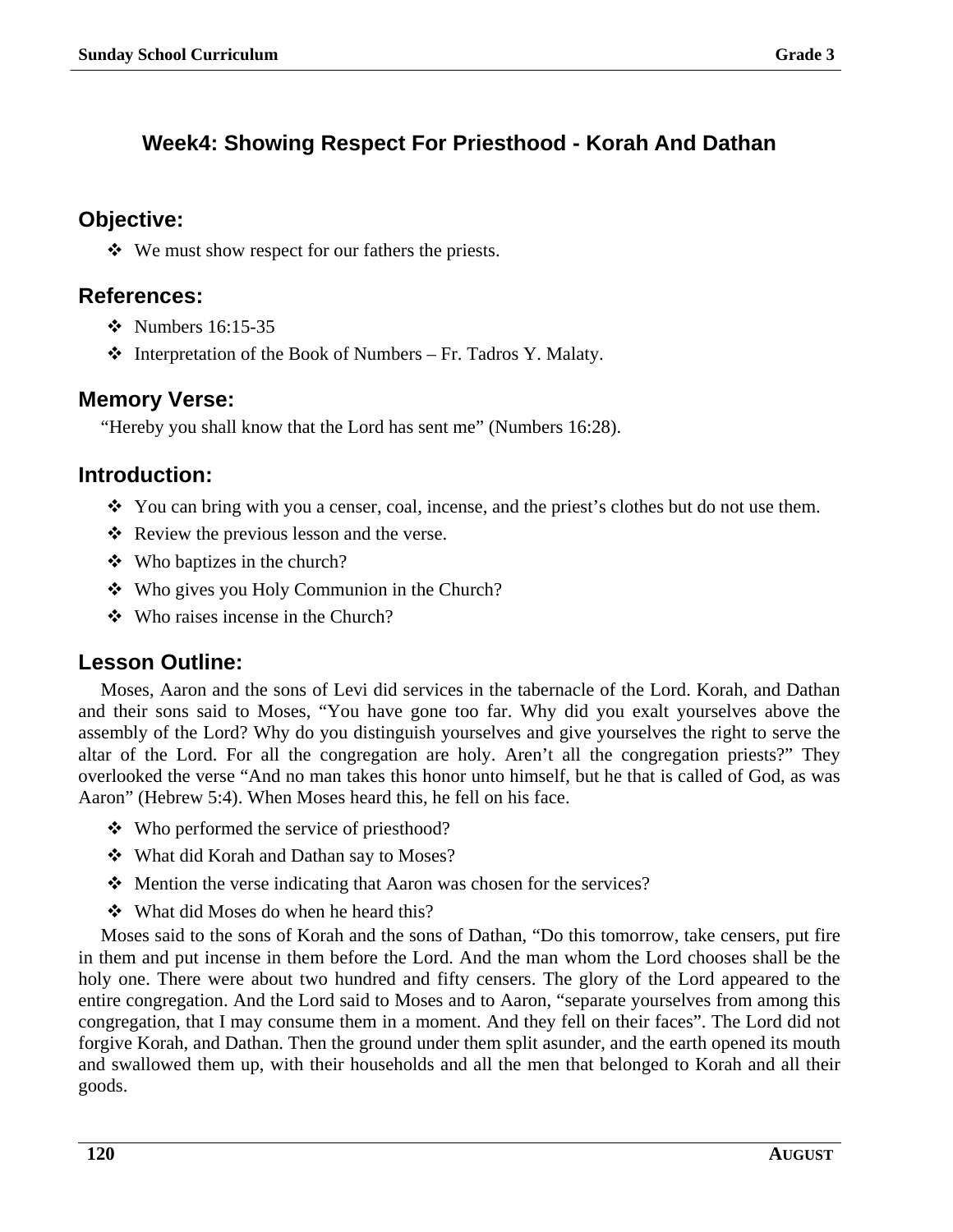- What was the number of the sons of Korah and the sons of Dathan?
- What did the Lord say to Moses and Aaron?
- What happened to Korah and Dathan and their sons?

So they and all that belonged to them went down alive into Sheol and the earth closed over them, and they perished from the midst of the assembly, and fire came forth from the Lord and consumed the two hundred and fifty men offering the incense. The task is holy and "No man takes this honor unto himself, but he that is called of God".

- Why did the Lord destroy that group of people?
- What happened to the men who burnt the incense?
- What was the name of the tribe that was chosen for the service of the Lord?
- $\div$  Which group of people was chosen for the service of the tabernacle and priesthood?

#### **Conclusion:**

Pride is the cause of all divisions and envy is also dangerous. The priests chosen by God are the only ones that can do the duties of the priest, like giving communion, baptizing children, marriage and absolution after confession…etc.

### **Applications**

 $\div$  We must show respect for the priests by listening to them when they talk and we should talk to them politely.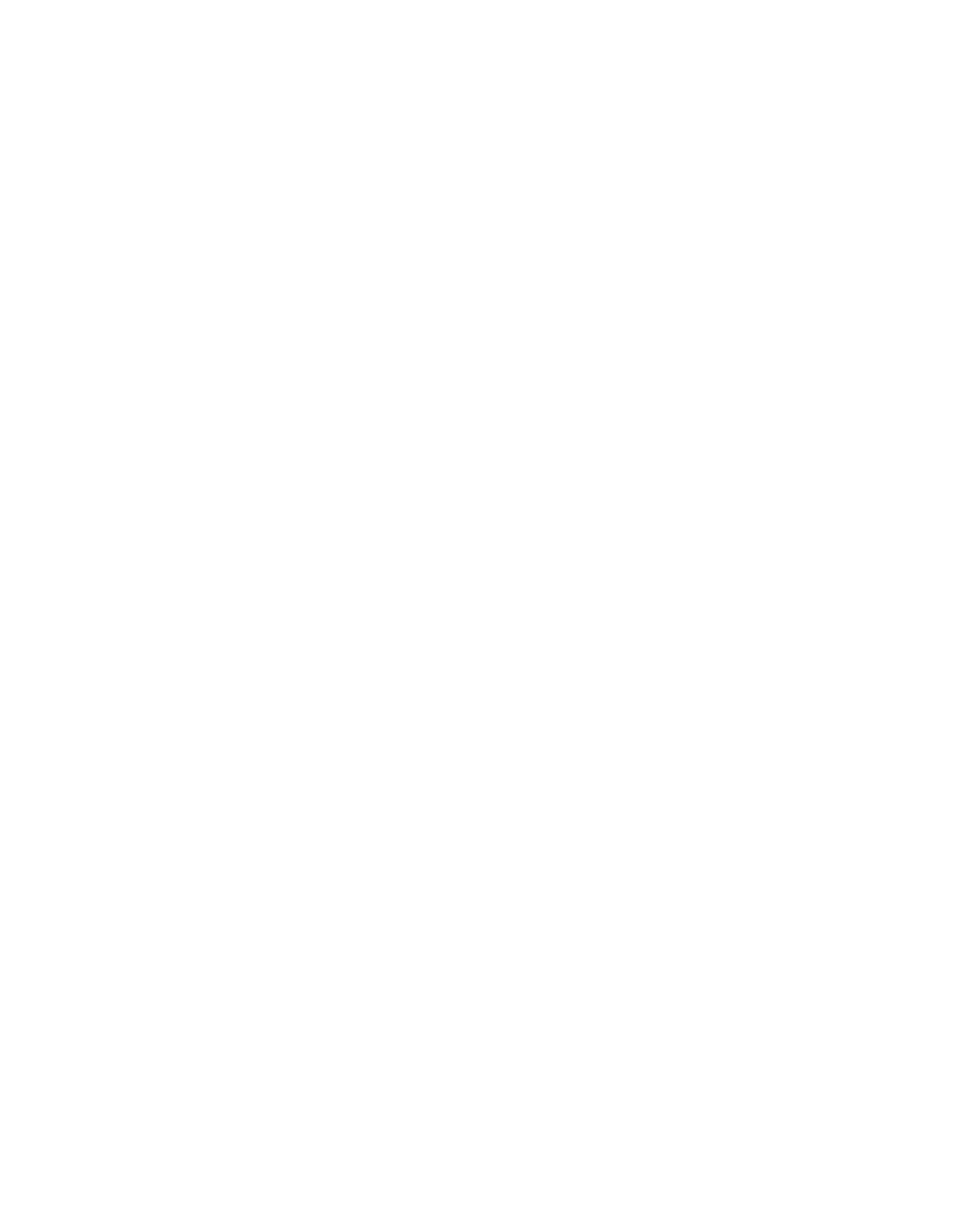# **Lessons for the Month of August**

- Week 1: Repentance And Confession
- Week 2: St. Youstina
- Week 3: The Feast Of The Virgin The Appearance In Zeiton
- Week 4: Intercession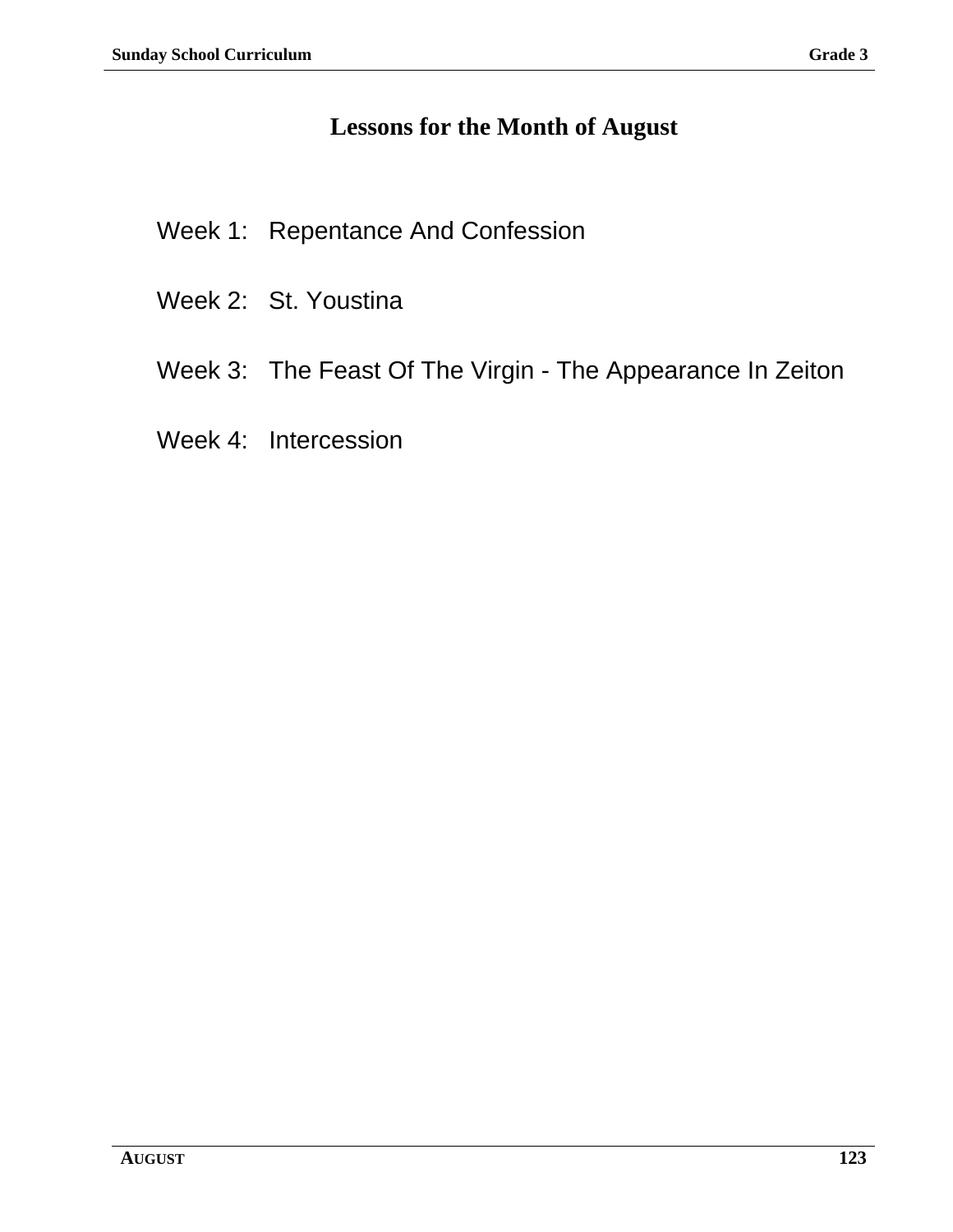# **Week 1: Repentance And Confession**

### **Objective:**

 To understand that God cares for him and wants to forgive his sins the same way his father forgives him when he makes a mistake.

#### **Memory verse:**

"If we confess our sins, He is faithful and just to forgive us our sins and to cleanse us" (1 John 1:9)

#### **References:**

- $\div 1$  John 1:8-10
- $\cdot \cdot \cdot$  Matthew 6:12-14
- Orthodox Church Sacraments, Book 3: Confession and Penance St. Mary's, MD 1998

#### **Introduction:**

- Ask the children about the seven Sacraments of the church.
- $\clubsuit$  Ask them about Baptism and explain how the person comes out of it clean without sin.
- The meaning of sin should also be explained to the children as doing something bad that would make God unhappy.
- $\triangleleft$  Also if we do anything against what God tells us to do then, this is sin.

# **Lesson Outline:**

- When you go to school gym or play outside your home with your friends, you start to sweat and your clothes start getting dirt spots on it. What do you do? You get a shower and wash your clothes. That is exactly what we do when we go to confession.
- When we came out of Baptism we were clean of sins. But when we start living our active life, we start committing sins against God and others. Like disobeying your father or mother, hitting your sister or brother, taking a toy or a game from a friend without his permission, saying bad words and all types of problems and bad things that we may do.
- We know that God loves us, but He hates sin. Just like your mother or father they love you but they hate to see you in dirty clothes or smell bad from sweating. So He made for us the Sacrament of confession. We go to the priest and tell him the bad things we have done. All of it, and he will advise us how not to do it again. He also absolves us and God will forgive us these sins or in other words we become clean again.
- Why should I go to the priest? Why not a friend or mother or father? God did not allow any of them except the priest to give us the forgiveness of sins. So we have to go to the man who has the authority from God to absolve us and forgive us our sins. Remember, the priest was a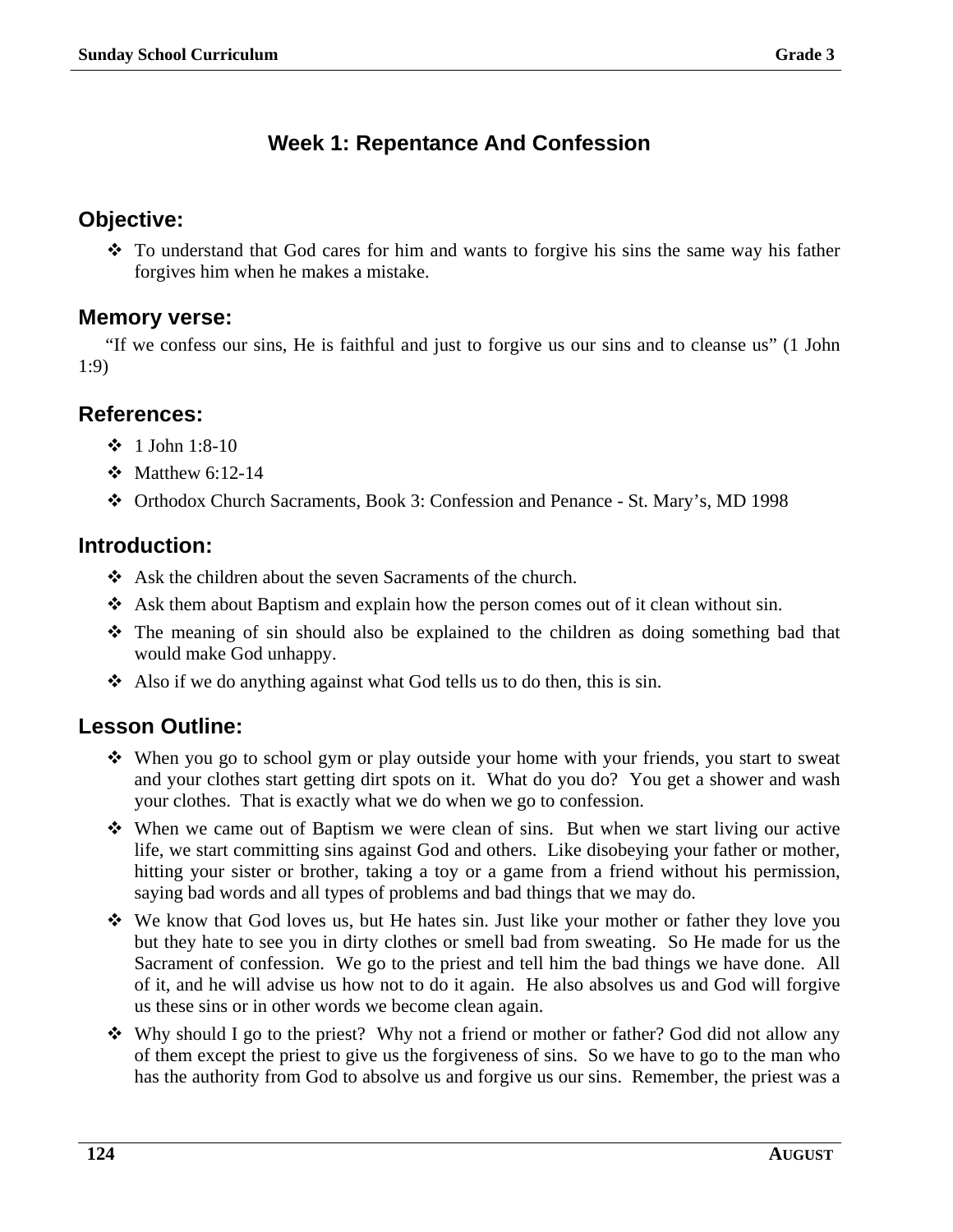child and then a young man before becoming a priest and practiced confession all this time and can help as a friend or better than a friend.

- \* To prepare for a confession, we must do certain things. Sit down to remember our sins and how bad they are, pray to God to forgive us, then go to the priest and confess them. You can do that every day at home before going to sleep and when you are awaiting your turn to sit with the priest do it one last time.
- Remember there is nothing that pleases the father "God" than seeing his children cleaned up from their sins and starting a new start, living their life like angels. He will do everything to help and your secret sins, said during the confession, will be kept between you and him. He can't tell them to any body.
- You will also feel much better and happier after you confess your sins, just like when you put on clean cloth and smell good again after being dirty for some time.

### **Conclusion/Questions:**

- God cares about me. He wants me always clean from my sins. He made this important practice "the Confession" one of the church Sacraments for me so that I will always be clean and happy.
- What happened to us in the Baptism?
- Do we stay the same way for long?
- What wrong we are doing and considered sins? Give examples.
- How can we get rid of the problem of sins?
- How do we prepare ourselves for confession?
- $\triangleleft$  Do I have to confess to the priest, even if my dad or mom knows about it?
- $\triangleleft$  What the priest is going to do after the confession?
- How frequent I should confess?
- Would the priest tell anyone about what I said during confession?
- How many of you already confessed at least once?
- Did you feel relieved after you did?
- Was it easy the first time?
- $\div$  Is it easy now?

- $\triangleleft$  Check with the children when was the last time they confessed.
- Make sure that you confess regularly, at least once a month.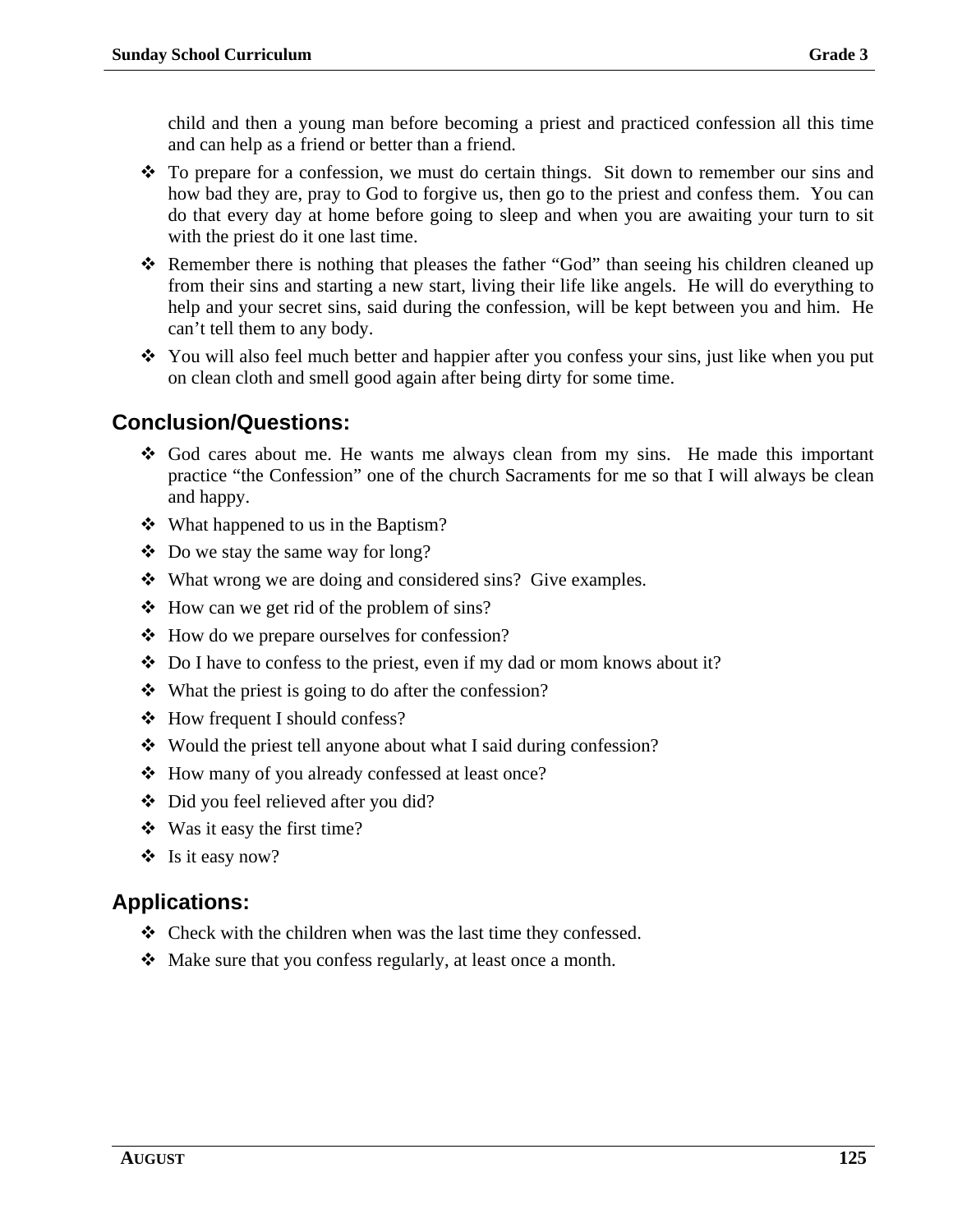# **Week 2: St. Youstina**

## **Objective:**

- $\div$  The children will learn through this lesson the power of the saints and their prayers.
- These saints fervently preached to the non-believers, turning them to believers, and became saints shedding their blood for the love of the Lord.

#### **Memory verse:**

"Nothing shall by any means hurt you" (Luke 10:19).

### **References:**

- Luke 10:17-20
- Hebrews 13:7
- Synaxarium, 21 Tute

#### **Introduction:**

- Ask the children about the previous lesson and individually about their own private saints.
- $\triangleleft$  Ask if they mention the name of their saints in their prayers.
- $\triangleleft$  Ask if they have a picture of their saints in their rooms.

### **Lesson Outline:**

- $\hat{\mathbf{v}}$  The Lord gives His saints power that no one, even the devil himself, can overcome. This is true especially in the story of our saint of the day "Youstina the virgin." The story starts with a man named Kiprianos who was unbeliever. He grew up in Morocco and learned magic and witchcraft and became an authority in using the evil spirits to achieve his goals.
- He moved from one country to another to show off his power. He arrived at Antioch and his evil fame started spreading around. Bad people started to use him to do things they desired to do but were unable.
- $\triangleleft$  At Antioch there was a rich non-Christian young man who was fond of a Christian virgin named Youstina. He used to see her in her way back and forth to the church. He tried to attract her by money but it didn't work. He threatened to kill her but it didn't work. He used devilish witchcraft to force her to love him but it didn't work.
- When he heard about Kiprianos, he went and offered him a large sum of money to make this girl love him. Kiprianos promised him that with the power of the devil he could bring her to him and force her to do whatever he ordered her to do. The man went his way happy expecting that he finally would win this girl.
- $\triangle$  Kiprianos used all his knowledge of witchcraft and black magic to ask the devils one after another to bring this virgin to him. Each one of them failed and returned to him saying that he could not even approach her because she was praying.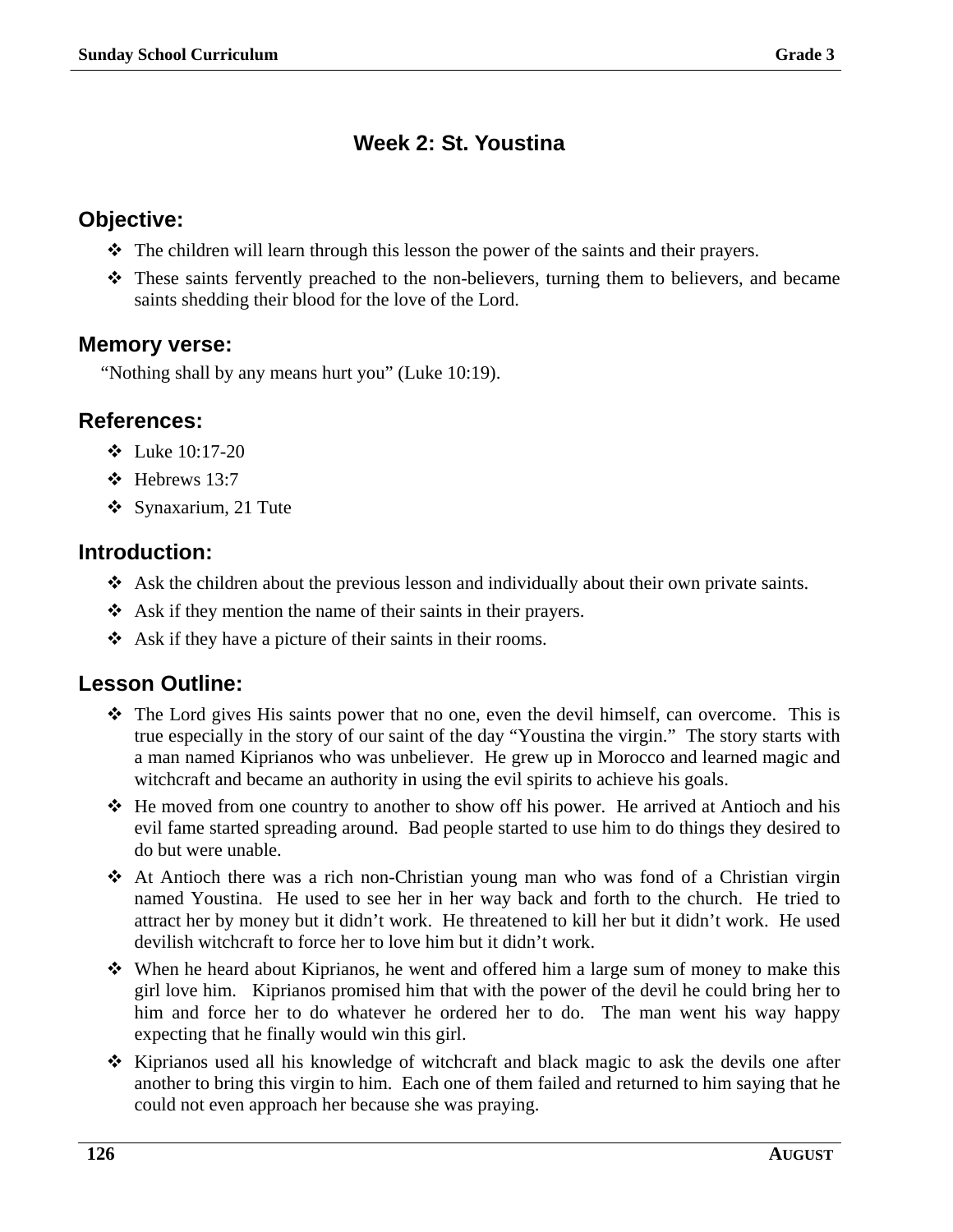- Finally Kiprianos summoned all of them and threatened them that if they don't bring Youstina to him, he will believe that her God has more power over all of them; and he will convert to Christianity.
- $\div$  The head of these devils devised a trick and ordered one of his devils to dress in her clothes and change his appearance to hers and go to Kiprianos. When Kiprianos saw him, he was thrilled and stood up to kiss her saying, "welcome Youstina the queen of ladies." Immediately following the mentioning of her name the devil could not stand. His appearance as Youstina disintegrated leaving an extremely bad smell.
- \* Kiprianos realized the trick; he burnt all his witchcraft and black magic books. He went to the bishop of Antioch, confessed his sins and got baptized. He selected to leave all his belongings and become a monk. In due time, the Patriarch ordained him as deacon, priest and then a bishop at Carthage in his homeland Morocco in the year 348 AD. He attended one of the important church counsels convened in this town.
- $\div$  He sent for St. Youstina and appointed her as mother superior on a monastery for nuns. When the heathen king Dakious heard that both of them are serving Christ and converting a lot of heathens to the true God, he brought them and asked them to offer incense to his idols. However, when they refused he punished them severely and finally cut off their necks by the sword.

### **Conclusion/Questions.**

- Just the name of Youstina was enough to convert a man to Christianity without preaching. Remember that Youstina was a young Christian girl like you and me. Her prayers prevented the devils from approaching her or do anything wrong to her. Even the mentioning of her name would drive the evil spirit away. My Lord, please give me the believing heart and the life of continuous prayers as you gave St. Youstina.
- Was Kiprianos a good man before he converted to Christianity?
- What was his power and how did he use it?
- Where was he converted to Christianity?
- Do the devils have any power on non-believers?
- Do they have the same power on Christians? [Teacher: They do if the Christian allows them]
- What happened when all of them failed to bring Youstina to Kiprianos?
- What happened when Kiprianos discovered that the person he saw was not Youstina but the devil?
- What did Kiprianos do when he was ordained a bishop?
- Did he die a natural death?
- Did Youstina die a natural death?
- What is the secret of Youstina's power?

#### **Applications:**

I will pray as much as I can like St. Youstina.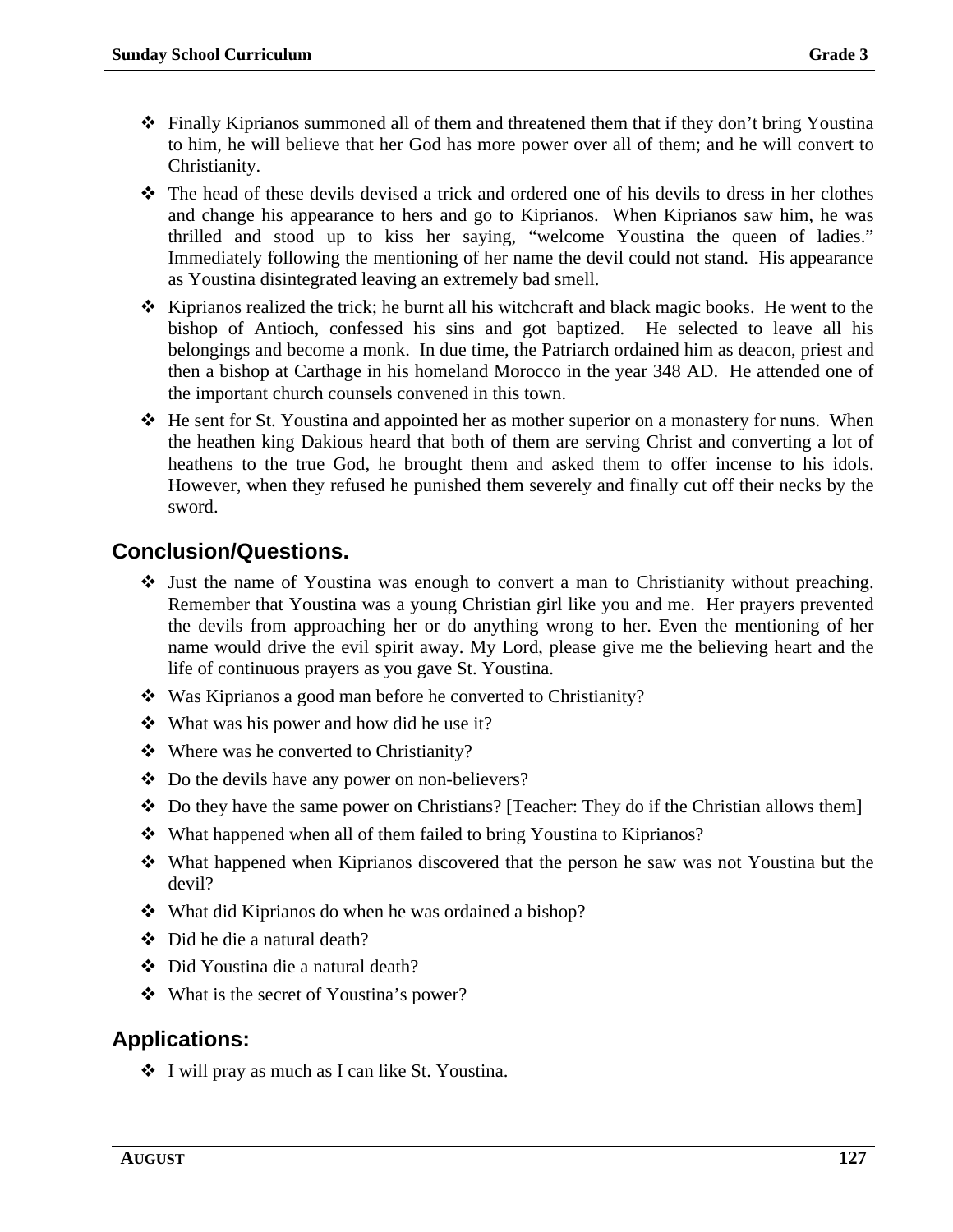- When I pray, I will remember my beloved saint and ask his or her prayer to protect me from the devil.
- I will remember the commemoration day of my saint and celebrate it with joy.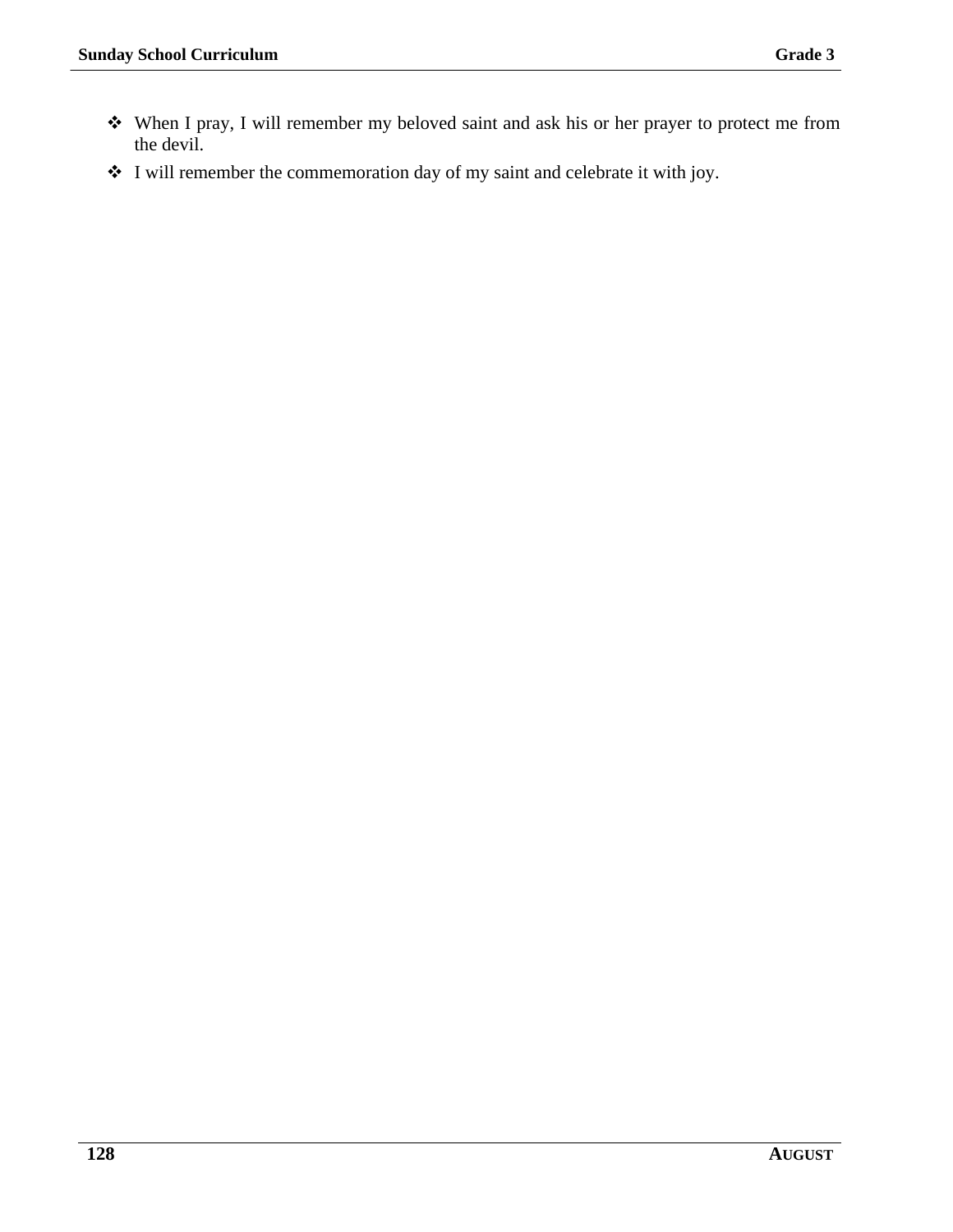# **Week 3: The Feast Of The Virgin - The Appearance In Zeiton**

#### **Objective:**

- To learn the story of St. Mary
- To take her example in virtues

### **Memory Verse:**

"All generations will call me blessed " (Luke 1:48)

### **References:**

The Synaxarium - Vol. III, the 24th day of Baramhat

### **Introduction:**

- $\triangleleft$  Review the previous lesson and the verse.
- Bring a picture of the appearance of St. Mary in Zeiton to show the children during the lesson.
- Ask them how many have seen a picture of St, Mary and where did they see it. Ask them if they have her picture at home. Ask them what is the relationship of St. Mary to Jesus Christ?
- We all love St. Mary because she is like a mother for us all. She cares for everything happening to us and she prays for us to Jesus Christ. She tries to help us when we are in trouble and she feels for our feelings.

# **Lesson Outline:**

St. Mary actually appeared in Egypt long time ago in a church called St. Mary in Zeiton. The first time when she appeared, a watchman in a garage saw her. She appeared at night on top of the dome of the church as a lady shining light. She was kneeling in front of the cross on top of the dome of the church. The watchman was called Abdel Aziz, he got very worried about the lady on top of the dome and he called all the people working with him in the garage to come and see. They all thought that the lady will fall from the top of the dome and hurt herself. They did not know that this is St. Mary. They started to shout and yell to tell her not to through her self from above the dome. All the men and women walking in the street at that time started to gather and they even called the police.

Gradually, St. Mary started to appear clearer to them as a beautiful girl in a bright gown of light and had branches of olive in her hand. There were also white doves flying around her on top of the church dome. Then, the people started to realize that they were seeing a heavenly vision. They directed flashlight at the dome to make sure that it is not their imagination. However, St. Mary became even clearer with the flash of light directed toward her. Then, they cut the electricity off again to make sure that this lady of light is not related to the church lights or to the electricity. In the dark, St. Mary was even brighter and more beautiful and started to move around the dome in a circle of light surrounding her. Then, people started to realize that this is the Virgin St. Mary and they started to shout, "She is the Virgin…Virgin Mary…She is the mother of light…"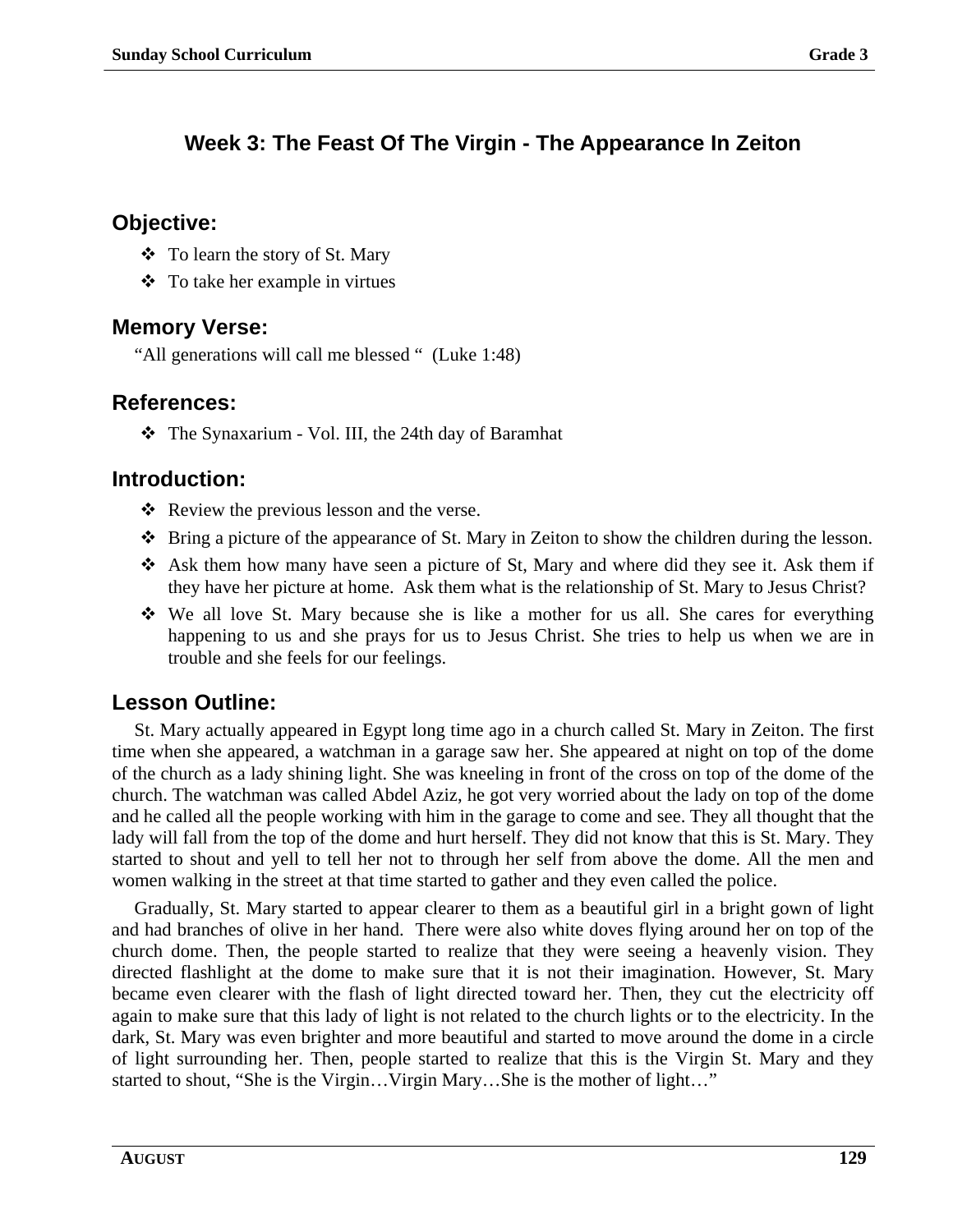Then, they started praying and singing hymns all night with St. Mary on top of the dome of the church in Zeiton till the next morning.

- Where did St. Mary appear?
- $\div$  How did she look?
- Who saw her first?
- $\bullet\bullet\text{ What was she holding in her hand?}$
- $\triangle$  What else appeared with her on the dome of the church?

Since that night, St. Mary continued to appear in different forms for many nights. Thousands of people saw her and many people came from different countries to see her. Even non-Christians came to see her. Sometimes she appeared with an angel behind her spreading his wings. The doves would also appear before, during or after her appearance. Other times she would appear with the child Jesus Christ on her hand. Some people also saw her raise her hands as if she was blessing the people. She never spoke during all these nights but there were many miracles happing at that time. May the blessing of St. Mary be with us.

### **Conclusion:**

St. Mary is the mother of us all and she appeared in Zeiton in Egypt to strengthen the faith of the Christian make many more people to believe in and respect Christianity.

- Draw a picture of St. Mary appearing on top of the dome of the church?
- $\triangleleft$  Collect some pictures of St. Mary.
- The class should start memorizing "We magnify you the mother of the true light…"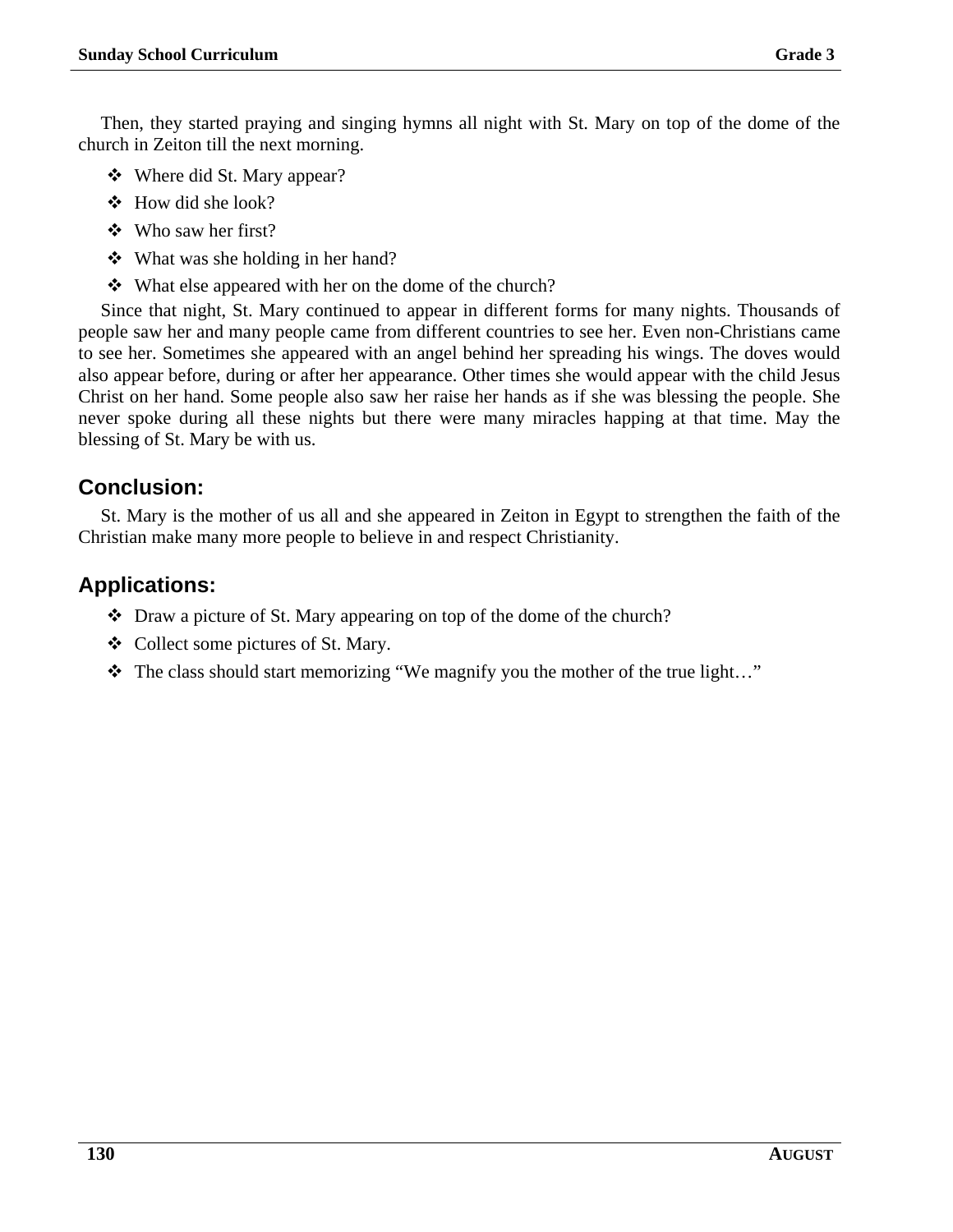# **Week 4: Intercession**

# **Objective:**

\* The children should realize that the great saints don't die. They just move from our world to join the heavenly host. Thus, they have more freedom (like the angels) to communicate with us and, more importantly, support our weak prayers with their strong ones.

### **Memory verse:**

"The effective, fervent prayer of a righteous man avails much" (James 5:16).

### **References:**

- $\div$  Revelation 5:8; 8:3-4
- $\div$  John 2:1-10
- ❖ Introduction to Coptic Orthodox Church Fr. Tadros Y. Malaty

# **Introduction:**

- Ask the children about the icons of St. Mary, St. John the Baptist, and the angels in the church.
- Why do we hang the icons facing us instead of the Altar?
- Why do the priests raise incense in front of the icons?
- $\div$  Tell the children the story of the wedding of Cana of Galilee and how St. Mary's intercession saved the people of the wedding from the embarrassment and resulted in the first miracle by Jesus Christ when He listened to His mother's request (John 2:1-10).

# **Lesson Outline:**

- After we die our body will lose life but our spirit would go to paradise. So the spirits of the good Christians like the saints go to paradise but they don't lose touch with us who are still alive.
- The spirits and us is one church, they are in paradise and we are still on earth waiting for the moment to join them. Because they are good and full of love for us, they try to help us with their prayer to God. But first we have to ask for their help when we pray.
- $\div$  Do they hear us? Indeed, they do. Just as if we can hear the voice of a man we don't even know talking to us on a cellular phone from a far away place, it should be very easy for them to hear us when we stand up for prayer. Imagine prayer as our spiritual cell phone that connects you with the saint if you just say his or her name. Our prayers would be much stronger when you say the name of St. Mary or your beloved angel or saint in your spiritual cell phone (prayer).
- Which is more powerful: if you alone ask your dad for something or if your mother, brothers and sisters have helped you by asking your dad with you? Sure, if they have helped you. The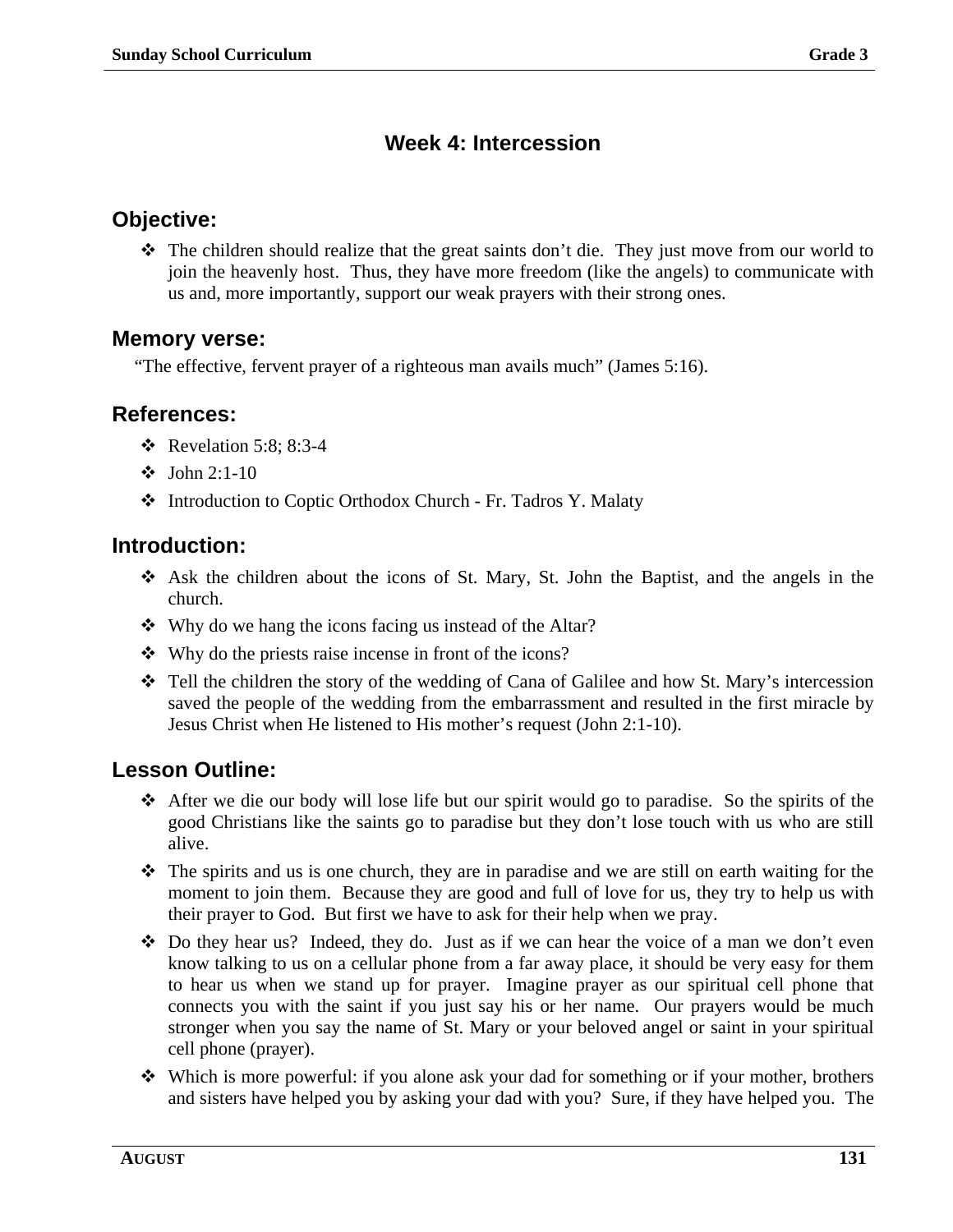same goes for our Heavenly Father. If we get all the help from the saints, we share their love; He will answer our prayer. If we are asking for something good.

- Because St. Mary, the angels and saints are surrounding the throne of God in heaven, they are always praising and praying to Him on our behalf. When we ask for their intercession, they immediately take our prayer, add their prayer to it, and offer it to God. Just like St. Mary did in the wedding of Cana of Galilee. And, if we ask in our prayer for something that is not good for us, they correct it and ask our God only for what is good and profitable for us.
- $\lozenge$  When the priest starts raising incense on the altar with our prayers, we start asking the prayers of the invisible church of saints and angels who are watching us but we can't see them. We don't pray to them, we pray to God and at the same time we ask them to join us. They join our prayers and raise it to God. We humbly and politely ask God to accept our prayers because of their intercessions and prayers for us.

#### **Conclusion/Questions:**

- Why does the priest raise incense on the altar and in front of the icons of the saints?
- $\triangleleft$  What do we pray when he is doing that?
- $\bullet$  Do the angels hear us?
- $\triangle$  Where the spirits of the saints go after their bodies die?
- $\triangle$  Do the saints hear us after their death?
- $\cdot \cdot$  If the saints are in heaven and we are on earth how can they here us?
- $\triangle$  Are we praying to the saints or do we ask them to join our prayers to God?
- Who is closer to God, St. Mary or the angels?
- $\bullet\bullet\text{ Who is closer to God, the saints or the angles?}$
- Who's prayer is stronger, my prayer or St. Mary's?

- When I pray, I will ask for the intercession of the Mother of God, the angels, St. John and all the saints for me.
- $\cdot$  I should listen to the good advice of my guardian angel and follow the good examples these great saints left for me.
- ❖ I will have my own saint friend in heaven that will help my prayer.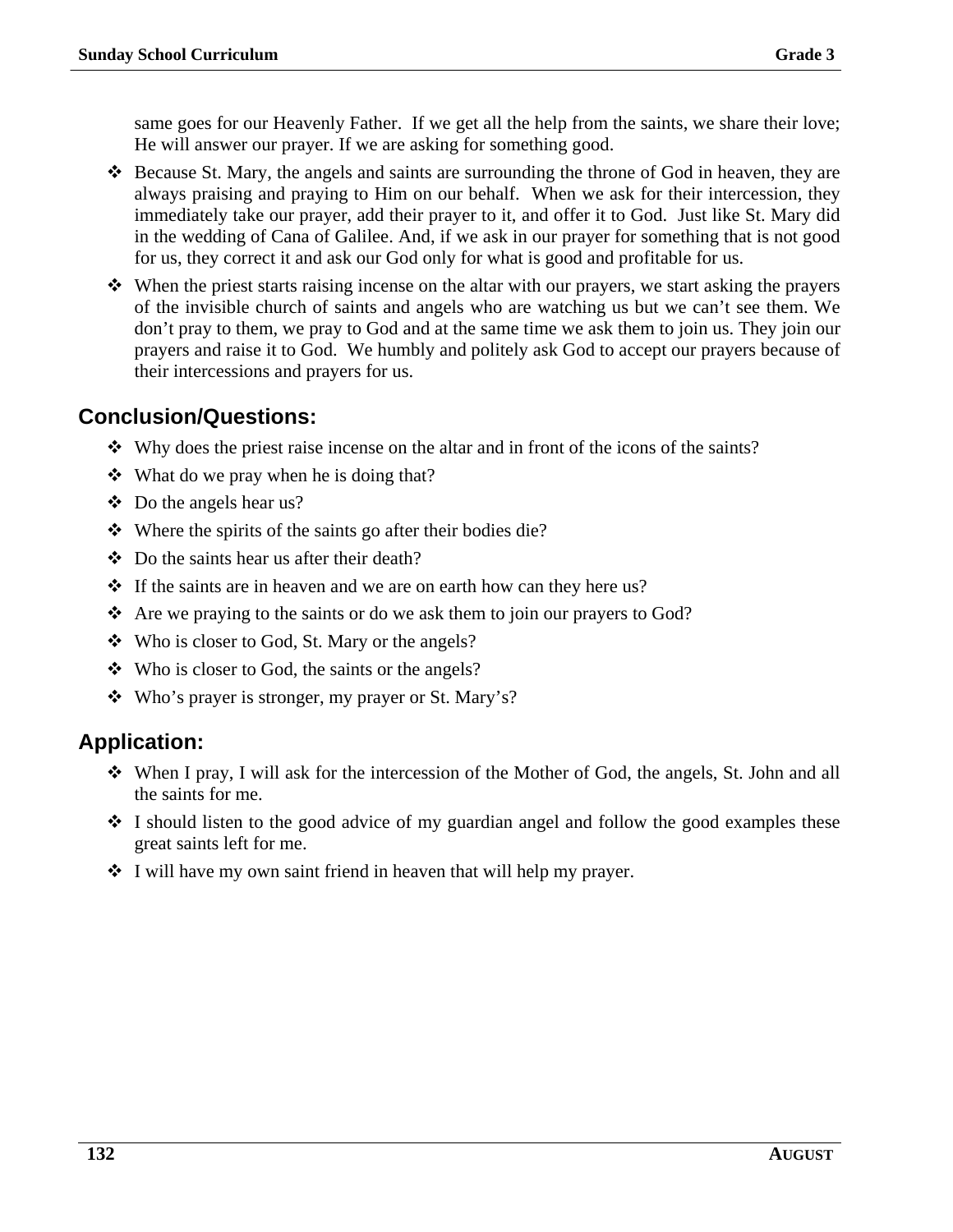# **Lesson of the First week of September Before the Coptic New Year**

Week 1: Thankful Leper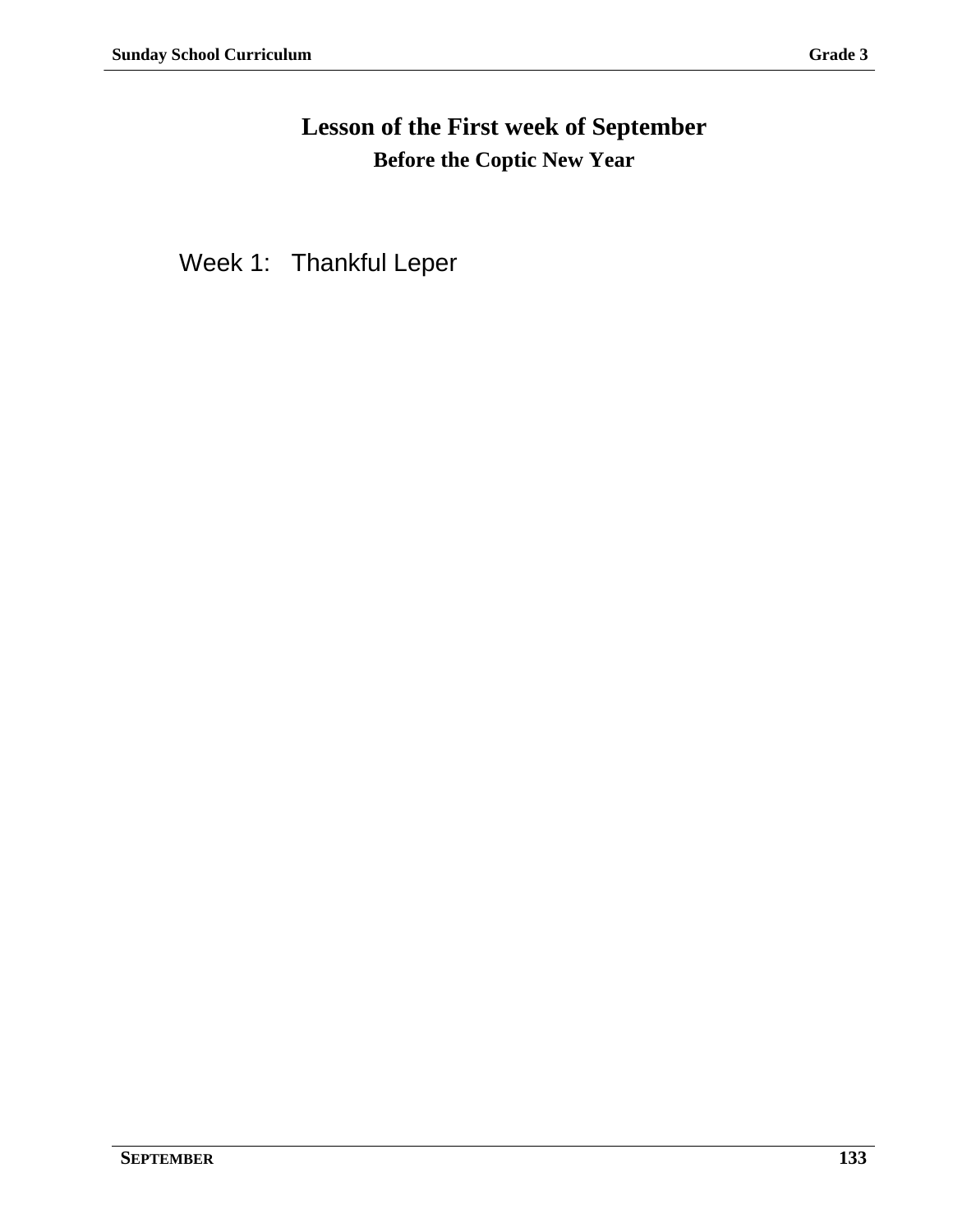# **Week 1: Thankful Leper**

#### **Objective:**

- Always remember the good things that God gives us and thank Him for it.
- $\bullet$  To learn to say thank you for everything.

### **Memory Verse:**

"Your faith has made you well" (Luke 17:19).

# **References:**

- $\div$  Luke 17:11-19
- Interpretations of the Gospel of St. Luke Fr. Tadros Y. Malaty

### **Introduction:**

- ❖ Review with the children the previous lesson and verse.
- Ask the children what are we supposed to say whenever we get something from God or from any other person.
- Ask them if they pay attention to say thank you whenever they receive any thing?
- $\mathbf{\hat{P}}$  Try to use visual aids to help the children learn the story.
- We, as the children of God, should thank God every time we pray for all the good things that He gives us. But what are the things He gives us? …wait for answers from the children…
- God surely gives us cloth, food, family, toys, car, home. God also gives us good health, the sun and the moon and all the beautiful creatures around us.

# **Lesson Outline:**

Long time ago some people were getting sick with a skin disease called leprosy. Their skin would gradually get pumps and cracks and it would look really bad. All people used to avoid anyone who is a leper and try not to touch him so that they would not get the same skin problem. Lepers were also supposed to shout and tell everybody that they are lepers wherever they go so no one would get near them. Jesus once was going through a village and saw ten lepers standing far away from Him like they do with all other people. They asked Him if He could have mercy on them and heal them from their skin disease. So, Jesus Christ healed them instantly from their skin disease. They looked like normal people again with beautiful skin and good looks as if they never had leprosy before. Their skin was clean and smooth just like you and me. Jesus told them also to go to the priests and show them the miracle that happened to them.

- $\triangleleft$  How many lepers did Jesus meet?
- ❖ What was their disease?
- What did Jesus do to them?